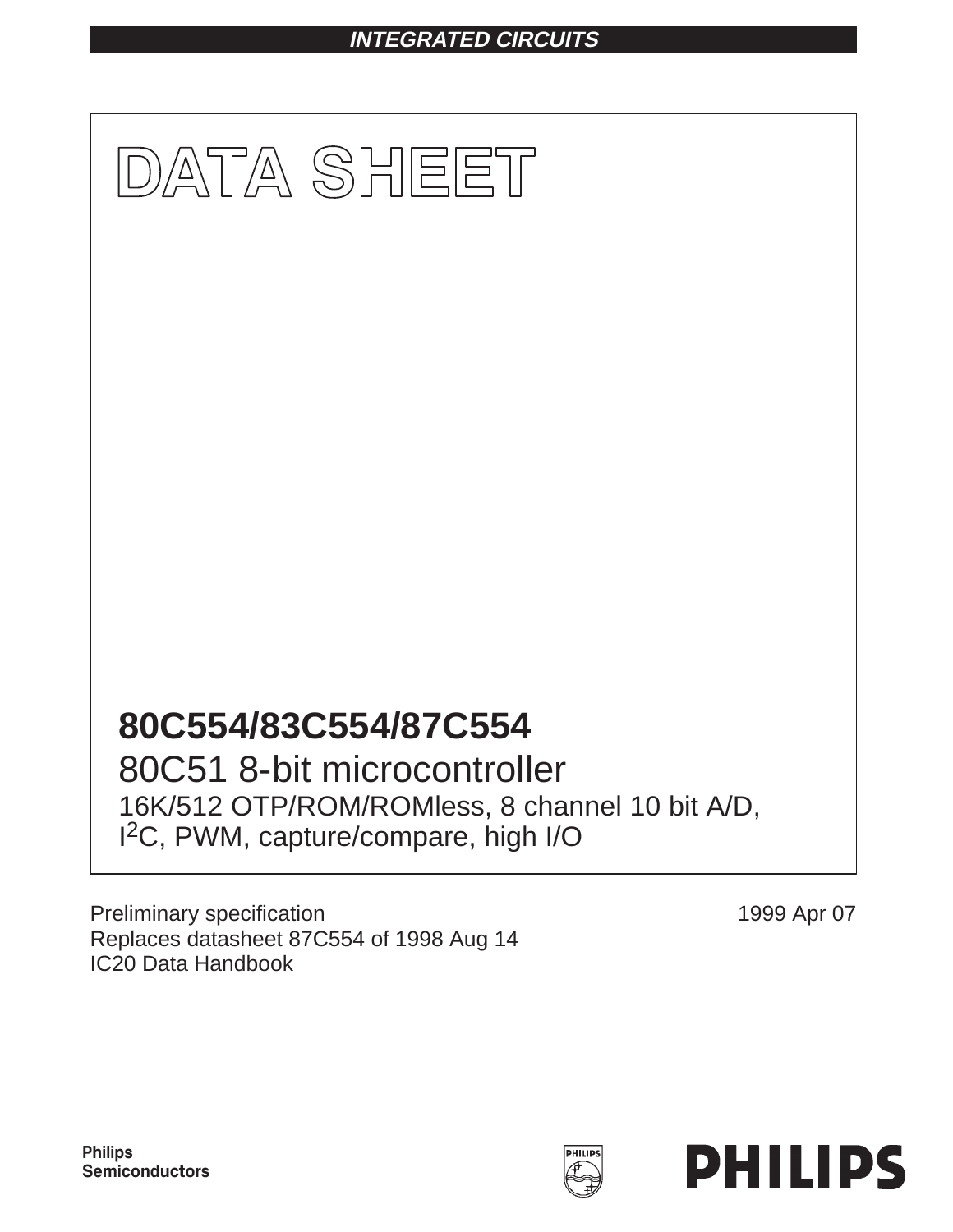### **80C554/83C554/87C554**

### **DESCRIPTION**

The 8xC554 Single-Chip 8-Bit Microcontroller is manufactured in an advanced CMOS process and is a derivative of the 80C51 microcontroller family. The 87C554 has the same instruction set as the 80C51. Three versions of the derivative exist:

- 83C554—16k bytes programmable ROM
- 80C554—ROMless version of the 83C554
- 87C554—16k bytes EPROM

The 87C554 contains a 16k  $\times$  8 non-volatile EPROM, a 512  $\times$  8 read/write data memory, five 8-bit I/O ports, one 8-bit input port, two 16-bit timer/event counters (identical to the timers of the 80C51), an additional 16-bit timer coupled to capture and compare latches, a 15-source, four-priority-level, nested interrupt structure, an 8-input ADC, a dual DAC pulse width modulated interface, two serial interfaces (UART and I2C-bus), a "watchdog" timer and on-chip oscillator and timing circuits. For systems that require extra capability, the 8xC554 can be expanded using standard TTL compatible memories and logic.

In addition, the 8xC554 has two software selectable modes of power reduction—idle mode and power-down mode. The idle mode freezes the CPU while allowing the RAM, timers, serial ports, and interrupt system to continue functioning. Optionally, the ADC can be operated in Idle mode. The power-down mode saves the RAM contents but freezes the oscillator, causing all other chip functions to be inoperative.

The device also functions as an arithmetic processor having facilities for both binary and BCD arithmetic plus bit-handling capabilities. The instruction set consists of over 100 instructions: 49 one-byte, 45 two-byte, and 17 three-byte. With a 16MHz crystal, 58% of the instructions are executed in 0.75µs and 40% in 1.5µs. Multiply and divide instructions require 3µs.



#### **FEATURES**

- 80C51 central processing unit
- $\bullet$  16k  $\times$  8 EPROM expandable externally to 64k bytes
- An additional 16-bit timer/counter coupled to four capture registers and three compare registers
- Two standard 16-bit timer/counters
- $\bullet$  512  $\times$  8 RAM, expandable externally to 64k bytes
- Capable of producing eight synchronized, timed outputs
- A 10-bit ADC with eight multiplexed analog inputs
- Fast 8-bit ADC option
- Two 8-bit resolution, pulse width modulation outputs
- Five 8-bit I/O ports plus one 8-bit input port shared with analog inputs
- I 2C-bus serial I/O port with byte oriented master and slave functions
- On-chip watchdog timer
- Extended temperature ranges
- Full static operation 0 to 16 MHz
- Operating voltage range: 2.7V to 5.5V (0 to 16MHz) and 4.5V to 5.5V (16 to 33 MHz)
- Security bits:
	- ROM 2 bits
	- OTP/EPROM 3 bits
- Encryption array 64 bytes
- 4 level priority interrupt
- 15 interrupt sources
- Full-duplex enhanced UART
- Framing error detection
- Automatic address recognition
- Power control modes
	- Clock can be stopped and resumed
	- Idle mode
	- Power down mode
- Second DPTR register
- ALE inhibit for EMI reduction
- Programmable I/O pins
- Wake-up from power-down by external interrupts
- Software reset
- Power-on detect reset
- ADC charge pump disable
- ONCE mode
- ADC active in Idle mode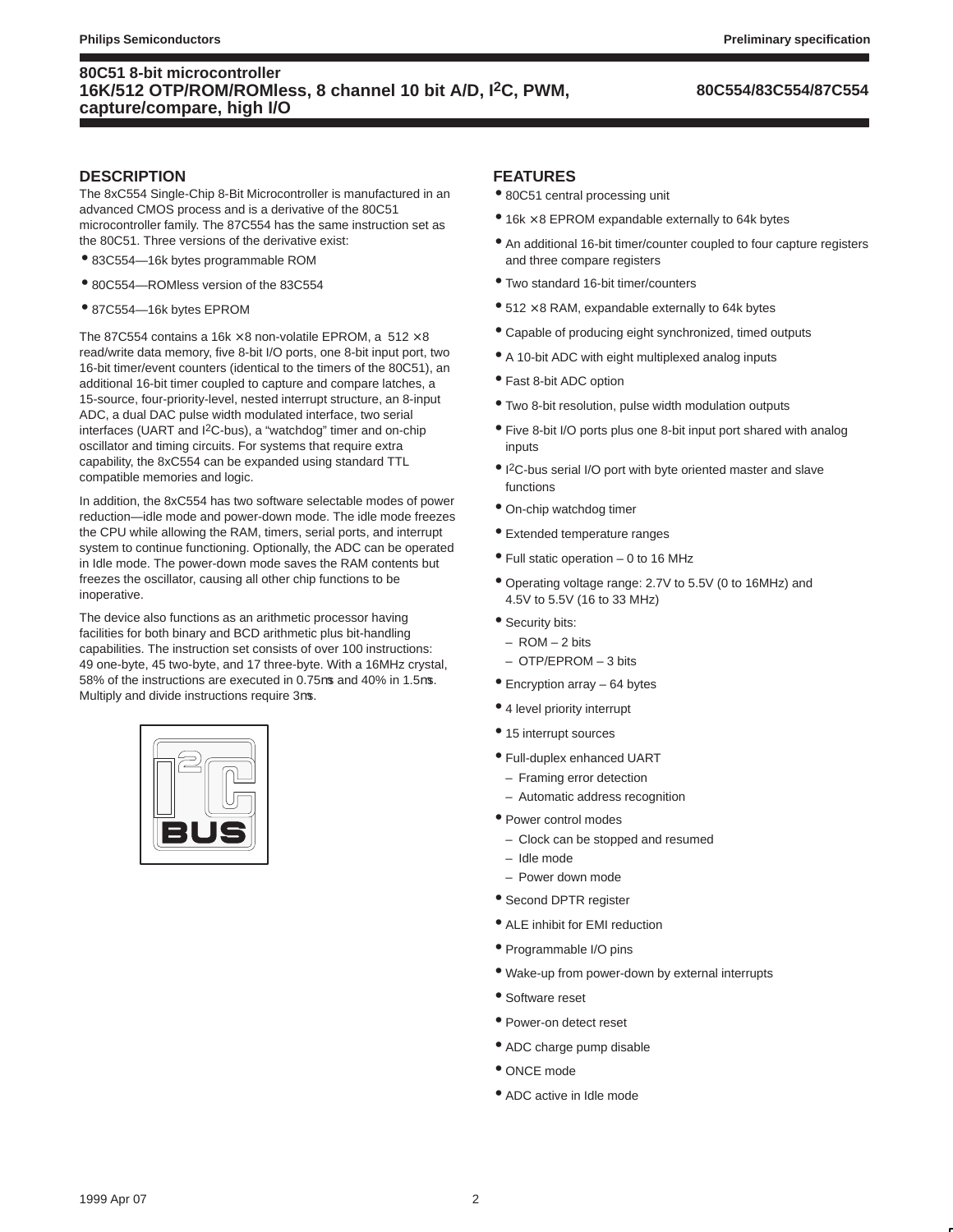80C554/83C554/87C554

### **ORDERING INFORMATION**

| <b>OTP/EPROM</b>   | <b>ROM</b>         | <b>ROMIess</b> | TEMPERATURE °C AND PACKAGE              | FREQ.<br>(MHz) | <b>DRAWING</b><br><b>NUMBER</b> |
|--------------------|--------------------|----------------|-----------------------------------------|----------------|---------------------------------|
| P87C554SBAA        | P83C554SBAA        | P80C554SBAA    | 0 to +70, Plastic Leaded Chip Carrier   | 16             | SOT <sub>188</sub> -3           |
| <b>P87C554SFAA</b> | <b>P83C554SFAA</b> | P80C554SFAA    | -40 to +85. Plastic Leaded Chip Carrier | 16             | SOT <sub>188</sub> -3           |

### **PART NUMBER DERIVATION**

| <b>DEVICE NUMBER (P87C554)</b> | <b>OPERATING FREQUENCY MAX (S)</b> | <b>TEMPERATURE RANGE (B)</b>            | <b>PACKAGE (AA)</b> |
|--------------------------------|------------------------------------|-----------------------------------------|---------------------|
| P87C554 OTP                    |                                    | $B=0^{\circ}C$ to 70 $^{\circ}C$        |                     |
| P83C554 ROM                    | $S = 16 MHz$                       | $F = -40^{\circ}$ C to +85 $^{\circ}$ C | $AA = P L C C$      |
| P80C554 ROMIess                |                                    |                                         |                     |

# **BLOCK DIAGRAM**



#### 1999 Apr 07 3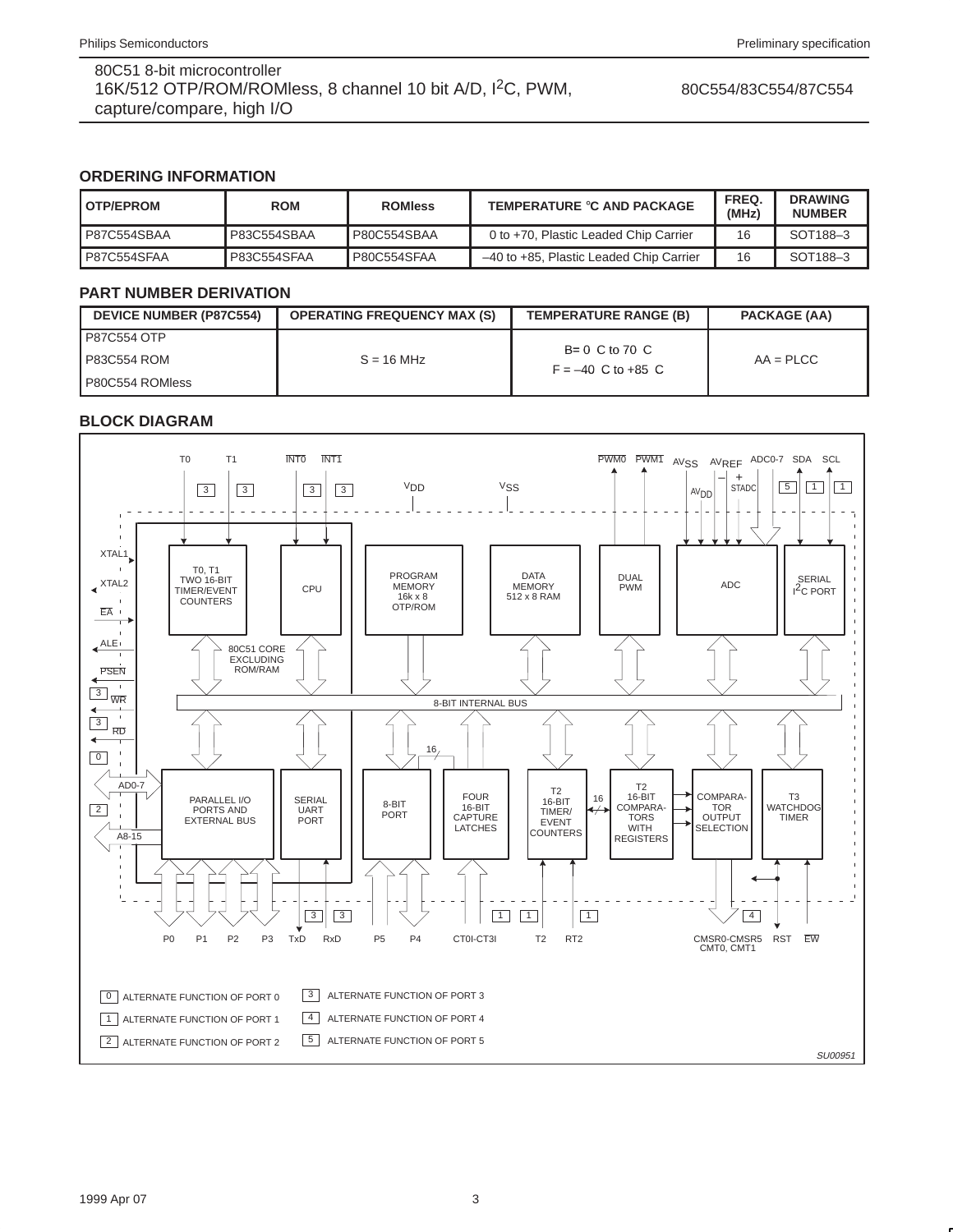#### 80C554/83C554/87C554

### **PIN CONFIGURATIONS**

### **Plastic Quad Flat Pack pin functions**



#### **Plastic Leaded Chip Carrier pin functions**

|                                                                                                                                                                                                                                                                                                                                                                                                                                                                                                                                                                             | 9<br>10<br>26<br>27                                                                                                                           | $\mathbf{1}$<br>$\circ$<br><b>PLASTIC</b><br>LEADED<br>CHIP CARRIER                                                                                                                                                                                                                                                                                                                               | 61<br>43 | 60<br>44                                                                                                                                |                                                                                                                                                                                                                                                                                                                                                                       |
|-----------------------------------------------------------------------------------------------------------------------------------------------------------------------------------------------------------------------------------------------------------------------------------------------------------------------------------------------------------------------------------------------------------------------------------------------------------------------------------------------------------------------------------------------------------------------------|-----------------------------------------------------------------------------------------------------------------------------------------------|---------------------------------------------------------------------------------------------------------------------------------------------------------------------------------------------------------------------------------------------------------------------------------------------------------------------------------------------------------------------------------------------------|----------|-----------------------------------------------------------------------------------------------------------------------------------------|-----------------------------------------------------------------------------------------------------------------------------------------------------------------------------------------------------------------------------------------------------------------------------------------------------------------------------------------------------------------------|
| Pin<br><b>Function</b><br>1<br>P5.0/ADC0<br>$\overline{2}$<br>V <sub>DD</sub><br>3<br><b>STADC</b><br>$\overline{4}$<br><b>PWM0</b><br>5<br>PWM <sub>1</sub><br>6<br>EW<br>7<br>P4.0/CMSR0<br>8<br><b>P4.1/CMSR1</b><br>9<br><b>P4.2/CMSR2</b><br>10<br>P4.3/CMSR3<br>11<br>P4.4/CMSR4<br>12<br><b>P4.5/CMSR5</b><br>13<br>P4.6/CMT0<br>14<br><b>P4.7/CMT1</b><br>15<br><b>RST</b><br>16<br>P <sub>1.0</sub> /CT <sub>0</sub><br>17<br>P1.1/CT1I<br>18<br>P1.2/CT2I<br>19<br>P1.3/CT3I<br>20<br>P1.4/T2<br>21<br>P1.5/RT2<br>22<br><b>P1.6/SCL</b><br>23<br><b>P1.7/SDA</b> | Pin<br>24<br>25<br>26<br>27<br>28<br>29<br>30<br>31<br>32<br>33<br>34<br>35<br>36<br>37<br>38<br>39<br>40<br>41<br>42<br>43<br>44<br>45<br>46 | <b>Function</b><br>P3.0/RxD<br>P3.1/TxD<br>P3.2/INT0<br>P3.3/INT1<br>P3.4/T0<br>P3.5/T1<br>P3.6/WR<br><b>P3.7/RD</b><br>NC.<br>N <sub>C</sub><br>XTAL <sub>2</sub><br>XTAL <sub>1</sub><br>$V_{SS}$<br>$V_{SS}$<br>NC.<br>P <sub>2.0</sub> /A <sub>08</sub><br>P <sub>2.1</sub> /A <sub>09</sub><br>P2.2/A10<br>P2.3/A11<br>P <sub>2.4</sub> /A <sub>12</sub><br>P2.5/A13<br>P2.6/A14<br>P2.7/A15 |          | Pin<br>47<br>48<br>49<br>50<br>51<br>52<br>53<br>54<br>55<br>56<br>57<br>58<br>59<br>60<br>61<br>62<br>63<br>64<br>65<br>66<br>67<br>68 | <b>Function</b><br><b>PSEN</b><br>ALE/PROG<br>EA/V <sub>PP</sub><br>P0.7/AD7<br>P0.6/AD6<br>P0.5/AD5<br>P0.4/AD4<br>P0.3/AD3<br>P0.2/AD2<br>P0.1/AD1<br>P0.0/AD0<br>AVref-<br>AVref+<br>AV <sub>SS</sub><br>AV <sub>DD</sub><br><b>P5.7/ADC7</b><br><b>P5.6/ADC6</b><br><b>P5.5/ADC5</b><br><b>P5.4/ADC4</b><br>P5.3/ADC3<br><b>P5.2/ADC2</b><br>P5.1/ADC1<br>SU00208 |

### **LOGIC SYMBOL**

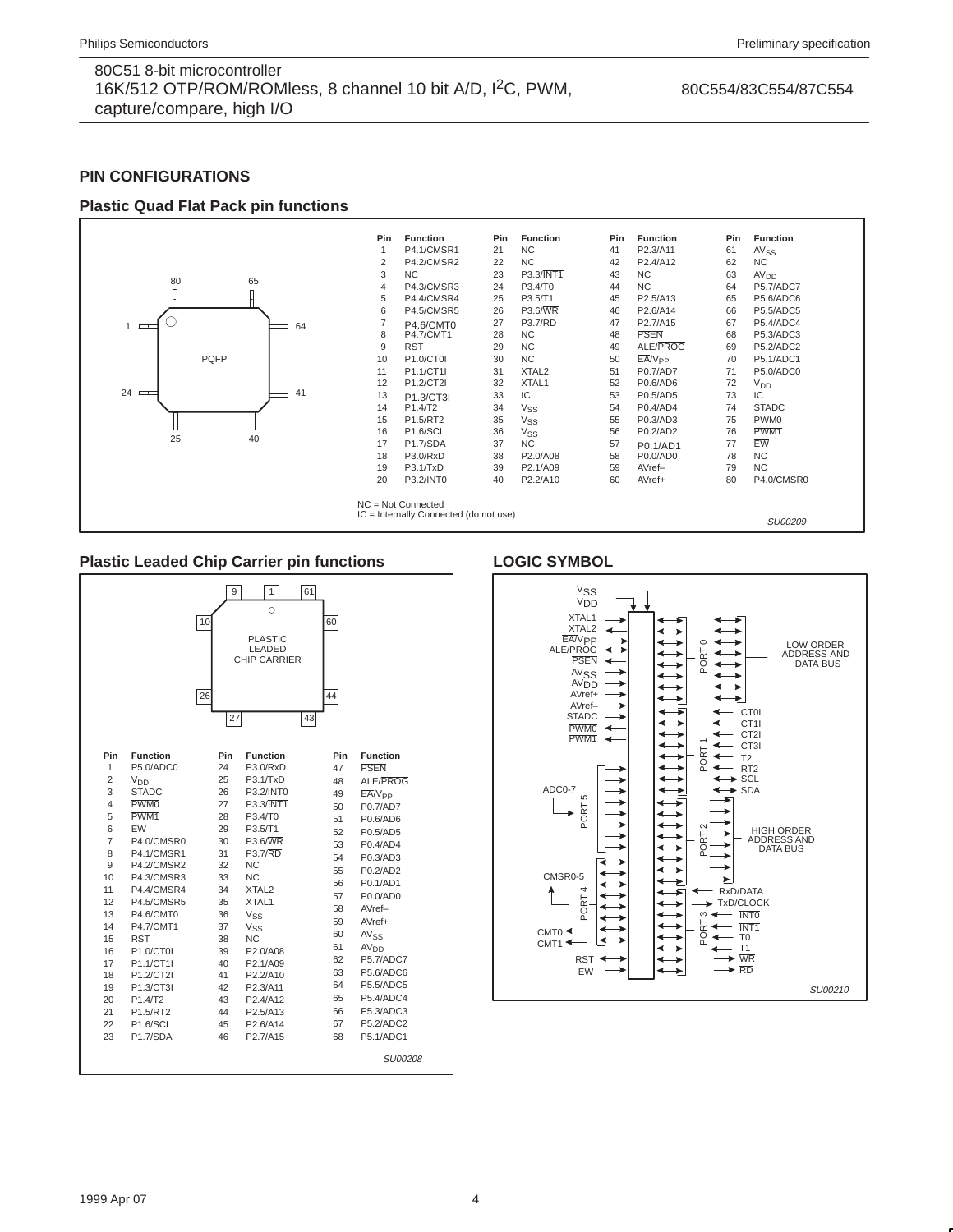80C554/83C554/87C554

# **PIN DESCRIPTION**

|                       | PIN NO.     |                 |              |                                                                                                                                                                                                                                                                                                                                                                                                                                                                                    |  |  |  |  |  |  |  |  |
|-----------------------|-------------|-----------------|--------------|------------------------------------------------------------------------------------------------------------------------------------------------------------------------------------------------------------------------------------------------------------------------------------------------------------------------------------------------------------------------------------------------------------------------------------------------------------------------------------|--|--|--|--|--|--|--|--|
| <b>MNEMONIC</b>       | <b>PLCC</b> | <b>QFP</b>      | <b>TYPE</b>  | <b>NAME AND FUNCTION</b>                                                                                                                                                                                                                                                                                                                                                                                                                                                           |  |  |  |  |  |  |  |  |
| <b>V<sub>DD</sub></b> | 2           | 72              | $\mathbf{I}$ | Digital Power Supply: Positive voltage power supply pin during normal operation, idle and<br>power-down mode.                                                                                                                                                                                                                                                                                                                                                                      |  |  |  |  |  |  |  |  |
| <b>STADC</b>          | 3           | 74              | ı            | Start ADC Operation: Input starting analog to digital conversion (ADC operation can also<br>be started by software).                                                                                                                                                                                                                                                                                                                                                               |  |  |  |  |  |  |  |  |
| <b>PWM0</b>           | 4           | 75              | O            | Pulse Width Modulation: Output 0.                                                                                                                                                                                                                                                                                                                                                                                                                                                  |  |  |  |  |  |  |  |  |
| PWM1                  | 5           | 76              | O            | <b>Pulse Width Modulation: Output 1.</b>                                                                                                                                                                                                                                                                                                                                                                                                                                           |  |  |  |  |  |  |  |  |
| EW                    | 6           | 77              | $\mathbf{I}$ | Enable Watchdog Timer: Enable for T3 watchdog timer and disable power-down mode.                                                                                                                                                                                                                                                                                                                                                                                                   |  |  |  |  |  |  |  |  |
| P0.0-P0.7             | 57-50       | 58-51           | 1/O          | <b>Port 0:</b> Port 0 is an 8-bit open-drain bidirectional I/O port. Port 0 pins that have 1s written<br>to them float and can be used as high-impedance inputs. Port 0 is also the multiplexed<br>low-order address and data bus during accesses to external program and data memory. In<br>this application it uses strong internal pull-ups when emitting 1s. Port 0 is also used to input<br>the code byte during programming and to output the code byte during verification. |  |  |  |  |  |  |  |  |
| P1.0-P1.7             | 16-23       | $10 - 17$       | I/O          | Port 1: 8-bit I/O port. Alternate functions include:                                                                                                                                                                                                                                                                                                                                                                                                                               |  |  |  |  |  |  |  |  |
|                       | $16 - 21$   | $10 - 15$       | 1/O          | (P1.0-P1.5): Programmable I/O port pins.                                                                                                                                                                                                                                                                                                                                                                                                                                           |  |  |  |  |  |  |  |  |
|                       | $22 - 23$   | $16 - 17$       | 1/O          | (P1.6, P1.7): Open drain port pins.                                                                                                                                                                                                                                                                                                                                                                                                                                                |  |  |  |  |  |  |  |  |
|                       | 16-19       | $10 - 13$       | $\mathbf{I}$ | CT0I-CT3I (P1.0-P1.3): Capture timer input signals for timer T2.                                                                                                                                                                                                                                                                                                                                                                                                                   |  |  |  |  |  |  |  |  |
|                       | 20          | 14              | $\mathbf{I}$ | <b>T2 (P1.4):</b> T2 event input.                                                                                                                                                                                                                                                                                                                                                                                                                                                  |  |  |  |  |  |  |  |  |
|                       | 21          | 15              | $\mathbf{I}$ | RT2 (P1.5): T2 timer reset signal. Rising edge triggered.                                                                                                                                                                                                                                                                                                                                                                                                                          |  |  |  |  |  |  |  |  |
|                       | 22<br>23    | 16<br>17        | 1/O<br>1/O   | <b>SCL (P1.6):</b> Serial port clock line $1^2C$ -bus.<br>SDA (P1.7): Serial port data line I <sup>2</sup> C-bus.                                                                                                                                                                                                                                                                                                                                                                  |  |  |  |  |  |  |  |  |
|                       |             |                 |              | Port 1 has four modes selected on a per bit basis by writing to the P1M1 and P1M2                                                                                                                                                                                                                                                                                                                                                                                                  |  |  |  |  |  |  |  |  |
|                       |             |                 |              | registers as follows:                                                                                                                                                                                                                                                                                                                                                                                                                                                              |  |  |  |  |  |  |  |  |
|                       |             |                 |              | <b>P1M1.x</b><br><b>P1M2.x</b><br><b>Mode Description</b><br>Pseudo-bidirectional (standard c51 configuration; default)<br>0<br>$\Omega$<br>$\Omega$<br>Push-Pull<br>1<br>High impedance<br>1<br>0<br>Open drain                                                                                                                                                                                                                                                                   |  |  |  |  |  |  |  |  |
|                       |             |                 |              | Port 1 is also used to input the lower order address byte during EPROM programming and<br>verification. A0 is on P1.0, etc.                                                                                                                                                                                                                                                                                                                                                        |  |  |  |  |  |  |  |  |
| P2.0-P2.7             | 39-46       | 38-42,<br>45-47 | 1/O          | Port 2: 8-bit programmable I/O port.<br>Alternate function: High-order address byte for external memory (A08-A15). Port 2 is also<br>used to input the upper order address during EPROM programming and verification. A8 is<br>on P2.0, A9 on P2.1, through A13 on P2.5.                                                                                                                                                                                                           |  |  |  |  |  |  |  |  |
|                       |             |                 |              | Port 2 has four output modes selected on a per bit basis by writing to the P2M1 and P2M2<br>registers as follows:                                                                                                                                                                                                                                                                                                                                                                  |  |  |  |  |  |  |  |  |
|                       |             |                 |              | <b>P2M1.x</b><br><b>P2M2.x</b><br><b>Mode Description</b><br>Pseudo-bidirectional (standard c51 configuration; default)<br>0<br>0<br>Push-Pull<br>0<br>1<br>High impedance<br>1<br>0<br>Open drain<br>1<br>1                                                                                                                                                                                                                                                                       |  |  |  |  |  |  |  |  |
| P3.0-P3.7             | 24-31       | 18-20,<br>23-27 | I/O          | Port 3: 8-bit programmable I/O port. Alternate functions include:                                                                                                                                                                                                                                                                                                                                                                                                                  |  |  |  |  |  |  |  |  |
|                       | 24          | 18              |              | RxD(P3.0): Serial input port.                                                                                                                                                                                                                                                                                                                                                                                                                                                      |  |  |  |  |  |  |  |  |
|                       | 25          | 19              |              | TxD (P3.1): Serial output port.                                                                                                                                                                                                                                                                                                                                                                                                                                                    |  |  |  |  |  |  |  |  |
|                       | 26          | 20              |              | <b>INTO (P3.2):</b> External interrupt.                                                                                                                                                                                                                                                                                                                                                                                                                                            |  |  |  |  |  |  |  |  |
|                       | 27          | 23              |              | INT1 (P3.3): External interrupt.                                                                                                                                                                                                                                                                                                                                                                                                                                                   |  |  |  |  |  |  |  |  |
|                       | 28          | 24              |              | T0 (P3.4): Timer 0 external input.                                                                                                                                                                                                                                                                                                                                                                                                                                                 |  |  |  |  |  |  |  |  |
|                       | 29          | 25              |              | T1 (P3.5): Timer 1 external input.                                                                                                                                                                                                                                                                                                                                                                                                                                                 |  |  |  |  |  |  |  |  |
|                       | 30<br>31    | 26<br>27        |              | WR (P3.6): External data memory write strobe.                                                                                                                                                                                                                                                                                                                                                                                                                                      |  |  |  |  |  |  |  |  |
|                       |             |                 |              | RD (P3.7): External data memory read strobe.<br>Port 3 has four modes selected on a per bit basis by writing to the P3M1 and P3M2                                                                                                                                                                                                                                                                                                                                                  |  |  |  |  |  |  |  |  |
|                       |             |                 |              | registers as follows:                                                                                                                                                                                                                                                                                                                                                                                                                                                              |  |  |  |  |  |  |  |  |
|                       |             |                 |              | <b>P3M1.x</b><br><b>P3M2.x</b><br><b>Mode Description</b><br>Pseudo-bidirectional (standard c51 configuration; default)<br>0<br>0<br>0<br>Push-Pull<br>1<br>High impedance<br>1<br>0<br>1<br>Open drain<br>1                                                                                                                                                                                                                                                                       |  |  |  |  |  |  |  |  |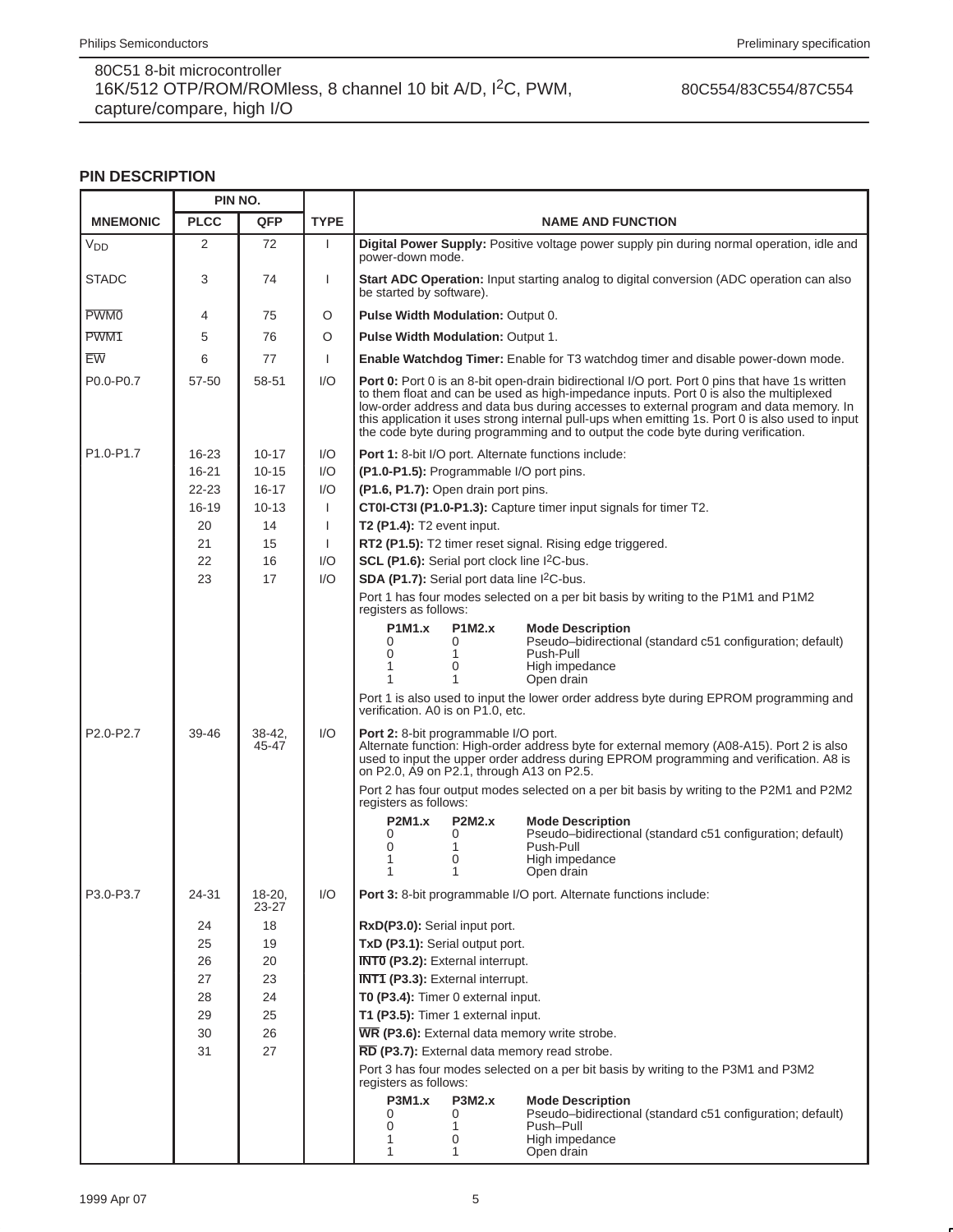80C554/83C554/87C554

### **PIN DESCRIPTION (Continued)**

|                    | PIN NO.     |                        |                |                                                                                                                                                                                                                                                                                                                                                                                                 |  |  |  |  |  |  |  |
|--------------------|-------------|------------------------|----------------|-------------------------------------------------------------------------------------------------------------------------------------------------------------------------------------------------------------------------------------------------------------------------------------------------------------------------------------------------------------------------------------------------|--|--|--|--|--|--|--|
| <b>MNEMONIC</b>    | <b>PLCC</b> | <b>QFP</b>             | <b>TYPE</b>    | <b>NAME AND FUNCTION</b>                                                                                                                                                                                                                                                                                                                                                                        |  |  |  |  |  |  |  |
| P4.0-P4.7          | $7 - 14$    | $80.1 - 2$<br>$4 - 8$  | 1/O            | Port 4: 8-bit programmable I/O port. Alternate functions include:                                                                                                                                                                                                                                                                                                                               |  |  |  |  |  |  |  |
|                    | $7 - 12$    | $80, 1 - 2$<br>$4 - 6$ | $\circ$        | CMSR0-CMSR5 (P4.0-P4.5): Timer T2 compare and set/reset outputs on a match with<br>timer T2.                                                                                                                                                                                                                                                                                                    |  |  |  |  |  |  |  |
|                    | 13, 14      | 7,8                    | $\circ$        | <b>CMT0, CMT1 (P4.6, P4.7):</b> Timer T2 compare and toggle outputs on a match with timer T2.                                                                                                                                                                                                                                                                                                   |  |  |  |  |  |  |  |
|                    |             |                        |                | Port 4 has four modes selected on a per bit basis by writing to the P4M1 and P4M2<br>registers as follows:                                                                                                                                                                                                                                                                                      |  |  |  |  |  |  |  |
|                    |             |                        |                | <b>P4M1.x</b><br><b>P4M2.x</b><br><b>Mode Description</b><br>Pseudo-bidirectional (standard c51 configuration; default)<br>$\Omega$<br>0<br>$\Omega$<br>Push-Pull<br>1<br>0<br>High impedance<br>1<br>Open drain<br>1<br>1                                                                                                                                                                      |  |  |  |  |  |  |  |
| P5.0-P5.7          | 68-62.<br>1 | 71-64                  | $\mathbf{I}$   | Port 5: 8-bit input port.<br>ADC0-ADC7 (P5.0-P5.7): Alternate function: Eight input channels to the ADC.                                                                                                                                                                                                                                                                                        |  |  |  |  |  |  |  |
| <b>RST</b>         | 15          | 9                      | 1/O            | Reset: Input to reset the 87C554. It also provides a reset pulse as output when timer T3<br>overflows.                                                                                                                                                                                                                                                                                          |  |  |  |  |  |  |  |
| XTAL <sub>1</sub>  | 35          | 32                     | $\mathbf{I}$   | <b>Crystal Input 1:</b> Input to the inverting amplifier that forms the oscillator, and input to the<br>internal clock generator. Receives the external clock signal when an external oscillator is<br>used.                                                                                                                                                                                    |  |  |  |  |  |  |  |
| XTAL <sub>2</sub>  | 34          | 31                     | $\circ$        | Crystal Input 2: Output of the inverting amplifier that forms the oscillator. Left open-circuit<br>when an external clock is used.                                                                                                                                                                                                                                                              |  |  |  |  |  |  |  |
| V <sub>SS</sub>    | 36, 37      | 34-36                  | $\mathbf{I}$   | Digital ground.                                                                                                                                                                                                                                                                                                                                                                                 |  |  |  |  |  |  |  |
| <b>PSEN</b>        | 47          | 48                     | O              | <b>Program Store Enable:</b> Active-low read strobe to external program memory.                                                                                                                                                                                                                                                                                                                 |  |  |  |  |  |  |  |
| ALE/PROG           | 48          | 49                     | $\circ$        | Address Latch Enable: Latches the low byte of the address during accesses to external<br>memory. It is activated every six oscillator periods. During an external data memory<br>access, one ALE pulse is skipped. ALE can drive up to eight LS TTL inputs and handles<br>CMOS inputs without an external pull-up. This pin is also the program pulse input (PROG)<br>during EPROM programming. |  |  |  |  |  |  |  |
| EA/V <sub>PP</sub> | 49          | 50                     | $\overline{1}$ | External Access: When EA is held at TTL level high, the CPU executes out of the internal<br>program ROM provided the program counter is less than 16,384. When EA is held at TTL<br>low level, the CPU executes out of external program memory. EA is not allowed to float.<br>This pin also receives the 12.75V programming supply voltage ( $V_{PP}$ ) during EPROM<br>programming.           |  |  |  |  |  |  |  |
| $AV_{REF-}$        | 58          | 59                     | $\mathsf{I}$   | Analog to Digital Conversion Reference Resistor: Low-end.                                                                                                                                                                                                                                                                                                                                       |  |  |  |  |  |  |  |
| AV <sub>REF+</sub> | 59          | 60                     | 1              | Analog to Digital Conversion Reference Resistor: High-end.                                                                                                                                                                                                                                                                                                                                      |  |  |  |  |  |  |  |
| AV <sub>SS</sub>   | 60          | 61                     | ı              | <b>Analog Ground</b>                                                                                                                                                                                                                                                                                                                                                                            |  |  |  |  |  |  |  |
| AV <sub>DD</sub>   | 61          | 63                     |                | <b>Analog Power Supply</b>                                                                                                                                                                                                                                                                                                                                                                      |  |  |  |  |  |  |  |

**NOTE:**

1. To avoid "latch-up" effect at power-on, the voltage on any pin at any time must not be higher or lower than  $V_{DD}$  + 0.5V or  $V_{SS}$  – 0.5V, respectively.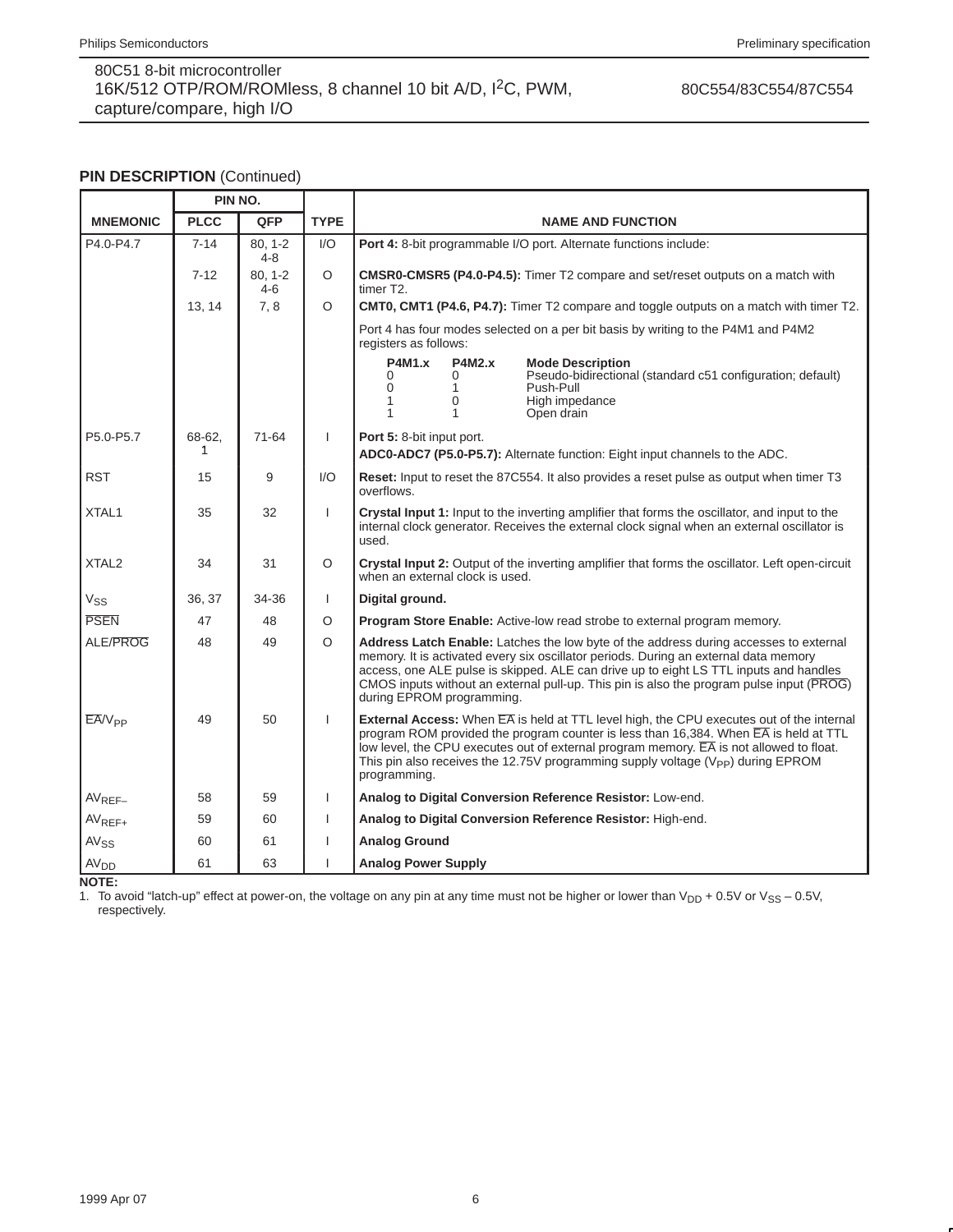### 80C554/83C554/87C554

# **Table 1. 87C554 Special Function Registers**

| <b>SYMBOL</b>      | <b>DESCRIPTION</b>              | <b>DIRECT</b><br><b>ADDRESS</b> | <b>MSB</b>               |                  |                  |                          | BIT ADDRESS, SYMBOL, OR ALTERNATIVE PORT FUNCTION |                    |                          | <b>LSB</b>            | <b>RESET</b><br>VALUE |
|--------------------|---------------------------------|---------------------------------|--------------------------|------------------|------------------|--------------------------|---------------------------------------------------|--------------------|--------------------------|-----------------------|-----------------------|
| ACC*               | Accumulator                     | EOH                             | E7                       | E <sub>6</sub>   | E <sub>5</sub>   | E4                       | E <sub>3</sub>                                    | E <sub>2</sub>     | E <sub>1</sub>           | E0                    | 00H                   |
| ADCH#              | A/D converter high              | C6H                             |                          |                  |                  |                          |                                                   |                    |                          |                       | xxxxxxxB              |
| ADCON#             | A/D control                     | C5H                             | ADC.1                    | ADC.0            | <b>ADEX</b>      | <b>ADCI</b>              | <b>ADCS</b>                                       | AADR2              | AADR1                    | AADR0                 | xx000000B             |
| <b>AUXR</b>        | Auxillary                       | 8EH                             |                          | -                |                  | $\overline{\phantom{0}}$ |                                                   | <b>LVADC</b>       | <b>EXTRAM</b>            | A <sub>0</sub>        | xxxxx110B             |
| AUXR1              | Auxillary                       | A <sub>2</sub> H                | ADC8                     | <b>AIDL</b>      | <b>SRST</b>      | GF <sub>2</sub>          | <b>WUPD</b>                                       | O                  | $\overline{\phantom{0}}$ | <b>DPS</b>            | 000000x0B             |
| B*                 | <b>B</b> register               | F <sub>0</sub> H                | F7                       | F <sub>6</sub>   | F <sub>5</sub>   | F4                       | F <sub>3</sub>                                    | F <sub>2</sub>     | F <sub>1</sub>           | F <sub>0</sub>        | 00H                   |
| CTCON#             | Capture control                 | EBH                             | CTN <sub>3</sub>         | CTP3             | CTN <sub>2</sub> | CTP2                     | CTN <sub>1</sub>                                  | CTP1               | CTN <sub>0</sub>         | CTP <sub>0</sub>      | 00H                   |
| CTH <sub>3</sub> # | Capture high 3                  | <b>CFH</b>                      |                          |                  |                  |                          |                                                   |                    |                          |                       | xxxxxxxxB             |
| CTH <sub>2#</sub>  | Capture high 2                  | CEH                             |                          |                  |                  |                          |                                                   |                    |                          |                       | xxxxxxxB              |
| CTH1#              | Capture high 1                  | <b>CDH</b>                      |                          |                  |                  |                          |                                                   |                    |                          |                       | xxxxxxxxB             |
| CTH <sub>0#</sub>  | Capture high 0                  | <b>CCH</b>                      |                          |                  |                  |                          |                                                   |                    |                          |                       | xxxxxxxxB             |
| CMH <sub>2</sub> # | Compare high 2                  | CBH                             |                          |                  |                  |                          |                                                   |                    |                          |                       | 00H                   |
| CMH1#              | Compare high 1                  | CAH                             |                          |                  |                  |                          |                                                   |                    |                          |                       | 00H                   |
| CMH <sub>0#</sub>  | Compare high 0                  | C9H                             |                          |                  |                  |                          |                                                   |                    |                          |                       | 00H                   |
| CTL3#              | Capture low 3                   | AFH                             |                          |                  |                  |                          |                                                   |                    |                          |                       | xxxxxxxxB             |
| CTL2#              | Capture low 2                   | AEH                             |                          |                  |                  |                          |                                                   |                    |                          |                       | xxxxxxxxB             |
| CTL1#              | Capture low 1                   | ADH                             |                          |                  |                  |                          |                                                   |                    |                          |                       | xxxxxxxB              |
| CTL <sub>0#</sub>  | Capture low 0                   | ACH                             |                          |                  |                  |                          |                                                   |                    |                          |                       | xxxxxxxxB             |
| CML2#              | Compare low 2                   | ABH                             |                          |                  |                  |                          |                                                   |                    |                          |                       | 00H                   |
| CML1#              | Compare low 1                   | AAH                             |                          |                  |                  |                          |                                                   |                    |                          |                       | 00H                   |
| CML0#              | Compare low 0                   | A9H                             |                          |                  |                  |                          |                                                   |                    |                          |                       | 00H                   |
| DPTR:              | Data pointer                    |                                 |                          |                  |                  |                          |                                                   |                    |                          |                       |                       |
| <b>DPH</b>         | (2 bytes):<br>Data pointer high | 83H                             |                          |                  |                  |                          |                                                   |                    |                          |                       | 00H                   |
| <b>DPL</b>         | Data pointer low                | 82H                             |                          |                  |                  |                          |                                                   |                    |                          |                       | 00H                   |
|                    |                                 |                                 | AF                       | AE               | AD               | AC                       | AB                                                | AA                 | A <sub>9</sub>           | A8                    |                       |
| IEN0*#             | Interrupt enable 0              | A8H                             | EA                       | EAD              | ES <sub>1</sub>  | ES <sub>0</sub>          | ET <sub>1</sub>                                   | EX1                | ET <sub>0</sub>          | EX <sub>0</sub>       | 00H                   |
|                    |                                 |                                 | EF                       | EE               | ED               | EC                       | EB                                                | EA                 | E <sub>9</sub>           | E <sub>8</sub>        |                       |
| IEN1*#             | Interrupt enable 1              | E8H                             | ET <sub>2</sub>          | ECM <sub>2</sub> | ECM <sub>1</sub> | ECM <sub>0</sub>         | ECT <sub>3</sub>                                  | ECT <sub>2</sub>   | ECT1                     | ECT <sub>0</sub>      | 00H                   |
|                    |                                 |                                 | <b>BF</b>                | BE               | <b>BD</b>        | BC                       | BB                                                | BA                 | B <sub>9</sub>           | B <sub>8</sub>        |                       |
| $IP0*$ #           | Interrupt priority 0            | B8H                             | -                        | <b>PAD</b>       | PS <sub>1</sub>  | PS <sub>0</sub>          | PT <sub>1</sub>                                   | PX1                | PT <sub>0</sub>          | PX <sub>0</sub>       | x0000000B             |
|                    |                                 |                                 | FF                       | FE               | <b>FD</b>        | FC                       | FB                                                | FA                 | F <sub>9</sub>           | F <sub>8</sub>        |                       |
| <b>IP0H</b>        | Interrupt priority 0 high       | B7H                             | $\overline{\phantom{0}}$ | PADH             | PS1H             | <b>PS0H</b>              | PT <sub>1</sub> H                                 | PX1H               | <b>PT0H</b>              | <b>PX0H</b>           | x0000000B             |
| $IP1*$ #           | Interrupt priority1             | F8H                             | PT <sub>2</sub>          | PCM <sub>2</sub> | PCM1             | PCM <sub>0</sub>         | PCT3                                              | PCT <sub>2</sub>   | PCT1                     | PCT <sub>0</sub>      | 00H                   |
| IP1H               | Interrupt priority 1 high       | F7H                             | PT2H                     | PCM2H            | PCM1H            | PCM0H                    | PCT3H                                             | PCT <sub>2</sub> H | PCT1H                    | <b>PCT0H</b>          | 00H                   |
| P5#                | Port 5                          | C4H                             | ADC7                     | ADC6             | ADC5             | ADC4                     | ADC3                                              | ADC <sub>2</sub>   | ADC1                     | ADC <sub>0</sub>      | <b>xxxxxxxxB</b>      |
|                    |                                 |                                 | C7                       | C6               | C <sub>5</sub>   | C4                       | C <sub>3</sub>                                    | C <sub>2</sub>     | C <sub>1</sub>           | CO                    |                       |
| P4#*               | Port 4                          | <b>C0H</b>                      | CMT1                     | <b>CMT0</b>      | CMSR5            | CMSR4                    | CMSR3                                             | CMSR2              | CMSR1                    | CMSR0                 | <b>FFH</b>            |
|                    |                                 |                                 | B7                       | B <sub>6</sub>   | B <sub>5</sub>   | B <sub>4</sub>           | B <sub>3</sub>                                    | B <sub>2</sub>     | <b>B1</b>                | B <sub>0</sub>        |                       |
| $P3*$              | Port 3                          | <b>B0H</b>                      | <b>RD</b>                | <b>WR</b>        | T1               | T <sub>0</sub>           | INT <sub>1</sub>                                  | <b>INTO</b>        | <b>TXD</b>               | <b>RXD</b>            | <b>FFH</b>            |
|                    |                                 |                                 | A7                       | A6               | A5               | A4                       | A <sub>3</sub>                                    | A <sub>2</sub>     | A1                       | A0                    |                       |
| $P2*$              | Port 2                          | A0H                             | A15                      | A14              | A13              | A12                      | A11                                               | A10                | A <sub>9</sub>           | A8                    | FFH                   |
|                    |                                 |                                 | 97                       | 96               | 95               | 94                       | 93                                                | 92                 | 91                       | 90                    |                       |
| $P1*$              | Port 1                          | 90H                             | <b>SDA</b>               | <b>SCL</b>       | RT <sub>2</sub>  | T2                       | CT3I                                              | CT <sub>2</sub>    | CT1I                     | <b>CT0I</b>           | <b>FFH</b>            |
|                    |                                 |                                 | 87<br>AD7                | 86               | 85               | 84                       | 83                                                | 82                 | 81                       | 80<br>AD <sub>0</sub> |                       |
| $P0*$              | Port 0                          | 80H                             |                          | AD6              | AD <sub>5</sub>  | AD4                      | AD <sub>3</sub>                                   | AD <sub>2</sub>    | AD1                      |                       | FFH                   |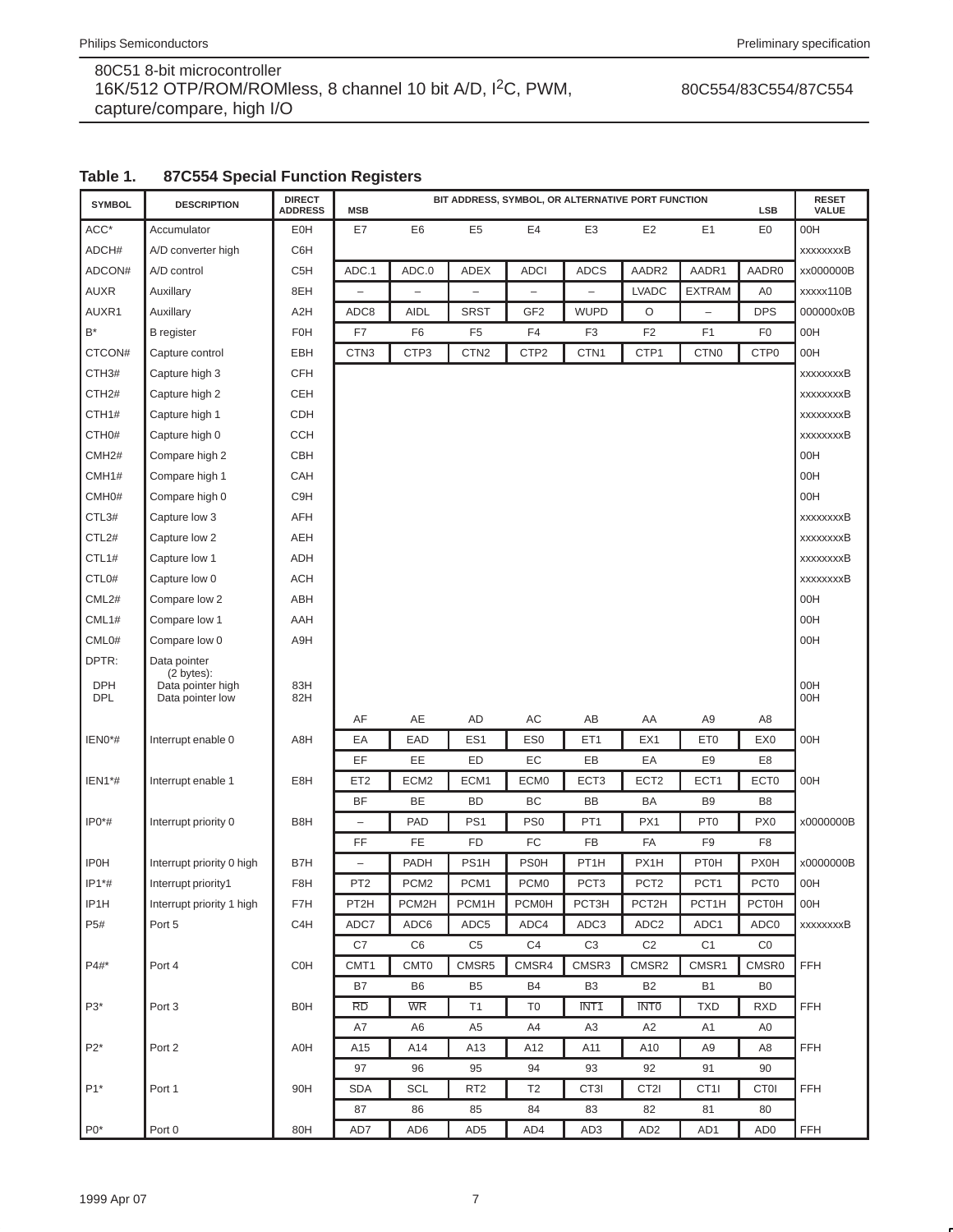# 80C554/83C554/87C554

| <b>SYMBOL</b>                                                                  | <b>DESCRIPTION</b>                                                                        | <b>DIRECT</b><br><b>ADDRESS</b>                      | <b>MSB</b>      | BIT ADDRESS, SYMBOL, OR ALTERNATIVE PORT FUNCTION<br><b>LSB</b> |                   |                      |                  |                               |                 |                  |                                        |  |  |  |
|--------------------------------------------------------------------------------|-------------------------------------------------------------------------------------------|------------------------------------------------------|-----------------|-----------------------------------------------------------------|-------------------|----------------------|------------------|-------------------------------|-----------------|------------------|----------------------------------------|--|--|--|
| <b>P1M1</b>                                                                    | Port 1 output mode 1                                                                      | 92H                                                  |                 |                                                                 |                   |                      |                  |                               |                 |                  | xx000000B                              |  |  |  |
| <b>P1M2</b>                                                                    | Port 1 output mode 2                                                                      | 93H                                                  |                 |                                                                 |                   |                      |                  |                               |                 |                  | xx000000B                              |  |  |  |
| P2M1                                                                           | Port 2 output mode 1                                                                      | 94H                                                  |                 |                                                                 |                   |                      |                  |                               |                 |                  | 00H                                    |  |  |  |
| <b>P2M2</b>                                                                    | Port 2 output mode 2                                                                      | 95H                                                  |                 |                                                                 |                   |                      |                  |                               |                 |                  | 00H                                    |  |  |  |
| <b>P3M1</b>                                                                    | Port 3 output mode 1                                                                      | 9AH                                                  |                 |                                                                 |                   |                      |                  |                               |                 |                  | 00H                                    |  |  |  |
| P3M2                                                                           | Port 3 output mode 2                                                                      | 9BH                                                  |                 |                                                                 |                   |                      |                  |                               |                 |                  | 00H                                    |  |  |  |
| P4M1                                                                           | Port 4 output mode 1                                                                      | 9CH                                                  |                 |                                                                 |                   |                      |                  |                               |                 |                  | 00H                                    |  |  |  |
| P4M2                                                                           | Port 4 output mode 2                                                                      | 9DH                                                  |                 |                                                                 |                   |                      |                  |                               |                 |                  | 00H                                    |  |  |  |
| <b>PCON</b>                                                                    | Power control                                                                             | 87H                                                  | SMOD1           | SMOD0                                                           | POF               | <b>WLE</b>           | GF1              | GFO                           | PD              | IDL              | 00x00000B                              |  |  |  |
| <b>PSW</b>                                                                     | Program status word                                                                       | D <sub>OH</sub>                                      | <b>CY</b>       | AC                                                              | <b>FO</b>         | RS1                  | RS <sub>0</sub>  | OV                            | F <sub>1</sub>  | P                | 00H                                    |  |  |  |
| PWMP#                                                                          | PWM prescaler                                                                             | <b>FEH</b>                                           |                 |                                                                 |                   |                      |                  |                               |                 |                  | 00H                                    |  |  |  |
| PWM1#                                                                          | PWM register 1                                                                            | <b>FDH</b>                                           |                 |                                                                 |                   |                      |                  |                               |                 |                  | 00H                                    |  |  |  |
| PWM0#                                                                          | PWM register 0                                                                            | <b>FCH</b>                                           |                 |                                                                 |                   |                      |                  |                               |                 |                  | 00H                                    |  |  |  |
| RTE#                                                                           | Reset/toggle enable                                                                       | EFH                                                  | <b>TP47</b>     | <b>TP46</b>                                                     | <b>RP45</b>       | <b>RP44</b>          | <b>RP43</b>      | <b>RP42</b>                   | <b>RP41</b>     | <b>RP40</b>      | 00H                                    |  |  |  |
| <b>S0ADDR</b>                                                                  | Serial 0 slave address                                                                    | F9H                                                  |                 |                                                                 |                   |                      |                  |                               |                 |                  | 00H                                    |  |  |  |
| <b>S0ADEN</b>                                                                  | Slave address mask                                                                        | B9H                                                  |                 |                                                                 |                   |                      |                  |                               |                 |                  | 00H                                    |  |  |  |
| <b>SOBUF</b>                                                                   | Serial 0 data buffer                                                                      | 99H                                                  |                 |                                                                 |                   |                      |                  |                               |                 |                  | xxxxxxxxB                              |  |  |  |
|                                                                                |                                                                                           |                                                      | 9F              | 9E                                                              | 9D                | 9C                   | 9B               | <b>9A</b>                     | 99              | 98               |                                        |  |  |  |
| S0CON*                                                                         | Serial 0 control                                                                          | 98H                                                  | SM0/FE          | SM <sub>1</sub>                                                 | SM <sub>2</sub>   | <b>REN</b>           | TB8              | RB <sub>8</sub>               | TI              | R <sub>1</sub>   | 00H                                    |  |  |  |
| S1ADR#                                                                         | Serial 1 address                                                                          | <b>DBH</b>                                           |                 |                                                                 |                   | <b>SLAVE ADDRESS</b> |                  |                               |                 | GC               | 00H                                    |  |  |  |
| SIDAT#                                                                         | Serial 1 data                                                                             | <b>DAH</b>                                           |                 |                                                                 |                   |                      |                  |                               |                 |                  | 00H                                    |  |  |  |
| S1STA#                                                                         | Serial 1 status                                                                           | D <sub>9</sub> H                                     | SC <sub>4</sub> | SC <sub>3</sub>                                                 | SC <sub>2</sub>   | SC <sub>1</sub>      | SC <sub>0</sub>  | $\mathsf 0$                   | $\overline{0}$  | $\mathbf 0$      | F8H                                    |  |  |  |
|                                                                                |                                                                                           |                                                      | DF              | DE                                                              | DD                | DC                   | DB               | DA                            | D <sub>9</sub>  | D <sub>8</sub>   |                                        |  |  |  |
| SICON#*                                                                        | Serial 1 control                                                                          | D8H                                                  | CR <sub>2</sub> | ENS1                                                            | <b>STA</b>        | ST <sub>0</sub>      | SI               | AA                            | CR <sub>1</sub> | CR <sub>0</sub>  | 00H                                    |  |  |  |
| <b>SP</b>                                                                      | Stack pointer                                                                             | 81H                                                  |                 |                                                                 |                   |                      |                  |                               |                 |                  | 07H                                    |  |  |  |
| STE#                                                                           | Set enable                                                                                | EEH                                                  | <b>TG47</b>     | <b>TG46</b>                                                     | <b>SP45</b>       | SP <sub>44</sub>     | <b>SP43</b>      | <b>SP42</b>                   | SP41            | <b>SP40</b>      | C <sub>O</sub> H                       |  |  |  |
| TH1<br>TH <sub>0</sub><br>TL1<br>TL <sub>0</sub><br>TMH <sub>2#</sub><br>TML2# | Timer high 1<br>Timer high 0<br>Timer low 1<br>Timer low 0<br>Timer high 2<br>Timer low 2 | 8DH<br>8CH<br>8BH<br>8AH<br><b>EDH</b><br><b>ECH</b> |                 |                                                                 |                   |                      |                  |                               |                 |                  | 00H<br>00H<br>00H<br>00H<br>00H<br>00H |  |  |  |
| <b>TMOD</b>                                                                    | Timer mode                                                                                | 89H                                                  | <b>GATE</b>     | C/T                                                             | M <sub>1</sub>    | M <sub>0</sub>       | <b>GATE</b>      | C/T                           | M <sub>1</sub>  | M0               | 00H                                    |  |  |  |
|                                                                                |                                                                                           |                                                      | 8F              | 8E                                                              | 8D                | 8C                   | 8B               | 8A                            | 89              | 88               |                                        |  |  |  |
| TCON*                                                                          | Timer control                                                                             | 88H                                                  | TF <sub>1</sub> | TR <sub>1</sub>                                                 | TF <sub>0</sub>   | TR <sub>0</sub>      | IE <sub>1</sub>  | IT <sub>1</sub>               | IE <sub>0</sub> | IT <sub>0</sub>  | 00H                                    |  |  |  |
| TM2CON#                                                                        | Timer 2 control                                                                           | EAH                                                  | <b>T2IS1</b>    | <b>T2IS0</b>                                                    | T <sub>2</sub> ER | <b>T2B0</b>          | <b>T2P1</b>      | T <sub>2</sub> P <sub>0</sub> | <b>T2MS1</b>    | T2MS0            | 00H                                    |  |  |  |
|                                                                                |                                                                                           |                                                      | CF              | CE                                                              | CD                | CC                   | CВ               | CA                            | C <sub>9</sub>  | C <sub>8</sub>   |                                        |  |  |  |
| TM2IR#*                                                                        | Timer 2 int flag reg                                                                      | C8H                                                  | <b>T20V</b>     | CMI <sub>2</sub>                                                | CMI1              | <b>CMI0</b>          | CTI <sub>3</sub> | CTI <sub>2</sub>              | CTI1            | CTI <sub>0</sub> | 00H                                    |  |  |  |
| T3#                                                                            | Timer 3                                                                                   | FFH                                                  |                 |                                                                 |                   |                      |                  |                               |                 |                  | 00H                                    |  |  |  |

\* SFRs are bit addressable.<br># SFRs are modified from or

SFRs are modified from or added to the 80C51 SFRs.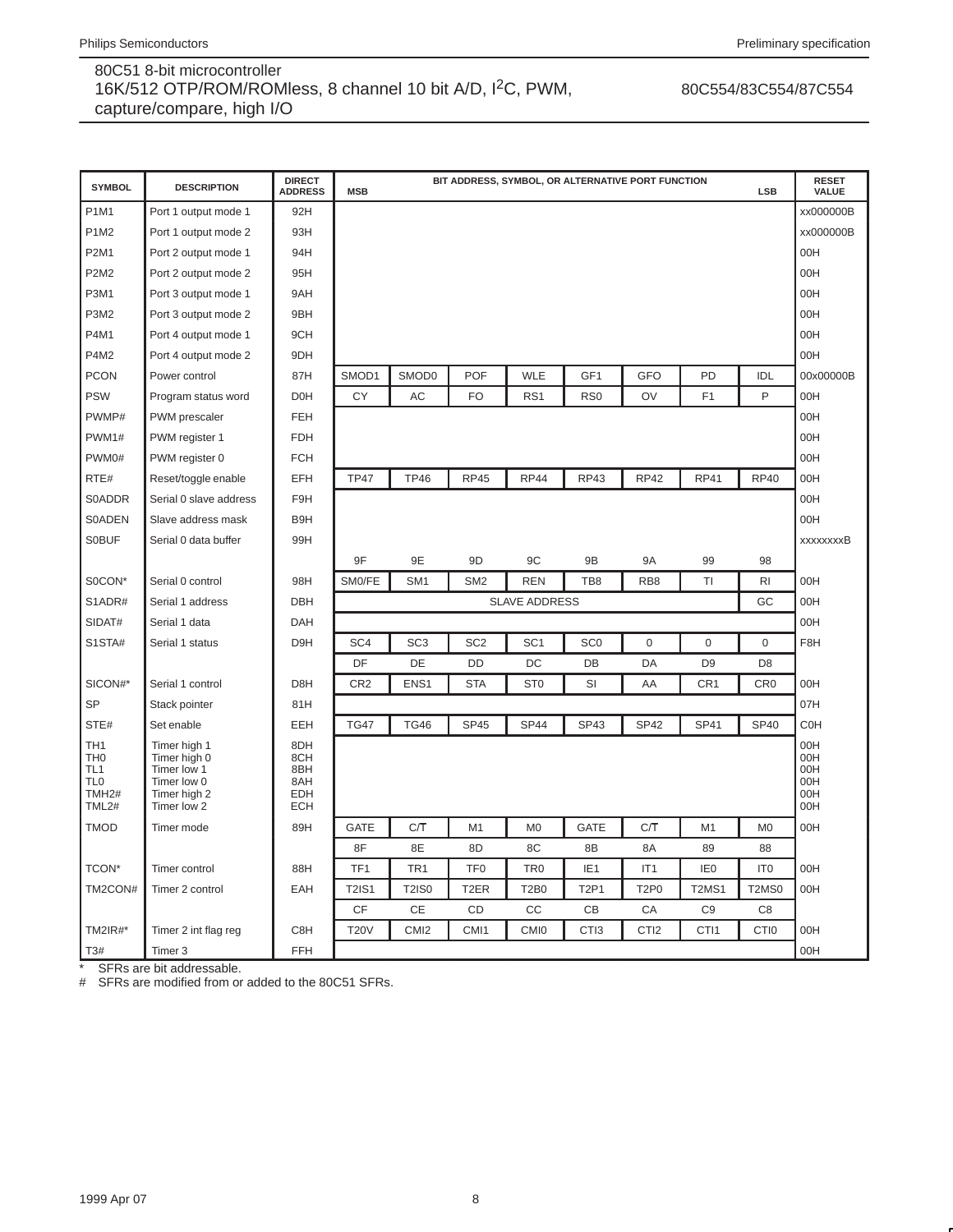80C554/83C554/87C554

### **OSCILLATOR CHARACTERISTICS**

XTAL1 and XTAL2 are the input and output, respectively, of an inverting amplifier. The pins can be configured for use as an on-chip oscillator, as shown in the logic symbol.

To drive the device from an external clock source, XTAL1 should be driven while XTAL2 is left unconnected. There are no requirements on the duty cycle of the external clock signal, because the input to the internal clock circuitry is through a divide-by-two flip-flop. However, minimum and maximum high and low times specified in the data sheet must be observed.

### **RESET**

A reset is accomplished by either (1) externally holding the RST pin high for at least two machine cycles (24 oscillator periods) or (2) internally by an on-chip power-on detect (POD) circuit which detects V<sub>CC</sub> ramping up from 0V.

To insure a good external power-on reset, the RST pin must be high long enough for the oscillator to start up (normally a few milliseconds) plus two machine cycles. The voltage on  $V_{DD}$  and the RST pin must come up at the same time for a proper startup.

For a successful internal power-on reset, the  $V_{CC}$  voltage must ramp up from 0V smoothly at a ramp rate greater than 5V/100 ms.

The RST line can also be pulled HIGH internally by a pull-up transistor activated by the watchdog timer T3. The length of the output pulse from T3 is 3 machine cycles. A pulse of such short duration is necessary in order to recover from a processor or system fault as fast as possible.

Note that the short reset pulse from Timer T3 cannot discharge the power-on reset capacitor (see Figure 2). Consequently, when the watchdog timer is also used to set external devices, this capacitor arrangement should not be connected to the RST pin, and a different circuit should be used to perform the power-on reset operation. A timer T3 overflow, if enabled, will force a reset condition to the 8XC554 by an internal connection, independent of the level of the RST pin.

A reset may be performed in software by setting the software reset bit, SRST (AUXR1.5).



**Figure 1. On-Chip Reset Configuration**



**Figure 2. Power-On Reset**

### **LOW POWER MODES**

### **Stop Clock Mode**

The static design enables the clock speed to be reduced down to 0 MHz (stopped). When the oscillator is stopped, the RAM and Special Function Registers retain their values. This mode allows step-by-step utilization and permits reduced system power consumption by lowering the clock frequency down to any value. For lowest power consumption the Power Down mode is suggested.

#### **Idle Mode**

In the idle mode (see Table 2), the CPU puts itself to sleep while some of the on-chip peripherals stay active. The instruction to invoke the idle mode is the last instruction executed in the normal operating mode before the idle mode is activated. The CPU contents, the on-chip RAM, and all of the special function registers remain intact during this mode. The idle mode can be terminated either by any enabled interrupt (at which time the process is picked up at the interrupt service routine and continued), or by a hardware reset which starts the processor in the same manner as a power-on reset.

#### **Power-Down Mode**

To save even more power, a Power Down mode (see Table 2) can be invoked by software. In this mode, the oscillator is stopped and the instruction that invoked Power Down is the last instruction executed. The on-chip RAM and Special Function Registers retain their values down to 2.0V and care must be taken to return  $V_{CC}$  to the minimum specified operating voltages before the Power Down Mode is terminated.

Either a hardware reset or external interrupt can be used to exit from Power Down. The Wake-up from Power-down bit, WUPD (AUXR1.3) must be set in order for an external interrupt to cause a wake-up from power-down. Reset redefines all the SFRs but does not change the on-chip RAM. An external interrupt allows both the SFRs and the on-chip RAM to retain their values.

To properly terminate Power Down the reset or external interrupt should not be executed before  $V_{CC}$  is restored to its normal operating level and must be held active long enough for the oscillator to restart and stabilize (normally less than 10ms).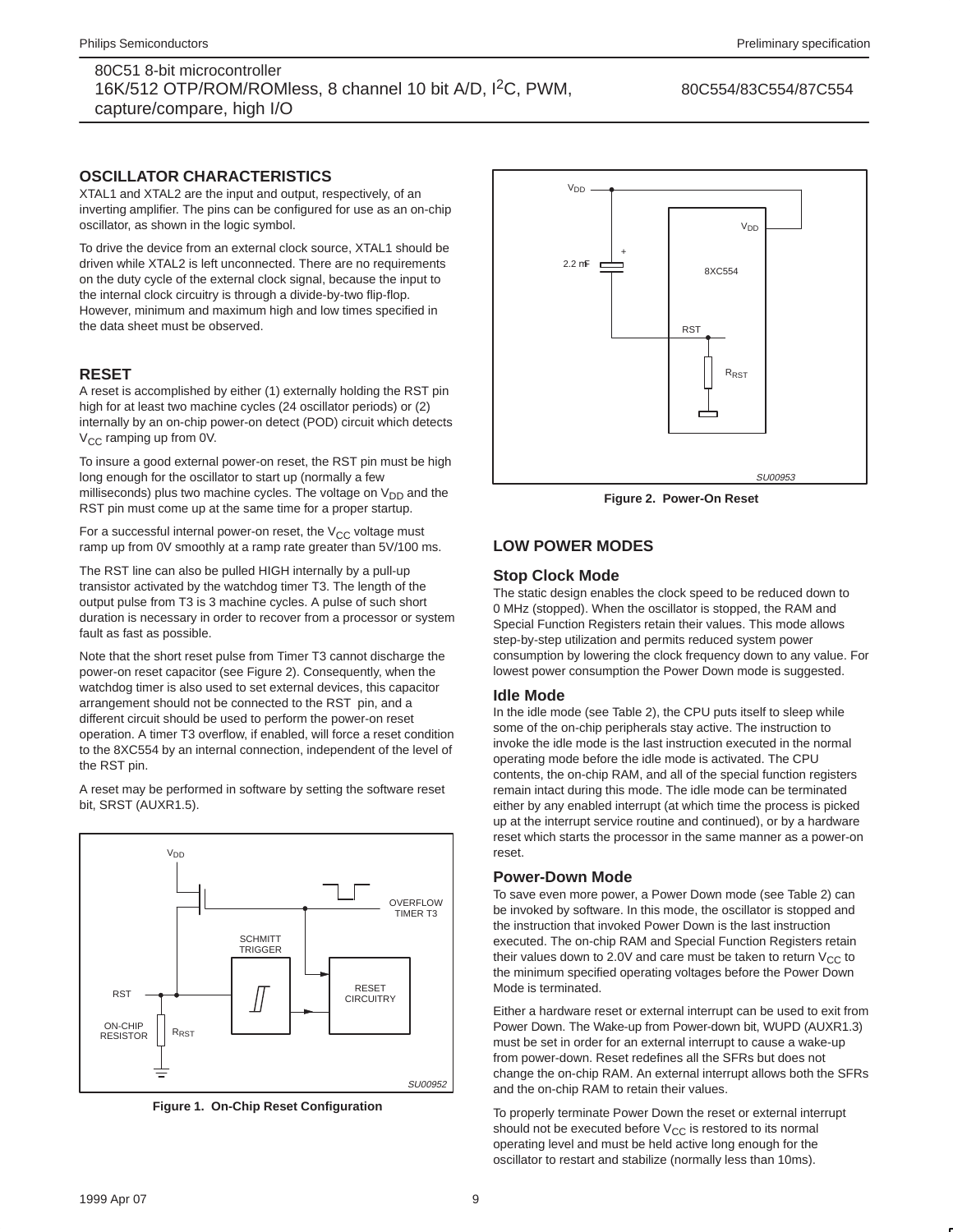| <b>MODE</b> | <b>PROGRAM</b><br><b>MEMORY</b> | <b>ALE</b> | <b>PSEN</b> | PORT <sub>0</sub> | PORT <sub>1</sub> | PORT <sub>2</sub> | PORT <sub>3</sub> | PORT <sub>4</sub> | PWM <sub>0</sub> /<br>PWM <sub>1</sub> |
|-------------|---------------------------------|------------|-------------|-------------------|-------------------|-------------------|-------------------|-------------------|----------------------------------------|
| Idle        | Internal                        |            |             | Data              | Data              | Data              | Data              | Data              | High                                   |
| Idle        | External                        |            |             | Float             | Data              | Address           | Data              | Data              | High                                   |
| Power-down  | Internal                        |            |             | Data              | Data              | Data              | Data              | Data              | High                                   |
| Power-down  | External                        |            |             | Float             | Data              | Data              | Data              | Data              | High                                   |

**Table 2. External Pin Status During Idle and Power-Down Modes**

With an external interrupt, INT0 and INT1 must be enabled and configured as level-sensitive. Holding the pin low restarts the oscillator but bringing the pin back high completes the exit. Once the interrupt is serviced, the next instruction to be executed after RETI will be the one following the instruction that put the device into Power Down.

### **POWER OFF FLAG**

The Power Off Flag (POF) is set by on-chip circuitry when the  $V_{CC}$ level on the 8XC554 rises from 0 to 5V. The POF bit can be set or cleared by software allowing a user to determine if the reset is the result of a power-on or a warm start after powerdown. The  $V_{CC}$  level must remain above 3V for the POF to remain unaffected by the  $V_{CC}$ level.

### **Design Consideration**

• When the idle mode is terminated by a hardware reset, the device normally resumes program execution, from where it left off, up to two machine cycles before the internal reset algorithm takes control. On-chip hardware inhibits access to internal RAM in this event, but access to the port pins is not inhibited. To eliminate the possibility of an unexpected write when Idle is terminated by reset, the instruction following the one that invokes Idle should not be one that writes to a port pin or to external memory.

### **ONCE<sup>™</sup> Mode**

The ONCE ("On-Circuit Emulation") Mode facilitates testing and debugging of systems without the device having to be removed from the circuit. The ONCE Mode is invoked by:

- 1. Pull ALE low while the device is in reset and PSEN is high;
- 2. Hold ALE low as RST is deactivated.

While the device is in ONCE Mode, the Port 0 pins go into a float state, and the other port pins and ALE and PSEN are weakly pulled high. The oscillator circuit remains active. While the device is in this mode, an emulator or test CPU can be used to drive the circuit. Normal operation is restored when a normal reset is applied.

### **Reduced EMI Mode**

The ALE-Off bit, AO (AUXR.0) can be set to disable the ALE output. It will automatically become active when required for external memory accesses and resume to the OFF state after completing the external memory access.

|                    |                      | 7                                                        | 6                                                                                                       | 5 | 4 | 3 | 2 |  | 0     |                                                                                                           |  |  |  |  |
|--------------------|----------------------|----------------------------------------------------------|---------------------------------------------------------------------------------------------------------|---|---|---|---|--|-------|-----------------------------------------------------------------------------------------------------------|--|--|--|--|
|                    | <b>PCON</b><br>(87H) | SMOD <sub>1</sub>                                        | GF <sub>1</sub><br>GF <sub>0</sub><br>SMOD <sub>0</sub><br><b>POF</b><br><b>WLE</b><br><b>PD</b><br>IDL |   |   |   |   |  |       |                                                                                                           |  |  |  |  |
|                    |                      | (MSB)                                                    |                                                                                                         |   |   |   |   |  | (LSB) |                                                                                                           |  |  |  |  |
| <b>BIT</b>         | <b>SYMBOL</b>        | <b>FUNCTION</b>                                          |                                                                                                         |   |   |   |   |  |       |                                                                                                           |  |  |  |  |
| PCON.7             | SMOD <sub>1</sub>    |                                                          | used in modes 1, 2, or 3.                                                                               |   |   |   |   |  |       | Double Baud rate bit. When set to logic 1, the baud rate is doubled when the serial port SIO0 is being    |  |  |  |  |
| PCON.6             | SMOD <sub>0</sub>    |                                                          | Selects SM0/FE for SCON.7 bit.                                                                          |   |   |   |   |  |       |                                                                                                           |  |  |  |  |
| PCON <sub>.5</sub> | <b>POF</b>           |                                                          | Power Off Flag                                                                                          |   |   |   |   |  |       |                                                                                                           |  |  |  |  |
| PCON.4             | <b>WLE</b>           |                                                          | cleared when timer T3 is loaded.                                                                        |   |   |   |   |  |       | Watchdog Load Enable. This flag must be set by software prior to loading timer T3 (watchdog timer). It is |  |  |  |  |
| PCON <sub>3</sub>  | GF <sub>1</sub>      |                                                          | General-purpose flag bit.                                                                               |   |   |   |   |  |       |                                                                                                           |  |  |  |  |
| PCON.2             | GF <sub>0</sub>      |                                                          | General-purpose flag bit.                                                                               |   |   |   |   |  |       |                                                                                                           |  |  |  |  |
| PCON.1             | PD.                  |                                                          |                                                                                                         |   |   |   |   |  |       | Power-down bit. Setting this bit activates the power-down mode. It can only be set if input EW is high.   |  |  |  |  |
| PCON.0             | IDL                  | Idle mode bit. Setting this bit activates the Idle mode. |                                                                                                         |   |   |   |   |  |       |                                                                                                           |  |  |  |  |

**Figure 3. Power Control Register (PCON)**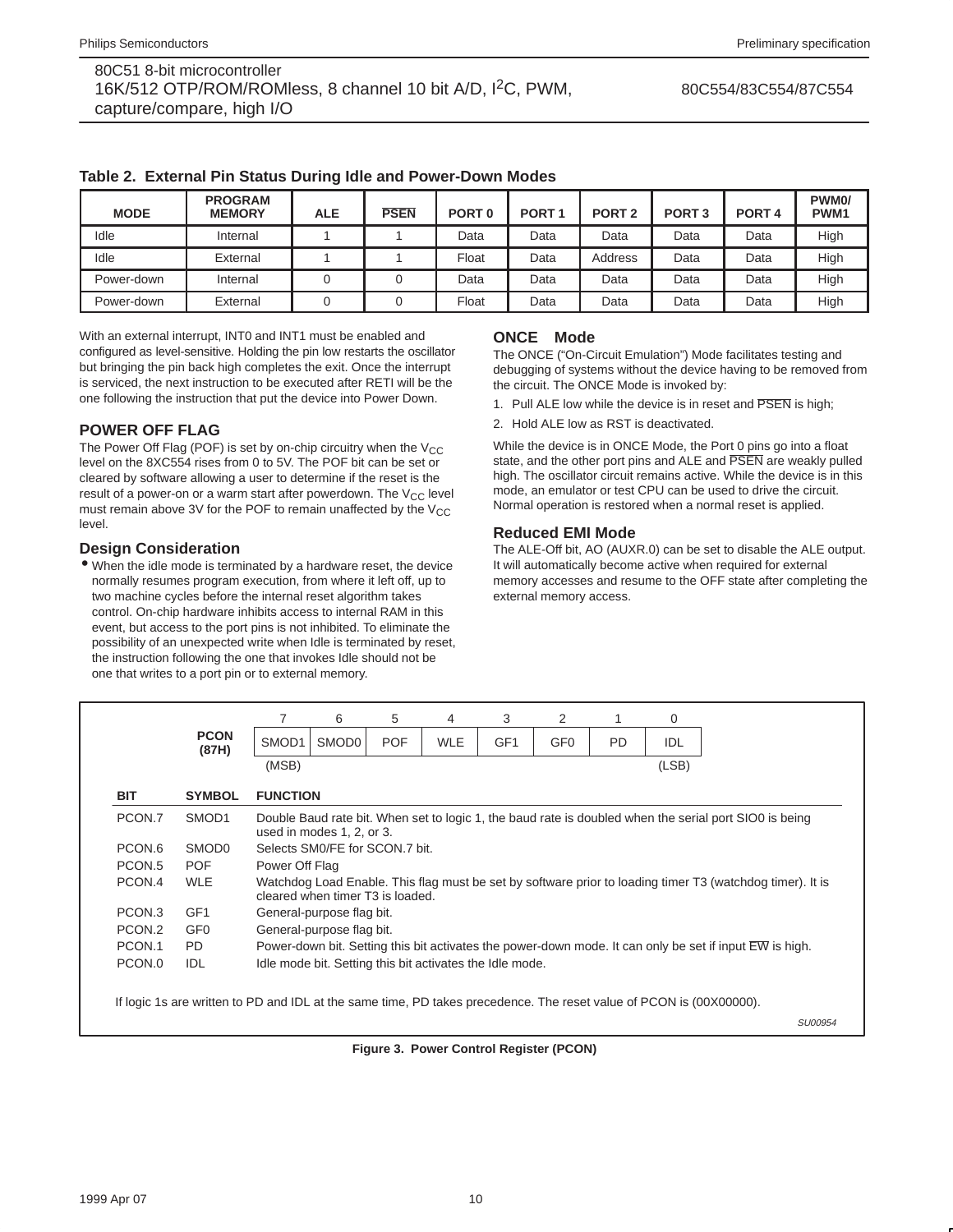#### 80C554/83C554/87C554

### **Expanded Data RAM Addressing**

The 8xC554 has internal data memory that is mapped into four separate segments: the lower 128 bytes of RAM, upper 128 bytes of RAM, 128 bytes Special Function Register (SFR), and 256 bytes expanded RAM (EXTRAM).

The four segments are:

- 1. The Lower 128 bytes of RAM (addresses 00H to 7FH) are directly and indirectly addressable.
- 2. The Upper 128 bytes of RAM (addresses 80H to FFH) are indirectly addressable only.
- 3. The Special Function Registers, SFRs, (addresses 80H to FFH) are directly addressable only.
- 4. The 256-bytes expanded RAM (ERAM, 00H FFH) are indirectly accessed by move external instruction, MOVX, and with the EXTRAM bit cleared, see Figure 4.

The Lower 128 bytes can be accessed by either direct or indirect addressing. The Upper 128 bytes can be accessed by indirect addressing only. The Upper 128 bytes occupy the same address space as the SFR. That means they have the same address, but are physically separate from SFR space.

When an instruction accesses an internal location above address 7FH, the CPU knows whether the access is to the upper 128 bytes of data RAM or to SFR space by the addressing mode used in the instruction. Instructions that use direct addressing access SFR space. For example:

MOV 0A0H,#data

accesses the SFR at location 0A0H (which is P2). Instructions that use indirect addressing access the Upper 128 bytes of data RAM.

For example:

MOV @R0,#data

where R0 contains 0A0H, accesses the data byte at address 0A0H, rather than P2 (whose address is 0A0H).

The ERAM can be accessed by indirect addressing, with EXTRAM bit cleared and MOVX instructions. This part of memory is physically located on-chip, logically occupies the first 256-bytes of external data memory.

With EXTRAM = 0, the EXTRAM is indirectly addressed, using the MOVX instruction in combination with any of the registers R0, R1 of the selected bank or DPTR. An access to ERAM will not affect ports P0, P3.6 (WR#) and P3.7 (RD#). P2 SFR is output during expanded RAM addressing. For example, with  $EXTRAN = 0$ ,

#### MOVX @R0,#data

where R0 contains 0A0H, accesses the ERAM at address 0A0H rather than external memory. An access to external data memory locations higher than FFH (i.e., 0100H to FFFFH) will be performed with the MOVX DPTR instructions in the same way as in the standard 80C51, so with P0 and P2 as data/address bus, and P3.6 and P3.7 as write and read timing signals. Refer to Figure 5.

With EXTRAM = 1, MOVX @Ri and MOVX @DPTR will be similar to the standard 80C51. MOVX @ Ri will provide an 8-bit address multiplexed with data on Port 0 and any output port pins can be used to output higher order address bits. This is to provide the external paging capability. MOVX @DPTR will generate a 16-bit address. Port 2 outputs the high-order eight address bits (the contents of DPH) while Port 0 multiplexes the low-order eight address bits (DPL) with data. MOVX @Ri and MOVX @DPTR will generate either read or write signals on P3.6 (#WR) and P3.7 (#RD).

The stack pointer (SP) may be located anywhere in the 256 bytes RAM (lower and upper RAM) internal data memory. The stack may not be located in the ERAM address space.

| <b>AUXR</b>   |                    | $Address = 8FH$     |                                                               |                              |                                                                                                                             |   |   |                                                                                                                                                                                                                                                                                                |          | Reset Value = $xxxx \times 110B$ |
|---------------|--------------------|---------------------|---------------------------------------------------------------|------------------------------|-----------------------------------------------------------------------------------------------------------------------------|---|---|------------------------------------------------------------------------------------------------------------------------------------------------------------------------------------------------------------------------------------------------------------------------------------------------|----------|----------------------------------|
|               |                    | Not Bit Addressable |                                                               |                              |                                                                                                                             |   |   |                                                                                                                                                                                                                                                                                                |          |                                  |
|               |                    |                     |                                                               |                              |                                                                                                                             |   |   |                                                                                                                                                                                                                                                                                                |          |                                  |
|               | Bit:               | 7                   | 6                                                             | 5                            | 4                                                                                                                           | 3 | 2 | 1                                                                                                                                                                                                                                                                                              | $\Omega$ |                                  |
| Symbol        | <b>Function</b>    |                     |                                                               |                              |                                                                                                                             |   |   |                                                                                                                                                                                                                                                                                                |          |                                  |
| AO            |                    | Disable/Enable ALE  |                                                               |                              |                                                                                                                             |   |   |                                                                                                                                                                                                                                                                                                |          |                                  |
|               | AO<br>0            |                     | <b>Operating Mode</b>                                         |                              | ALE is emitted at a constant rate of 1/6 the oscillator frequency.<br>ALE is active only during a MOVX or MOVC instruction. |   |   |                                                                                                                                                                                                                                                                                                |          |                                  |
| <b>EXTRAM</b> |                    |                     | Internal/External RAM (00H – FFH) access using MOVX @Ri/@DPTR |                              |                                                                                                                             |   |   |                                                                                                                                                                                                                                                                                                |          |                                  |
|               | <b>EXTRAM</b><br>0 |                     | <b>Operating Mode</b>                                         | External data memory access. | Internal ERAM (00H-FFH) access using MOVX @Ri/@DPTR                                                                         |   |   |                                                                                                                                                                                                                                                                                                |          |                                  |
| <b>LVADC</b>  |                    |                     | Enable A/D low voltage operation                              |                              |                                                                                                                             |   |   |                                                                                                                                                                                                                                                                                                |          |                                  |
|               | <b>LVADC</b><br>0  |                     | <b>Operating Mode</b>                                         | Turns off A/D charge pump.   | Turns on A/D charge pump. Required for operation below 4V.                                                                  |   |   |                                                                                                                                                                                                                                                                                                |          |                                  |
|               |                    |                     | Not implemented, reserved for future use*.                    |                              |                                                                                                                             |   |   |                                                                                                                                                                                                                                                                                                |          |                                  |
| NOTE:         |                    |                     |                                                               |                              |                                                                                                                             |   |   | *User software should not write 1s to reserved bits. These bits may be used in future 8051 family products to invoke new features. In that<br>case, the reset or inactive value of the new bit will be 0, and its active value will be 1. The value read from a reserved bit is indeterminate. |          | <b>SU00979A</b>                  |

**Figure 4. AUXR: Auxiliary Register**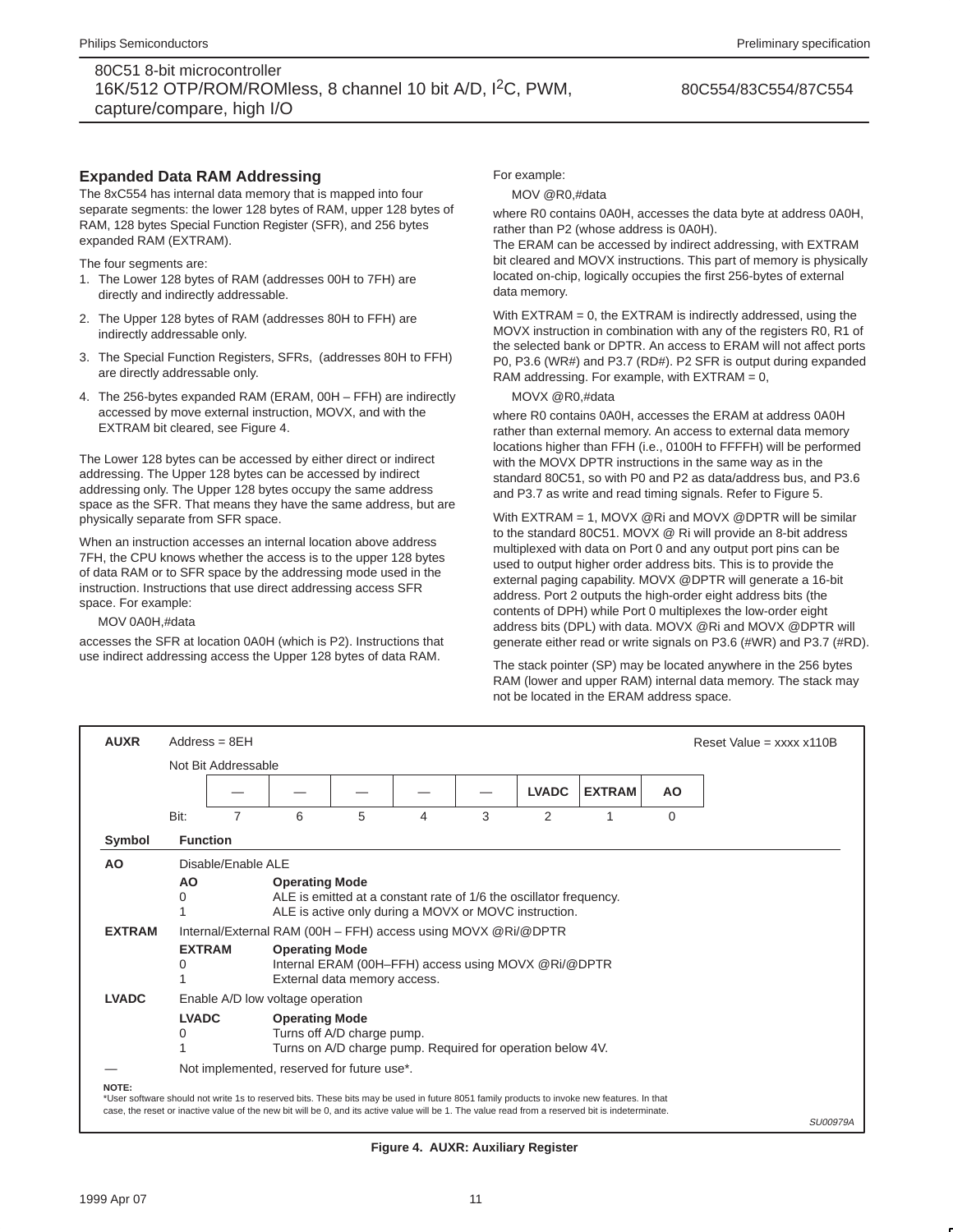#### 80C554/83C554/87C554



**Figure 5. Internal and External Data Memory Address Space with EXTRAM = 0**

# **Dual DPTR**

The dual DPTR structure (see Figure 6) is a way by which the chip will specify the address of an external data memory location. There are two 16-bit DPTR registers that address the external memory, and a single bit called DPS = AUXR1/bit0 that allows the program code to switch between them.

The DPS bit status should be saved by software when switching between DPTR0 and DPTR1.



**Figure 6.** 

Note that bit 2 is not writable and is always read as a zero. This allows the DPS bit to be quickly toggled simply by executing an INC AUXR1 instruction without affecting the other bits.

### **DPTR Instructions**

The instructions that refer to DPTR refer to the data pointer that is currently selected using the AUXR1/bit 0 register. The six instructions that use the DPTR are as follows:

| <b>INC DPTR</b>   | Increments the data pointer by 1              |
|-------------------|-----------------------------------------------|
| MOV DPTR, #data16 | Loads the DPTR with a 16-bit constant         |
| MOV A. @ A+DPTR   | Move code byte relative to DPTR to ACC        |
| MOVX A, @ DPTR    | Move external RAM (16-bit address) to<br>ACC. |
| MOVX @ DPTR, A    | Move ACC to external RAM (16-bit)<br>address) |
| $JMP @ A + DPTR$  | Jump indirect relative to DPTR                |

The data pointer can be accessed on a byte-by-byte basis by specifying the low or high byte in an instruction which accesses the SFRs. See application note AN458 for more details.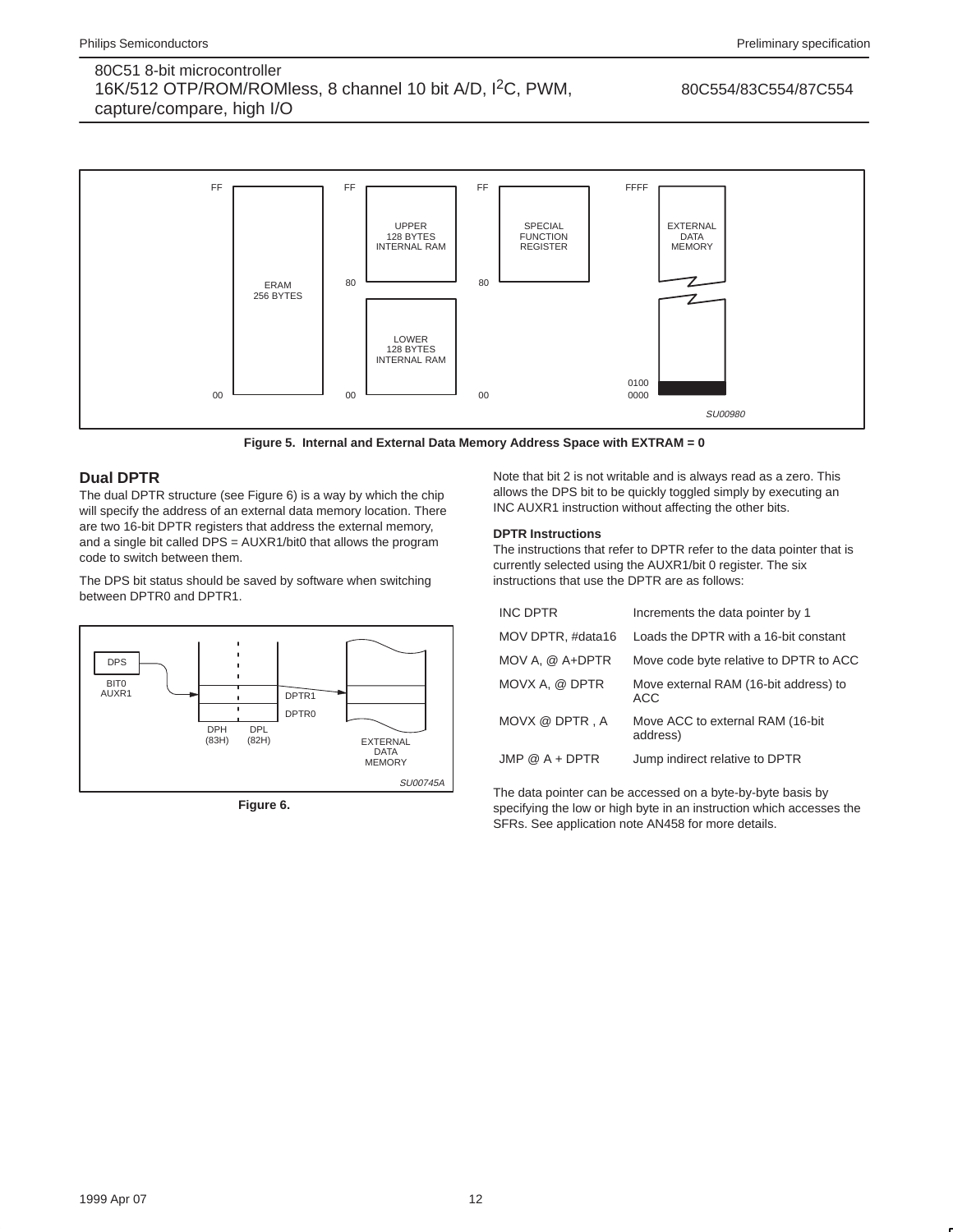# 80C554/83C554/87C554

| AUXR1           |                 | $Address = A2H$     |                                                                 |                                                                               |                 |                                                                                                                                                                                                                                                                                                |          |   |            | Reset Value = $00000000$ |
|-----------------|-----------------|---------------------|-----------------------------------------------------------------|-------------------------------------------------------------------------------|-----------------|------------------------------------------------------------------------------------------------------------------------------------------------------------------------------------------------------------------------------------------------------------------------------------------------|----------|---|------------|--------------------------|
|                 |                 | Not Bit Addressable |                                                                 |                                                                               |                 |                                                                                                                                                                                                                                                                                                |          |   |            |                          |
|                 |                 | ADC8                | <b>AIDL</b>                                                     | <b>SRST</b>                                                                   | GF <sub>2</sub> | <b>WUPD</b>                                                                                                                                                                                                                                                                                    | $\bf{0}$ |   | <b>DSP</b> |                          |
|                 | Bit:            | 7                   | 6                                                               | 5                                                                             | 4               | 3                                                                                                                                                                                                                                                                                              | 2        | 1 | $\Omega$   |                          |
| Symbol          | <b>Function</b> |                     |                                                                 |                                                                               |                 |                                                                                                                                                                                                                                                                                                |          |   |            |                          |
| <b>DPS</b>      |                 |                     | Data Pointer Switch-switches between DPRT0 and DPTR1.           |                                                                               |                 |                                                                                                                                                                                                                                                                                                |          |   |            |                          |
|                 | <b>DPS</b><br>0 |                     | <b>Operating Mode</b><br>DPTR <sub>0</sub><br>DPTR <sub>1</sub> |                                                                               |                 |                                                                                                                                                                                                                                                                                                |          |   |            |                          |
| <b>WUPD</b>     |                 |                     | Enable wakeup from powerdown.                                   |                                                                               |                 |                                                                                                                                                                                                                                                                                                |          |   |            |                          |
| GF <sub>2</sub> |                 |                     | General Purpose Flag—set and cleared by the user.               |                                                                               |                 |                                                                                                                                                                                                                                                                                                |          |   |            |                          |
| <b>SRST</b>     |                 | Software Reset      |                                                                 |                                                                               |                 |                                                                                                                                                                                                                                                                                                |          |   |            |                          |
| <b>AIDL</b>     |                 |                     | Enables the ADC during idle mode.                               |                                                                               |                 |                                                                                                                                                                                                                                                                                                |          |   |            |                          |
| ADC8            |                 |                     |                                                                 |                                                                               |                 | ADC Mode Switch—switches between 10-bit conversion and 8-bit conversion.                                                                                                                                                                                                                       |          |   |            |                          |
|                 | ADC8<br>0       |                     | <b>Operating Mode</b>                                           | 10-bit conversion (50 machine cycles)<br>8-bit conversion (24 machine cycles) |                 |                                                                                                                                                                                                                                                                                                |          |   |            |                          |
| NOTE:           |                 |                     |                                                                 |                                                                               |                 | *User software should not write 1s to reserved bits. These bits may be used in future 8051 family products to invoke new features. In that<br>case, the reset or inactive value of the new bit will be 0, and its active value will be 1. The value read from a reserved bit is indeterminate. |          |   |            | SU01081                  |

**Figure 7. AUXR1: DPTR Control Register**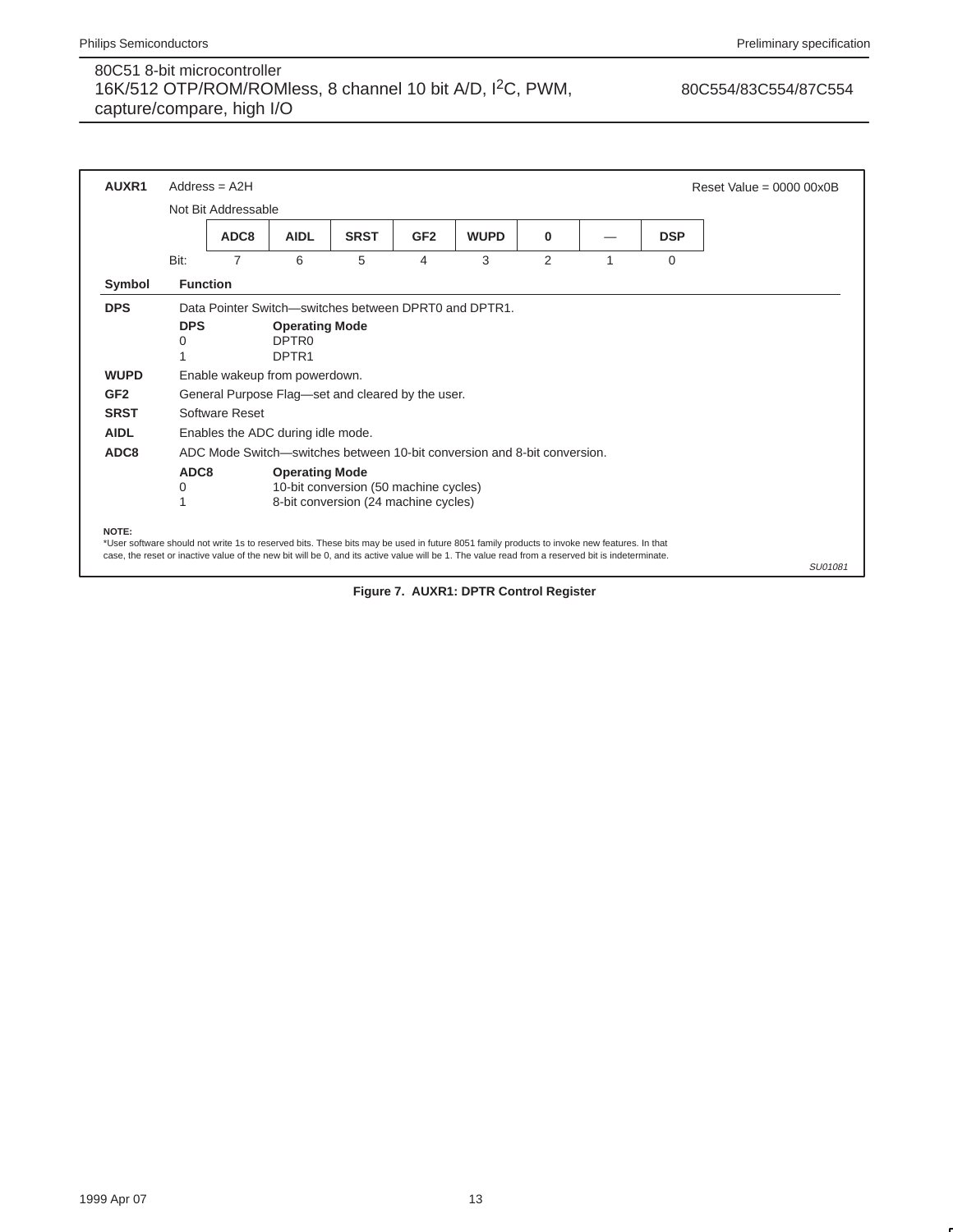#### 80C554/83C554/87C554

### **Enhanced UART**

The UART operates in all of the usual modes that are described in the first section of Data Handbook IC20, 80C51-Based 8-Bit Microcontrollers. In addition the UART can perform framing error detect by looking for missing stop bits, and automatic address recognition. The UART also fully supports multiprocessor communication as does the standard 80C51 UART.

When used for framing error detect the UART looks for missing stop bits in the communication. A missing bit will set the FE bit in the S0CON register. The FE bit shares the S0CON.7 bit with SM0 and the function of S0CON.7 is determined by PCON.6 (SMOD0) (see Figure 8). If SMOD0 is set then S0CON.7 functions as FE. S0CON.7 functions as SM0 when SMOD0 is cleared. When used as FE S0CON.7 can only be cleared by software. Refer to Figure 9.

#### **Automatic Address Recognition**

Automatic Address Recognition is a feature which allows the UART to recognize certain addresses in the serial bit stream by using

hardware to make the comparisons. This feature saves a great deal of software overhead by eliminating the need for the software to examine every serial address which passes by the serial port. This feature is enabled by setting the SM2 bit in S0CON. In the 9 bit UART modes, mode 2 and mode 3, the Receive Interrupt flag (RI) will be automatically set when the received byte contains either the "Given" address or the "Broadcast" address. The 9 bit mode requires that the 9th information bit is a 1 to indicate that the received information is an address and not data. Automatic address recognition is shown in Figure 10.

The 8 bit mode is called Mode 1. In this mode the RI flag will be set if SM2 is enabled and the information received has a valid stop bit following the 8 address bits and the information is either a Given or Broadcast address.

|                                                                             |                                                                                                                                                                                                        | $SOCON$ Address = 98H                                                                                  |                                                    |                          |                    |                                    |                 |    |           | Reset Value = $0000 0000B$                                                                                                                                                                                                                                                                                                                                  |
|-----------------------------------------------------------------------------|--------------------------------------------------------------------------------------------------------------------------------------------------------------------------------------------------------|--------------------------------------------------------------------------------------------------------|----------------------------------------------------|--------------------------|--------------------|------------------------------------|-----------------|----|-----------|-------------------------------------------------------------------------------------------------------------------------------------------------------------------------------------------------------------------------------------------------------------------------------------------------------------------------------------------------------------|
|                                                                             |                                                                                                                                                                                                        | <b>Bit Addressable</b>                                                                                 |                                                    |                          |                    |                                    |                 |    |           |                                                                                                                                                                                                                                                                                                                                                             |
|                                                                             |                                                                                                                                                                                                        | SM0/FE                                                                                                 | SM <sub>1</sub>                                    | SM <sub>2</sub>          | <b>REN</b>         | TB8                                | RB <sub>8</sub> | ΤI | <b>RI</b> |                                                                                                                                                                                                                                                                                                                                                             |
|                                                                             | Bit:                                                                                                                                                                                                   | $\overline{7}$<br>$(SMOD0 = 0/1)^*$                                                                    | 6                                                  | 5                        | 4                  | 3                                  | 2               | 1  | $\Omega$  |                                                                                                                                                                                                                                                                                                                                                             |
| Symbol                                                                      |                                                                                                                                                                                                        | <b>Function</b>                                                                                        |                                                    |                          |                    |                                    |                 |    |           |                                                                                                                                                                                                                                                                                                                                                             |
| <b>FE</b>                                                                   |                                                                                                                                                                                                        | frames but should be cleared by software. The SMOD0 bit must be set to enable access to the FE bit.    |                                                    |                          |                    |                                    |                 |    |           | Framing Error bit. This bit is set by the receiver when an invalid stop bit is detected. The FE bit is not cleared by valid                                                                                                                                                                                                                                 |
| SM <sub>0</sub>                                                             |                                                                                                                                                                                                        | Serial Port Mode Bit 0, (SMOD0 must = $0$ to access bit SM0)                                           |                                                    |                          |                    |                                    |                 |    |           |                                                                                                                                                                                                                                                                                                                                                             |
| SM <sub>1</sub>                                                             |                                                                                                                                                                                                        | Serial Port Mode Bit 1                                                                                 |                                                    |                          |                    |                                    |                 |    |           |                                                                                                                                                                                                                                                                                                                                                             |
|                                                                             | SM <sub>0</sub>                                                                                                                                                                                        | SM <sub>1</sub>                                                                                        | <b>Mode</b>                                        |                          | <b>Description</b> | <b>Baud Rate**</b>                 |                 |    |           |                                                                                                                                                                                                                                                                                                                                                             |
|                                                                             | $\Omega$                                                                                                                                                                                               | 0                                                                                                      | $\Omega$<br>shift register<br>f <sub>OSC</sub> /12 |                          |                    |                                    |                 |    |           |                                                                                                                                                                                                                                                                                                                                                             |
|                                                                             | $\Omega$<br>1                                                                                                                                                                                          | 1<br>$\Omega$                                                                                          | $\mathbf{1}$<br>$\overline{2}$                     | 8-bit UART<br>9-bit UART |                    | variable                           |                 |    |           |                                                                                                                                                                                                                                                                                                                                                             |
|                                                                             | 1                                                                                                                                                                                                      | 1                                                                                                      | 3                                                  | 9-bit UART               |                    | $fOSC/64$ or $fOSC/32$<br>variable |                 |    |           |                                                                                                                                                                                                                                                                                                                                                             |
| SM <sub>2</sub>                                                             |                                                                                                                                                                                                        | Given or Broadcast Address. In Mode 0, SM2 should be 0.                                                |                                                    |                          |                    |                                    |                 |    |           | Enables the Automatic Address Recognition feature in Modes 2 or 3. If SM2 = 1 then RI will not be set unless the<br>received 9th data bit (RB8) is 1, indicating an address, and the received byte is a Given or Broadcast Address.<br>In Mode 1, if SM2 = 1 then RI will not be activated unless a valid stop bit was received, and the received byte is a |
| <b>REN</b>                                                                  |                                                                                                                                                                                                        | Enables serial reception. Set by software to enable reception. Clear by software to disable reception. |                                                    |                          |                    |                                    |                 |    |           |                                                                                                                                                                                                                                                                                                                                                             |
| TB8                                                                         |                                                                                                                                                                                                        | The 9th data bit that will be transmitted in Modes 2 and 3. Set or clear by software as desired.       |                                                    |                          |                    |                                    |                 |    |           |                                                                                                                                                                                                                                                                                                                                                             |
| RB <sub>8</sub>                                                             |                                                                                                                                                                                                        | In Mode 0, RB8 is not used.                                                                            |                                                    |                          |                    |                                    |                 |    |           | In modes 2 and 3, the 9th data bit that was received. In Mode 1, if $SM2 = 0$ , RB8 is the stop bit that was received.                                                                                                                                                                                                                                      |
| ΤI                                                                          | Transmit interrupt flag. Set by hardware at the end of the 8th bit time in Mode 0, or at the beginning of the stop bit in the<br>other modes, in any serial transmission. Must be cleared by software. |                                                                                                        |                                                    |                          |                    |                                    |                 |    |           |                                                                                                                                                                                                                                                                                                                                                             |
| R <sub>l</sub>                                                              |                                                                                                                                                                                                        | the other modes, in any serial reception (except see SM2). Must be cleared by software.                |                                                    |                          |                    |                                    |                 |    |           | Receive interrupt flag. Set by hardware at the end of the 8th bit time in Mode 0, or halfway through the stop bit time in                                                                                                                                                                                                                                   |
| NOTE:<br>*SMOD0 is located at PCON6.<br>** $f_{OSC}$ = oscillator frequency |                                                                                                                                                                                                        |                                                                                                        |                                                    |                          |                    |                                    |                 |    |           | SU00981                                                                                                                                                                                                                                                                                                                                                     |

**Figure 8. S0CON: Serial Port Control Register**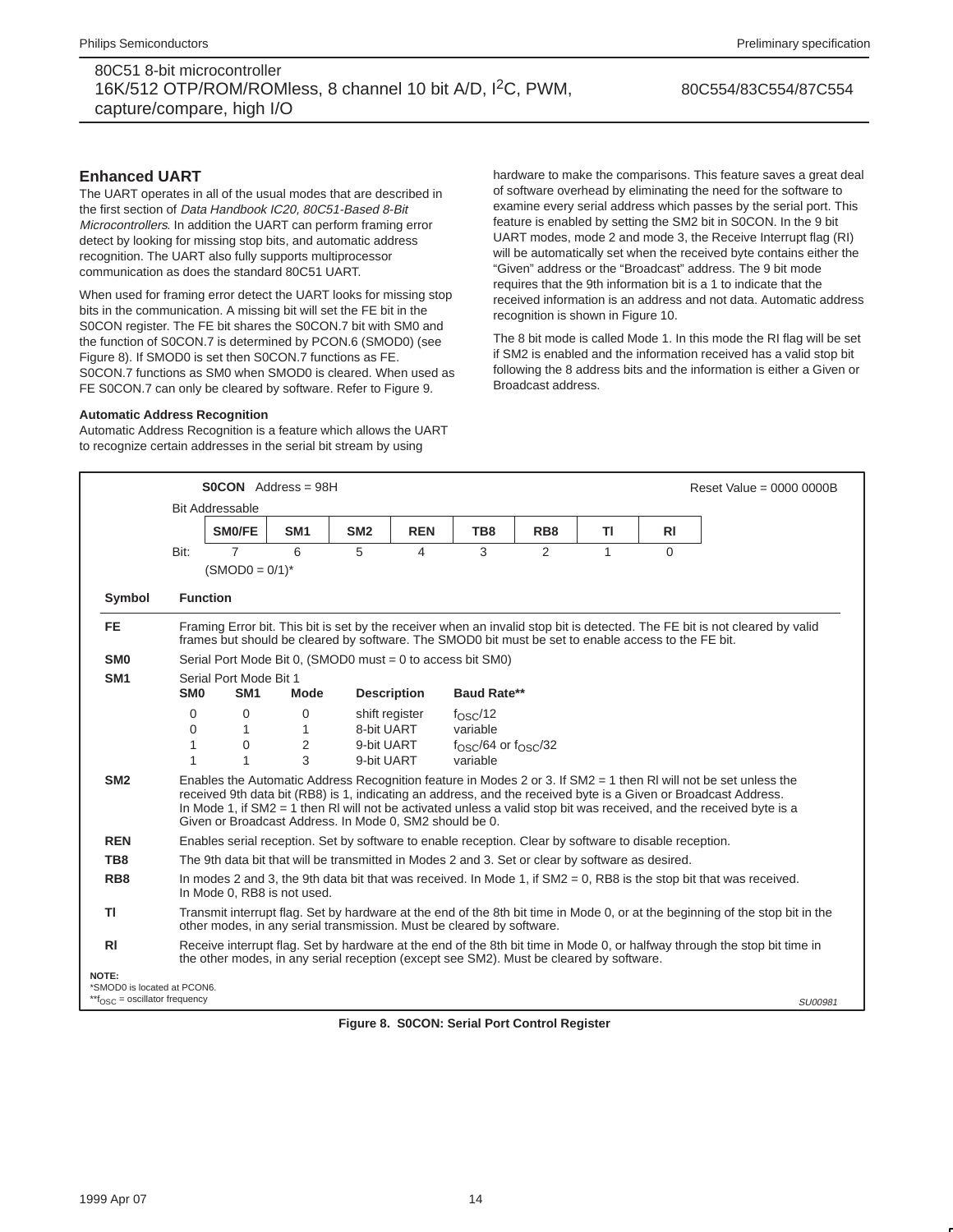80C554/83C554/87C554



**Figure 9. UART Framing Error Detection**





#### Mode 0 is the Shift Register mode and SM2 is ignored.

Using the Automatic Address Recognition feature allows a master to selectively communicate with one or more slaves by invoking the Given slave address or addresses. All of the slaves may be contacted by using the Broadcast address. Two special Function Registers are used to define the slave's address, SADDR, and the address mask, SADEN. SADEN is used to define which bits in the SADDR are to b used and which bits are "don't care". The SADEN mask can be logically ANDed with the SADDR to create the "Given" address which the master will use for addressing each of the slaves. Use of the Given address allows multiple slaves to be recognized while excluding others. The following examples will help to show the versatility of this scheme:

| Slave 0 | <b>SADDR</b> | $=$ | 1100 0000 |  |
|---------|--------------|-----|-----------|--|
|         | <b>SADEN</b> | $=$ | 1111 1101 |  |
|         | Given        | $=$ | 1100 00X0 |  |

| Slave 1 | SADDR        | $=$ |           | 1100 0000 |
|---------|--------------|-----|-----------|-----------|
|         | <b>SADEN</b> | $=$ | 1111 1110 |           |
|         | Given        | $=$ |           | 1100 000X |

In the above example SADDR is the same and the SADEN data is used to differentiate between the two slaves. Slave 0 requires a 0 in bit 0 and it ignores bit 1. Slave 1 requires a 0 in bit 1 and bit 0 is ignored. A unique address for Slave 0 would be 1100 0010 since slave 1 requires a 0 in bit 1. A unique address for slave 1 would be 1100 0001 since a 1 in bit 0 will exclude slave 0. Both slaves can be selected at the same time by an address which has bit  $0 = 0$  (for slave 0) and bit  $1 = 0$  (for slave 1). Thus, both could be addressed with 1100 0000.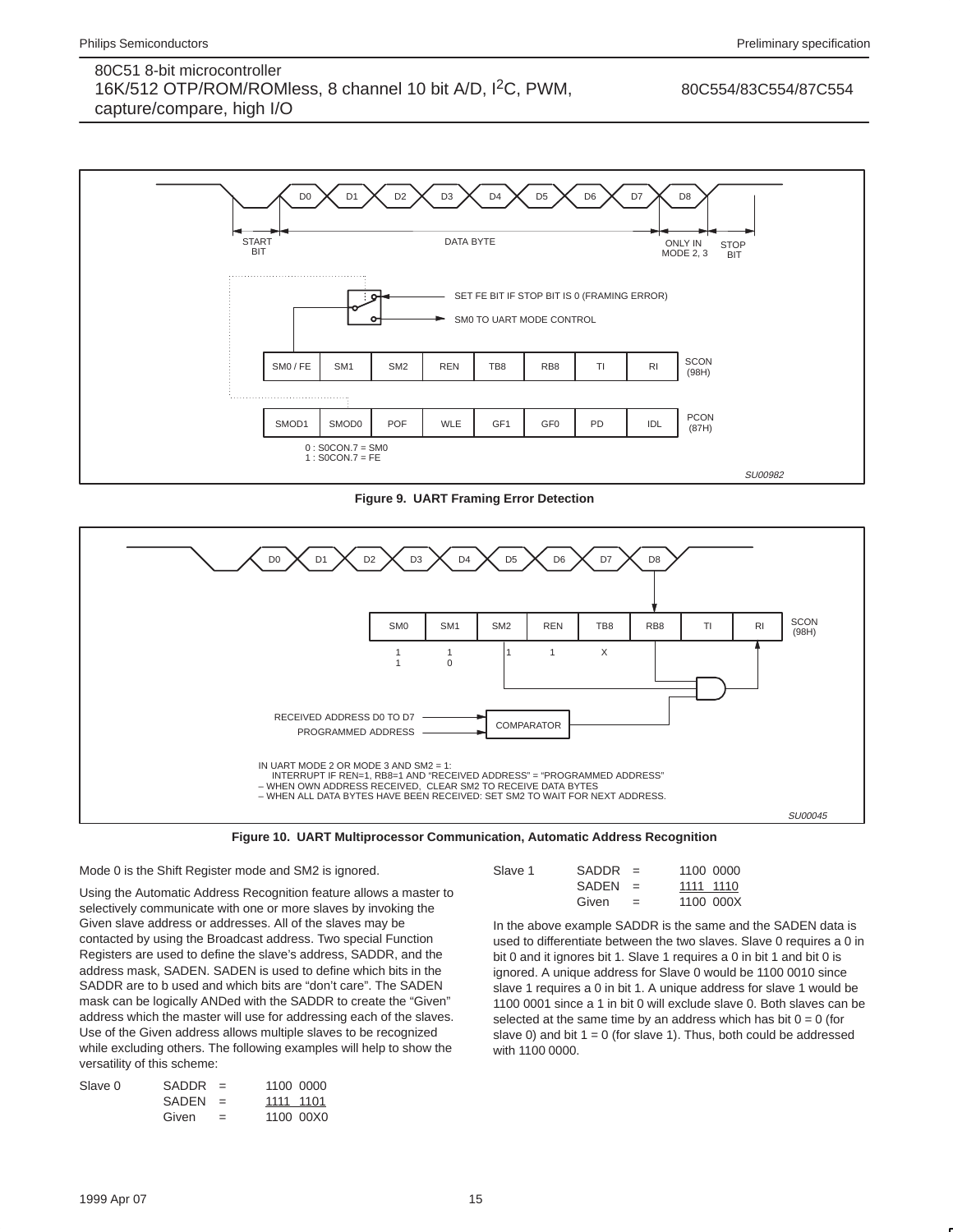80C554/83C554/87C554

In a more complex system the following could be used to select slaves 1 and 2 while excluding slave 0:

| Slave 0 | SADDR<br><b>SADEN</b>                 | $=$<br>$=$        | 1100 0000<br>1111         | 1001                   |
|---------|---------------------------------------|-------------------|---------------------------|------------------------|
|         | Given                                 | $=$               |                           | 1100 0XX0              |
| Slave 1 | <b>SADDR</b><br><b>SADEN</b><br>Given | $=$<br>$=$<br>$=$ | 1110 0000                 | 1111 1010<br>1110 0X0X |
| Slave 2 | SADDR<br><b>SADEN</b><br>Given        | $=$<br>$=$<br>$=$ | 1110 0000<br>1111<br>1110 | 1100<br>00XX           |

In the above example the differentiation among the 3 slaves is in the lower 3 address bits. Slave 0 requires that bit  $0 = 0$  and it can be uniquely addressed by 1110 0110. Slave 1 requires that bit  $1 = 0$  and it can be uniquely addressed by 1110 and 0101. Slave 2 requires that bit  $2 = 0$  and its unique address is 1110 0011. To select Slaves 0 and 1 and exclude Slave 2 use address 1110 0100, since it is necessary to make bit  $2 = 1$  to exclude slave 2.

The Broadcast Address for each slave is created by taking the logical OR of SADDR and SADEN. Zeros in this result are trended as don't-cares. In most cases, interpreting the don't-cares as ones, the broadcast address will be FF hexadecimal.

Upon reset SADDR (SFR address 0A9H) and SADEN (SFR address 0B9H) are leaded with 0s. This produces a given address of all "don't cares" as well as a Broadcast address of all "don't cares". This effectively disables the Automatic Addressing mode and allows the microcontroller to use standard 80C51 type UART drivers which do not make use of this feature.

#### **Timer T2**

Timer T2 is a 16-bit timer consisting of two registers TMH2 (HIGH byte) and TML2 (LOW byte). The 16-bit timer/counter can be switched off or clocked via a prescaler from one of two sources:  $f<sub>OSC</sub>/12$  or an external signal. When Timer T2 is configured as a counter, the prescaler is clocked by an external signal on T2 (P1.4). A rising edge on T2 increments the prescaler, and the maximum repetition rate is one count per machine cycle (1MHz with a 12MHz oscillator).

The maximum repetition rate for Timer T2 is twice the maximum repetition rate for Timer 0 and Timer 1. T2 (P1.4) is sampled at S2P1 and again at S5P1 (i.e., twice per machine cycle). A rising edge is detected when T2 is LOW during one sample and HIGH during the next sample. To ensure that a rising edge is detected, the input signal must be LOW for at least 1/2 cycle and then HIGH for at least 1/2 cycle. If a rising edge is detected before the end of S2P1, the timer will be incremented during the following cycle; otherwise it will be incremented one cycle later. The prescaler has a programmable division factor of 1, 2, 4, or 8 and is cleared if its division factor or input source is changed, or if the timer/counter is reset.

Timer T2 may be read "on the fly" but possesses no extra read latches, and software precautions may have to be taken to avoid misinterpretation in the event of an overflow from least to most significant byte while Timer T2 is being read. Timer T2 is not loadable and is reset by the RST signal or by a rising edge on the input signal RT2, if enabled. RT2 is enabled by setting bit T2ER (TM2CON.5).

When the least significant byte of the timer overflows or when a 16-bit overflow occurs, an interrupt request may be generated.

Either or both of these overflows can be programmed to request an interrupt. In both cases, the interrupt vector will be the same. When the lower byte (TML2) overflows, flag T2B0 (TM2CON) is set and flag T20V (TM2IR) is set when TMH2 overflows. These flags are set one cycle after an overflow occurs. Note that when T20V is set, T2B0 will also be set. To enable the byte overflow interrupt, bits ET2 (IEN1.7, enable overflow interrupt, see Figure 11) and T2IS0 (TM2CON.6, byte overflow interrupt select) must be set. Bit TWB0 (TM2CON.4) is the Timer T2 byte overflow flag.

To enable the 16-bit overflow interrupt, bits ET2 (IE1.7, enable overflow interrupt) and T2IS1 (TM2CON.7, 16-bit overflow interrupt select) must be set. Bit T2OV (TM2IR.7) is the Timer T2 16-bit overflow flag. All interrupt flags must be reset by software. To enable both byte and 16-bit overflow, T2IS0 and T2IS1 must be set and two interrupt service routines are required. A test on the overflow flags indicates which routine must be executed. For each routine, only the corresponding overflow flag must be cleared.

Timer T2 may be reset by a rising edge on RT2 (P1.5) if the Timer T2 external reset enable bit (T2ER) in T2CON is set. This reset also clears the prescaler. In the idle mode, the timer/counter and prescaler are reset and halted. Timer T2 is controlled by the TM2CON special function register (see Figure 12).

**Timer T2 Extension:** When a 12MHz oscillator is used, a 16-bit overflow on Timer T2 occurs every 65.5, 131, 262, or 524 ms, depending on the prescaler division ratio; i.e., the maximum cycle time is approximately 0.5 seconds. In applications where cycle times are greater than 0.5 seconds, it is necessary to extend Timer T2. This is achieved by selecting fosc/12 as the clock source (set T2MS0, reset T2MS1), setting the prescaler division ration to 1/8 (set T2P0, set T2P1), disabling the byte overflow interrupt (reset T2IS0) and enabling the 16-bit overflow interrupt (set T2IS1). The following software routine is written for a three-byte extension which gives a maximum cycle time of approximately 2400 hours.

| <b>OVINT: PUSH</b> |                                  | ACC                                           | save accumulator:                                                                         |
|--------------------|----------------------------------|-----------------------------------------------|-------------------------------------------------------------------------------------------|
|                    | <b>PUSH</b>                      | <b>PSW</b>                                    | save status:                                                                              |
|                    | <b>INC</b>                       | TIMEX1                                        | (low order) increment first byte (low order)<br>: of extended timer                       |
|                    | <b>MOV</b>                       | A,TIMEX1                                      |                                                                                           |
|                    | JNZ.                             | <b>INTEX</b>                                  | jump to INTEX if ; there is no overflow                                                   |
|                    | <b>INC</b><br><b>MOV</b>         | TIMEX2<br>A.TIMEX2                            | increment second byte                                                                     |
|                    | <b>JNZ</b><br><b>INC</b>         | <b>INTEX</b><br>TIMEX <sub>3</sub>            | jump to INTEX if there is no overflow<br>(increment third byte (high order)               |
| INTEX: CLR         | <b>POP</b><br><b>POP</b><br>RETI | T <sub>2</sub> OV<br><b>PSW</b><br><b>ACC</b> | reset interrupt flag<br>restore status:<br>restore accumulator:<br>return from interrupt: |

**Timer T2, Capture and Compare Logic:** Timer T2 is connected to four 16-bit capture registers and three 16-bit compare registers. A capture register may be used to capture the contents of Timer T2 when a transition occurs on its corresponding input pin. A compare register may be used to set, reset, or toggle port 4 output pins at certain pre-programmable time intervals.

The combination of Timer T2 and the capture and compare logic is very powerful in applications involving rotating machinery, automotive injection systems, etc. Timer T2 and the capture and compare logic are shown in Figure 13.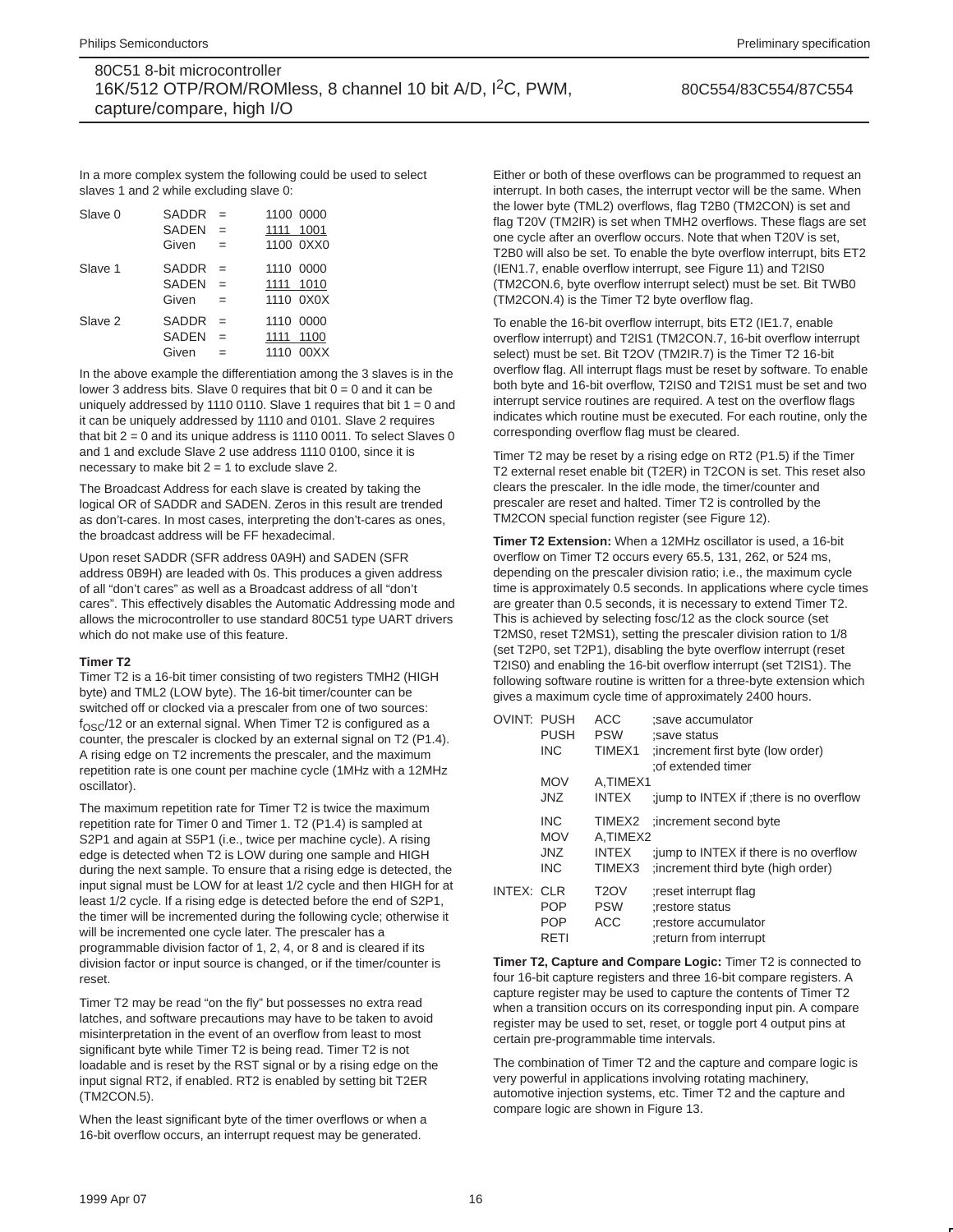# 80C554/83C554/87C554

|            |                 | 6                | 5                | 4                                      | 3                | 2                |                  | 0                | Reset Value = $00H$ |
|------------|-----------------|------------------|------------------|----------------------------------------|------------------|------------------|------------------|------------------|---------------------|
| IEN1 (E8H) | ET <sub>2</sub> | ECM <sub>2</sub> | ECM <sub>1</sub> | ECM <sub>0</sub>                       | ECT <sub>3</sub> | ECT <sub>2</sub> | ECT <sub>1</sub> | ECT <sub>0</sub> |                     |
|            | (MSB)           |                  |                  |                                        |                  |                  |                  | (LSB)            |                     |
|            | <b>BIT</b>      | <b>SYMBOL</b>    |                  | <b>FUNCTION</b>                        |                  |                  |                  |                  |                     |
|            | <b>IEN1.7</b>   | ET <sub>2</sub>  |                  | Enable Timer T2 overflow interrupt(s)  |                  |                  |                  |                  |                     |
|            | <b>IEN1.6</b>   | ECM <sub>2</sub> |                  | Enable T2 Comparator 2 interrupt       |                  |                  |                  |                  |                     |
|            | <b>IEN1.5</b>   | ECM <sub>1</sub> |                  | Enable T2 Comparator 1 interrupt       |                  |                  |                  |                  |                     |
|            | <b>IEN1.4</b>   | ECM <sub>0</sub> |                  | Enable T2 Comparator 0 interrupt       |                  |                  |                  |                  |                     |
|            | <b>IEN1.3</b>   | ECT <sub>3</sub> |                  | Enable T2 Capture register 3 interrupt |                  |                  |                  |                  |                     |
|            | <b>IEN1.2</b>   | ECT <sub>2</sub> |                  | Enable T2 Capture register 2 interrupt |                  |                  |                  |                  |                     |
|            | <b>IEN1.1</b>   | ECT <sub>1</sub> |                  | Enable T2 Capture register 1 interrupt |                  |                  |                  |                  |                     |
|            | <b>IEN1.0</b>   | ECT <sub>0</sub> |                  | Enable T2 Capture register 0 interrupt |                  |                  |                  |                  |                     |
|            |                 |                  |                  |                                        |                  |                  |                  |                  | SU01083             |

**Figure 11. Timer T2 Interrupt Enable Register (IEN1)**

|                     | $\overline{7}$                | 6            | 5                              | 4                                                                                                              | 3                                       | 2                                                               | 1                              | 0            | Reset Value = $00H$ |
|---------------------|-------------------------------|--------------|--------------------------------|----------------------------------------------------------------------------------------------------------------|-----------------------------------------|-----------------------------------------------------------------|--------------------------------|--------------|---------------------|
| <b>TM2CON (EAH)</b> | <b>T2IS1</b>                  | <b>T2IS0</b> | T <sub>2</sub> ER              | T <sub>2</sub> BO                                                                                              | <b>T2P1</b>                             | T <sub>2</sub> P <sub>0</sub>                                   | T <sub>2</sub> M <sub>S1</sub> | <b>T2MS0</b> |                     |
|                     | (MSB)                         |              |                                |                                                                                                                |                                         |                                                                 |                                | (LSB)        |                     |
|                     | <b>BIT</b>                    |              | <b>SYMBOL</b>                  | <b>FUNCTION</b>                                                                                                |                                         |                                                                 |                                |              |                     |
|                     | TM2CON.7<br>TSIS1             |              |                                | Timer T2 16-bit overflow interrupt select                                                                      |                                         |                                                                 |                                |              |                     |
|                     | TM2CON.6<br><b>T2IS0</b>      |              |                                |                                                                                                                | Timer T2 byte overflow interrupt select |                                                                 |                                |              |                     |
|                     | T <sub>2</sub> ER<br>TM2CON.5 |              |                                | Timer T2 external reset enable. When this bit is set,<br>Timer T2 may be reset by a rising edge on RT2 (P1.5). |                                         |                                                                 |                                |              |                     |
|                     | TM2CON.4                      |              | T <sub>2</sub> BO              |                                                                                                                | Timer T2 byte overflow interrupt flag   |                                                                 |                                |              |                     |
|                     | TM2CON.3                      |              | <b>T2P1</b>                    |                                                                                                                |                                         |                                                                 |                                |              |                     |
|                     | TM2CON.2                      |              | T <sub>2</sub> P <sub>0</sub>  |                                                                                                                | Timer T2 prescaler select               |                                                                 |                                |              |                     |
|                     |                               |              |                                |                                                                                                                |                                         |                                                                 |                                |              |                     |
|                     |                               |              | <b>T2P1</b>                    | T <sub>2</sub> P <sub>0</sub>                                                                                  | <b>Timer T2 Clock</b>                   |                                                                 |                                |              |                     |
|                     |                               |              | 0<br>0                         | 0                                                                                                              | Clock source<br>Clock source/2          |                                                                 |                                |              |                     |
|                     |                               |              | 1                              | $\mathbf 0$                                                                                                    | Clock source/4                          |                                                                 |                                |              |                     |
|                     |                               |              | 1                              | 1                                                                                                              | Clock source/8                          |                                                                 |                                |              |                     |
|                     | TM2CON.1<br>TM2CON.0          |              | T2MS1<br>T2MS0                 |                                                                                                                | Timer T2 mode select                    |                                                                 |                                |              |                     |
|                     |                               |              | T <sub>2</sub> MS <sub>1</sub> | T <sub>2</sub> M <sub>S0</sub>                                                                                 | Mode Selected                           |                                                                 |                                |              |                     |
|                     |                               |              | 0                              | 0                                                                                                              |                                         | Timer T2 halted (off)                                           |                                |              |                     |
|                     |                               |              | 0                              |                                                                                                                |                                         | T2 clock source = $f_{\rm OSC}$ /12                             |                                |              |                     |
|                     |                               |              | 1<br>1                         | 0<br>1                                                                                                         |                                         | Test mode; do not use<br>T <sub>2</sub> clock source = $pin T2$ |                                |              |                     |
|                     |                               |              |                                |                                                                                                                |                                         |                                                                 |                                |              | SU01084             |

**Figure 12. T2 Control Register (TM2CON)**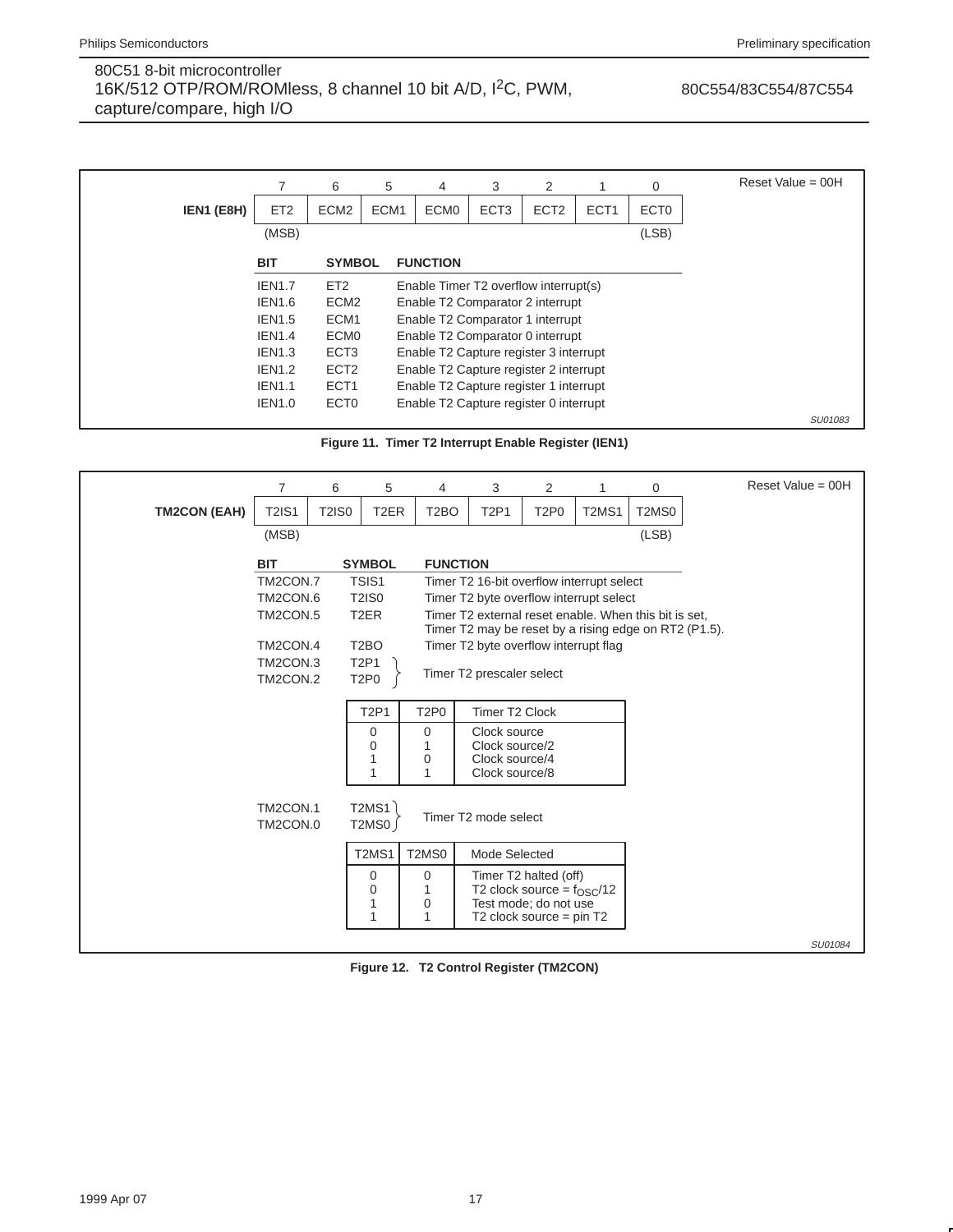#### 80C554/83C554/87C554



**Figure 13. Block Diagram of Timer 2**

**Capture Logic:** The four 16-bit capture registers that Timer T2 is connected to are: CT0, CT1, CT2, and CT3. These registers are loaded with the contents of Timer T2, and an interrupt is requested upon receipt of the input signals CT0I, CT1I, CT2I, or CT3I. These input signals are shared with port 1. The four interrupt flags are in the Timer T2 interrupt register (TM2IR special function register). If the capture facility is not required, these inputs can be regarded as additional external interrupt inputs.

Using the capture control register CTCON (see Figure 14), these inputs may capture on a rising edge, a falling edge, or on either a rising or falling edge. The inputs are sampled during S1P1 of each cycle. When a selected edge is detected, the contents of Timer T2 are captured at the end of the cycle.

**Measuring Time Intervals Using Capture Registers:** When a recurring external event is represented in the form of rising or falling edges on one of the four capture pins, the time between two events

can be measured using Timer T2 and a capture register. When an event occurs, the contents of Timer T2 are copied into the relevant capture register and an interrupt request is generated. The interrupt service routine may then compute the interval time if it knows the previous contents of Timer T2 when the last event occurred. With a 12MHz oscillator, Timer T2 can be programmed to overflow every 524ms. When event interval times are shorter than this, computing the interval time is simple, and the interrupt service routine is short. For longer interval times, the Timer T2 extension routine may be used.

**Compare Logic:** Each time Timer T2 is incremented, the contents of the three 16-bit compare registers CM0, CM1, and CM2 are compared with the new counter value of Timer T2. When a match is found, the corresponding interrupt flag in TM2IR is set at the end of the following cycle. When a match with CM0 occurs, the controller sets bits 0-5 of port 4 if the corresponding bits of the set enable register STE are at logic 1.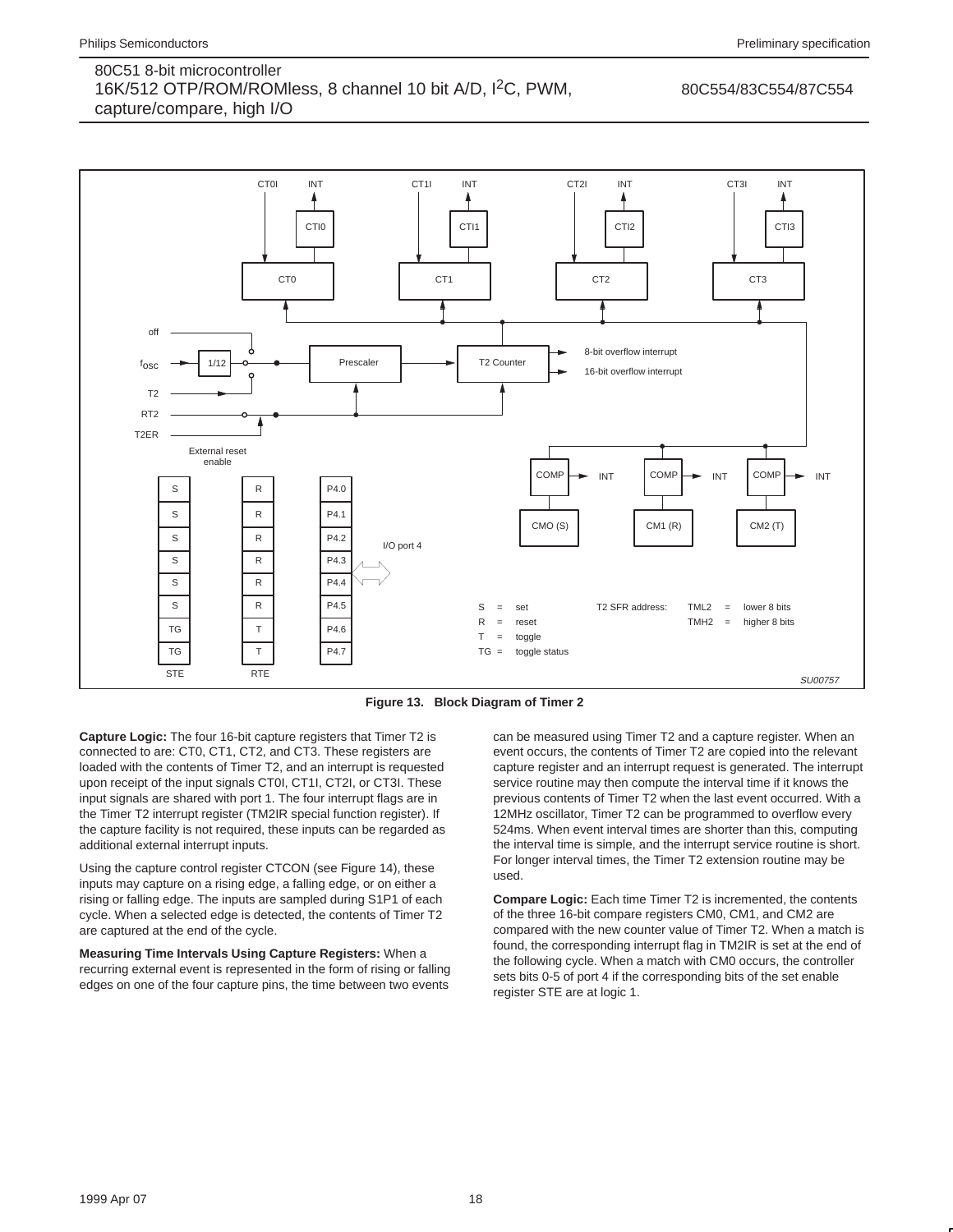|                    |                     | 6                | 5                | 4                                                      | 3                | 2                |                  | $\Omega$                                               | Reset Value = $00H$ |
|--------------------|---------------------|------------------|------------------|--------------------------------------------------------|------------------|------------------|------------------|--------------------------------------------------------|---------------------|
| <b>CTCON (EBH)</b> | CTN <sub>3</sub>    | CTP <sub>3</sub> | CTN <sub>2</sub> | CTP <sub>2</sub>                                       | CTN <sub>1</sub> | CTP <sub>1</sub> | CTN <sub>1</sub> | CTP <sub>0</sub>                                       |                     |
|                    | (MSB)               |                  |                  |                                                        |                  |                  |                  | (LSB)                                                  |                     |
|                    | <b>BIT</b>          | <b>SYMBOL</b>    |                  | <b>CAPTURE/INTERRUPT ON:</b>                           |                  |                  |                  |                                                        |                     |
|                    | CTCON.7             | CTN <sub>3</sub> |                  |                                                        |                  |                  |                  | Capture Register 3 triggered by a falling edge on CT3I |                     |
|                    | CTCON.6             | CTP <sub>3</sub> |                  | Capture Register 3 triggered by a rising edge on CT3I  |                  |                  |                  |                                                        |                     |
|                    | CTCON <sub>.5</sub> | CTN <sub>2</sub> |                  | Capture Register 2 triggered by a falling edge on CT2I |                  |                  |                  |                                                        |                     |
|                    | CTCON.4             | CTP <sub>2</sub> |                  |                                                        |                  |                  |                  | Capture Register 2 triggered by a rising edge on CT2I  |                     |
|                    | CTCON.3             | CTN <sub>1</sub> |                  | Capture Register 1 triggered by a falling edge on CT11 |                  |                  |                  |                                                        |                     |
|                    | CTCON.2             | CTP <sub>1</sub> |                  |                                                        |                  |                  |                  | Capture Register 1 triggered by a rising edge on CT11  |                     |
|                    | CTCON.1             | CTN <sub>0</sub> |                  |                                                        |                  |                  |                  | Capture Register 0 triggered by a falling edge on CT0I |                     |
|                    | CTCON.0             | CTP <sub>0</sub> |                  |                                                        |                  |                  |                  | Capture Register 0 triggered by a rising edge on CT0I  | SU01085             |

**Figure 14. Capture Control Register (CTCON)**

When a match with CM1 occurs, the controller resets bits 0-5 of port 4 if the corresponding bits of the reset/toggle enable register RTE are at logic 1 (see Figure 15 for RTE register function). If RTE is "0", then P4.n is not affected by a match between CM1 or CM2 and Timer 2. When a match with CM2 occurs, the controller "toggles" bits 6 and 7 of port 4 if the corresponding bits of the RTE are at logic 1. The port latches of bits 6 and 7 are not toggled. Two additional flip-flops store the last operation, and it is these flip-flops that are toggled.

Thus, if the current operation is "set," the next operation will be "reset" even if the port latch is reset by software before the "reset" operation occurs. The first "toggle" after a chip RESET will set the port latch. The contents of these two flip-flops can be read at STE.6 and STE.7 (corresponding to P4.6 and P4.7, respectively). Bits STE.6 and STE.7 are read only (see Figure 16 for STE register function). A logic 1 indicates that the next toggle will set the port latch; a logic 0 indicates that the next toggle will reset the port latch. CM0, CM1, and CM2 are reset by the RST signal.

The modified port latch information appears at the port pin during S5P1 of the cycle following the cycle in which a match occurred. If the port is modified by software, the outputs change during S1P1 of the following cycle. Each port 4 bit can be set or reset by software at any time. A hardware modification resulting from a comparator match takes precedence over a software modification in the same cycle. When the comparator results require a "set" and a "reset" at the same time, the port latch will be reset.

**Timer T2 Interrupt Flag Register TM2IR:** Eight of the nine Timer T2 interrupt flags are located in special function register TM2IR (see Figure 17). The ninth flag is TM2CON.4.

The CT0I and CT1I flags are set during S4 of the cycle in which the contents of Timer T2 are captured. CT0I is scanned by the interrupt logic during S2, and CT1I is scanned during S3. CT2I and CT3I are set during S6 and are scanned during S4 and S5. The associated interrupt requests are recognized during the following cycle. If these flags are polled, a transition at CT0I or CT1I will be recognized one cycle before a transition on CT2I or CT3I since registers are read during S5. The CMI0, CMI1, and CMI2 flags are set during S6 of the cycle following a match. CMI0 is scanned by the interrupt logic during S2; CMI1 and CMI2 are scanned during S3 and S4. A match will be recognized by the interrupt logic (or by polling the flags) two cycles after the match takes place.

The 16-bit overflow flag (T2OV) and the byte overflow flag (T2BO) are set during S6 of the cycle in which the overflow occurs. These flags are recognized by the interrupt logic during the next cycle.

Special function register IP1 (Figure 17) is used to determine the Timer T2 interrupt priority. Setting a bit high gives that function a high priority, and setting a bit low gives the function a low priority. The functions controlled by the various bits of the IP1 register are shown in Figure 17.

|             | 6           | 5           | 4             | 3               | 2           |      | 0     | Reset Value = $00H$                                                                                                                                                                                                                                                                                                                                                                                                                                                                                                                |
|-------------|-------------|-------------|---------------|-----------------|-------------|------|-------|------------------------------------------------------------------------------------------------------------------------------------------------------------------------------------------------------------------------------------------------------------------------------------------------------------------------------------------------------------------------------------------------------------------------------------------------------------------------------------------------------------------------------------|
| <b>TP47</b> | TP46        | <b>RP45</b> | <b>RP44</b>   | RP43            | <b>RP42</b> | RO41 | RP40  |                                                                                                                                                                                                                                                                                                                                                                                                                                                                                                                                    |
| (MSB)       |             |             |               |                 |             |      | (LSB) |                                                                                                                                                                                                                                                                                                                                                                                                                                                                                                                                    |
| <b>BIT</b>  |             |             |               |                 |             |      |       |                                                                                                                                                                                                                                                                                                                                                                                                                                                                                                                                    |
| RTE.7       | <b>TP47</b> |             |               |                 |             |      |       |                                                                                                                                                                                                                                                                                                                                                                                                                                                                                                                                    |
| RTE.6       | <b>TP46</b> |             |               |                 |             |      |       |                                                                                                                                                                                                                                                                                                                                                                                                                                                                                                                                    |
| RTE.5       | <b>RP45</b> |             |               |                 |             |      |       |                                                                                                                                                                                                                                                                                                                                                                                                                                                                                                                                    |
| RTE.4       | <b>RP44</b> |             |               |                 |             |      |       |                                                                                                                                                                                                                                                                                                                                                                                                                                                                                                                                    |
| RTE.3       | RP43        |             |               |                 |             |      |       |                                                                                                                                                                                                                                                                                                                                                                                                                                                                                                                                    |
| RTE.2       | <b>RP42</b> |             |               |                 |             |      |       |                                                                                                                                                                                                                                                                                                                                                                                                                                                                                                                                    |
| RTE.1       | <b>RP41</b> |             |               |                 |             |      |       |                                                                                                                                                                                                                                                                                                                                                                                                                                                                                                                                    |
| RTE.0       | RP40        |             |               |                 |             |      |       | SU01086                                                                                                                                                                                                                                                                                                                                                                                                                                                                                                                            |
|             |             |             | <b>SYMBOL</b> | <b>FUNCTION</b> |             |      |       | If "1" then P4.7 toggles on a match between CM1 and Timer T2<br>If "1" then P4.6 toggles on a match between CM1 and Timer T2<br>If "1" then P4.5 is reset on a match between CM1 and Timer T2<br>If "1" then P4.4 is reset on a match between CM1 and Timer T2<br>If "1" then P4.3 is reset on a match between CM1 and Timer T2<br>If "1" then P4.2 is reset on a match between CM1 and Timer T2<br>If "1" then P4.1 is reset on a match between CM1 and Timer T2<br>If "1" then P4.0 is reset on a match between CM1 and Timer T2 |

**Figure 15. Reset/Toggle Enable Register (RTE)**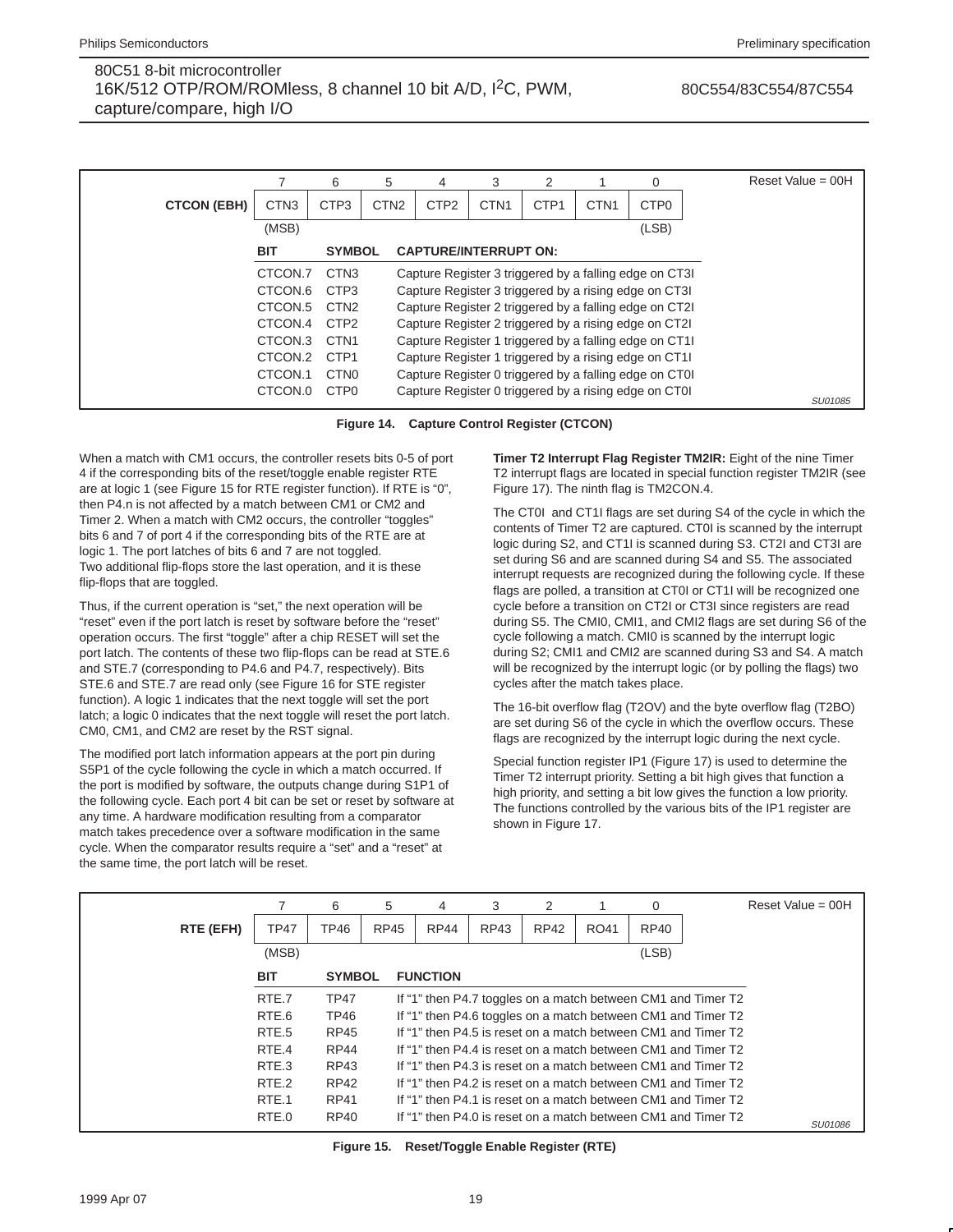# 80C554/83C554/87C554

|           |             | 6                | 5           | 4                 | 3                                                           | 2           |             | $\Omega$         | Reset Value = $COH$ |
|-----------|-------------|------------------|-------------|-------------------|-------------------------------------------------------------|-------------|-------------|------------------|---------------------|
| STE (EEH) | <b>TG47</b> | <b>TG46</b>      | <b>SP45</b> | <b>SP44</b>       | SP43                                                        | <b>SP42</b> | <b>SP41</b> | SP <sub>40</sub> |                     |
|           | (MSB)       |                  |             |                   |                                                             |             |             | (LSB)            |                     |
|           | <b>BIT</b>  | <b>SYMBOL</b>    |             | <b>FUNCTION</b>   |                                                             |             |             |                  |                     |
|           | STE.7       | <b>TG47</b>      |             | Toggle flip-flops |                                                             |             |             |                  |                     |
|           | STE.6       | <b>TG46</b>      |             | Toggle flip-flops |                                                             |             |             |                  |                     |
|           | STE.5       | <b>SP45</b>      |             |                   | If "1" then P4.5 is set on a match between CM0 and Timer T2 |             |             |                  |                     |
|           | STE.4       | SP <sub>44</sub> |             |                   | If "1" then P4.4 is set on a match between CM0 and Timer T2 |             |             |                  |                     |
|           | STE.3       | SP43             |             |                   | If "1" then P4.3 is set on a match between CM0 and Timer T2 |             |             |                  |                     |
|           | STE.2       | SP <sub>42</sub> |             |                   | If "1" then P4.2 is set on a match between CM0 and Timer T2 |             |             |                  |                     |
|           | STE.1       | SP41             |             |                   | If "1" then P4.1 is set on a match between CM0 and Timer T2 |             |             |                  |                     |
|           | STE.0       | <b>SP40</b>      |             |                   | If "1" then P4.0 is set on a match between CM0 and Timer T2 |             |             |                  | SU01087             |

**Figure 16. Set Enable Register (STE)**

|                  | $\overline{7}$                  | 6                 | 5                                                    | 4                  | 3                | 2                                                    | 1                | $\mathbf 0$      |  |  |
|------------------|---------------------------------|-------------------|------------------------------------------------------|--------------------|------------------|------------------------------------------------------|------------------|------------------|--|--|
| TM2IR (C8H)      | T <sub>2</sub> OV               | CM <sub>12</sub>  | CM <sub>11</sub>                                     | <b>CMIO</b>        | CTI <sub>3</sub> | CTI <sub>2</sub>                                     | CTI <sub>1</sub> | CTI <sub>0</sub> |  |  |
|                  | (MSB)                           |                   |                                                      |                    |                  |                                                      |                  | (LSB)            |  |  |
|                  | <b>BIT</b>                      | <b>SYMBOL</b>     |                                                      | <b>FUNCTION</b>    |                  |                                                      |                  |                  |  |  |
|                  | <b>TM2IR.7</b>                  | T <sub>2</sub> OV |                                                      |                    |                  | Timer T2 16-bit overflow interrupt flag              |                  |                  |  |  |
|                  | <b>TM2IR.6</b>                  | CM <sub>12</sub>  |                                                      | CM2 interrupt flag |                  |                                                      |                  |                  |  |  |
|                  | <b>TM2IR.5</b>                  | CMI <sub>1</sub>  | CM1 interrupt flag                                   |                    |                  |                                                      |                  |                  |  |  |
|                  | <b>TM2IR.4</b>                  | CM <sub>I0</sub>  | CM0 interrupt flag                                   |                    |                  |                                                      |                  |                  |  |  |
|                  | <b>TM2IR.3</b>                  | CTI3              | CT3 interrupt flag                                   |                    |                  |                                                      |                  |                  |  |  |
|                  | <b>TM2IR.2</b>                  | CTI <sub>2</sub>  |                                                      | CT2 interrupt flag |                  |                                                      |                  |                  |  |  |
|                  | <b>TM2IR.1</b>                  | CTI1              | CT1 interrupt flag                                   |                    |                  |                                                      |                  |                  |  |  |
|                  | <b>TM2IR.0</b>                  | CTI <sub>0</sub>  |                                                      | CT0 interrupt flag |                  |                                                      |                  |                  |  |  |
|                  | Interrupt Flag Register (TM2IR) |                   |                                                      |                    |                  |                                                      |                  |                  |  |  |
|                  | $\overline{7}$                  | 6                 | 5                                                    | 4                  | 3                | 2                                                    | 1                | $\mathbf 0$      |  |  |
| <b>IP1 (F8H)</b> | PT <sub>2</sub>                 | PCM <sub>2</sub>  | PCM1                                                 | PCM <sub>0</sub>   | PCT <sub>3</sub> | PCT <sub>2</sub>                                     | PCT <sub>1</sub> | PCT <sub>0</sub> |  |  |
|                  | (MSB)                           |                   |                                                      |                    |                  |                                                      |                  | (LSB)            |  |  |
|                  | <b>BIT</b>                      | <b>SYMBOL</b>     |                                                      | <b>FUNCTION</b>    |                  |                                                      |                  |                  |  |  |
|                  | IP1.7                           | PT <sub>2</sub>   |                                                      |                    |                  | Timer T2 overflow interrupt(s) priority level        |                  |                  |  |  |
|                  | IP1.6                           | PCM <sub>2</sub>  |                                                      |                    |                  | Timer T2 comparator 2 interrupt priority level       |                  |                  |  |  |
|                  | IP1.5                           | PCM <sub>1</sub>  | Timer T2 comparator 1 interrupt priority level       |                    |                  |                                                      |                  |                  |  |  |
|                  | IP1.4                           | PCM <sub>0</sub>  |                                                      |                    |                  | Timer T2 comparator 0 interrupt priority level       |                  |                  |  |  |
|                  | IP1.3                           | PCT <sub>3</sub>  |                                                      |                    |                  | Timer T2 capture register 3 interrupt priority level |                  |                  |  |  |
|                  | IP1.2                           | PCT <sub>2</sub>  |                                                      |                    |                  | Timer T2 capture register 2 interrupt priority level |                  |                  |  |  |
|                  | IP1.1                           | PCT <sub>1</sub>  | Timer T2 capture register 1 interrupt priority level |                    |                  |                                                      |                  |                  |  |  |
|                  | IP1.0                           | PCT <sub>0</sub>  |                                                      |                    |                  | Timer T2 capture register 0 interrupt priority level |                  |                  |  |  |
|                  |                                 |                   |                                                      |                    |                  | <b>Timer 2 Interrupt Priority Register (IP1)</b>     |                  |                  |  |  |

**Figure 17. Interrupt Flag Register (TM2IR) and Timer T2 Interrupt Priority Register (IP1)**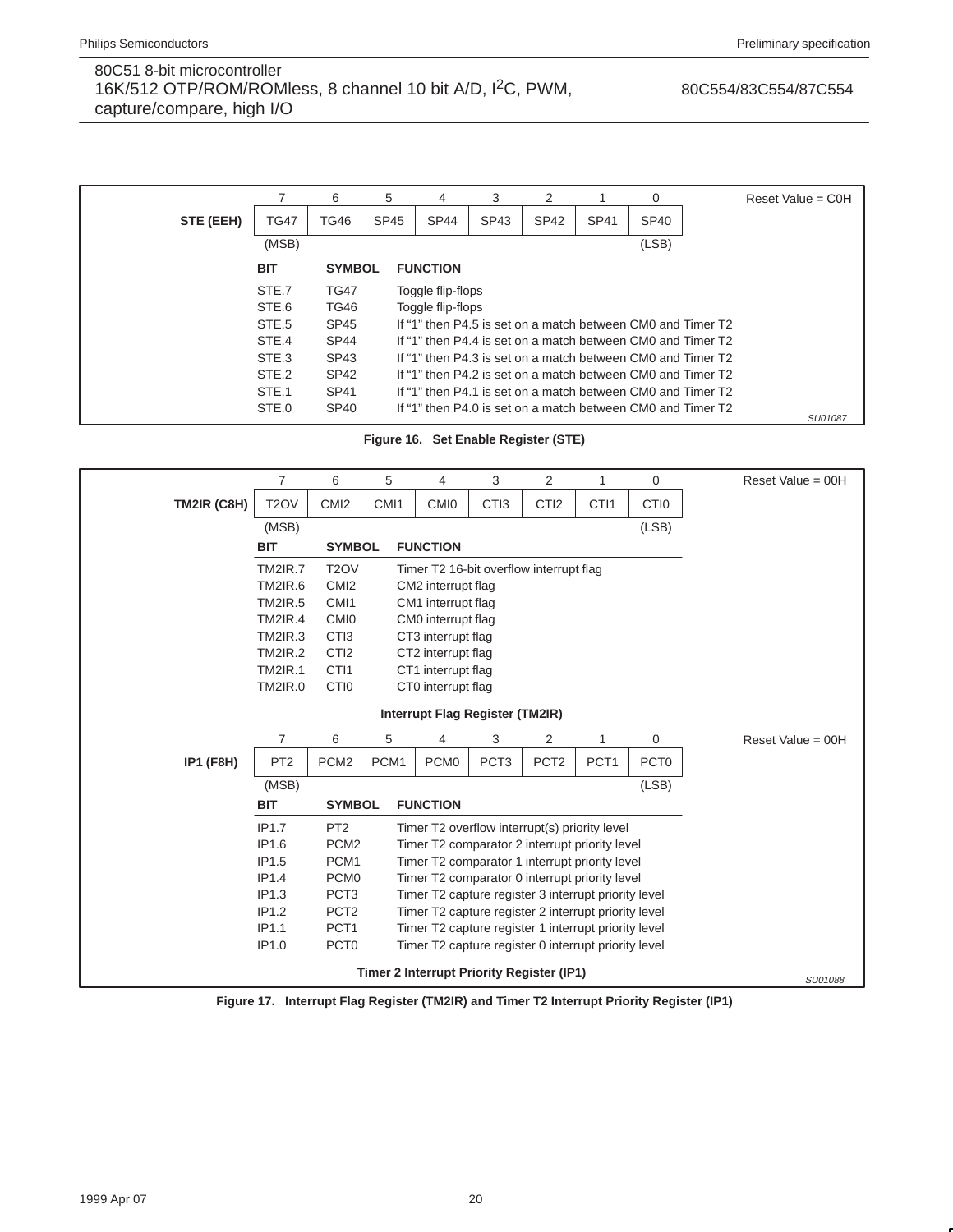#### 80C554/83C554/87C554

#### **Timer T3, The Watchdog Timer**

In addition to Timer T2 and the standard timers, a watchdog timer is also incorporated on the 8xC554. The purpose of a watchdog timer is to reset the microcontroller if it enters erroneous processor states (possibly caused by electrical noise or RFI) within a reasonable period of time. An analogy is the "dead man's handle" in railway locomotives. When enabled, the watchdog circuitry will generate a system reset if the user program fails to reload the watchdog timer within a specified length of time known as the "watchdog interval."

**Watchdog Circuit Description:** The watchdog timer (Timer T3) consists of an 8-bit timer with an 11-bit prescaler as shown in Figure 18. The prescaler is fed with a signal whose frequency is 1/12 the oscillator frequency (1MHz with a 12MHz oscillator). The 8-bit timer is incremented every "t" seconds, where:

 $t = 12 \times 2048 \times 1/f_{\text{OSC}}$  $(= 1.5 \text{ms at } f_{\text{OSC}} = 16 \text{MHz}; = 1 \text{ms at } f_{\text{OSC}} = 24 \text{MHz})$ 

If the 8-bit timer overflows, a short internal reset pulse is generated which will reset the 8xC554. A short output reset pulse is also generated at the RST pin. This short output pulse (3 machine cycles) may be destroyed if the RST pin is connected to a capacitor. This would not, however, affect the internal reset operation.

Watchdog operation is activated when external pin  $\overline{\mathrm{EW}}$  is tied low. When EW is tied low, it is impossible to disable the watchdog operation by software.

**How to Operate the Watchdog Timer:** The watchdog timer has to be reloaded within periods that are shorter than the programmed watchdog interval; otherwise the watchdog timer will overflow and a system reset will be generated. The user program must therefore continually execute sections of code which reload the watchdog timer. The period of time elapsed between execution of these sections of code must never exceed the watchdog interval. When using a 16MHz oscillator, the watchdog interval is programmable

between 1.5ms and 392ms. When using a 24MHz oscillator, the watchdog interval is programmable between 1ms and 255ms.

In order to prepare software for watchdog operation, a programmer should first determine how long his system can sustain an erroneous processor state. The result will be the maximum watchdog interval. As the maximum watchdog interval becomes shorter, it becomes more difficult for the programmer to ensure that the user program always reloads the watchdog timer within the watchdog interval, and thus it becomes more difficult to implement watchdog operation.

The programmer must now partition the software in such a way that reloading of the watchdog is carried out in accordance with the above requirements. The programmer must determine the execution times of all software modules. The effect of possible conditional branches, subroutines, external and internal interrupts must all be taken into account. Since it may be very difficult to evaluate the execution times of some sections of code, the programmer should use worst case estimations. In any event, the programmer must make sure that the watchdog is not activated during normal operation.

The watchdog timer is reloaded in two stages in order to prevent erroneous software from reloading the watchdog. First PCON.4 (WLE) must be set. The T3 may be loaded. When T3 is loaded, PCON.4 (WLE) is automatically reset. T3 cannot be loaded if PCON.4 (WLE) is reset. Reload code may be put in a subroutine as it is called frequently. Since Timer T3 is an up-counter, a reload value of 00H gives the maximum watchdog interval (510ms with a 12MHz oscillator), and a reload value of 0FFH gives the minimum watchdog interval (2ms with a 12MHz oscillator).

In the idle mode, the watchdog circuitry remains active. When watchdog operation is implemented, the power-down mode cannot be used since both states are contradictory. Thus, when watchdog operation is enabled by tying external pin  $\overline{EW}$  low, it is impossible to enter the power-down mode, and an attempt to set the power-down bit (PCON.1) will have no effect. PCON.1 will remain at logic 0.



**Figure 18. Watchdog Timer**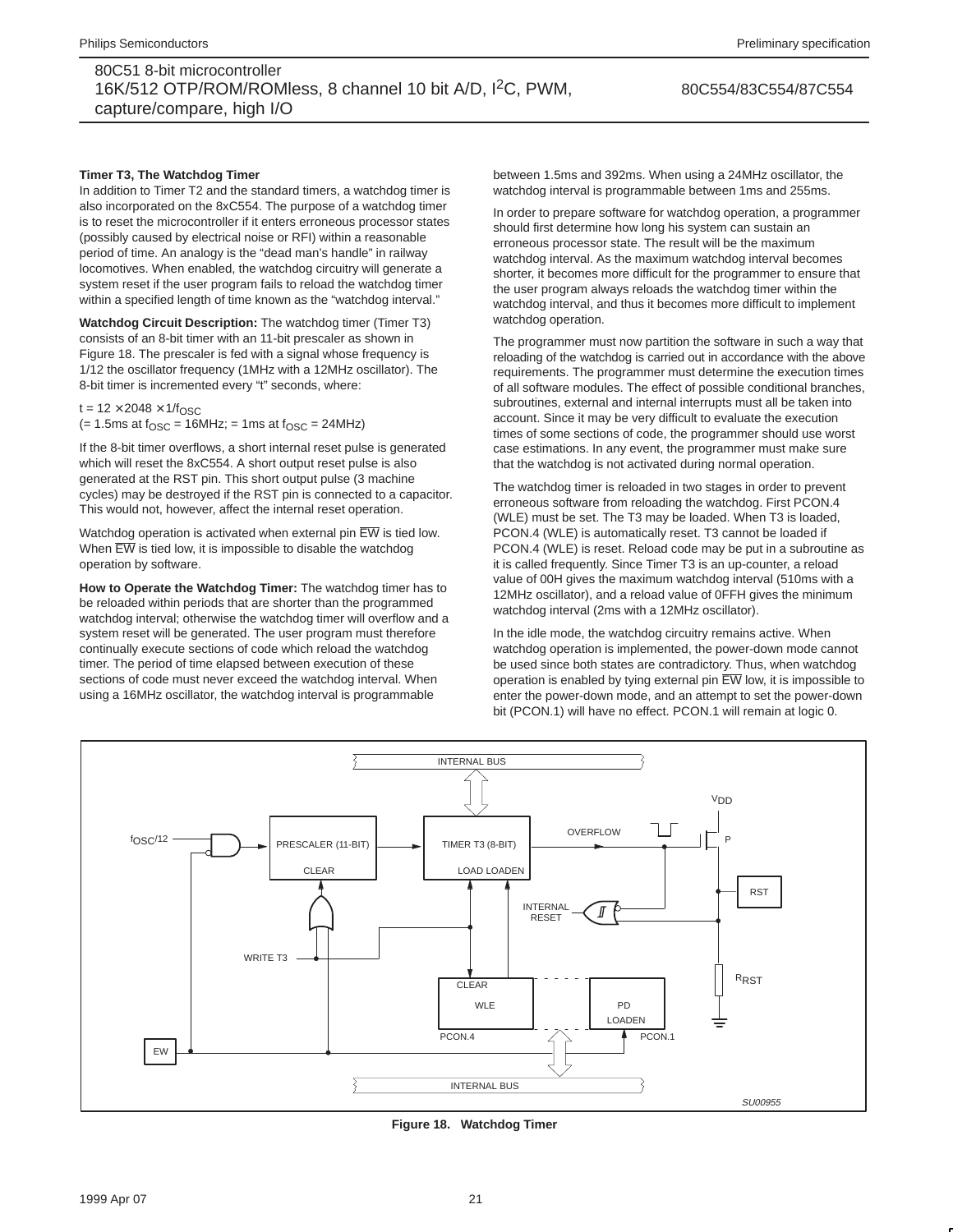#### 80C554/83C554/87C554

During the early stages of software development/debugging, the watchdog may be disabled by tying the  $\overline{\rm EW}$  pin high. At a later stage, EW may be tied low to complete the debugging process.

**Watchdog Software Example:** The following example shows how watchdog operation might be handled in a user program.

;at the program start:

| T3          | EQU OFFH ; address of watchdog timer T3                |
|-------------|--------------------------------------------------------|
| <b>PCON</b> | EQU 087H :address of PCON SFR                          |
|             | WATCH-INTV EQU 156 ; watchdog interval (e.g., 2x100ms) |

;to be inserted at each watchdog reload location within ;the user program:

#### LCALL WATCHDOG

;watchdog service routine:

WATCHDOG: ORL PCON,#10H ;set condition flag (PCON.4) MOV T3,WATCH-INV ;load T3 with watchdog interval RET

If it is possible for this subroutine to be called in an erroneous state, then the condition flag WLE should be set at different parts of the main program.

#### **Serial I/O**

The 8xC554 is equipped with two independent serial ports: SIO0 and SIO1. SIO0 is a full duplex UART port and is similar to the Enhanced UART serial port. SIO1 accommodates the  $1^2C$  bus.

**SIO0:** SIO0 is a full duplex serial I/O port identical to that of the Enhanced UART except Time 2 cannot be used as a baud rate generator. Its operation is the same, including the use of timer 1 as a baud rate generator.

#### **Port 5 Operation**

Port 5 may be used to input up to 8 analog signals to the ADC. Unused ADC inputs may be used to input digital inputs. These inputs have an inherent hysteresis to prevent the input logic from drawing excessive current from the power lines when driven by analog signals. Channel to channel crosstalk (Ct) should be taken into consideration when both analog and digital signals are simultaneously input to Port 5 (see, D.C. characteristics in data sheet).

Port 5 is not bidirectional and may not be configured as an output port. All six ports are multifunctional, and their alternate functions are listed in the Pin Descriptions section of this datasheet.

#### **Pulse Width Modulated Outputs**

The 8xC554 contains two pulse width modulated output channels (see Figure 19). These channels generate pulses of programmable length and interval. The repetition frequency is defined by an 8-bit prescaler PWMP, which supplies the clock for the counter. The prescaler and counter are common to both PWM channels. The 8-bit counter counts modulo 255, i.e., from 0 to 254 inclusive. The value of the 8-bit counter is compared to the contents of two registers: PWM0 and PWM1. Provided the contents of either of these registers is greater than the counter value, the corresponding PWM0 or PWM1 output is set LOW. If the contents of these registers are equal to, or less than the counter value, the output will be HIGH. The pulse-width-ratio is therefore defined by the contents of the registers PWM0 and PWM1. The pulse-width-ratio is in the range of 0 to 1 and may be programmed in increments of 1/255.

Buffered PWM outputs may be used to drive DC motors. The rotation speed of the motor would be proportional to the contents of PWMn. The PWM outputs may also be configured as a dual DAC. In this application, the PWM outputs must be integrated using conventional operational amplifier circuitry. If the resulting output voltages have to be accurate, external buffers with their own analog supply should be used to buffer the PWM outputs before they are integrated. The repetition frequency f<sub>PWM</sub>, at the PWMn outputs is give by:

$$
f_{\text{PWM}} = \frac{f_{\text{OSC}}}{2 \times (1 + \text{PWMP}) \times 255}
$$

This gives a repetition frequency range of 123Hz to 31.4kHz ( $f_{\text{OSC}} =$ 16MHz). At fosc = 24MHz, the frequency range is 184Hz to 47.1Hz. By loading the PWM registers with either 00H or FFH, the PWM channels will output a constant HIGH or LOW level, respectively. Since the 8-bit counter counts modulo 255, it can never actually reach the value of the PWM registers when they are loaded with FFH.

When a compare register (PWM0 or PWM1) is loaded with a new value, the associated output is updated immediately. It does not have to wait until the end of the current counter period. Both PWMn output pins are driven by push-pull drivers. These pins are not used for any other purpose.

Prescaler frequency control register PWMP Reset Value = 00H

PWMP (FEH) 76 5 432 10

PWMP.0-7 Prescaler division factor = PWMP + 1.

Reading PWMP gives the current reload value. The actual count of the prescaler cannot be read.

MSB LSB

Reset Value = 00H

| PWM0 (FCH)<br>(FDH)<br>PWM1 |            | J |  |  |  |
|-----------------------------|------------|---|--|--|--|
|                             | <b>MCD</b> |   |  |  |  |

PWM0/1.0-7} Low/high ratio of  $\overline{\text{PWMn}} = \frac{(\text{PWMn})}{255 - (\text{PWMn})}$ 

#### **Analog-to-Digital Converter**

The analog input circuitry consists of an 8-input analog multiplexer and a 10-bit, straight binary, successive approximation ADC. The A/D can also be operated in 8-bit mode with faster conversion times by setting bit ADC8 (AUXR1.7). The 8-bit results will be contained in the ADCH register. The analog reference voltage and analog power supplies are connected via separate input pins. For 10-bit accuracy, the conversion takes 50 machine cycles, i.e., 37.5µs at an oscillator frequency of 16MHz, 25µs at an oscillator frequency of 24MHz. For the 8-bit mode, the conversion takes 24 machine cycles. Input voltage swing is from 0V to +5V. Because the internal DAC employs a ratiometric potentiometer, there are no discontinuities in the converter characteristic. Figure 20 shows a functional diagram of the analog input circuitry.

The ADC has the option of either being powered off in idle mode for reduced power consumption or being active in idle mode for reducing internal noise during the conversion. This option is selected by the AIDL bit of AUXR1 register (AUXR1.6). With the AIDL bit set, the ADC is active in the idle mode, and with the AIDL bit cleared, the ADC is powered off in idle mode.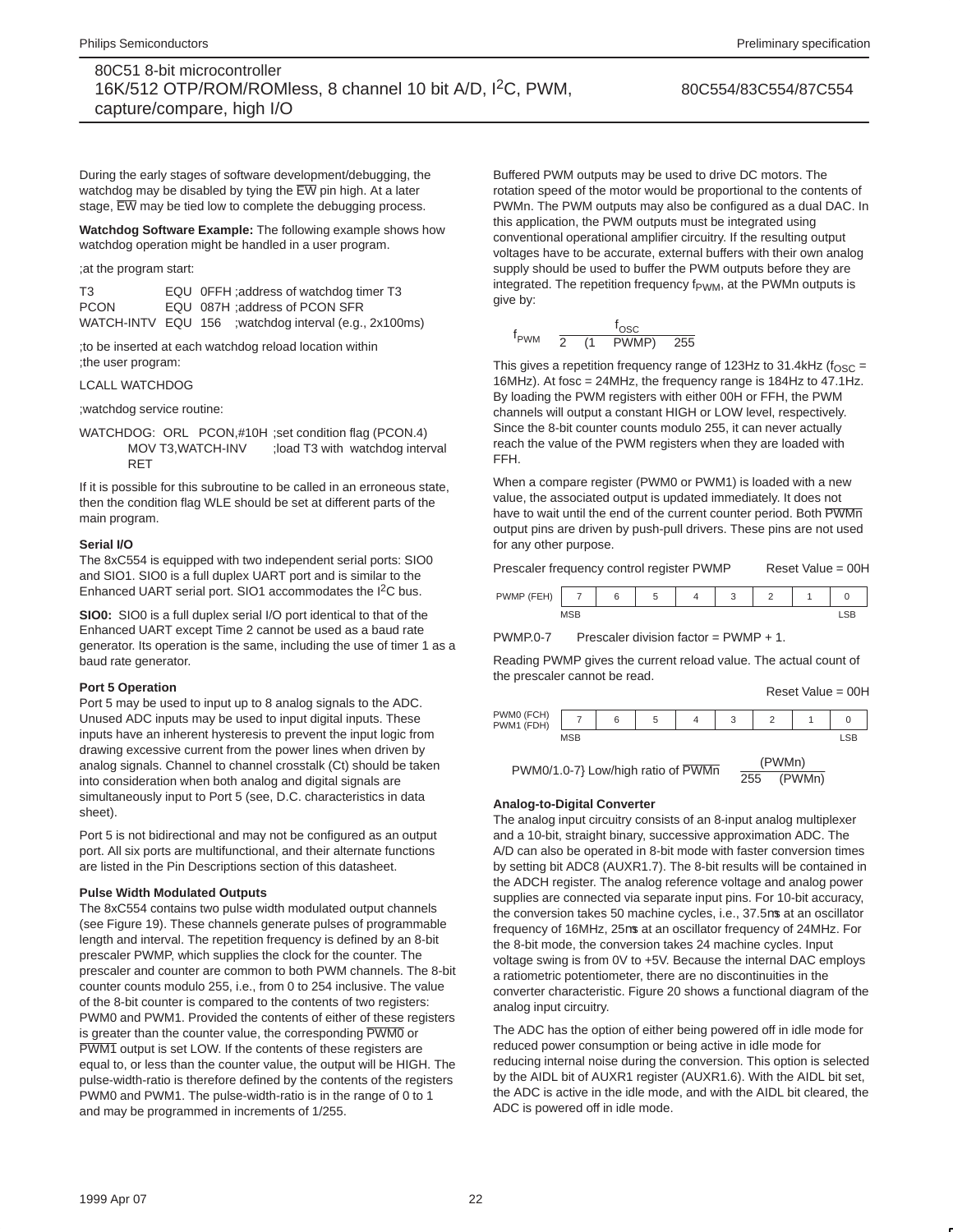#### 80C554/83C554/87C554



**Figure 19. Functional Diagram of Pulse Width Modulated Outputs**



**Figure 20. Functional Diagram of Analog Input Circuitry**

**10-Bit Analog-to-Digital Conversion:** Figure 21 shows the elements of a successive approximation (SA) ADC. The ADC contains a DAC which converts the contents of a successive approximation register to a voltage (VDAC) which is compared to the analog input voltage (Vin). The output of the comparator is fed to the successive approximation control logic which controls the successive approximation register. A conversion is initiated by setting ADCS in the ADCON register. ADCS can be set by software only or by either hardware or software.

The software only start mode is selected when control bit ADCON.5  $(ADEX) = 0$ . A conversion is then started by setting control bit ADCON.3 (ADCS). The hardware or software start mode is selected when  $ADCON.5 = 1$ , and a conversion may be started by setting ADCON.3 as above or by applying a rising edge to external pin STADC. When a conversion is started by applying a rising edge, a low level must be applied to STADC for at least one machine cycle followed by a high level for at least one machine cycle.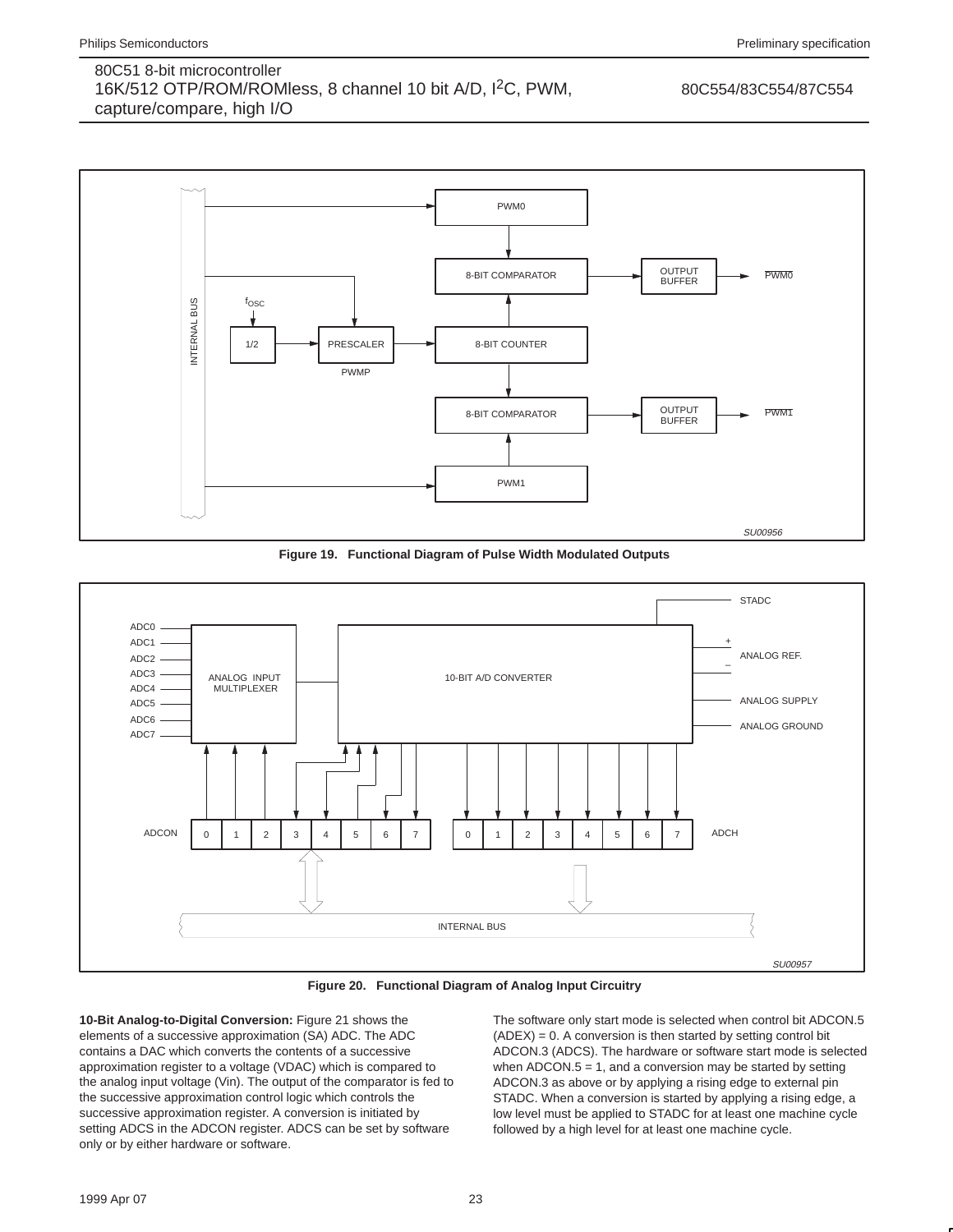#### 80C554/83C554/87C554



**Figure 21. Successive Approximation ADC**

The low-to-high transition of STADC is recognized at the end of a machine cycle, and the conversion commences at the beginning of the next cycle. When a conversion is initiated by software, the conversion starts at the beginning of the machine cycle which follows the instruction that sets ADCS. ADCS is actually implemented with two flip-flops: a command flip-flop which is affected by set operations, and a status flag which is accessed during read operations.

The next two machine cycles are used to initiate the converter. At the end of the first cycle, the ADCS status flag is set and a value of "1" will be returned if the ADCS flag is read while the conversion is in progress. Sampling of the analog input commences at the end of the second cycle.

During the next eight machine cycles, the voltage at the previously selected pin of port 5 is sampled, and this input voltage should be stable in order to obtain a useful sample. In any event, the input voltage slew rate must be less than 10V/ms in order to prevent an undefined result.

The successive approximation control logic first sets the most significant bit and clears all other bits in the successive approximation register (10 0000 0000B). The output of the DAC (50% full scale) is compared to the input voltage Vin. If the input voltage is greater than VDAC, then the bit remains set; otherwise it is cleared.

The successive approximation control logic now sets the next most significant bit (11 0000 0000B or 01 0000 0000B, depending on the

previous result), and VDAC is compared to Vin again. If the input voltage is greater than VDAC, then the bit being tested remains set; otherwise the bit being tested is cleared. This process is repeated until all ten bits have been tested, at which stage the result of the conversion is held in the successive approximation register. Figure 22 shows a conversion flow chart. The bit pointer identifies the bit under test. The conversion takes four machine cycles per bit.

The end of the 10-bit conversion is flagged by control bit ADCON.4 (ADCI). The upper 8 bits of the result are held in special function register ADCH, and the two remaining bits are held in ADCON.7 (ADC.1) and ADCON.6 (ADC.0). The user may ignore the two least significant bits in ADCON and use the ADC as an 8-bit converter (8 upper bits in ADCH). In any event, the total actual conversion time is 50 machine cycles for the 8XC552 or 24 machine cycles for the 8XC562. ADCI will be set and the ADCS status flag will be reset 50 (or 24) cycles after the command flip-flop (ADCS) is set.

Control bits ADCON.0, ADCON.1, and ADCON.2 are used to control an analog multiplexer which selects one of eight analog channels (see Figure 23). An ADC conversion in progress is unaffected by an external or software ADC start. The result of a completed conversion remains unaffected provided ADCI = logic 1; a new ADC conversion already in progress is aborted when the idle or power-down mode is entered. The result of a completed conversion (ADCI = logic 1) remains unaffected when entering the idle mode.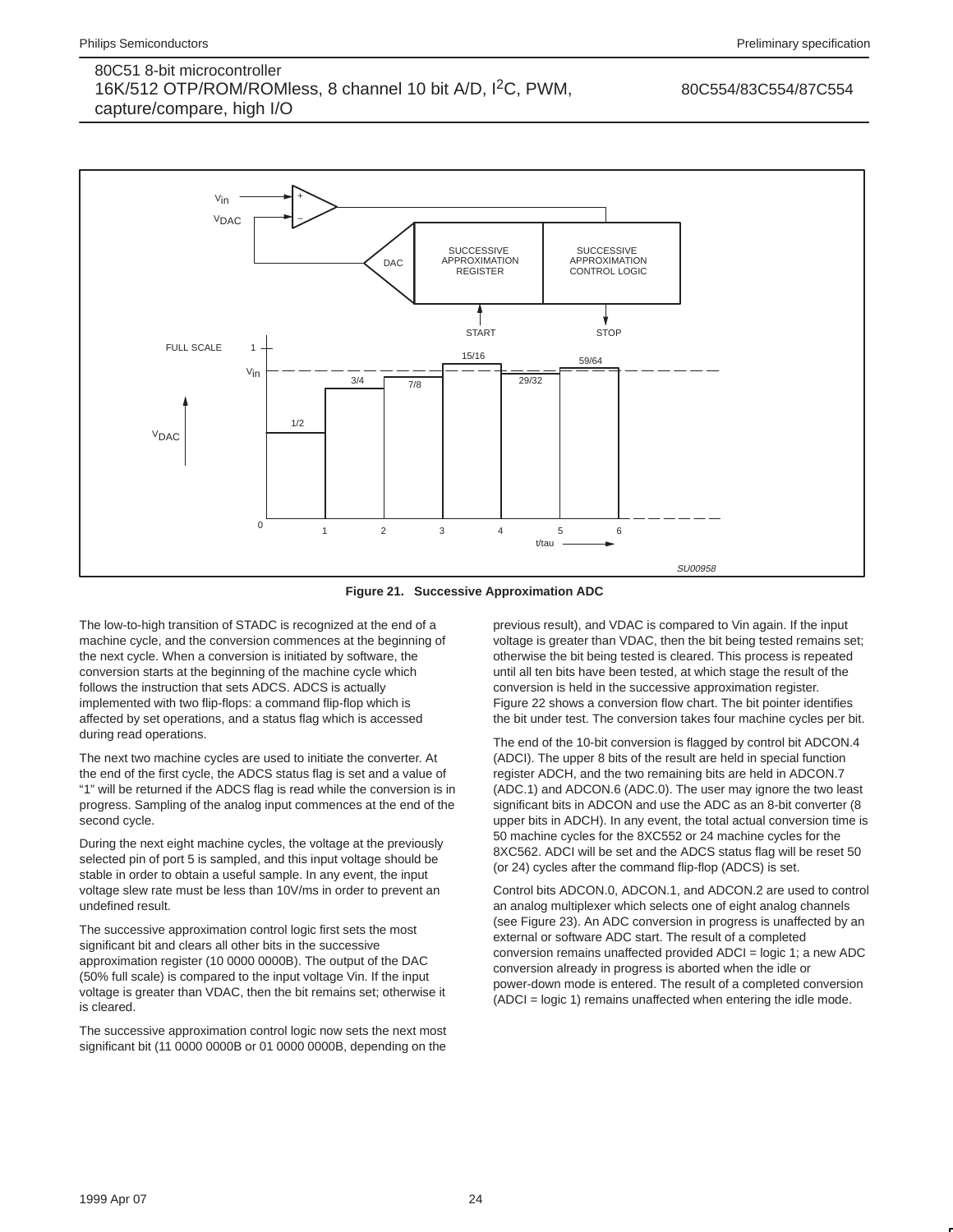### 80C554/83C554/87C554



**Figure 22. A/D Conversion Flowchart**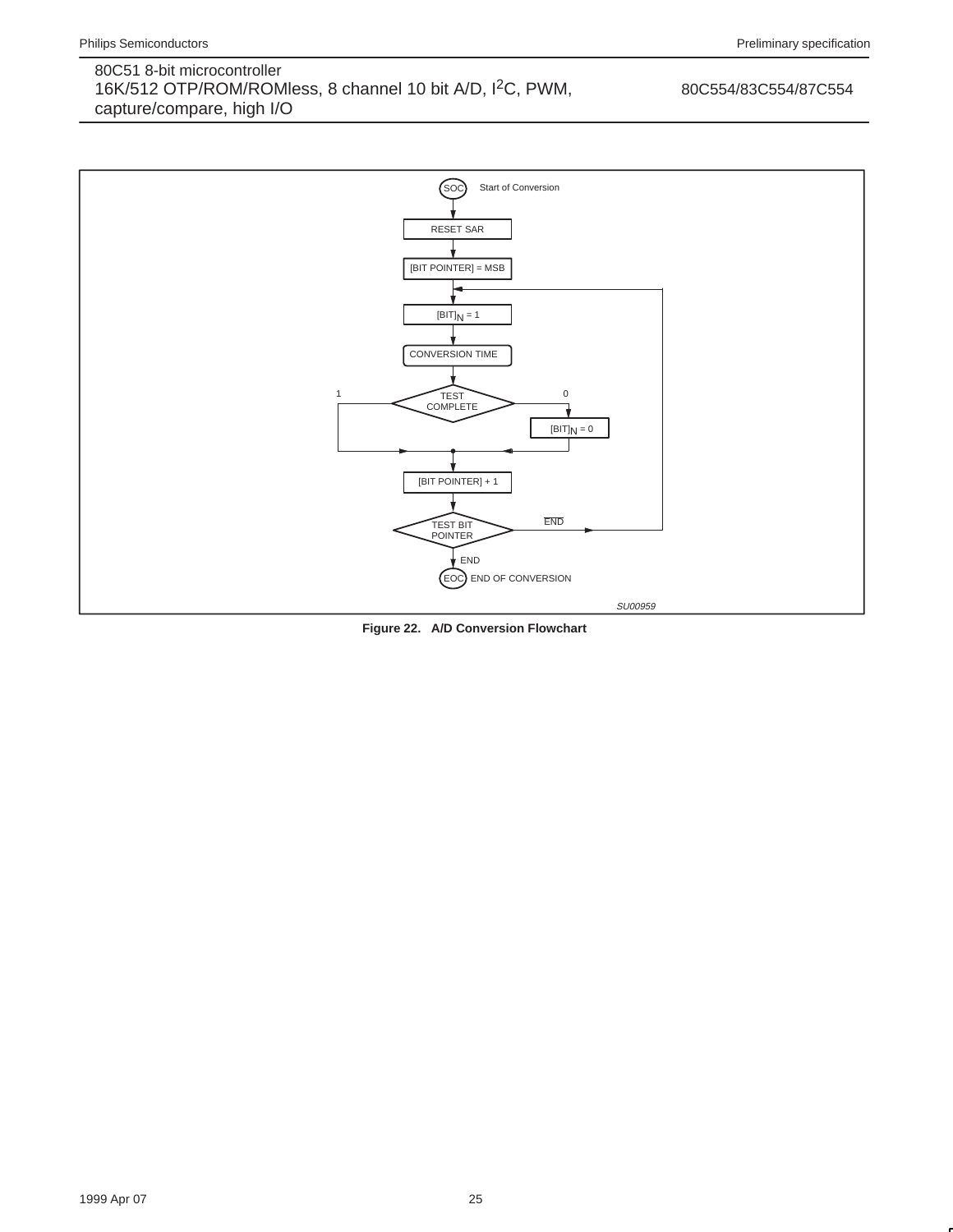80C554/83C554/87C554

|                                          |                                                                                                                                                                                                                                                                                                                                                                                                                                       |  | $\overline{7}$                                                                                                                                                                                                                                                                 | 6                                    | 5                                                 | 4           | 3           | 2     | 1                                                                                                                    | 0     |  | Reset Value = $xx000000B$                                                                        |                |  |
|------------------------------------------|---------------------------------------------------------------------------------------------------------------------------------------------------------------------------------------------------------------------------------------------------------------------------------------------------------------------------------------------------------------------------------------------------------------------------------------|--|--------------------------------------------------------------------------------------------------------------------------------------------------------------------------------------------------------------------------------------------------------------------------------|--------------------------------------|---------------------------------------------------|-------------|-------------|-------|----------------------------------------------------------------------------------------------------------------------|-------|--|--------------------------------------------------------------------------------------------------|----------------|--|
|                                          | <b>ADCON (C5H)</b>                                                                                                                                                                                                                                                                                                                                                                                                                    |  | ADC.1                                                                                                                                                                                                                                                                          | ADC.0                                | <b>ADEX</b>                                       | <b>ADCI</b> | <b>ADCS</b> | AADR2 | AADR1                                                                                                                | AADR0 |  |                                                                                                  |                |  |
|                                          |                                                                                                                                                                                                                                                                                                                                                                                                                                       |  | (MSB)                                                                                                                                                                                                                                                                          |                                      |                                                   |             |             |       |                                                                                                                      | (LSB) |  |                                                                                                  |                |  |
| <b>Bit</b>                               | Symbol                                                                                                                                                                                                                                                                                                                                                                                                                                |  | <b>Function</b>                                                                                                                                                                                                                                                                |                                      |                                                   |             |             |       |                                                                                                                      |       |  |                                                                                                  |                |  |
| ADCON.7<br>ADCON.6 ADC.0<br>ADCON.5 ADEX | ADC.1                                                                                                                                                                                                                                                                                                                                                                                                                                 |  | Bit 1 of ADC result<br>Bit 0 of ADC result<br>Enable external start of conversion by STADC<br>$0 =$ Conversion can be started by software only (by setting ADCS)<br>1 = Conversion can be started by software or externally (by a rising edge on STADC)                        |                                      |                                                   |             |             |       |                                                                                                                      |       |  |                                                                                                  |                |  |
|                                          | ADCON.4 ADCI<br>ADC interrupt flag: this flag is set when an A/D conversion result is ready to be read. An interrupt is<br>invoked if it is enabled. The flag may be cleared by the interrupt service routine. While this flag is set,<br>the ADC cannot start a new conversion. ADCI cannot be set by software.                                                                                                                      |  |                                                                                                                                                                                                                                                                                |                                      |                                                   |             |             |       |                                                                                                                      |       |  |                                                                                                  |                |  |
|                                          | ADC start and status: setting this bit starts an A/D conversion. It may be set by software or by the<br>ADCON.3 ADCS<br>external signal STADC. The ADC logic ensures that this signal is HIGH while the ADC is busy. On<br>completion of the conversion, ADCS is reset immediately after the interrupt flag has been set. ADCS<br>cannot be reset by software. A new conversion may not be started while either ADCS or ADCI is high. |  |                                                                                                                                                                                                                                                                                |                                      |                                                   |             |             |       |                                                                                                                      |       |  |                                                                                                  |                |  |
|                                          |                                                                                                                                                                                                                                                                                                                                                                                                                                       |  | <b>ADCI</b><br><b>ADCS</b><br><b>ADC Status</b>                                                                                                                                                                                                                                |                                      |                                                   |             |             |       |                                                                                                                      |       |  |                                                                                                  |                |  |
|                                          |                                                                                                                                                                                                                                                                                                                                                                                                                                       |  | ADC not busy; a conversion can be started<br>0<br>$\mathbf 0$<br>ADC busy; start of a new conversion is blocked<br>0<br>1<br>Conversion completed; start of a new conversion requires ADCI=0<br>1<br>0<br>Conversion completed; start of a new conversion requires ADCI=0<br>1 |                                      |                                                   |             |             |       |                                                                                                                      |       |  |                                                                                                  |                |  |
|                                          |                                                                                                                                                                                                                                                                                                                                                                                                                                       |  | same channel number may be started.<br>But it is recommended to reset ADCI <b>before</b> ADCS is set.                                                                                                                                                                          |                                      |                                                   |             |             |       |                                                                                                                      |       |  | If ADCI is cleared by software while ADCS is set at the same time, a new A/D conversion with the |                |  |
| ADCON.2<br>ADCON.1<br>ADCON.0            | AADR2<br>AADR1<br>AADR0                                                                                                                                                                                                                                                                                                                                                                                                               |  | Analogue input select: this binary coded address selects one of the<br>eight analogue port bits of P5 to be input to the converter. It can only<br>be changed when ADCI and ADCS are both LOW.                                                                                 |                                      |                                                   |             |             |       |                                                                                                                      |       |  |                                                                                                  |                |  |
|                                          |                                                                                                                                                                                                                                                                                                                                                                                                                                       |  | AADR2                                                                                                                                                                                                                                                                          | AADR1                                | AADR0                                             |             |             |       | <b>Selected Analog Channel</b>                                                                                       |       |  |                                                                                                  |                |  |
|                                          |                                                                                                                                                                                                                                                                                                                                                                                                                                       |  | $\mathbf 0$<br>$\mathbf 0$<br>$\Omega$<br>$\Omega$<br>1<br>1<br>1<br>1                                                                                                                                                                                                         | 0<br>0<br>1<br>1<br>0<br>0<br>1<br>1 | 0<br>1<br>0<br>1<br>$\overline{0}$<br>1<br>0<br>1 |             |             |       | ADC0 (P5.0)<br>ADC1 (P5.1)<br>ADC2 (P5.2)<br>ADC3 (P5.3)<br>ADC4 (P5.4)<br>ADC5 (P5.5)<br>ADC6 (P5.6)<br>ADC7 (P5.7) |       |  |                                                                                                  |                |  |
|                                          |                                                                                                                                                                                                                                                                                                                                                                                                                                       |  |                                                                                                                                                                                                                                                                                |                                      |                                                   |             |             |       |                                                                                                                      |       |  |                                                                                                  | <b>SU00960</b> |  |

**Figure 23. ADC Control Register (ADCON)**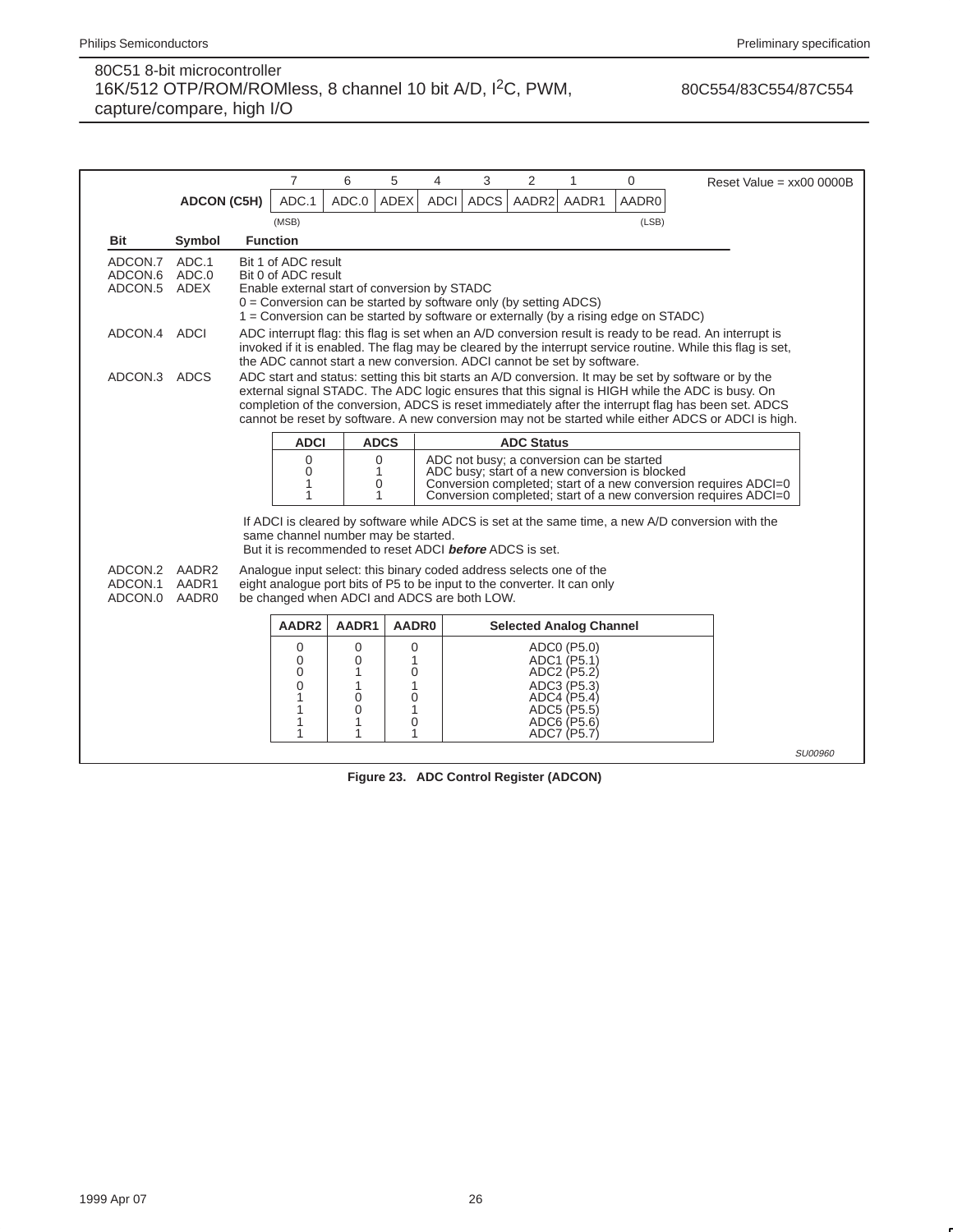#### 80C554/83C554/87C554

**10-Bit ADC Resolution and Analog Supply:** Figure 24 shows how the ADC is realized. The ADC has its own supply pins  $(AV_{DD}$  and AV<sub>SS</sub>) and two pins (Vref+ and Vref-) connected to each end of the DAC's resistance-ladder. The ladder has 1023 equally spaced taps, separated by a resistance of "R". The first tap is located 0.5 x R above Vref–, and the last tap is located 1.5 x R below Vref+. This gives a total ladder resistance of 1024 x R. This structure ensures that the DAC is monotonic and results in a symmetrical quantization error as shown in Figure 26.

For input voltages between Vref– and (Vref–) + 1/2 LSB, the 10-bit result of an  $A/D$  conversion will be 00 0000 0000B = 000H. For input voltages between (Vref+) – 3/2 LSB and Vref+, the result of a conversion will be 11 1111 1111B = 3FFH. AVref+ and AVref– may be between  $AV_{DD} + 0.2V$  and  $AV_{SS} - 0.2V$ . AVref+ should be positive with respect to AVref–, and the input voltage (Vin) should be between AVref+ and AVref-. If the analog input voltage range is from 2V to 4V, then 10-bit resolution can be obtained over this range if  $AVref += 4V$  and  $AVref – = 2V$ .

The result can always be calculated from the following formula:

$$
\text{Result} = 1024 \times \frac{V_{IN} - AV_{ref-}}{AV_{ref+} - AV_{ref-}}
$$

#### **Power Reduction Modes**

The 8XC554 has two reduced power modes of operation: the idle mode and the power-down mode. These modes are entered by setting bits in the PCON special function register. When the 8XC554 enters the idle mode, the following functions are disabled:

| CPU        | (halted)                                    |
|------------|---------------------------------------------|
| Timer T2   | (halted and reset)                          |
| PWM0. PWM1 | (reset; outputs are high)                   |
| ADC        | (may be enabled for operation in Idle mode) |
|            | by setting bit AIDC (AUXR1.6)).             |

In idle mode, the following functions remain active:

Timer 0 Timer 1 Timer T3 SIO0 SIO1 External interrupts

When the 8XC554 enters the power-down mode, the oscillator is stopped. The power-down mode is entered by setting the PD bit in the PCON register. The PD bit can only be set if the EW input is tied HIGH.



**Figure 24. ADC Realization**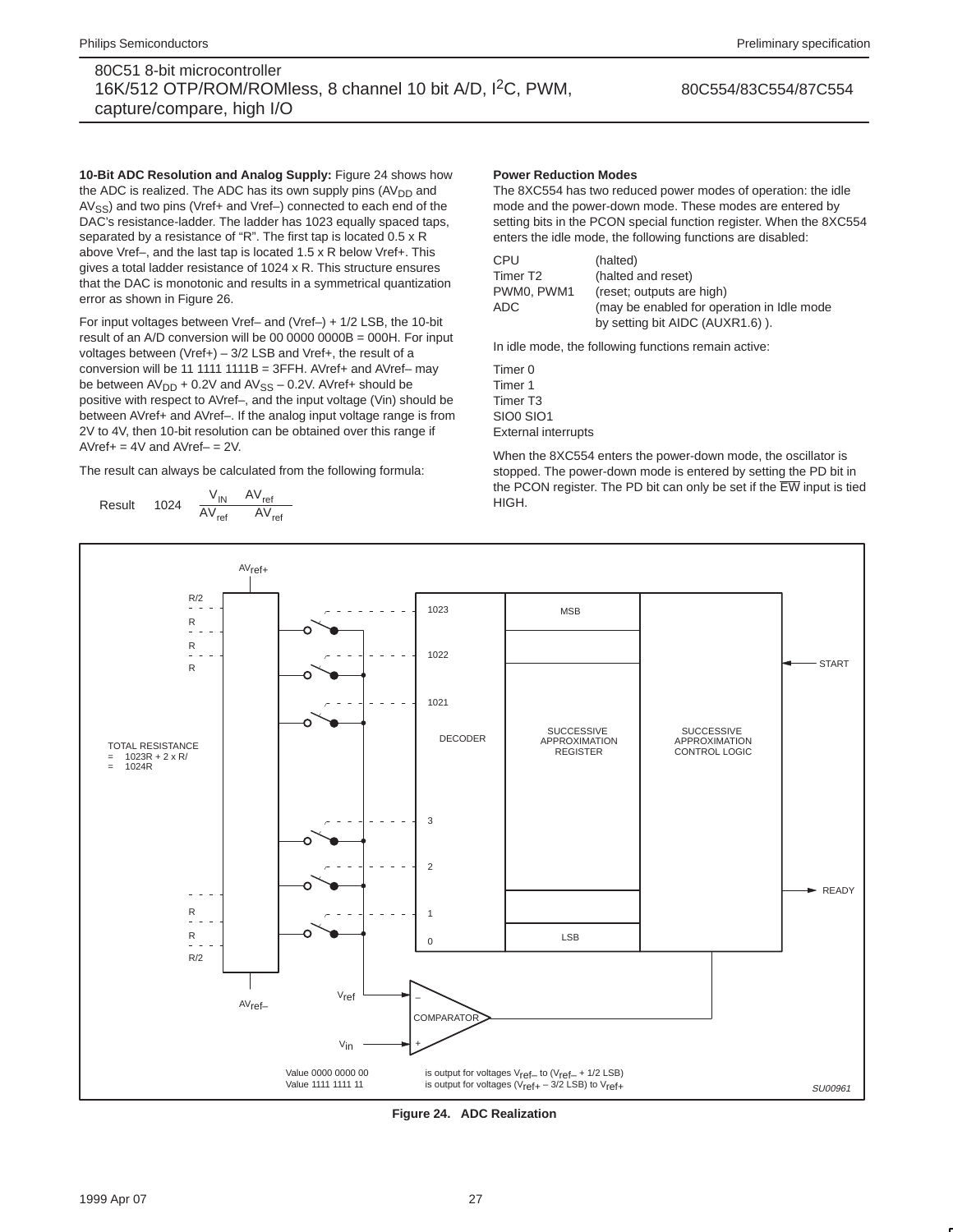#### 80C554/83C554/87C554







**Figure 26. Effective Conversion Characteristic**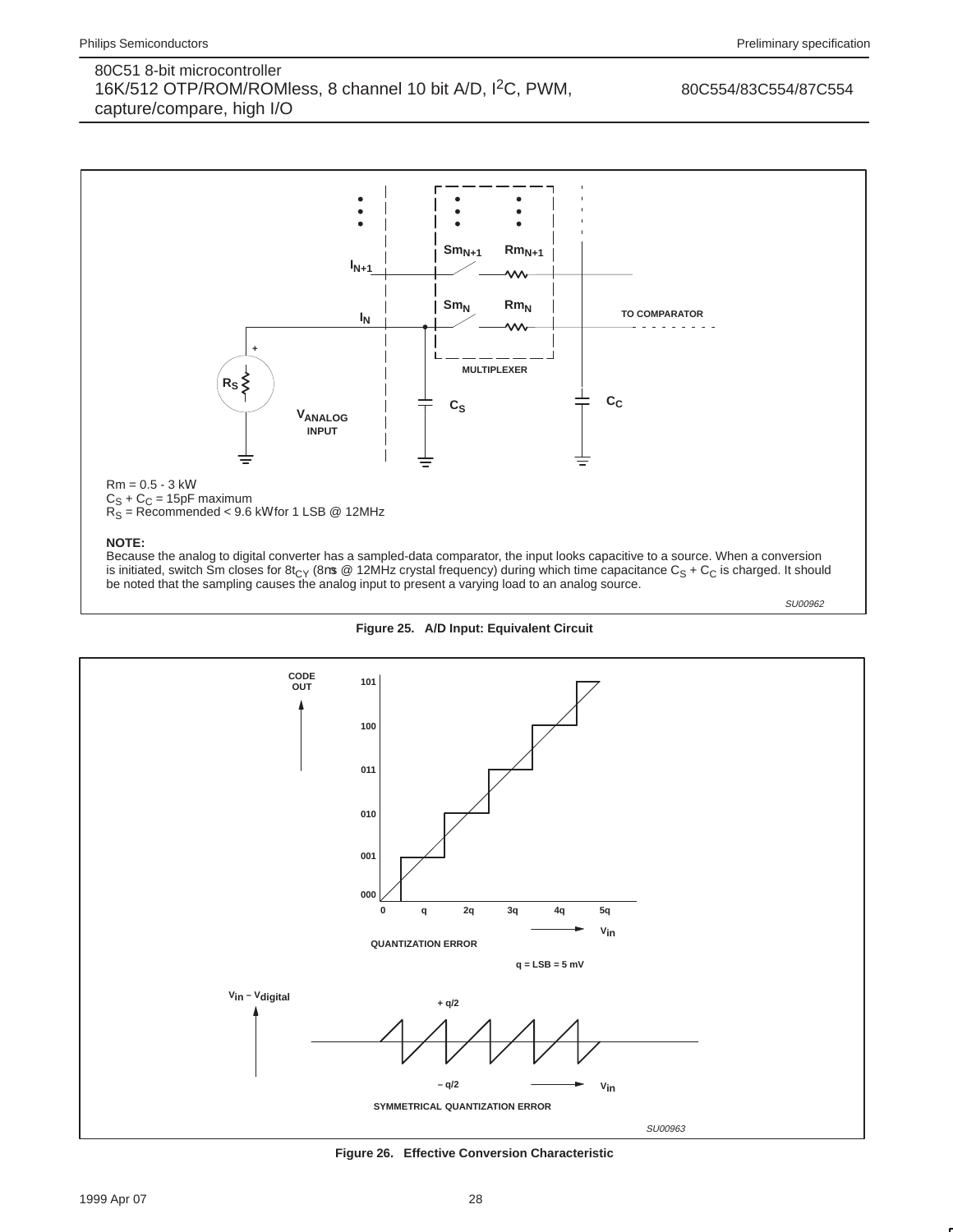80C554/83C554/87C554

#### **Interrupts**

The 8XC554 has fifteen interrupt sources, each of which can be assigned one of four priority levels. The five interrupt sources common to the 80C51 are the external interrupts  $(\overline{\text{INT0}}$  and  $\overline{\text{INT1}})$ , the timer 0 and timer 1 interrupts (IT0 and IT1), and the serial I/O interrupt (RI or TI). In the 8XC554, the standard serial interrupt is called SIO0.

The eight Timer T2 interrupts are generated by flags CTI0-CT13, CMI0-CMI2, and by the logical OR of flags T2OV and T2BO. Flags CTI0 to CT13 are set by input signals CT0I to CT3i. Flags CMI0 to CMI2 are set when a match occurs between Timer T2 and the compare registers CM0, CM1, and CM2. When an 8-bit or 16-bit overflow occurs, flags T2BO and T2OV are set, respectively. These nine flags are not cleared by hardware and must be reset by software to avoid recurring interrupts.

The ADC interrupt is generated by the ADCI flag in the ADC control register (ADCON). This flag is set when an ADC conversion result is ready to be read. ADCI is not cleared by hardware and must be reset by software to avoid recurring interrupts.

The SIO1 (I<sup>2</sup>C) interrupt is generated by the SI flag in the SIO1 control register (S1CON). This flag is set when S1STA is loaded with a valid status code.

The ADCI flag may be reset by software. It cannot be set by software. All other flags that generate interrupts may be set or cleared by software, and the effect is the same as setting or resetting the flags by hardware. Thus, interrupts may be generated by software and pending interrupts can be canceled by software.

**Interrupt Enable Registers:** Each interrupt source can be individually enabled or disabled by setting or clearing a bit in the interrupt enable special function registers IEN0 and IEN1. All interrupt sources can also be globally enabled or disabled by setting or clearing bit EA in IEN0. The interrupt enable registers are described in Figures 27 and 28.

There are 3 SFRs associated with each of the four-level interrupts. They are the IENx, IPx, and IPxH. (See Figures 29, 30, and 31.) The IPxH (Interrupt Priority High) register makes the four-level interrupt structure possible.

The function of the IPxH SFR is simple and when combined with the IPx SFR determines the priority of each interrupt. The priority of each interrupt is determined as shown in the following table:

|        | <b>PRIORITY BITS</b> | <b>INTERRUPT PRIORITY LEVEL</b> |  |  |  |  |  |
|--------|----------------------|---------------------------------|--|--|--|--|--|
| IPxH.x | IPx.x                |                                 |  |  |  |  |  |
|        |                      | Level 0 (lowest priority)       |  |  |  |  |  |
|        |                      | Level 1                         |  |  |  |  |  |
|        |                      | Level <sub>2</sub>              |  |  |  |  |  |
|        |                      | Level 3 (highest priority)      |  |  |  |  |  |

The priority scheme for servicing the interrupts is the same as that for the 80C51, except there are four interrupt levels rather than two as on the 80C51. An interrupt will be serviced as long as an interrupt of equal or higher priority is not already being serviced. If an interrupt of equal or higher level priority is being serviced, the new interrupt will wait until it is finished before being serviced. If a lower priority level interrupt is being serviced, it will be stopped and the new interrupt serviced. When the new interrupt is finished, the lower priority level interrupt that was stopped will be completed.

|            |                    | 6               | 5               | 4                                                              | 3                                                         | 2               |                 | 0               |
|------------|--------------------|-----------------|-----------------|----------------------------------------------------------------|-----------------------------------------------------------|-----------------|-----------------|-----------------|
| IENO (A8H) | EA                 | EAD             | ES <sub>1</sub> | ES <sub>0</sub>                                                | ET <sub>1</sub>                                           | EX <sub>1</sub> | ET <sub>0</sub> | EX <sub>0</sub> |
|            | (MSB)              |                 |                 |                                                                |                                                           |                 |                 | (LSB)           |
|            | <b>BIT</b>         | <b>SYMBOL</b>   |                 | <b>FUNCTION</b>                                                |                                                           |                 |                 |                 |
|            | IEN0.7             | EA              |                 | Global enable/disable control<br>$0 = No$ interrupt is enabled | $1 =$ Any individually enabled interrupt will be accepted |                 |                 |                 |
|            | IEN0.6             | EAD             |                 | Eanble ADC interrupt                                           |                                                           |                 |                 |                 |
|            | IEN0.5             | ES <sub>1</sub> |                 | Enable SIO1 (I <sup>2</sup> C) interrupt                       |                                                           |                 |                 |                 |
|            | IEN0.4             | ES <sub>0</sub> |                 | Enable SIO0 (UART) interrupt                                   |                                                           |                 |                 |                 |
|            | IEN0.3             | ET <sub>1</sub> |                 | Enable Timer 1 interrupt                                       |                                                           |                 |                 |                 |
|            | IEN0.2             | EX <sub>1</sub> |                 | Enable External interrupt 1                                    |                                                           |                 |                 |                 |
|            | IEN <sub>0.1</sub> | ET <sub>0</sub> |                 | Enable Timer 0 interrupt                                       |                                                           |                 |                 |                 |
|            | IEN0.0             | EX <sub>0</sub> |                 | Enable External interrupt 0                                    |                                                           |                 |                 | SU00762         |

**Figure 27. Interrupt Enable Register (IEN0)**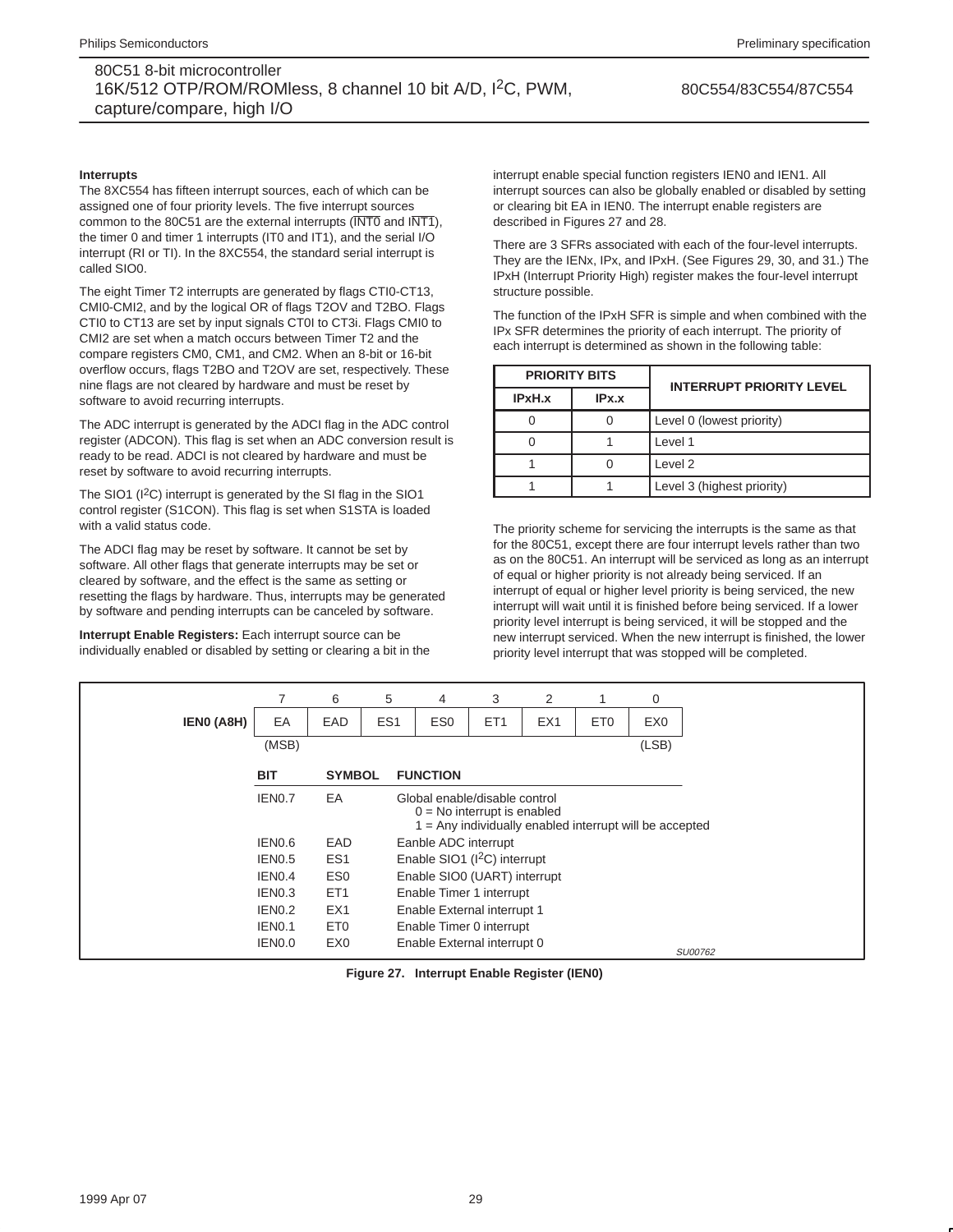80C554/83C554/87C554

|            |                 | 6                | 5                | 4                                      | 3                | 2                |                  | 0                |  |  |
|------------|-----------------|------------------|------------------|----------------------------------------|------------------|------------------|------------------|------------------|--|--|
| IEN1 (E8H) | ET <sub>2</sub> | ECM <sub>2</sub> | ECM <sub>1</sub> | ECM <sub>0</sub>                       | ECT <sub>3</sub> | ECT <sub>2</sub> | ECT <sub>1</sub> | ECT <sub>0</sub> |  |  |
|            | (MSB)           |                  |                  |                                        |                  |                  |                  | (LSB)            |  |  |
|            | <b>BIT</b>      | <b>SYMBOL</b>    |                  | <b>FUNCTION</b>                        |                  |                  |                  |                  |  |  |
|            | <b>IEN1.7</b>   | ET <sub>2</sub>  |                  | Enable Timer T2 overflow interrupt(s)  |                  |                  |                  |                  |  |  |
|            | <b>IEN1.6</b>   | ECM <sub>2</sub> |                  | Enable T2 Comparator 2 interrupt       |                  |                  |                  |                  |  |  |
|            | <b>IEN1.5</b>   | ECM <sub>1</sub> |                  | Enable T2 Comparator 1 interrupt       |                  |                  |                  |                  |  |  |
|            | <b>IEN1.4</b>   | ECM <sub>0</sub> |                  | Enable T2 Comparator 0 interrupt       |                  |                  |                  |                  |  |  |
|            | <b>IEN1.3</b>   | ECT <sub>3</sub> |                  | Enable T2 Capture register 3 interrupt |                  |                  |                  |                  |  |  |
|            | <b>IEN1.2</b>   | ECT <sub>2</sub> |                  | Enable T2 Capture register 2 interrupt |                  |                  |                  |                  |  |  |
|            | <b>IEN1.1</b>   | ECT <sub>1</sub> |                  | Enable T2 Capture register 1 interrupt |                  |                  |                  |                  |  |  |
|            | <b>IEN1.0</b>   | ECT <sub>0</sub> |                  | Enable T2 Capture register 0 interrupt |                  |                  |                  |                  |  |  |
|            |                 |                  |                  |                                        |                  |                  |                  | SU00755          |  |  |

In all cases, if the enable bit is 0, then the interrupt is disabled, and if the enable bit is 1, then the interrupt is enabled. **Figure 28. Interrupt Enable Register (IEN1)**

|                  |                   | 6               | 5               | 4                                                | 3               | 2   |                 | 0               |
|------------------|-------------------|-----------------|-----------------|--------------------------------------------------|-----------------|-----|-----------------|-----------------|
| <b>IPO (B8H)</b> | -                 | PAD             | PS <sub>1</sub> | PS <sub>0</sub>                                  | PT <sub>1</sub> | PX1 | PT <sub>0</sub> | PX <sub>0</sub> |
|                  | (MSB)             |                 |                 |                                                  |                 |     |                 | (LSB)           |
|                  | <b>BIT</b>        | <b>SYMBOL</b>   |                 | <b>FUNCTION</b>                                  |                 |     |                 |                 |
|                  | IP0.7             |                 |                 | Unused                                           |                 |     |                 |                 |
|                  | IP <sub>0.6</sub> | PAD             |                 | ADC interrupt priority level                     |                 |     |                 |                 |
|                  | IP0.5             | PS <sub>1</sub> |                 | SIO1 (I <sup>2</sup> C) interrupt priority level |                 |     |                 |                 |
|                  | IP <sub>0.4</sub> | PS <sub>0</sub> |                 | SIO0 (UART) interrupt priority level             |                 |     |                 |                 |
|                  | IP <sub>0.3</sub> | PT <sub>1</sub> |                 | Timer 1 interrupt priority level                 |                 |     |                 |                 |
|                  | IP <sub>0.2</sub> | PX <sub>1</sub> |                 | External interrupt 1 priority level              |                 |     |                 |                 |
|                  | IP0.1             | PT <sub>0</sub> |                 | Timer 0 interrupt priority level                 |                 |     |                 |                 |
|                  | <b>IP0.0</b>      | PX <sub>0</sub> |                 | External interrupt 0 priority level              |                 |     |                 |                 |
|                  |                   |                 |                 |                                                  |                 |     |                 | SU00763         |

**Figure 29. Interrupt Priority Register (IP0)**

|            |            | 6                 | 5                 | 4                                             | 3                 | 2    |             | 0           |  |  |
|------------|------------|-------------------|-------------------|-----------------------------------------------|-------------------|------|-------------|-------------|--|--|
| IP0H (B7H) |            | <b>PADH</b>       | PS <sub>1</sub> H | <b>PS0H</b>                                   | PT <sub>1</sub> H | PX1H | <b>PT0H</b> | <b>PX0H</b> |  |  |
|            | (MSB)      |                   |                   |                                               |                   |      |             | (LSB)       |  |  |
|            | <b>BIT</b> | <b>SYMBOL</b>     |                   | <b>FUNCTION</b>                               |                   |      |             |             |  |  |
|            | IP0H.7     |                   |                   | Unused                                        |                   |      |             |             |  |  |
|            | IP0H.6     | <b>PADH</b>       |                   | ADC interrupt priority level high             |                   |      |             |             |  |  |
|            | IP0H.5     | PS <sub>1</sub> H |                   | $SO1$ ( $I2C$ ) interrupt priority level high |                   |      |             |             |  |  |
|            | IP0H.4     | <b>PS0H</b>       |                   | SIO0 (UART) interrupt priority level high     |                   |      |             |             |  |  |
|            | IP0H.3     | PT <sub>1</sub> H |                   | Timer 1 interrupt priority level high         |                   |      |             |             |  |  |
|            | IP0H.2     | PX <sub>1</sub> H |                   | External interrupt 1 priority level high      |                   |      |             |             |  |  |
|            | IP0H.1     | PT <sub>0</sub> H |                   | Timer 0 interrupt priority level high         |                   |      |             |             |  |  |
|            | IP0H.0     | <b>PX0H</b>       |                   | External interrupt 0 priority level high      |                   |      |             |             |  |  |
|            |            |                   |                   |                                               |                   |      |             | SU00983     |  |  |

**Figure 30. Interrupt Priority Register High (IP0H)**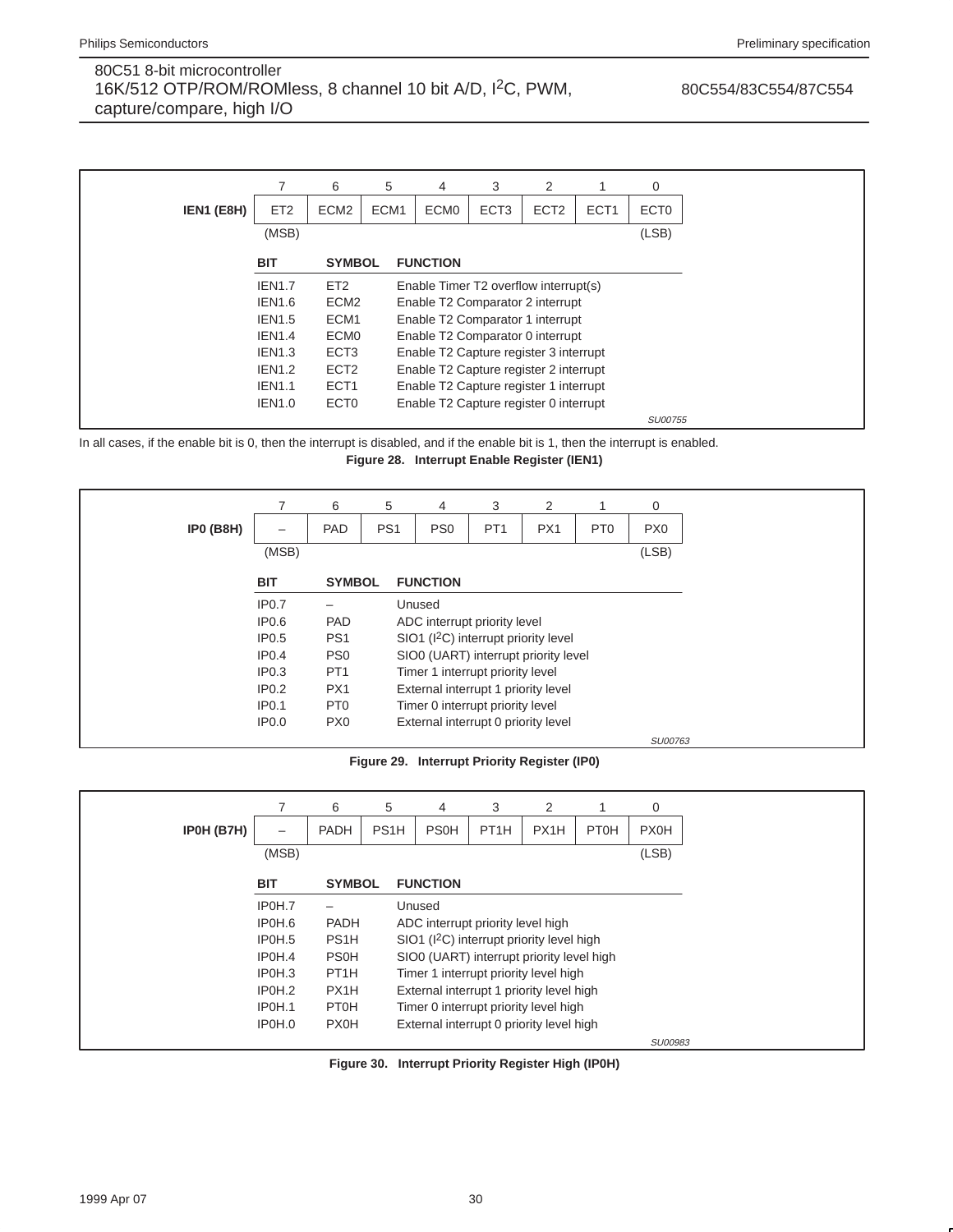80C554/83C554/87C554

|                  |                   | 6                | 5                | 4                                              | 3                | 2                |                  | 0                |
|------------------|-------------------|------------------|------------------|------------------------------------------------|------------------|------------------|------------------|------------------|
| <b>IP1 (F8H)</b> | PT <sub>2</sub>   | PCM <sub>2</sub> | PCM <sub>1</sub> | PCM <sub>0</sub>                               | PCT <sub>3</sub> | PCT <sub>2</sub> | PCT <sub>1</sub> | PCT <sub>0</sub> |
|                  | (MSB)             |                  |                  |                                                |                  |                  |                  | (LSB)            |
|                  | <b>BIT</b>        | <b>SYMBOL</b>    |                  | <b>FUNCTION</b>                                |                  |                  |                  |                  |
|                  | IP1.7             | PT <sub>2</sub>  |                  | T2 overflow interrupt(s) priority level        |                  |                  |                  |                  |
|                  | IP1.6             | PCM <sub>2</sub> |                  | T2 comparator 2 interrupt priority level       |                  |                  |                  |                  |
|                  | IP1.5             | PCM <sub>1</sub> |                  | T2 comparator 1 interrupt priority level       |                  |                  |                  |                  |
|                  | IP1.4             | PCM <sub>0</sub> |                  | T2 comparator 0 interrupt priority level       |                  |                  |                  |                  |
|                  | IP1.3             | PCT <sub>3</sub> |                  | T2 capture register 3 interrupt priority level |                  |                  |                  |                  |
|                  | IP1.2             | PCT <sub>2</sub> |                  | T2 capture register 2 interrupt priority level |                  |                  |                  |                  |
|                  | IP1.1             | PCT <sub>1</sub> |                  | T2 capture register 1 interrupt priority level |                  |                  |                  |                  |
|                  | IP <sub>1.0</sub> | PCT <sub>0</sub> |                  | T2 capture register 0 interrupt priority level |                  |                  |                  |                  |
|                  |                   |                  |                  |                                                |                  |                  |                  | SU00764          |

**Figure 31. Interrupt Priority Register (IP1)**



**Figure 32. Interrupt Priority Register High (IP1H)**

### **Table 3. Interrupt Priority Structure**

| <b>SOURCE</b>                 | <b>NAME</b>     | <b>PRIORITY WITHIN LEVEL</b> |
|-------------------------------|-----------------|------------------------------|
|                               |                 | (highest)                    |
| External interrupt 0          | X <sub>0</sub>  |                              |
| $SIO1$ ( $I2C$ )              | S <sub>1</sub>  |                              |
| ADC completion                | ADC.            |                              |
| Timer 0 overflow              | T0              |                              |
| T <sub>2</sub> capture 0      | C <sub>T0</sub> |                              |
| T <sub>2</sub> compare 0      | CM <sub>0</sub> |                              |
| External interrupt 1          | X <sub>1</sub>  |                              |
| T <sub>2</sub> capture 1      | CT <sub>1</sub> |                              |
| T2 compare 1                  | CM <sub>1</sub> |                              |
| Timer 1 overflow              | T <sub>1</sub>  |                              |
| T <sub>2</sub> capture 2      | CT <sub>2</sub> |                              |
| T <sub>2</sub> compare 2      | CM <sub>2</sub> |                              |
| SIO0 (UART)                   | S0              |                              |
| T <sub>2</sub> capture 3      | CT <sub>3</sub> |                              |
| Timer T <sub>2</sub> overflow | T <sub>2</sub>  |                              |
|                               |                 | (lowest)                     |

### **Table 4. Interrupt Vector Addresses**

| <b>SOURCE</b>            | <b>NAME</b>     | <b>VECTOR ADDRESS</b> |
|--------------------------|-----------------|-----------------------|
| External interrupt 0     | X0              | 0003H                 |
| Timer 0 overflow         | T <sub>0</sub>  | 000BH                 |
| External interrupt 1     | X1              | 0013H                 |
| Timer 1 overflow         | T1              | 001BH                 |
| SIO0 (UART)              | S <sub>0</sub>  | 0023H                 |
| $SIO1$ ( $I2C$ )         | S <sub>1</sub>  | 002BH                 |
| T <sub>2</sub> capture 0 | C <sub>T0</sub> | 0033H                 |
| T <sub>2</sub> capture 1 | CT <sub>1</sub> | 003BH                 |
| T <sub>2</sub> capture 2 | CT <sub>2</sub> | 0043H                 |
| T <sub>2</sub> capture 3 | CT <sub>3</sub> | 004BH                 |
| ADC completion           | <b>ADC</b>      | 0053H                 |
| T <sub>2</sub> compare 0 | CM <sub>0</sub> | 005BH                 |
| T <sub>2</sub> compare 1 | CM <sub>1</sub> | 0063H                 |
| T <sub>2</sub> compare 2 | CM <sub>2</sub> | 006BH                 |
| T <sub>2</sub> overflow  | T <sub>2</sub>  | 0073H                 |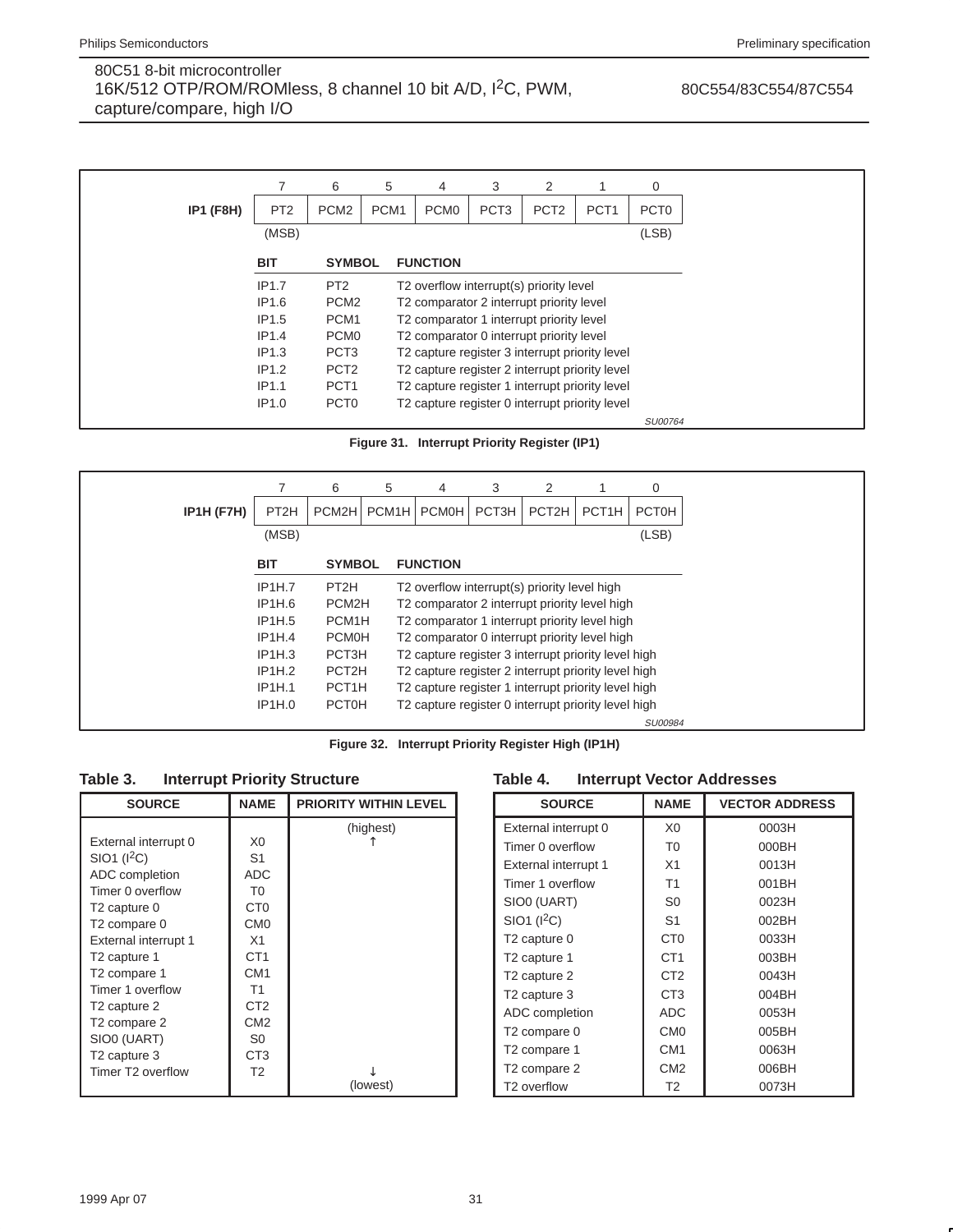80C554/83C554/87C554

**SIO1, I<sup>2</sup>C Serial I/O:** The I<sup>2</sup>C bus uses two wires (SDA and SCL) to transfer information between devices connected to the bus. The main features of the bus are:

- Bidirectional data transfer between masters and slaves
- Multimaster bus (no central master)
- Arbitration between simultaneously transmitting masters without corruption of serial data on the bus
- Serial clock synchronization allows devices with different bit rates to communicate via one serial bus
- Serial clock synchronization can be used as a handshake mechanism to suspend and resume serial transfer
- The I<sup>2</sup>C bus may be used for test and diagnostic purposes

The output latches of P1.6 and P1.7 must be set to logic 1 in order to enable SIO1.

The 8XC554 on-chip  $1^2C$  logic provides a serial interface that meets the I2C bus specification and supports all transfer modes (other than the low-speed mode) from and to the I2C bus. The SIO1 logic handles bytes transfer autonomously. It also keeps track of serial transfers, and a status register (S1STA) reflects the status of SIO1 and the I<sup>2</sup>C bus.

The CPU interfaces to the I<sup>2</sup>C logic via the following four special function registers: S1CON (SIO1 control register), S1STA (SIO1 status register), S1DAT (SIO1 data register), and S1ADR (SIO1 slave address register). The SIO1 logic interfaces to the external I<sup>2</sup>C bus via two port 1 pins: P1.6/SCL (serial clock line) and P1.7/SDA (serial data line).

A typical I2C bus configuration is shown in Figure 33, and Figure 34 shows how a data transfer is accomplished on the bus. Depending on the state of the direction bit (R/W), two types of data transfers are possible on the I2C bus:

- 1. Data transfer from a master transmitter to a slave receiver. The first byte transmitted by the master is the slave address. Next follows a number of data bytes. The slave returns an acknowledge bit after each received byte.
- 2. Data transfer from a slave transmitter to a master receiver. The first byte (the slave address) is transmitted by the master. The slave then returns an acknowledge bit. Next follows the data bytes transmitted by the slave to the master. The master returns an acknowledge bit after all received bytes other than the last byte. At the end of the last received byte, a "not acknowledge" is returned.

The master device generates all of the serial clock pulses and the START and STOP conditions. A transfer is ended with a STOP condition or with a repeated START condition. Since a repeated START condition is also the beginning of the next serial transfer, the I 2C bus will not be released.

**Modes of Operation:** The on-chip SIO1 logic may operate in the following four modes:

1. Master Transmitter Mode:

Serial data output through P1.7/SDA while P1.6/SCL outputs the serial clock. The first byte transmitted contains the slave address of the receiving device (7 bits) and the data direction bit. In this case the data direction bit ( $R/\overline{W}$ ) will be logic 0, and we say that a "W" is transmitted. Thus the first byte transmitted is SLA+W. Serial data is transmitted 8 bits at a time. After each byte is transmitted, an acknowledge bit is received. START and STOP conditions are output to indicate the beginning and the end of a serial transfer.

2. Master Receiver Mode:

The first byte transmitted contains the slave address of the transmitting device (7 bits) and the data direction bit. In this case the data direction bit ( $R/\overline{W}$ ) will be logic 1, and we say that an "R" is transmitted. Thus the first byte transmitted is SLA+R. Serial data is received via P1.7/SDA while P1.6/SCL outputs the serial clock. Serial data is received 8 bits at a time. After each byte is received, an acknowledge bit is transmitted. START and STOP conditions are output to indicate the beginning and end of a serial transfer.

3. Slave Receiver Mode:

Serial data and the serial clock are received through P1.7/SDA and P1.6/SCL. After each byte is received, an acknowledge bit is transmitted. START and STOP conditions are recognized as the beginning and end of a serial transfer. Address recognition is performed by hardware after reception of the slave address and direction bit.

4. Slave Transmitter Mode:

The first byte is received and handled as in the slave receiver mode. However, in this mode, the direction bit will indicate that the transfer direction is reversed. Serial data is transmitted via P1.7/SDA while the serial clock is input through P1.6/SCL. START and STOP conditions are recognized as the beginning and end of a serial transfer.

In a given application, SIO1 may operate as a master and as a slave. In the slave mode, the SIO1 hardware looks for its own slave address and the general call address. If one of these addresses is detected, an interrupt is requested. When the microcontroller wishes to become the bus master, the hardware waits until the bus is free before the master mode is entered so that a possible slave action is not interrupted. If bus arbitration is lost in the master mode, SIO1 switches to the slave mode immediately and can detect its own slave address in the same serial transfer.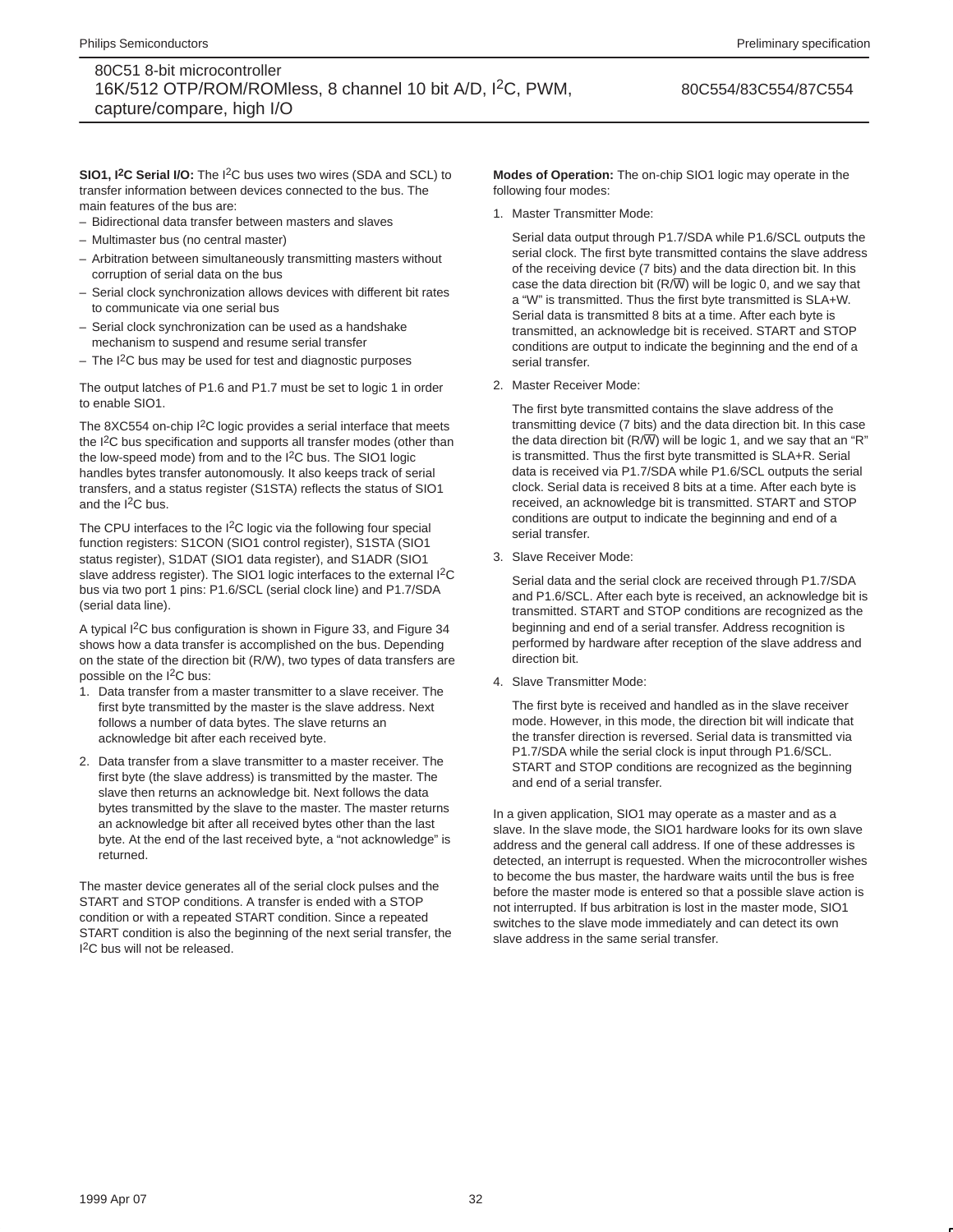#### 80C554/83C554/87C554



**Figure 33. Typical I2C Bus Configuration**



**Figure 34. Data Transfer on the I2C Bus**

**SIO1 Implementation and Operation:** Figure 35 shows how the on-chip I2C bus interface is implemented, and the following text describes the individual blocks.

#### INPUT FILTERS AND OUTPUT STAGES

The input filters have I<sup>2</sup>C compatible input levels. If the input voltage is less than 1.5V, the input logic level is interpreted as 0; if the input voltage is greater than 3.0V, the input logic level is interpreted as 1. Input signals are synchronized with the internal clock ( $f<sub>OSC</sub>/4$ ), and spikes shorter than three oscillator periods are filtered out.

The output stages consist of open drain transistors that can sink 3mA at  $V_{\text{OUT}}$  < 0.4V. These open drain outputs do not have clamping diodes to  $V_{DD}$ . Thus, if the device is connected to the I<sup>2</sup>C bus and  $V_{DD}$  is switched off, the I<sup>2</sup>C bus is not affected.

#### ADDRESS REGISTER, S1ADR

This 8-bit special function register may be loaded with the 7-bit slave address (7 most significant bits) to which SIO1 will respond when programmed as a slave transmitter or receiver. The LSB (GC) is used to enable general call address (00H) recognition.

#### **COMPARATOR**

The comparator compares the received 7-bit slave address with its own slave address (7 most significant bits in S1ADR). It also compares the first received 8-bit byte with the general call address (00H). If an equality is found, the appropriate status bits are set and an interrupt is requested.

#### SHIFT REGISTER, S1DAT

This 8-bit special function register contains a byte of serial data to be transmitted or a byte which has just been received. Data in S1DAT is always shifted from right to left; the first bit to be transmitted is the MSB (bit 7) and, after a byte has been received, the first bit of received data is located at the MSB of S1DAT. While data is being shifted out, data on the bus is simultaneously being shifted in; S1DAT always contains the last byte present on the bus. Thus, in the event of lost arbitration, the transition from master transmitter to slave receiver is made with the correct data in S1DAT.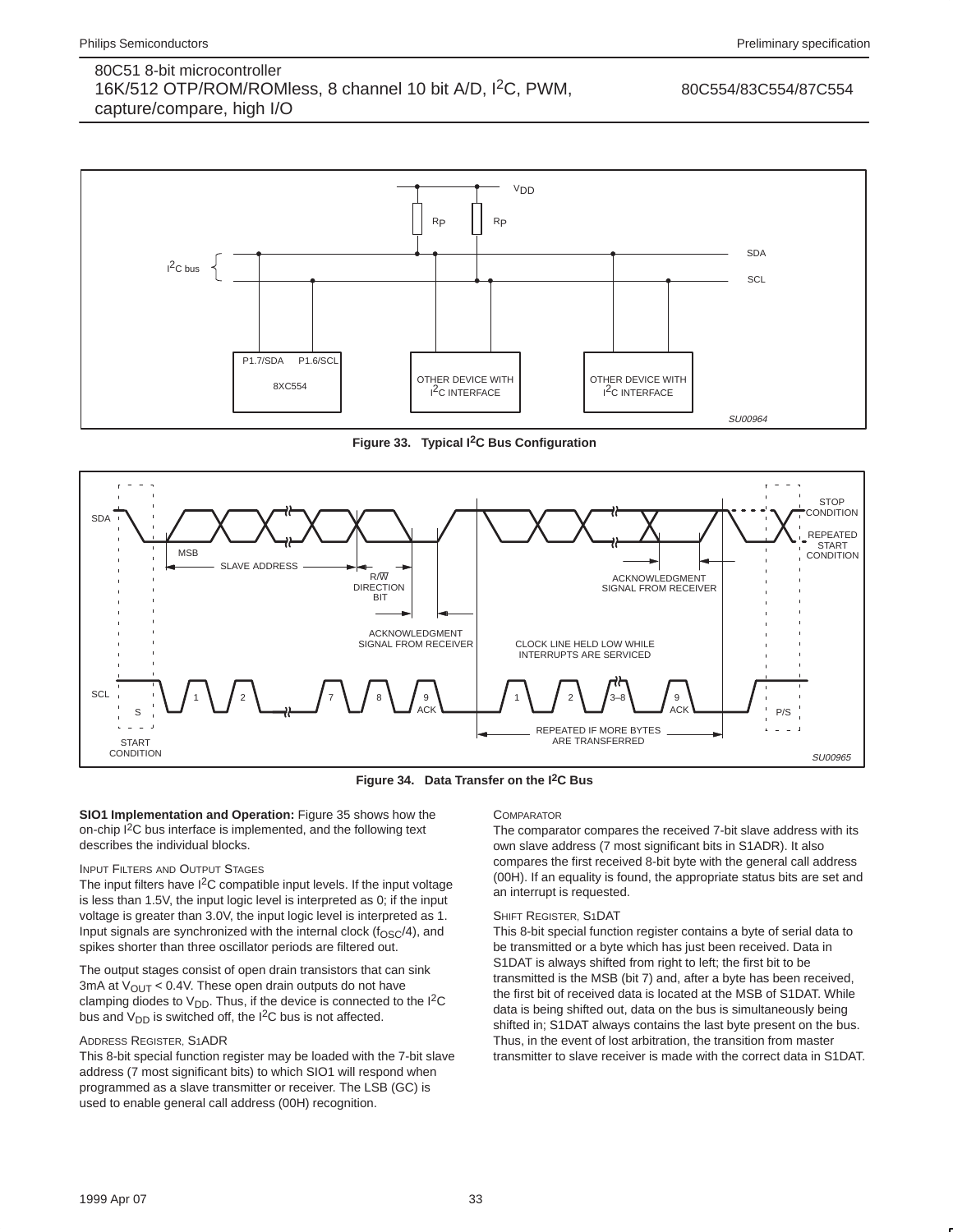### 80C554/83C554/87C554



**Figure 35. I2C Bus Serial Interface Block Diagram**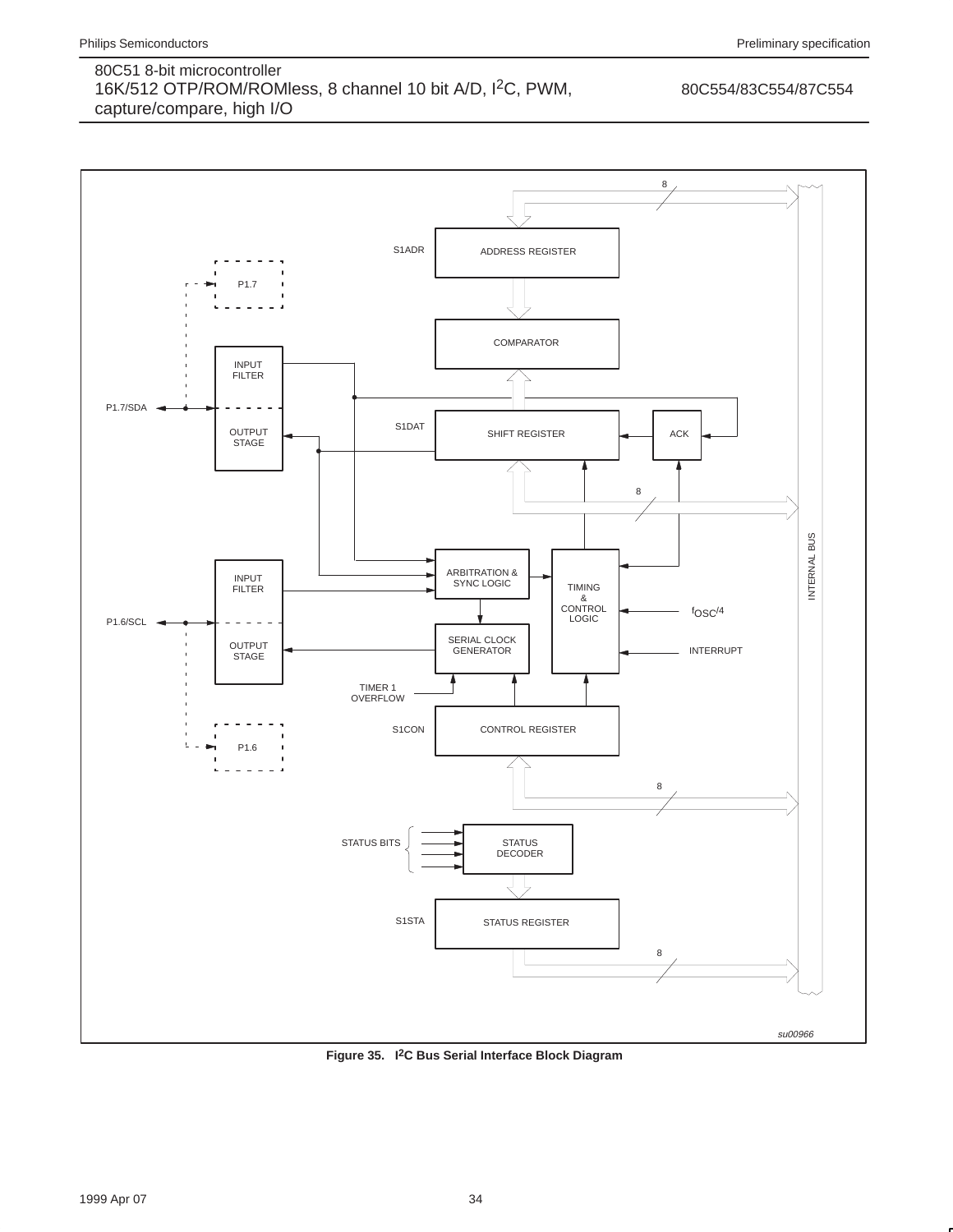#### 80C554/83C554/87C554

ARBITRATION AND SYNCHRONIZATION LOGIC

In the master transmitter mode, the arbitration logic checks that every transmitted logic 1 actually appears as a logic 1 on the I2C bus. If another device on the bus overrules a logic 1 and pulls the SDA line low, arbitration is lost, and SIO1 immediately changes from master transmitter to slave receiver. SIO1 will continue to output clock pulses (on SCL) until transmission of the current serial byte is complete.

Arbitration may also be lost in the master receiver mode. Loss of arbitration in this mode can only occur while SIO1 is returning a "not acknowledge: (logic 1) to the bus. Arbitration is lost when another device on the bus pulls this signal LOW. Since this can occur only at the end of a serial byte, SIO1 generates no further clock pulses. Figure 36 shows the arbitration procedure.

The synchronization logic will synchronize the serial clock generator with the clock pulses on the SCL line from another device. If two or more master devices generate clock pulses, the "mark" duration is determined by the device that generates the shortest "marks," and the "space" duration is determined by the device that generates the longest "spaces." Figure 37 shows the synchronization procedure.

A slave may stretch the space duration to slow down the bus master. The space duration may also be stretched for handshaking purposes. This can be done after each bit or after a complete byte transfer. SIO1 will stretch the SCL space duration after a byte has been transmitted or received and the acknowledge bit has been transferred. The serial interrupt flag (SI) is set, and the stretching continues until the serial interrupt flag is cleared.







**Figure 37. Serial Clock Synchronization**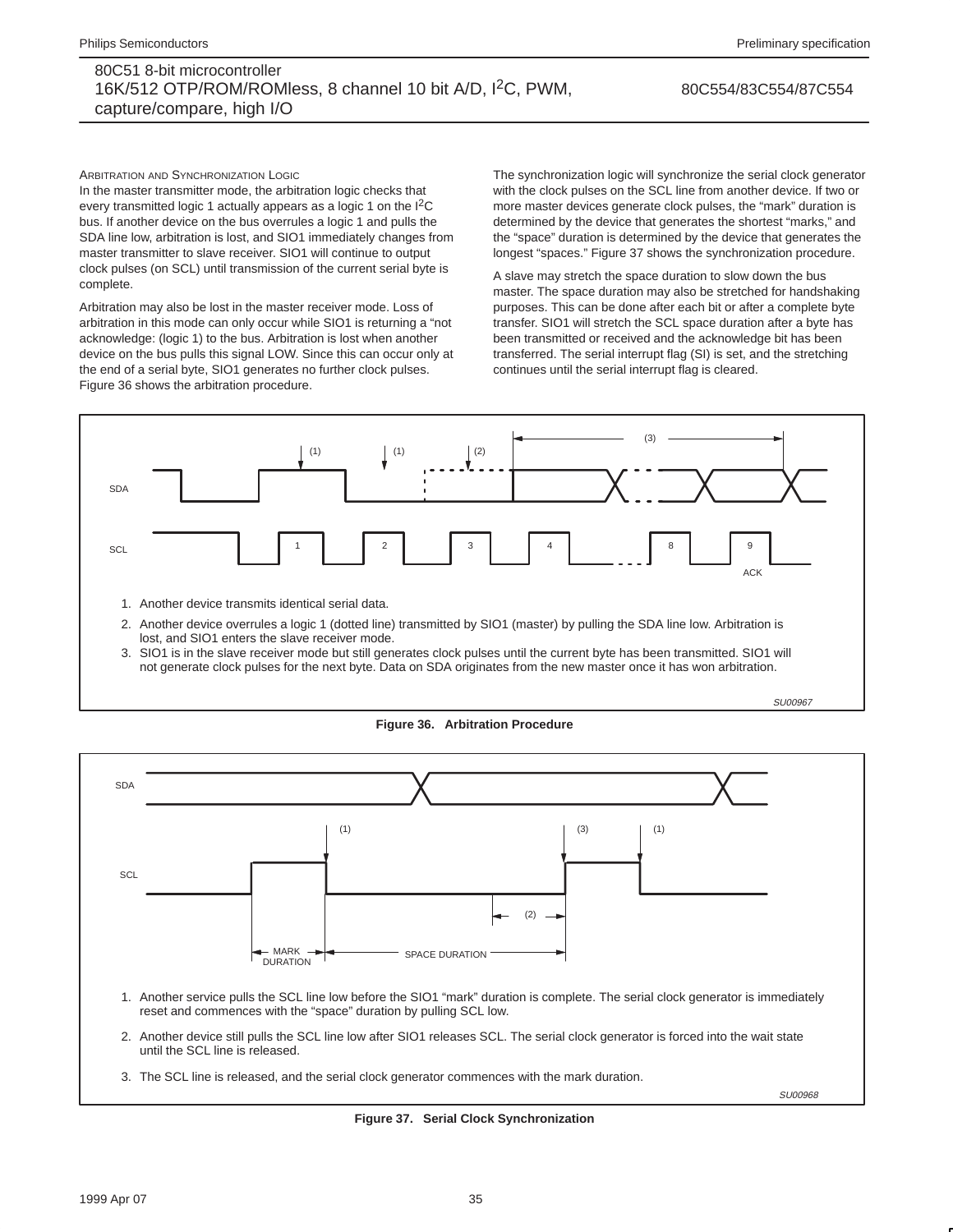#### SERIAL CLOCK GENERATOR

This programmable clock pulse generator provides the SCL clock pulses when SIO1 is in the master transmitter or master receiver mode. It is switched off when SIO1 is in a slave mode. The programmable output clock frequencies are: f<sub>OSC</sub>/120, f<sub>OSC</sub>/9600, and the Timer 1 overflow rate divided by eight. The output clock pulses have a 50% duty cycle unless the clock generator is synchronized with other SCL clock sources as described above.

#### TIMING AND CONTROL

The timing and control logic generates the timing and control signals for serial byte handling. This logic block provides the shift pulses for S1DAT, enables the comparator, generates and detects start and stop conditions, receives and transmits acknowledge bits, controls the master and slave modes, contains interrupt request logic, and monitors the I<sup>2</sup>C bus status.

#### CONTROL REGISTER, S1CON

This 7-bit special function register is used by the microcontroller to control the following SIO1 functions: start and restart of a serial transfer, termination of a serial transfer, bit rate, address recognition, and acknowledgment.

#### STATUS DECODER AND STATUS REGISTER

The status decoder takes all of the internal status bits and compresses them into a 5-bit code. This code is unique for each I<sup>2</sup>C bus status. The 5-bit code may be used to generate vector addresses for fast processing of the various service routines. Each service routine processes a particular bus status. There are 26 possible bus states if all four modes of SIO1 are used. The 5-bit status code is latched into the five most significant bits of the status register when the serial interrupt flag is set (by hardware) and remains stable until the interrupt flag is cleared by software. The three least significant bits of the status register are always zero. If the status code is used as a vector to service routines, then the routines are displaced by eight address locations. Eight bytes of code is sufficient for most of the service routines (see the software example in this section).

**The Four SIO1 Special Function Registers:** The microcontroller interfaces to SIO1 via four special function registers. These four SFRs (S1ADR, S1DAT, S1CON, and S1STA) are described individually in the following sections.

**The Address Register, S1ADR:** The CPU can read from and write to this 8-bit, directly addressable SFR. S1ADR is not affected by the SIO1 hardware. The contents of this register are irrelevant when SIO1 is in a master mode. In the slave modes, the seven most significant bits must be loaded with the microcontroller's own slave address, and, if the least significant bit is set, the general call address (00H) is recognized; otherwise it is ignored.

| S1ADR (DBH) | $\mathbf{v}$      | $\lambda$ | ^ | $\overline{\phantom{a}}$ | $\mathbf{r}$ | $\mathbf{v}$ | $\mathbf{v}$ | GC |  |  |
|-------------|-------------------|-----------|---|--------------------------|--------------|--------------|--------------|----|--|--|
|             | own slave address |           |   |                          |              |              |              |    |  |  |

The most significant bit corresponds to the first bit received from the 1<sup>2</sup>C bus after a start condition. A logic 1 in S1ADR corresponds to a high level on the I<sup>2</sup>C bus, and a logic 0 corresponds to a low level on the bus.

**The Data Register, S1DAT:** S1DAT contains a byte of serial data to be transmitted or a byte which has just been received. The CPU can read from and write to this 8-bit, directly addressable SFR while it is not in the process of shifting a byte. This occurs when SIO1 is in a defined state and the serial interrupt flag is set. Data in S1DAT remains stable as long as SI is set. Data in S1DAT is always shifted from right to left: the first bit to be transmitted is the MSB (bit 7), and, after a byte has been received, the first bit of received data is located at the MSB of S1DAT. While data is being shifted out, data on the bus is simultaneously being shifted in; S1DAT always contains the last data byte present on the bus. Thus, in the event of lost arbitration, the transition from master transmitter to slave receiver is made with the correct data in S1DAT.



#### SD7 - SD0:

Eight bits to be transmitted or just received. A logic 1 in S1DAT corresponds to a high level on the  $I^2C$  bus, and a logic 0 corresponds to a low level on the bus. Serial data shifts through S1DAT from right to left. Figure 38 shows how data in S1DAT is serially transferred to and from the SDA line.

S1DAT and the ACK flag form a 9-bit shift register which shifts in or shifts out an 8-bit byte, followed by an acknowledge bit. The ACK flag is controlled by the SIO1 hardware and cannot be accessed by the CPU. Serial data is shifted through the ACK flag into S1DAT on the rising edges of serial clock pulses on the SCL line. When a byte has been shifted into S1DAT, the serial data is available in S1DAT, and the acknowledge bit is returned by the control logic during the ninth clock pulse. Serial data is shifted out from S1DAT via a buffer (BSD7) on the falling edges of clock pulses on the SCL line.

When the CPU writes to S1DAT, BSD7 is loaded with the content of S1DAT.7, which is the first bit to be transmitted to the SDA line (see Figure 39). After nine serial clock pulses, the eight bits in S1DAT will have been transmitted to the SDA line, and the acknowledge bit will be present in ACK. Note that the eight transmitted bits are shifted back into S1DAT.

**The Control Register, S1CON:** The CPU can read from and write to this 8-bit, directly addressable SFR. Two bits are affected by the SIO1 hardware: the SI bit is set when a serial interrupt is requested, and the STO bit is cleared when a STOP condition is present on the  $1^2C$  bus. The STO bit is also cleared when ENS1 = "0".

| S1CON (D8H) CR2 ENS1 STA STO SI AA CR1 CR0 |  |  |  |  |
|--------------------------------------------|--|--|--|--|

#### ENS1, THE SIO1 ENABLE BIT

ENS1 = "0": When ENS1 is "0", the SDA and SCL outputs are in a high impedance state. SDA and SCL input signals are ignored, SIO1 is in the "not addressed" slave state, and the STO bit in S1CON is forced to "0". No other bits are affected. P1.6 and P1.7 may be used as open drain I/O ports.

ENS1 = "1": When ENS1 is "1", SIO1 is enabled. The P1.6 and P1.7 port latches must be set to logic 1.

ENS1 should not be used to temporarily release SIO1 from the I2C bus since, when ENS1 is reset, the I2C bus status is lost. The AA flag should be used instead (see description of the AA flag in the following text).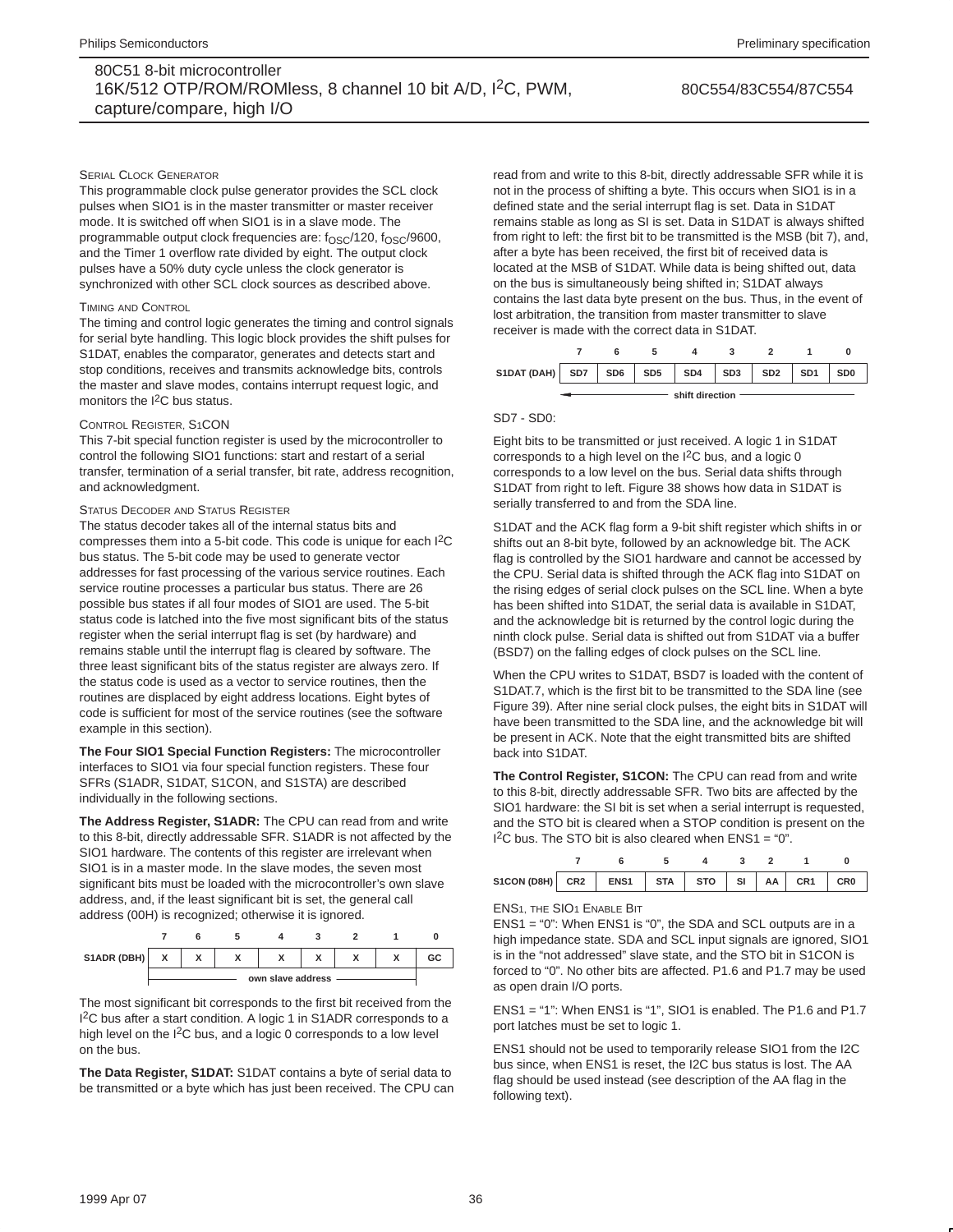80C554/83C554/87C554



**Figure 38. Serial Input/Output Configuration**



**Figure 39. Shift-in and Shift-out Timing**

In the following text, it is assumed that  $ENS1 = "1"$ .

#### STA, THE START FLAG

STA = "1": When the STA bit is set to enter a master mode, the SIO1 hardware checks the status of the I2C bus and generates a START condition if the bus is free. If the bus is not free, then SIO1 waits for a STOP condition (which will free the bus) and generates a START condition after a delay of a half clock period of the internal serial clock generator.

If STA is set while SIO1 is already in a master mode and one or more bytes are transmitted or received, SIO1 transmits a repeated START condition. STA may be set at any time. STA may also be set when SIO1 is an addressed slave.

STA = "0": When the STA bit is reset, no START condition or repeated START condition will be generated.

#### STO, THE STOP FLAG

STO = "1": When the STO bit is set while SIO1 is in a master mode, a STOP condition is transmitted to the I2C bus. When the STOP condition is detected on the bus, the SIO1 hardware clears the STO flag. In a slave mode, the STO flag may be set to recover from an error condition. In this case, no STOP condition is transmitted to the 1<sup>2</sup>C bus. However, the SIO1 hardware behaves as if a STOP condition has been received and switches to the defined "not addressed" slave receiver mode. The STO flag is automatically cleared by hardware.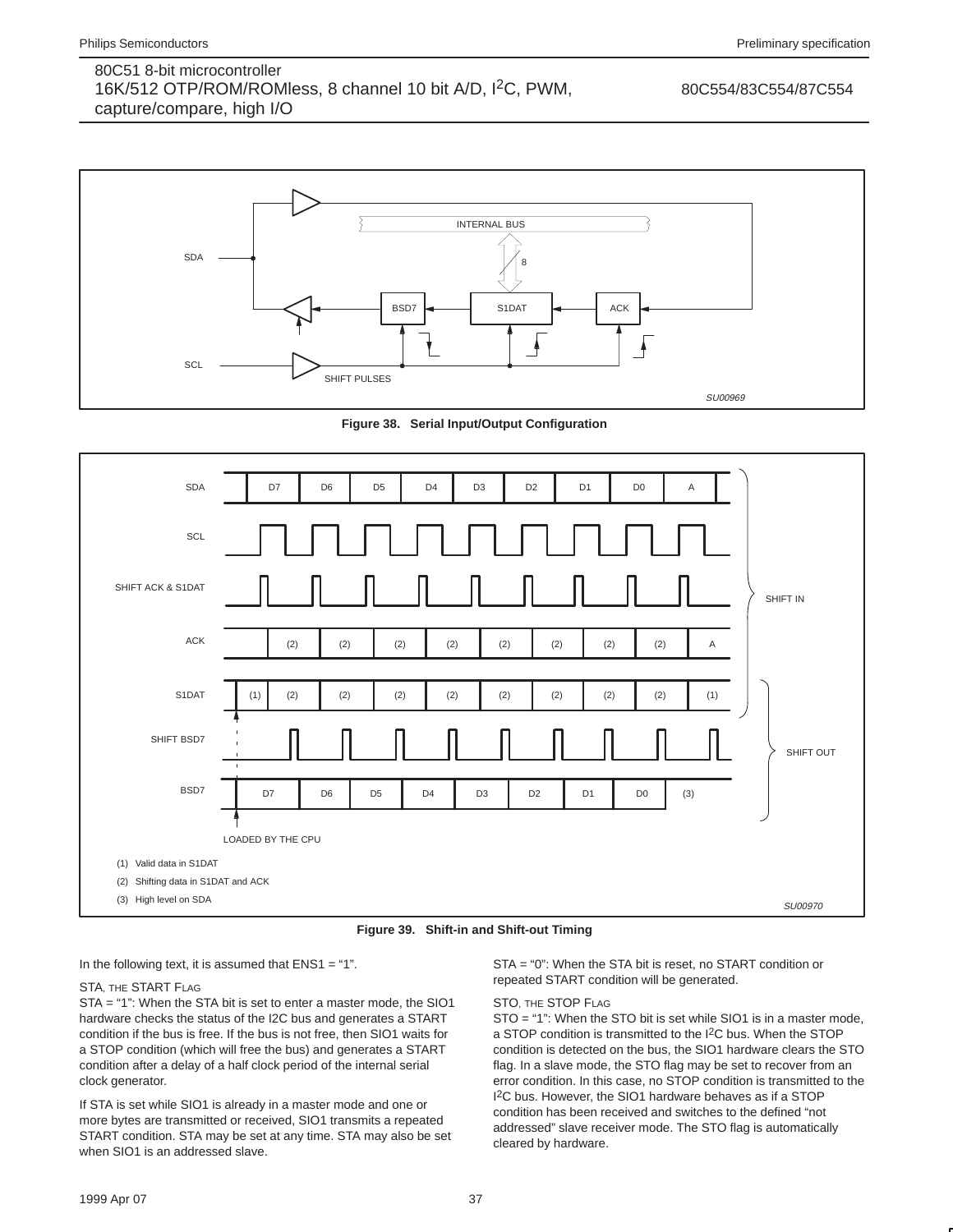80C554/83C554/87C554

If the STA and STO bits are both set, the a STOP condition is transmitted to the I2C bus if SIO1 is in a master mode (in a slave mode, SIO1 generates an internal STOP condition which is not transmitted). SIO1 then transmits a START condition.

STO = "0": When the STO bit is reset, no STOP condition will be generated.

#### SI, THE SERIAL INTERRUPT FLAG

SI = "1": When the SI flag is set, then, if the EA and ES1 (interrupt enable register) bits are also set, a serial interrupt is requested. SI is set by hardware when one of 25 of the 26 possible SIO1 states is entered. The only state that does not cause SI to be set is state F8H, which indicates that no relevant state information is available.

While SI is set, the low period of the serial clock on the SCL line is stretched, and the serial transfer is suspended. A high level on the SCL line is unaffected by the serial interrupt flag. SI must be reset by software.

SI = "0": When the SI flag is reset, no serial interrupt is requested, and there is no stretching of the serial clock on the SCL line.

#### AA, THE ASSERT ACKNOWLEDGE FLAG

AA = "1": If the AA flag is set, an acknowledge (low level to SDA) will be returned during the acknowledge clock pulse on the SCL line when:

- The "own slave address" has been received
- The general call address has been received while the general call bit (GC) in S1ADR is set
- A data byte has been received while SIO1 is in the master receiver mode
- A data byte has been received while SIO1 is in the addressed slave receiver mode

AA = "0": if the AA flag is reset, a not acknowledge (high level to SDA) will be returned during the acknowledge clock pulse on SCL when:

- A data has been received while SIO1 is in the master receiver mode
- A data byte has been received while SIO1 is in the addressed slave receiver mode

When SIO1 is in the addressed slave transmitter mode, state C8H will be entered after the last serial is transmitted (see Figure 43). When SI is cleared, SIO1 leaves state C8H, enters the not addressed slave receiver mode, and the SDA line remains at a high level. In state C8H, the AA flag can be set again for future address recognition.

When SIO1 is in the not addressed slave mode, its own slave address and the general call address are ignored. Consequently, no acknowledge is returned, and a serial interrupt is not requested. Thus, SIO1 can be temporarily released from the I<sup>2</sup>C bus while the bus status is monitored. While SIO1 is released from the bus, START and STOP conditions are detected, and serial data is shifted in. Address recognition can be resumed at any time by setting the AA flag. If the AA flag is set when the part's own slave address or the general call address has been partly received, the address will be recognized at the end of the byte transmission.

#### CR0, CR1, AND CR2, THE CLOCK RATE BITS

These three bits determine the serial clock frequency when SIO1 is in a master mode. The various serial rates are shown in Table 5.

A 12.5kHz bit rate may be used by devices that interface to the I2C bus via standard I/O port lines which are software driven and slow. 100kHz is usually the maximum bit rate and can be derived from a 16MHz, 12MHz, or a 6MHz oscillator. A variable bit rate (0.5kHz to 62.5kHz) may also be used if Timer 1 is not required for any other purpose while SIO1 is in a master mode.

The frequencies shown in Table 5 are unimportant when SIO1 is in a slave mode. In the slave modes, SIO1 will automatically synchronize with any clock frequency up to 100kHz.

**The Status Register, S1STA:** S1STA is an 8-bit read-only special function register. The three least significant bits are always zero. The five most significant bits contain the status code. There are 26 possible status codes. When S1STA contains F8H, no relevant state information is available and no serial interrupt is requested. All other S1STA values correspond to defined SIO1 states. When each of these states is entered, a serial interrupt is requested (SI = "1"). A valid status code is present in S1STA one machine cycle after SI is set by hardware and is still present one machine cycle after SI has been reset by software.

|                 |                 |                 |                        | BIT FREQUENCY (kHz) AT f <sub>OSC</sub> |                        |                        |                        |                                                                               |
|-----------------|-----------------|-----------------|------------------------|-----------------------------------------|------------------------|------------------------|------------------------|-------------------------------------------------------------------------------|
| CR <sub>2</sub> | CR <sub>1</sub> | CR <sub>0</sub> | 6MHz                   | 12MHz                                   | 16MHz                  | 24MHz <sup>2</sup>     | 30MHz <sup>2</sup>     | fosc DIVIDED BY                                                               |
| 0               | 0               | $\Omega$        | 23                     | 47                                      | 62.5                   | 94                     | 117 <sup>1</sup>       | 256                                                                           |
| $\mathbf 0$     | 0               |                 | 27                     | 54                                      | 71                     | 107 <sup>1</sup>       | 134 <sup>1</sup>       | 224                                                                           |
| $\Omega$        |                 | $\Omega$        | 31                     | 63                                      | 83.3                   | 125 <sup>1</sup>       | 1561                   | 192                                                                           |
| $\Omega$        |                 |                 | 37                     | 75                                      | 100                    | 1501                   | 1881                   | 160                                                                           |
|                 | 0               | 0               | 6.25                   | 12.5                                    | 17                     | 25                     | 31                     | 960                                                                           |
|                 | 0               |                 | 50                     | 100                                     | 133 <sup>1</sup>       | 2001                   | 2501                   | 120                                                                           |
|                 |                 | 0               | 100                    | 200                                     | 267 <sup>1</sup>       | 400 <sup>1</sup>       | 500 <sup>1</sup>       | 60                                                                            |
|                 |                 |                 | 0.24 < 62.5<br>0 < 255 | 0.49 < 62.5<br>0 < 254                  | 0.65 < 55.6<br>0 < 253 | 0.98 < 50.0<br>0 < 251 | 1.22 < 52.1<br>0 < 250 | $96 \times (256 -$ (reload value Timer 1))<br>Reload value Timer 1 in Mode 2. |
|                 |                 |                 |                        |                                         |                        |                        |                        |                                                                               |

#### **Table 5. Serial Clock Rates**

### **NOTES:**

1. These frequencies exceed the upper limit of 100kHz of the  $1<sup>2</sup>C-bus$  specification and cannot be used in an  $1<sup>2</sup>C-bus$  application.

2. At  $f_{\text{OSC}} = 24$ MHz/30MHz the maximum I<sup>2</sup>C bus rate of 100kHz cannot be realized due to the fixed divider rates.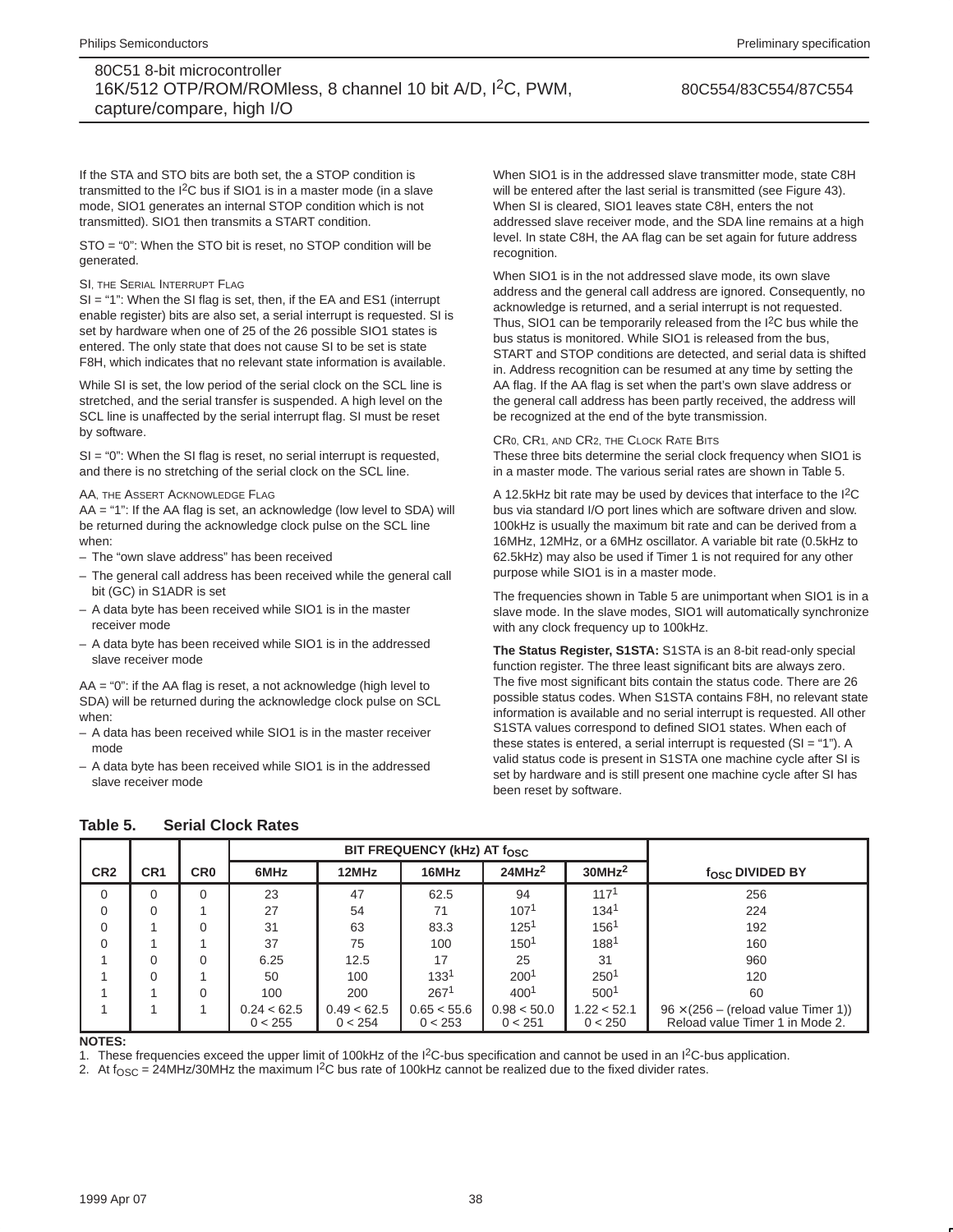80C554/83C554/87C554

#### **More Information on SIO1 Operating Modes:** The four operating modes are:

- Master Transmitter
- Master Receiver
- Slave Receiver
- Slave Transmitter

Data transfers in each mode of operation are shown in Figures 40–43. These figures contain the following abbreviations:

| <b>Explanation</b>                      |
|-----------------------------------------|
| Start condition                         |
| 7-bit slave address                     |
| Read bit (high level at SDA)            |
| Write bit (low level at SDA)            |
| Acknowledge bit (low level at SDA)      |
| Not acknowledge bit (high level at SDA) |
| 8-bit data byte                         |
| Stop condition                          |
|                                         |

In Figures 40-43, circles are used to indicate when the serial interrupt flag is set. The numbers in the circles show the status code held in the S1STA register. At these points, a service routine must be executed to continue or complete the serial transfer. These service routines are not critical since the serial transfer is suspended until the serial interrupt flag is cleared by software.

When a serial interrupt routine is entered, the status code in S1STA is used to branch to the appropriate service routine. For each status code, the required software action and details of the following serial transfer are given in Tables 6-10.

**Master Transmitter Mode:** In the master transmitter mode, a number of data bytes are transmitted to a slave receiver (see Figure 40). Before the master transmitter mode can be entered, S1CON must be initialized as follows:

| $S1CON (DBH)$ $CR2$ |             | ENS1 STA | <b>STO</b> | SI | AA | CR <sub>1</sub> | CR <sub>0</sub> |
|---------------------|-------------|----------|------------|----|----|-----------------|-----------------|
|                     | bit<br>rate |          |            | 0  |    | bit rate        |                 |

CR0, CR1, and CR2 define the serial bit rate. ENS1 must be set to logic 1 to enable SIO1. If the AA bit is reset, SIO1 will not acknowledge its own slave address or the general call address in the event of another device becoming master of the bus. In other words, if AA is reset, SIO0 cannot enter a slave mode. STA, STO, and SI must be reset.

The master transmitter mode may now be entered by setting the STA bit using the SETB instruction. The SIO1 logic will now test the <sup>2</sup>C bus and generate a start condition as soon as the bus becomes free. When a START condition is transmitted, the serial interrupt flag (SI) is set, and the status code in the status register (S1STA) will be 08H. This status code must be used to vector to an interrupt service routine that loads S1DAT with the slave address and the data direction bit (SLA+W). The SI bit in S1CON must then be reset before the serial transfer can continue.

When the slave address and the direction bit have been transmitted and an acknowledgment bit has been received, the serial interrupt flag (SI) is set again, and a number of status codes in S1STA are possible. There are 18H, 20H, or 38H for the master mode and also 68H, 78H, or B0H if the slave mode was enabled (AA = logic 1). The appropriate action to be taken for each of these status codes is detailed in Table 6. After a repeated start condition (state 10H). SIO1 may switch to the master receiver mode by loading S1DAT with SLA+R).

**Master Receiver Mode:** In the master receiver mode, a number of data bytes are received from a slave transmitter (see Figure 41). The transfer is initialized as in the master transmitter mode. When the start condition has been transmitted, the interrupt service routine must load S1DAT with the 7-bit slave address and the data direction bit (SLA+R). The SI bit in S1CON must then be cleared before the serial transfer can continue.

When the slave address and the data direction bit have been transmitted and an acknowledgment bit has been received, the serial interrupt flag (SI) is set again, and a number of status codes in S1STA are possible. These are 40H, 48H, or 38H for the master mode and also 68H, 78H, or B0H if the slave mode was enabled (AA = logic 1). The appropriate action to be taken for each of these status codes is detailed in Table 7. ENS1, CR1, and CR0 are not affected by the serial transfer and are not referred to in Table 7. After a repeated start condition (state 10H), SIO1 may switch to the master transmitter mode by loading S1DAT with SLA+W.

**Slave Receiver Mode:** In the slave receiver mode, a number of data bytes are received from a master transmitter (see Figure 42). To initiate the slave receiver mode, S1ADR and S1CON must be loaded as follows:



The upper 7 bits are the address to which SIO1 will respond when addressed by a master. If the LSB (GC) is set, SIO1 will respond to the general call address (00H); otherwise it ignores the general call address.

| S1CON (D8H) CR2 ENS1 STA STO SI AA CR1 CR0 |  |  |  |  |  |
|--------------------------------------------|--|--|--|--|--|
|                                            |  |  |  |  |  |

CR0, CR1, and CR2 do not affect SIO1 in the slave mode. ENS1 must be set to logic 1 to enable SIO1. The AA bit must be set to enable SIO1 to acknowledge its own slave address or the general call address. STA, STO, and SI must be reset.

When S1ADR and S1CON have been initialized, SIO1 waits until it is addressed by its own slave address followed by the data direction bit which must be "0" (W) for SIO1 to operate in the slave receiver mode. After its own slave address and the W bit have been received, the serial interrupt flag (I) is set and a valid status code can be read from S1STA. This status code is used to vector to an interrupt service routine, and the appropriate action to be taken for each of these status codes is detailed in Table 8. The slave receiver mode may also be entered if arbitration is lost while SIO1 is in the master mode (see status 68H and 78H).

If the AA bit is reset during a transfer, SIO1 will return a not acknowledge (logic 1) to SDA after the next received data byte. While AA is reset, SIO1 does not respond to its own slave address or a general call address. However, the I2C bus is still monitored and address recognition may be resumed at any time by setting AA. This means that the AA bit may be used to temporarily isolate SIO1 from the  $I^2C$  bus.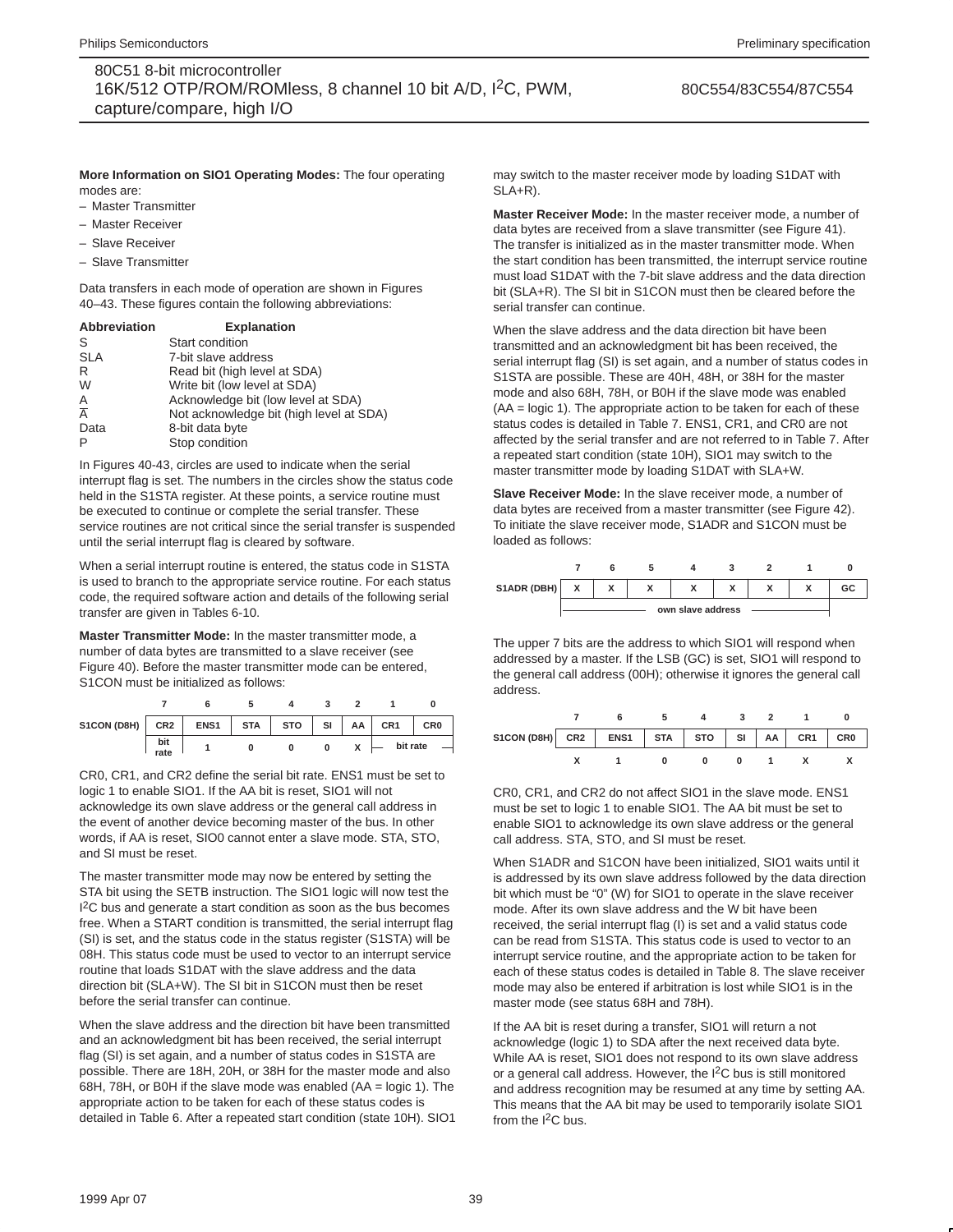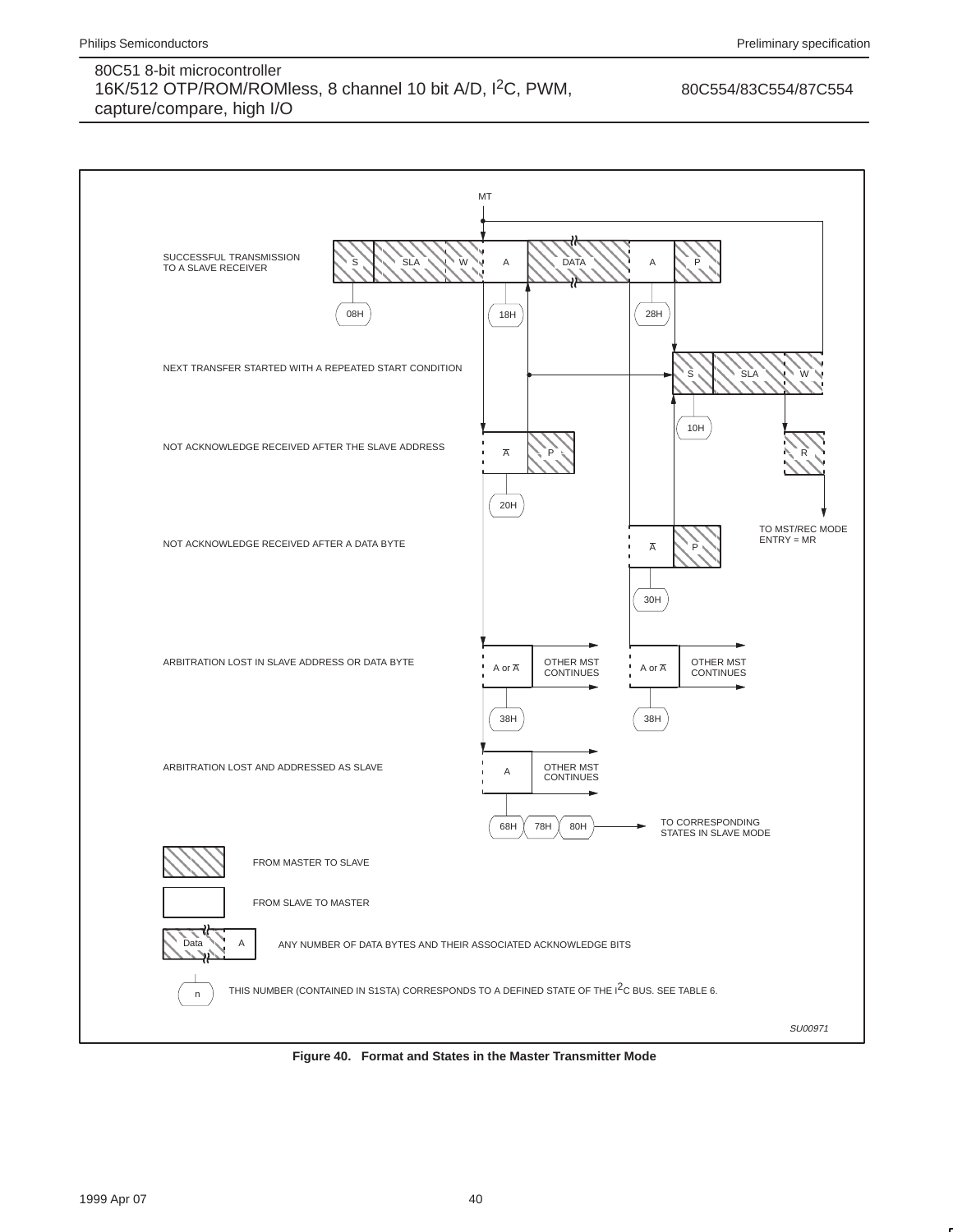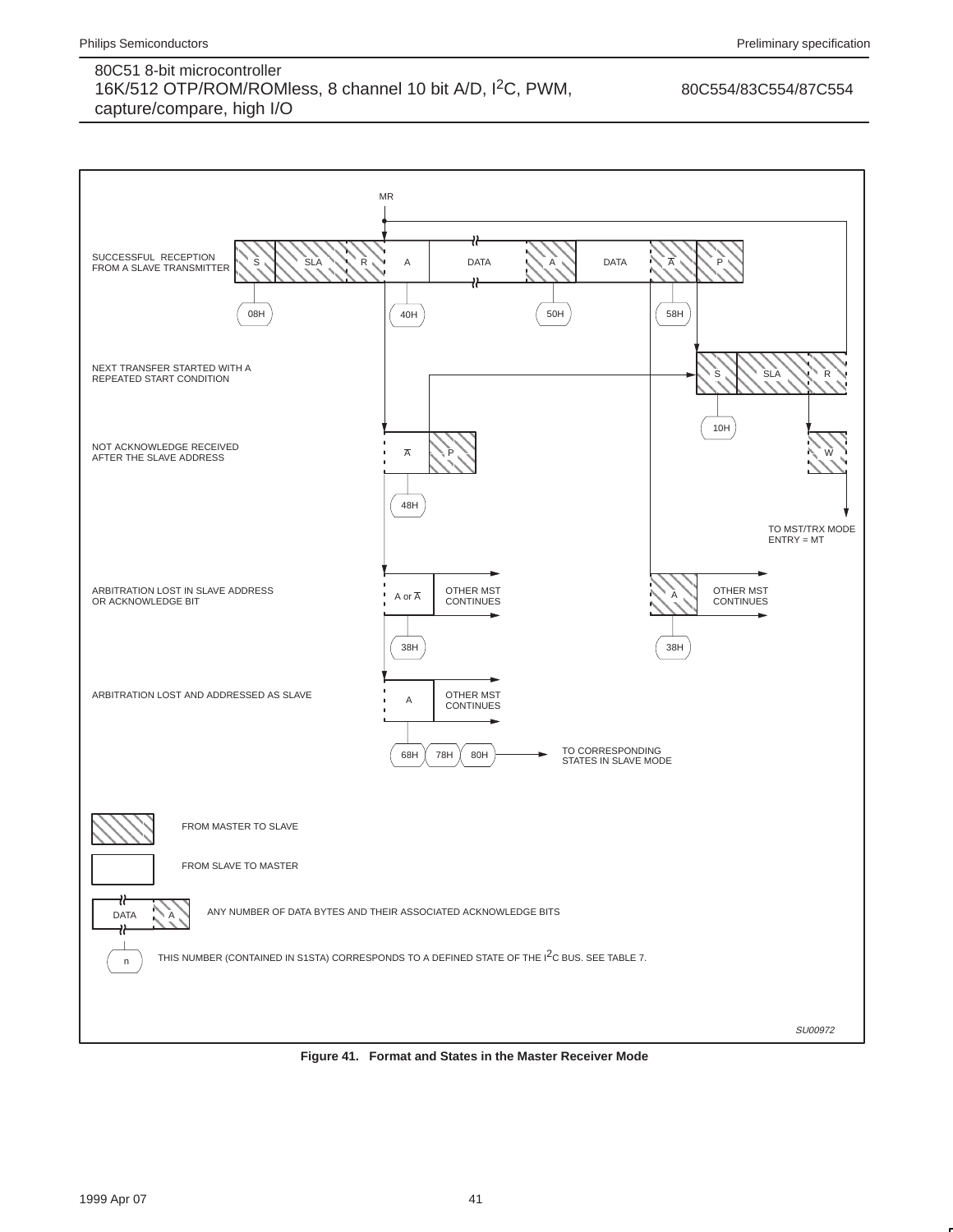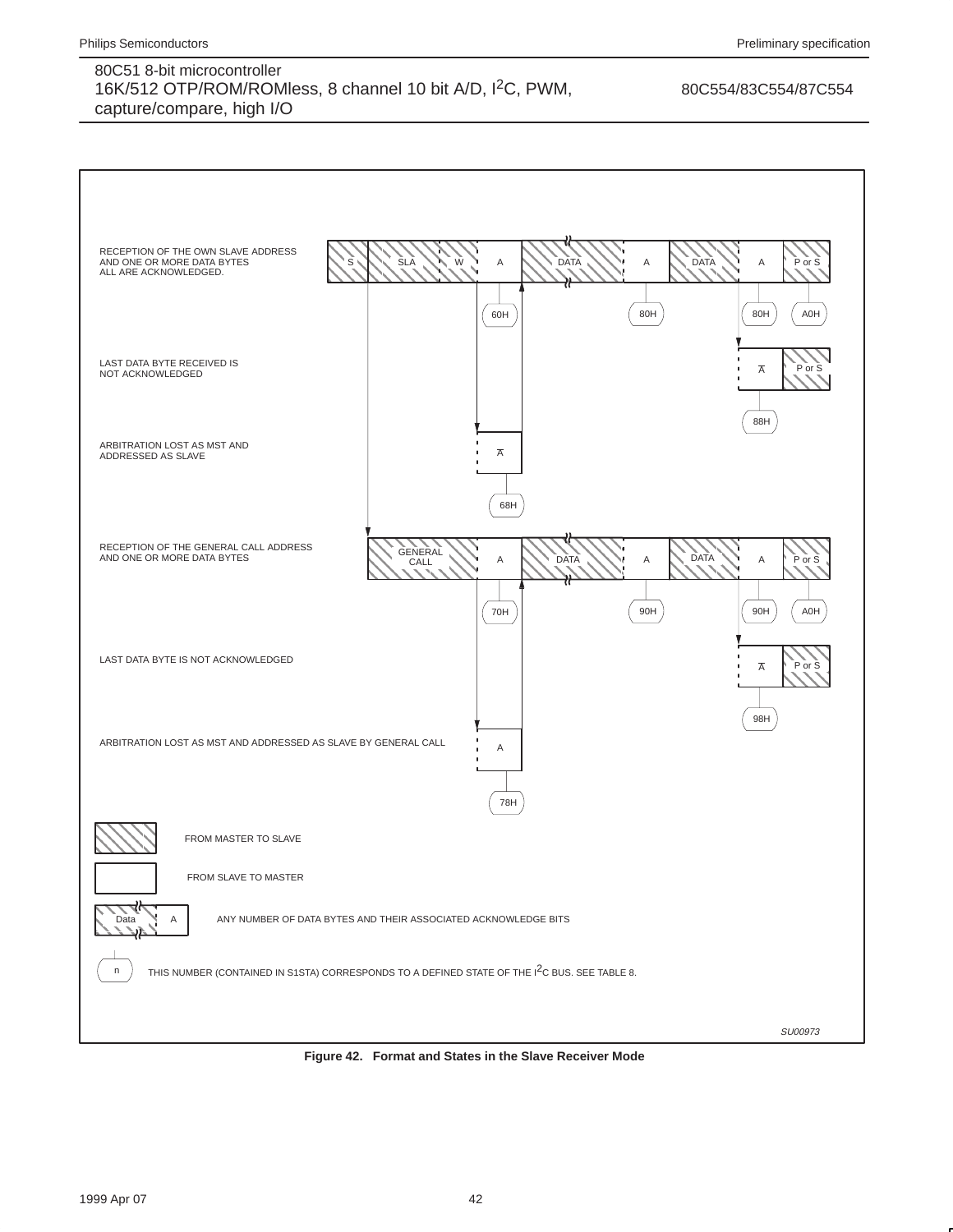

**Figure 43. Format and States of the Slave Transmitter Mode**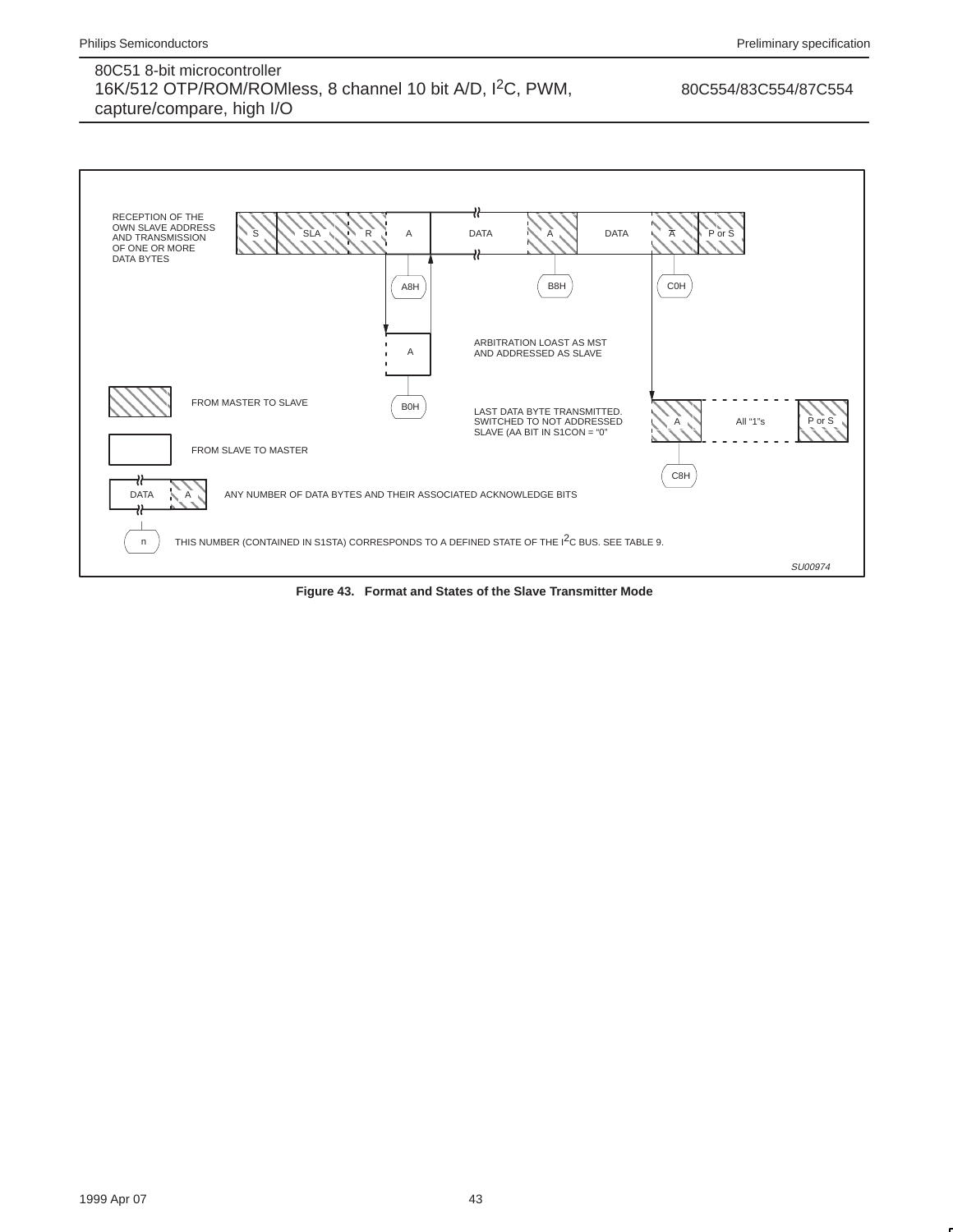## 80C554/83C554/87C554

# **Table 6. Master Transmitter Mode**

| <b>STATUS</b> | <b>STATUS OF THE</b>                                                     | <b>APPLICATION SOFTWARE RESPONSE</b>                                             |                                                       |                                      |                                       |                  |                                                                                                                                                                                                                                                                      |
|---------------|--------------------------------------------------------------------------|----------------------------------------------------------------------------------|-------------------------------------------------------|--------------------------------------|---------------------------------------|------------------|----------------------------------------------------------------------------------------------------------------------------------------------------------------------------------------------------------------------------------------------------------------------|
| <b>CODE</b>   | <b>I<sup>2</sup>C BUS AND</b>                                            |                                                                                  |                                                       | <b>TO S1CON</b>                      |                                       |                  | <b>NEXT ACTION TAKEN BY SIO1 HARDWARE</b>                                                                                                                                                                                                                            |
| (S1STA)       | <b>SIO1 HARDWARE</b>                                                     | <b>TO/FROM S1DAT</b>                                                             | <b>STA</b>                                            | <b>STO</b>                           | <b>SI</b>                             | AA               |                                                                                                                                                                                                                                                                      |
| 08H           | A START condition has<br>been transmitted                                | Load SLA+W                                                                       | X                                                     | $\mathbf 0$                          | 0                                     | X                | SLA+W will be transmitted;<br>ACK bit will be received                                                                                                                                                                                                               |
| 10H           | A repeated START<br>condition has been<br>transmitted                    | Load SLA+W or<br>Load SLA+R                                                      | X<br>X                                                | $\mathbf 0$<br>$\Omega$              | $\Omega$<br>$\Omega$                  | X<br>X           | As above<br>SLA+W will be transmitted;<br>SIO1 will be switched to MST/REC mode                                                                                                                                                                                      |
| 18H           | SLA+W has been<br>transmitted; ACK has<br>been received                  | Load data byte or<br>no S1DAT action or<br>no S1DAT action or<br>no S1DAT action | $\overline{0}$<br>1<br>$\overline{0}$<br>$\mathbf{1}$ | $\Omega$<br>0<br>1<br>1              | $\Omega$<br>$\Omega$<br>$\Omega$<br>0 | X<br>X<br>X<br>X | Data byte will be transmitted;<br>ACK bit will be received<br>Repeated START will be transmitted;<br>STOP condition will be transmitted:<br>STO flag will be reset<br>STOP condition followed by a<br>START condition will be transmitted;<br>STO flag will be reset |
| 20H           | SLA+W has been<br>transmitted: NOT ACK<br>has been received              | Load data byte or<br>no S1DAT action or<br>no S1DAT action or<br>no S1DAT action | 0<br>1<br>$\mathbf 0$<br>$\mathbf{1}$                 | $\Omega$<br>$\overline{0}$<br>1<br>1 | $\Omega$<br>$\Omega$<br>0<br>$\Omega$ | X<br>X<br>X<br>X | Data byte will be transmitted;<br>ACK bit will be received<br>Repeated START will be transmitted;<br>STOP condition will be transmitted;<br>STO flag will be reset<br>STOP condition followed by a<br>START condition will be transmitted;<br>STO flag will be reset |
| 28H           | Data byte in S1DAT has<br>been transmitted; ACK<br>has been received     | Load data byte or<br>no S1DAT action or<br>no S1DAT action or<br>no S1DAT action | $\Omega$<br>1<br>$\overline{0}$<br>$\mathbf{1}$       | $\Omega$<br>0<br>1<br>1              | $\Omega$<br>0<br>$\Omega$<br>$\Omega$ | X<br>X<br>X<br>X | Data byte will be transmitted;<br>ACK bit will be received<br>Repeated START will be transmitted;<br>STOP condition will be transmitted;<br>STO flag will be reset<br>STOP condition followed by a<br>START condition will be transmitted;<br>STO flag will be reset |
| 30H           | Data byte in S1DAT has<br>been transmitted; NOT<br>ACK has been received | Load data byte or<br>no S1DAT action or<br>no S1DAT action or<br>no S1DAT action | $\mathbf 0$<br>1<br>$\overline{0}$<br>1               | $\mathbf 0$<br>0<br>1<br>1           | $\Omega$<br>0<br>$\Omega$<br>$\Omega$ | X<br>X<br>X<br>X | Data byte will be transmitted;<br>ACK bit will be received<br>Repeated START will be transmitted;<br>STOP condition will be transmitted;<br>STO flag will be reset<br>STOP condition followed by a<br>START condition will be transmitted;<br>STO flag will be reset |
| 38H           | Arbitration lost in<br>$SLA+R/W$ or<br>Data bytes                        | No S1DAT action or<br>No S1DAT action                                            | $\overline{0}$<br>1                                   | 0<br>$\mathbf 0$                     | $\Omega$<br>0                         | X<br>X           | I <sup>2</sup> C bus will be released;<br>not addressed slave will be entered<br>A START condition will be transmitted when the<br>bus becomes free                                                                                                                  |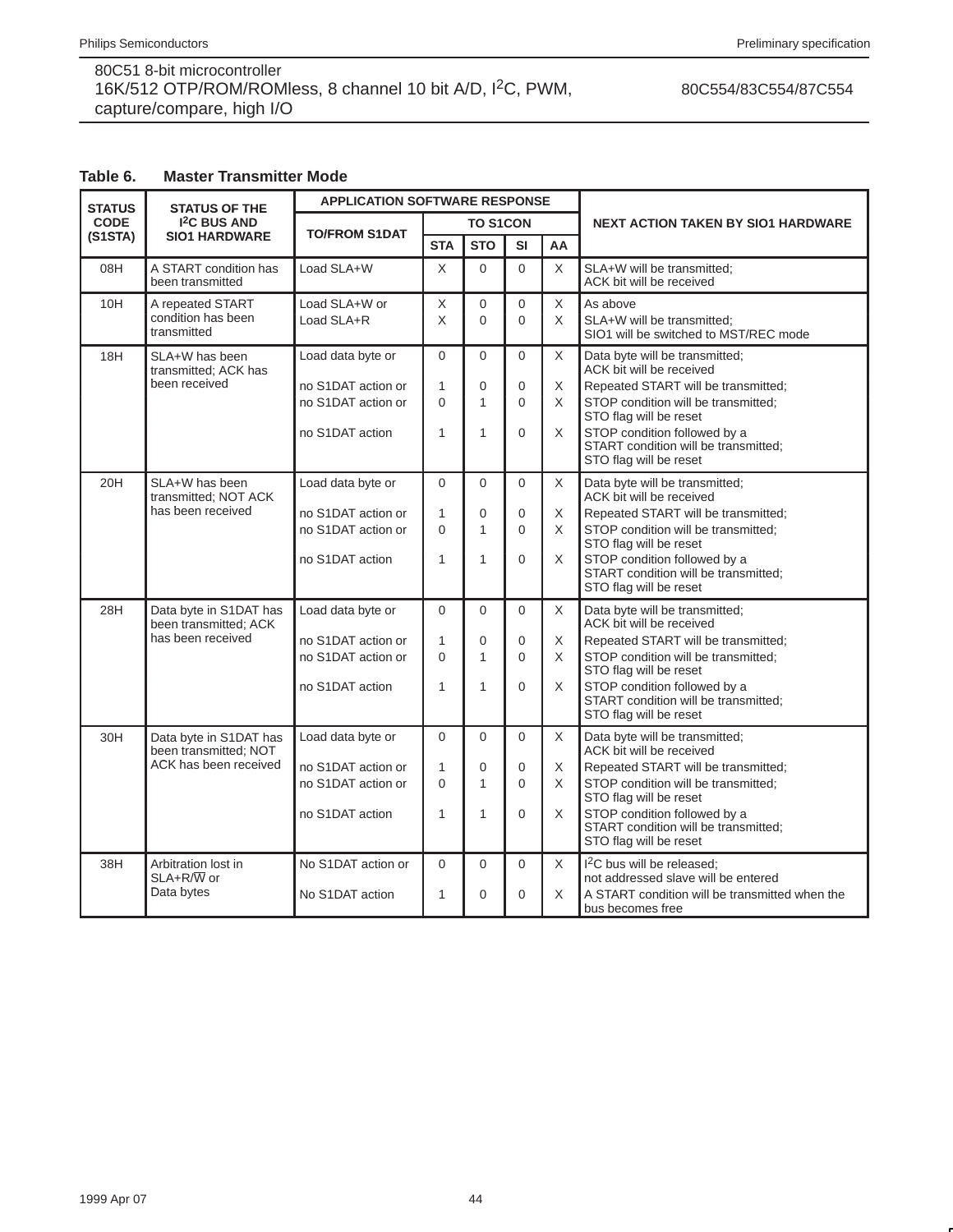## 80C554/83C554/87C554

# **Table 7. Master Receiver Mode**

| <b>STATUS</b> | <b>STATUS OF THE I<sup>2</sup>C</b>                          | <b>APPLICATION SOFTWARE RESPONSE</b>                        |                      |                      |                                  |                           |                                                                                                                                                                                                                 |
|---------------|--------------------------------------------------------------|-------------------------------------------------------------|----------------------|----------------------|----------------------------------|---------------------------|-----------------------------------------------------------------------------------------------------------------------------------------------------------------------------------------------------------------|
| <b>CODE</b>   | <b>BUS AND</b>                                               | <b>TO/FROM S1DAT</b>                                        |                      | <b>TO S1CON</b>      |                                  |                           | <b>NEXT ACTION TAKEN BY SIO1 HARDWARE</b>                                                                                                                                                                       |
| (S1STA)       | <b>SIO1 HARDWARE</b>                                         |                                                             | <b>STA</b>           | <b>STO</b>           | <b>SI</b>                        | AA                        |                                                                                                                                                                                                                 |
| 08H           | A START condition has<br>been transmitted                    | Load SLA+R                                                  | $\times$             | $\Omega$             | $\Omega$                         | X                         | SLA+R will be transmitted:<br>ACK bit will be received                                                                                                                                                          |
| 10H           | A repeated START<br>condition has been<br>transmitted        | Load SLA+R or<br>Load SLA+W                                 | X<br>X               | $\Omega$<br>$\Omega$ | $\Omega$<br>$\Omega$             | $\times$<br>X             | As above<br>SLA+W will be transmitted;<br>SIO1 will be switched to MST/TRX mode                                                                                                                                 |
| 38H           | Arbitration lost in<br><b>NOT ACK bit</b>                    | No S1DAT action or<br>No S1DAT action                       | $\Omega$<br>1        | $\Omega$<br>$\Omega$ | $\Omega$<br>$\Omega$             | $\times$<br>X             | I <sup>2</sup> C bus will be released;<br>SIO1 will enter a slave mode<br>A START condition will be transmitted when the<br>bus becomes free                                                                    |
| 40H           | SLA+R has been<br>transmitted; ACK has<br>been received      | No S1DAT action or<br>no S1DAT action                       | $\Omega$<br>$\Omega$ | $\Omega$<br>$\Omega$ | $\Omega$<br>$\Omega$             | $\Omega$<br>$\mathbf{1}$  | Data byte will be received;<br>NOT ACK bit will be returned<br>Data byte will be received;<br>ACK bit will be returned                                                                                          |
| 48H           | SLA+R has been<br>transmitted; NOT ACK<br>has been received  | No S1DAT action or<br>no S1DAT action or<br>no S1DAT action | 1<br>$\Omega$<br>1   | $\Omega$<br>1<br>1   | $\Omega$<br>$\Omega$<br>$\Omega$ | $\times$<br>X<br>X        | Repeated START condition will be transmitted<br>STOP condition will be transmitted;<br>STO flag will be reset<br>STOP condition followed by a<br>START condition will be transmitted;<br>STO flag will be reset |
| 50H           | Data byte has been<br>received; ACK has been<br>returned     | Read data byte or<br>read data byte                         | $\Omega$<br>$\Omega$ | $\Omega$<br>$\Omega$ | $\Omega$<br>$\Omega$             | $\mathbf 0$<br>1          | Data byte will be received;<br>NOT ACK bit will be returned<br>Data byte will be received;<br>ACK bit will be returned                                                                                          |
| 58H           | Data byte has been<br>received; NOT ACK has<br>been returned | Read data byte or<br>read data byte or<br>read data byte    | 1<br>$\Omega$<br>1   | $\Omega$<br>1<br>1   | $\Omega$<br>$\Omega$<br>$\Omega$ | $\times$<br>X<br>$\times$ | Repeated START condition will be transmitted<br>STOP condition will be transmitted:<br>STO flag will be reset<br>STOP condition followed by a<br>START condition will be transmitted;<br>STO flag will be reset |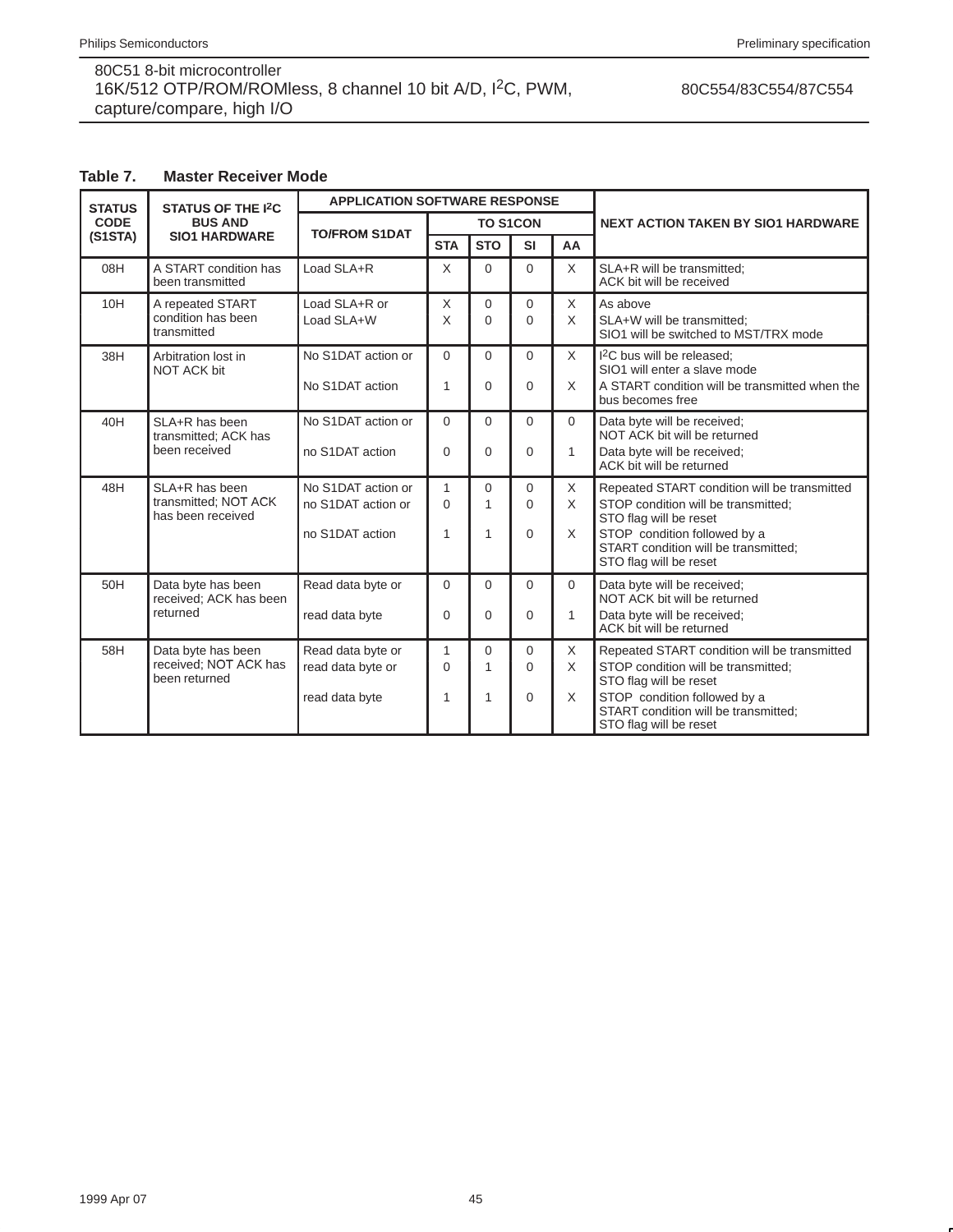## 80C554/83C554/87C554

### **Table 8. Slave Receiver Mode**

| <b>STATUS</b> | <b>STATUS OF THE</b>                                                                                 | <b>APPLICATION SOFTWARE RESPONSE</b> |                |                 |          |              | <b>NEXT ACTION TAKEN BY SIO1 HARDWARE</b>                                                                                                                                                               |  |
|---------------|------------------------------------------------------------------------------------------------------|--------------------------------------|----------------|-----------------|----------|--------------|---------------------------------------------------------------------------------------------------------------------------------------------------------------------------------------------------------|--|
| <b>CODE</b>   | <b>I<sup>2</sup>C BUS AND</b>                                                                        | <b>TO/FROM S1DAT</b>                 |                | <b>TO S1CON</b> |          |              |                                                                                                                                                                                                         |  |
| (S1STA)       | <b>SIO1 HARDWARE</b>                                                                                 |                                      | <b>STA</b>     | <b>STO</b>      | SI       | AA           |                                                                                                                                                                                                         |  |
| 60H           | Own SLA+W has<br>been received: ACK                                                                  | No S1DAT action or                   | X              | 0               | 0        | $\mathbf 0$  | Data byte will be received and NOT ACK will be<br>returned                                                                                                                                              |  |
|               | has been returned                                                                                    | no S1DAT action                      | X              | 0               | 0        | $\mathbf{1}$ | Data byte will be received and ACK will be returned                                                                                                                                                     |  |
| 68H           | Arbitration lost in<br>SLA+R/W as master;<br>Own SLA+W has                                           | No S1DAT action or                   | X              | $\Omega$        | $\Omega$ | $\Omega$     | Data byte will be received and NOT ACK will be<br>returned                                                                                                                                              |  |
|               | been received, ACK<br>returned                                                                       | no S1DAT action                      | X              | 0               | 0        | 1            | Data byte will be received and ACK will be returned                                                                                                                                                     |  |
| 70H           | General call address<br>(00H) has been                                                               | No S1DAT action or                   | X              | 0               | 0        | $\mathbf 0$  | Data byte will be received and NOT ACK will be<br>returned                                                                                                                                              |  |
|               | received; ACK has<br>been returned                                                                   | no S1DAT action                      | X              | 0               | 0        | 1            | Data byte will be received and ACK will be returned                                                                                                                                                     |  |
| 78H           | Arbitration lost in<br>$SLA+R/\overline{W}$ as master;<br>General call address<br>has been received. | No S1DAT action or                   | $\mathsf X$    | 0               | $\Omega$ | $\Omega$     | Data byte will be received and NOT ACK will be<br>returned                                                                                                                                              |  |
|               | ACK has been<br>returned                                                                             | no S1DAT action                      | X              | 0               | 0        | 1            | Data byte will be received and ACK will be returned                                                                                                                                                     |  |
| 80H           | Previously addressed<br>with own SLV<br>address; DATA has                                            | Read data byte or                    | $\mathsf X$    | $\Omega$        | $\Omega$ | $\Omega$     | Data byte will be received and NOT ACK will be<br>returned                                                                                                                                              |  |
|               | been received; ACK<br>has been returned                                                              | read data byte                       | X              | $\mathbf 0$     | 0        | 1            | Data byte will be received and ACK will be returned                                                                                                                                                     |  |
| 88H           | Previously addressed<br>with own SLA; DATA                                                           | Read data byte or                    | $\overline{0}$ | 0               | $\Omega$ | $\mathbf 0$  | Switched to not addressed SLV mode; no recognition<br>of own SLA or General call address                                                                                                                |  |
|               | byte has been<br>received; NOT ACK<br>has been returned                                              | read data byte or                    | 0              | $\mathbf 0$     | 0        | 1            | Switched to not addressed SLV mode; Own SLA will<br>be recognized; General call address will be<br>recognized if S1ADR.0 = logic 1                                                                      |  |
|               |                                                                                                      | read data byte or                    | 1              | 0               | 0        | $\Omega$     | Switched to not addressed SLV mode; no recognition<br>of own SLA or General call address. A START<br>condition will be transmitted when the bus becomes<br>free                                         |  |
|               |                                                                                                      | read data byte                       | 1              | 0               | 0        | 1            | Switched to not addressed SLV mode; Own SLA will<br>be recognized; General call address will be<br>recognized if S1ADR.0 = logic 1. A START condition<br>will be transmitted when the bus becomes free. |  |
| 90H           | Previously addressed<br>with General Call;<br>DATA byte has been                                     | Read data byte or                    | X              | 0               | 0        | $\Omega$     | Data byte will be received and NOT ACK will be<br>returned                                                                                                                                              |  |
|               | received: ACK has<br>been returned                                                                   | read data byte                       | X              | 0               | 0        | 1            | Data byte will be received and ACK will be returned                                                                                                                                                     |  |
| 98H           | Previously addressed<br>with General Call:                                                           | Read data byte or                    | $\mathbf 0$    | 0               | 0        | $\Omega$     | Switched to not addressed SLV mode; no recognition<br>of own SLA or General call address                                                                                                                |  |
|               | DATA byte has been<br>received; NOT ACK<br>has been returned                                         | read data byte or                    | $\mathbf 0$    | 0               | 0        | 1            | Switched to not addressed SLV mode: Own SLA will<br>be recognized; General call address will be<br>recognized if S1ADR.0 = logic 1                                                                      |  |
|               |                                                                                                      | read data byte or                    | 1              | 0               | 0        | $\Omega$     | Switched to not addressed SLV mode; no recognition<br>of own SLA or General call address. A START<br>condition will be transmitted when the bus becomes<br>free                                         |  |
|               |                                                                                                      | read data byte                       | 1              | 0               | 0        | $\mathbf{1}$ | Switched to not addressed SLV mode; Own SLA will<br>be recognized; General call address will be<br>recognized if S1ADR.0 = logic 1. A START condition<br>will be transmitted when the bus becomes free. |  |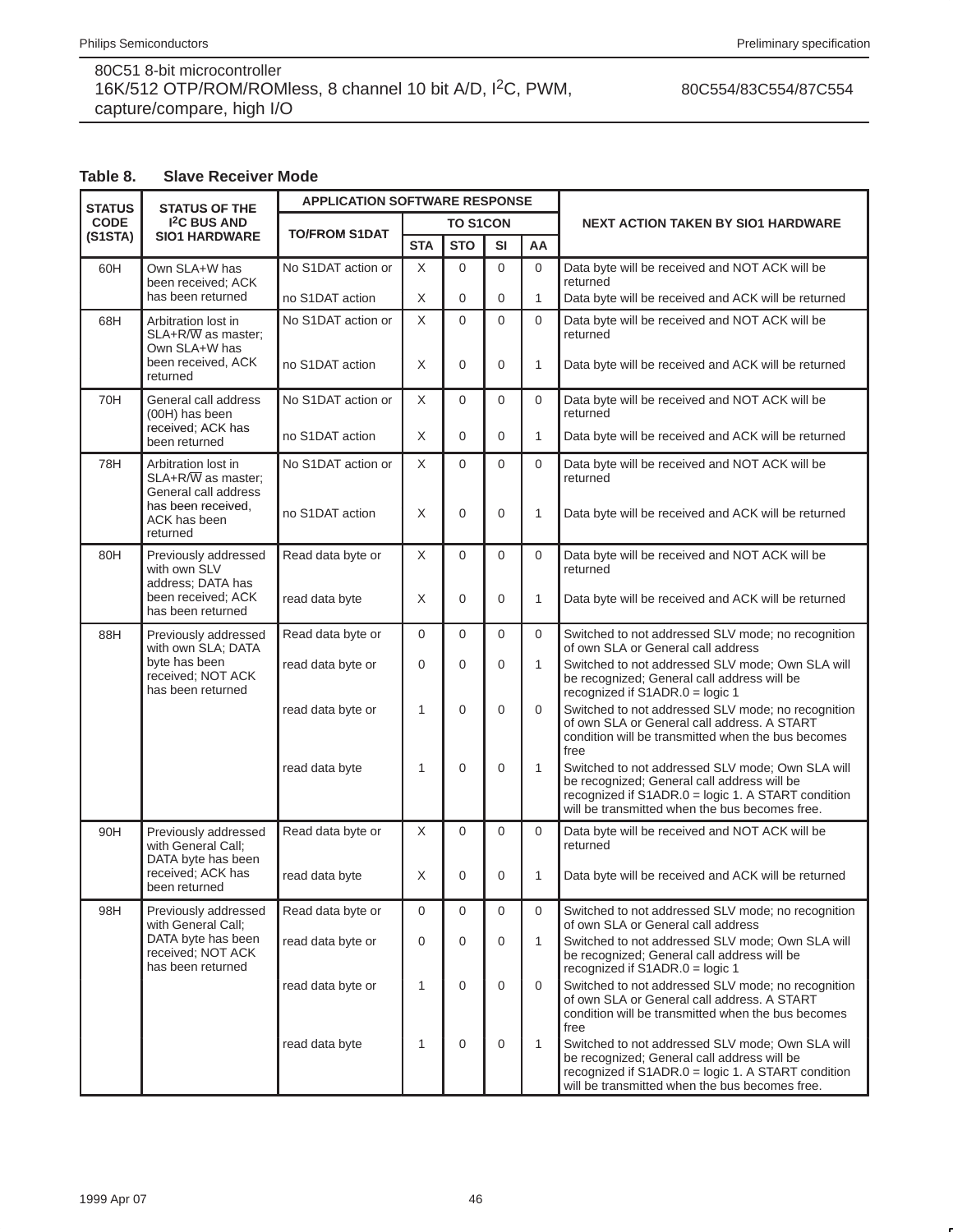## 80C554/83C554/87C554

## **Table 8. Slave Receiver Mode** (Continued)

| <b>STATUS</b> | <b>STATUS OF THE</b>                                       | <b>APPLICATION SOFTWARE RESPONSE</b> |                 |            |           |           |                                                                                                                                                                                                         |
|---------------|------------------------------------------------------------|--------------------------------------|-----------------|------------|-----------|-----------|---------------------------------------------------------------------------------------------------------------------------------------------------------------------------------------------------------|
| <b>CODE</b>   | <b>I<sup>2</sup>C BUS AND</b>                              | <b>TO/FROM S1DAT</b>                 | <b>TO S1CON</b> |            |           |           | <b>NEXT ACTION TAKEN BY SIO1 HARDWARE</b>                                                                                                                                                               |
| (S1STA)       | <b>SIO1 HARDWARE</b>                                       |                                      | <b>STA</b>      | <b>STO</b> | <b>SI</b> | <b>AA</b> |                                                                                                                                                                                                         |
| A0H           | A STOP condition or<br>repeated START                      | No STDAT action or                   | $\Omega$        | 0          | 0         | $\Omega$  | Switched to not addressed SLV mode; no recognition<br>of own SLA or General call address                                                                                                                |
|               | condition has been<br>received while still<br>addressed as | No STDAT action or                   | $\Omega$        | 0          | 0         |           | Switched to not addressed SLV mode; Own SLA will<br>be recognized; General call address will be<br>recognized if $S1ADR.0 =$ logic 1                                                                    |
|               | SLV/REC or SLV/TRX                                         | No STDAT action or                   | 4               | 0          | 0         | $\Omega$  | Switched to not addressed SLV mode; no recognition<br>of own SLA or General call address. A START<br>condition will be transmitted when the bus becomes<br>free                                         |
|               |                                                            | No STDAT action                      |                 | $\Omega$   | 0         |           | Switched to not addressed SLV mode; Own SLA will<br>be recognized; General call address will be<br>recognized if S1ADR.0 = logic 1. A START condition<br>will be transmitted when the bus becomes free. |

## **Table 9. Slave Transmitter Mode**

| <b>STATUS</b>   | <b>STATUS OF THE</b>                                                    | <b>APPLICATION SOFTWARE RESPONSE</b> |                |                 |             |              |                                                                                                                                                                                                         |
|-----------------|-------------------------------------------------------------------------|--------------------------------------|----------------|-----------------|-------------|--------------|---------------------------------------------------------------------------------------------------------------------------------------------------------------------------------------------------------|
| <b>CODE</b>     | <b>I<sup>2</sup>C BUS AND</b>                                           | <b>TO/FROM S1DAT</b>                 |                | <b>TO S1CON</b> |             |              | <b>NEXT ACTION TAKEN BY SIO1 HARDWARE</b>                                                                                                                                                               |
| (S1STA)         | <b>SIO1 HARDWARE</b>                                                    |                                      | <b>STA</b>     | <b>STO</b>      | <b>SI</b>   | AA           |                                                                                                                                                                                                         |
| A8H             | Own SLA+R has<br>been received; ACK                                     | Load data byte or                    | X              | $\Omega$        | $\Omega$    | $\Omega$     | Last data byte will be transmitted and ACK bit will be<br>received                                                                                                                                      |
|                 | has been returned                                                       | load data byte                       | X              | $\mathbf 0$     | $\mathbf 0$ | $\mathbf{1}$ | Data byte will be transmitted; ACK will be received                                                                                                                                                     |
| B <sub>OH</sub> | Arbitration lost in<br>$SLA+R/\overline{W}$ as master;<br>Own SLA+R has | Load data byte or                    | X              | $\Omega$        | $\Omega$    | $\Omega$     | Last data byte will be transmitted and ACK bit will be<br>received                                                                                                                                      |
|                 | been received, ACK<br>has been returned                                 | load data byte                       | X              | $\Omega$        | $\Omega$    | $\mathbf{1}$ | Data byte will be transmitted; ACK bit will be received                                                                                                                                                 |
| B8H             | Data byte in S1DAT<br>has been transmitted;                             | Load data byte or                    | X              | $\Omega$        | $\Omega$    | $\Omega$     | Last data byte will be transmitted and ACK bit will be<br>received                                                                                                                                      |
|                 | ACK has been<br>received                                                | load data byte                       | X              | $\Omega$        | $\Omega$    | $\mathbf{1}$ | Data byte will be transmitted; ACK bit will be received                                                                                                                                                 |
| <b>COH</b>      | Data byte in S1DAT<br>has been transmitted:                             | No S1DAT action or                   | $\Omega$       | $\Omega$        | $\Omega$    | 01           | Switched to not addressed SLV mode; no recognition<br>of own SLA or General call address                                                                                                                |
|                 | NOT ACK has been<br>received                                            | no S1DAT action or                   | $\overline{0}$ | $\Omega$        | $\mathbf 0$ | 1            | Switched to not addressed SLV mode; Own SLA will<br>be recognized; General call address will be<br>recognized if $S1ADR.0 =$ logic 1                                                                    |
|                 |                                                                         | no S1DAT action or                   | 1              | $\overline{0}$  | $\mathbf 0$ | $\Omega$     | Switched to not addressed SLV mode; no recognition<br>of own SLA or General call address. A START<br>condition will be transmitted when the bus becomes<br>free                                         |
|                 |                                                                         | no S1DAT action                      | 1              | $\Omega$        | $\Omega$    | 1            | Switched to not addressed SLV mode; Own SLA will<br>be recognized; General call address will be<br>recognized if S1ADR.0 = logic 1. A START condition<br>will be transmitted when the bus becomes free. |
| C8H             | Last data byte in<br>S1DAT has been                                     | No S1DAT action or                   | $\Omega$       | $\Omega$        | $\Omega$    | $\Omega$     | Switched to not addressed SLV mode; no recognition<br>of own SLA or General call address                                                                                                                |
|                 | transmitted $(AA = 0)$ ;<br>ACK has been<br>received                    | no S1DAT action or                   | $\Omega$       | $\Omega$        | $\Omega$    | 1            | Switched to not addressed SLV mode: Own SLA will<br>be recognized; General call address will be<br>recognized if S1ADR.0 = logic 1                                                                      |
|                 |                                                                         | no S1DAT action or                   | $\mathbf{1}$   | $\Omega$        | $\Omega$    | $\Omega$     | Switched to not addressed SLV mode; no recognition<br>of own SLA or General call address. A START<br>condition will be transmitted when the bus becomes<br>free                                         |
|                 |                                                                         | no S1DAT action                      | 1              | $\overline{0}$  | $\mathbf 0$ | 1            | Switched to not addressed SLV mode; Own SLA will<br>be recognized; General call address will be<br>recognized if S1ADR.0 = logic 1. A START condition<br>will be transmitted when the bus becomes free. |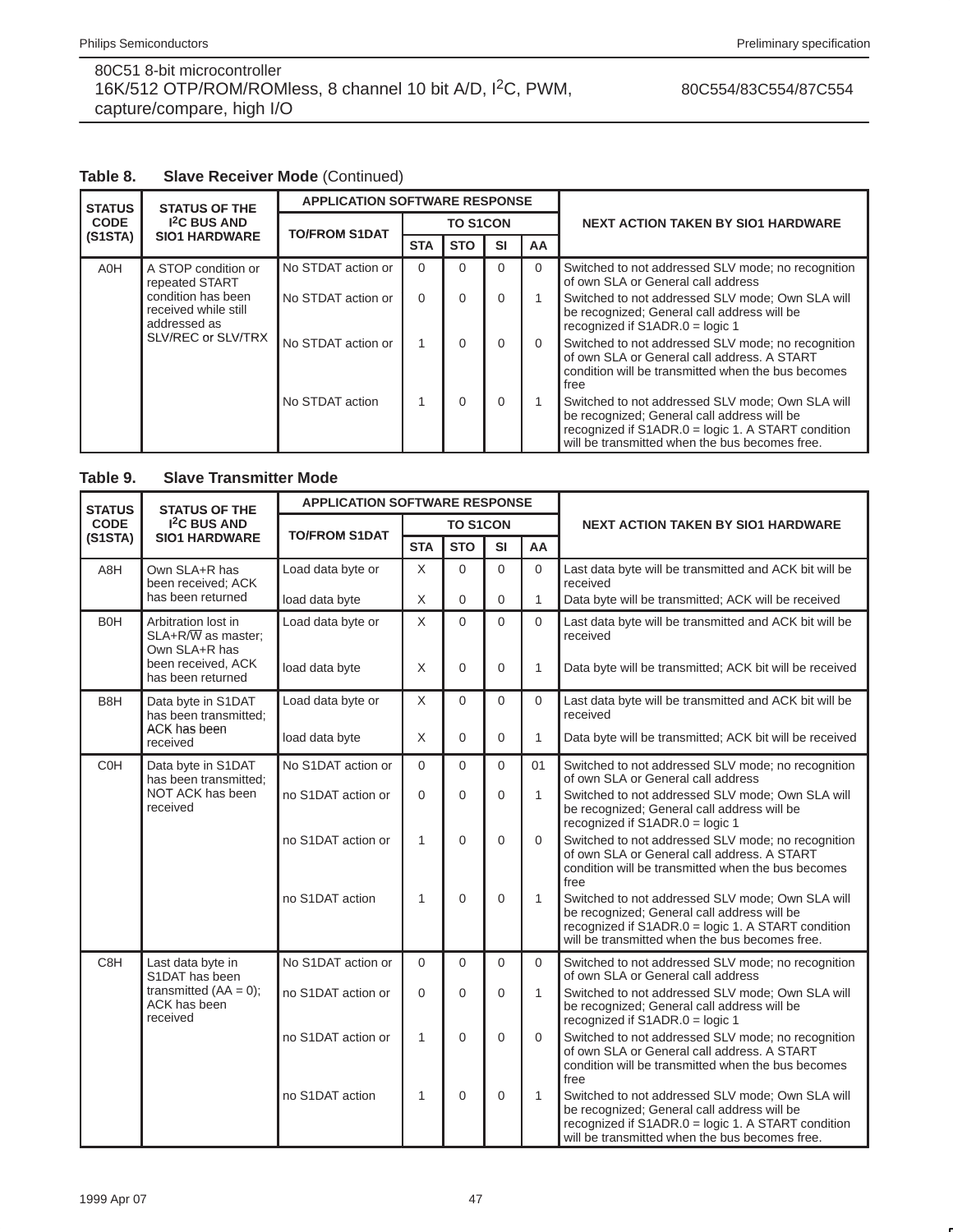#### 80C554/83C554/87C554

| <b>STATUS</b> | <b>STATUS OF THE</b>                                                                                                                                                                                 | <b>APPLICATION SOFTWARE RESPONSE</b> |                 |            |           |           |                                                                                                                                                                                        |  |
|---------------|------------------------------------------------------------------------------------------------------------------------------------------------------------------------------------------------------|--------------------------------------|-----------------|------------|-----------|-----------|----------------------------------------------------------------------------------------------------------------------------------------------------------------------------------------|--|
| <b>CODE</b>   | <b>I<sup>2</sup>C BUS AND</b>                                                                                                                                                                        | <b>TO/FROM S1DAT</b>                 | <b>TO S1CON</b> |            |           |           | <b>NEXT ACTION TAKEN BY SIO1 HARDWARE</b>                                                                                                                                              |  |
| (S1STA)       | <b>SIO1 HARDWARE</b>                                                                                                                                                                                 |                                      | <b>STA</b>      | <b>STO</b> | <b>SI</b> | <b>AA</b> |                                                                                                                                                                                        |  |
| F8H           | No relevant state<br>information available;<br>$SI = 0$                                                                                                                                              | No S1DAT action                      | No S1CON action |            |           |           | Wait or proceed current transfer                                                                                                                                                       |  |
| 00H           | Bus error during MST<br>or selected slave<br>modes, due to an<br>illegal START or<br>STOP condition. State<br>00H can also occur<br>when interference<br>causes SIO1 to enter<br>an undefined state. | No S1DAT action                      | 0               |            | 0         | $\times$  | Only the internal hardware is affected in the MST or<br>addressed SLV modes. In all cases, the bus is<br>released and SIO1 is switched to the not addressed<br>SLV mode. STO is reset. |  |

#### **Table 10. Miscellaneous States**

**Slave Transmitter Mode:** In the slave transmitter mode, a number of data bytes are transmitted to a master receiver (see Figure 43). Data transfer is initialized as in the slave receiver mode. When S1ADR and S1CON have been initialized, SIO1 waits until it is addressed by its own slave address followed by the data direction bit which must be "1" (R) for SIO1 to operate in the slave transmitter mode. After its own slave address and the R bit have been received, the serial interrupt flag (SI) is set and a valid status code can be read from S1STA. This status code is used to vector to an interrupt service routine, and the appropriate action to be taken for each of these status codes is detailed in Table 9. The slave transmitter mode may also be entered if arbitration is lost while SIO1 is in the master mode (see state B0H).

If the AA bit is reset during a transfer, SIO1 will transmit the last byte of the transfer and enter state C0H or C8H. SIO1 is switched to the not addressed slave mode and will ignore the master receiver if it continues the transfer. Thus the master receiver receives all 1s as serial data. While AA is reset, SIO1 does not respond to its own slave address or a general call address. However, the  $1<sup>2</sup>C$  bus is still monitored, and address recognition may be resumed at any time by setting AA. This means that the AA bit may be used to temporarily isolate SIO1 from the I2C bus.

**Miscellaneous States:** There are two S1STA codes that do not correspond to a defined SIO1 hardware state (see Table 10). These are discussed below.

#### **S1STA = F8H:**

This status code indicates that no relevant information is available because the serial interrupt flag, SI, is not yet set. This occurs between other states and when SIO1 is not involved in a serial transfer.

#### **S1STA = 00H:**

This status code indicates that a bus error has occurred during an SIO1 serial transfer. A bus error is caused when a START or STOP condition occurs at an illegal position in the format frame. Examples of such illegal positions are during the serial transfer of an address byte, a data byte, or an acknowledge bit. A bus error may also be caused when external interference disturbs the internal SIO1 signals. When a bus error occurs, SI is set. To recover from a bus error, the STO flag must be set and SI must be cleared. This causes SIO1 to enter the "not addressed" slave mode (a defined state) and to clear the STO flag (no other bits in S1CON are affected). The

SDA and SCL lines are released (a STOP condition is not transmitted).

**Some Special Cases:** The SIO1 hardware has facilities to handle the following special cases that may occur during a serial transfer:

Simultaneous Repeated START Conditions from Two Masters

A repeated START condition may be generated in the master transmitter or master receiver modes. A special case occurs if another master simultaneously generates a repeated START condition (see Figure 44). Until this occurs, arbitration is not lost by either master since they were both transmitting the same data.

If the SIO1 hardware detects a repeated START condition on the I2C bus before generating a repeated START condition itself, it will release the bus, and no interrupt request is generated. If another master frees the bus by generating a STOP condition, SIO1 will transmit a normal START condition (state 08H), and a retry of the total serial data transfer can commence.

#### DATA TRANSFER AFTER LOSS OF ARBITRATION

Arbitration may be lost in the master transmitter and master receiver modes (see Figure 36). Loss of arbitration is indicated by the following states in S1STA; 38H, 68H, 78H, and B0H (see Figures 40 and 41).

If the STA flag in S1CON is set by the routines which service these states, then, if the bus is free again, a START condition (state 08H) is transmitted without intervention by the CPU, and a retry of the total serial transfer can commence.

#### FORCED ACCESS TO THE I<sup>2</sup>C BUS

In some applications, it may be possible for an uncontrolled source to cause a bus hang-up. In such situations, the problem may be caused by interference, temporary interruption of the bus or a temporary short-circuit between SDA and SCL.

If an uncontrolled source generates a superfluous START or masks a STOP condition, then the I2C bus stays busy indefinitely. If the STA flag is set and bus access is not obtained within a reasonable amount of time, then a forced access to the  $1<sup>2</sup>C$  bus is possible. This is achieved by setting the STO flag while the STA flag is still set. No STOP condition is transmitted. The SIO1 hardware behaves as if a STOP condition was received and is able to transmit a START condition. The STO flag is cleared by hardware (see Figure 45).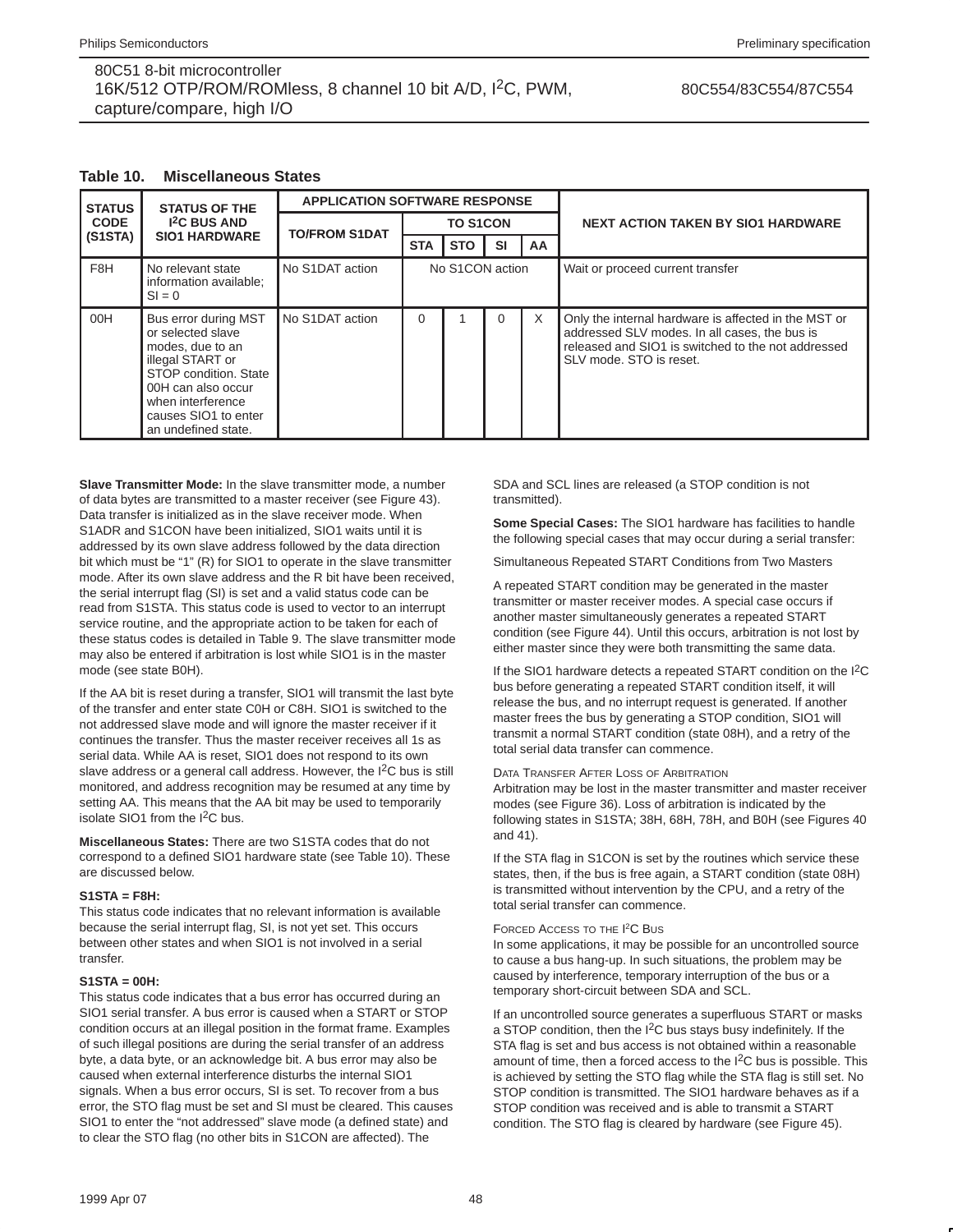#### 80C554/83C554/87C554







**Figure 45. Forced Access to a Busy I2C Bus**

I 2C BUS OBSTRUCTED BY A LOW LEVEL ON SCL OR SDA An I<sup>2</sup>C bus hang-up occurs if SDA or SCL is pulled LOW by an uncontrolled source. If the SCL line is obstructed (pulled LOW) by a device on the bus, no further serial transfer is possible, and the SIO1 hardware cannot resolve this type of problem. When this occurs, the problem must be resolved by the device that is pulling the SCL bus line LOW.

If the SDA line is obstructed by another device on the bus (e.g., a slave device out of bit synchronization), the problem can be solved by transmitting additional clock pulses on the SCL line (see Figure 46). The SIO1 hardware transmits additional clock pulses when the STA flag is set, but no START condition can be generated because the SDA line is pulled LOW while the I<sup>2</sup>C bus is considered free. The SIO1 hardware attempts to generate a START condition after every two additional clock pulses on the SCL line. When the SDA line is eventually released, a normal START condition is transmitted, state 08H is entered, and the serial transfer continues.

If a forced bus access occurs or a repeated START condition is transmitted while SDA is obstructed (pulled LOW), the SIO1

hardware performs the same action as described above. In each case, state 08H is entered after a successful START condition is transmitted and normal serial transfer continues. Note that the CPU is not involved in solving these bus hang-up problems.

#### BUS ERROR

A bus error occurs when a START or STOP condition is present at an illegal position in the format frame. Examples of illegal positions are during the serial transfer of an address byte, a data or an acknowledge bit.

The SIO1 hardware only reacts to a bus error when it is involved in a serial transfer either as a master or an addressed slave. When a bus error is detected, SIO1 immediately switches to the not addressed slave mode, releases the SDA and SCL lines, sets the interrupt flag, and loads the status register with 00H. This status code may be used to vector to a service routine which either attempts the aborted serial transfer again or simply recovers from the error condition as shown in Table 10.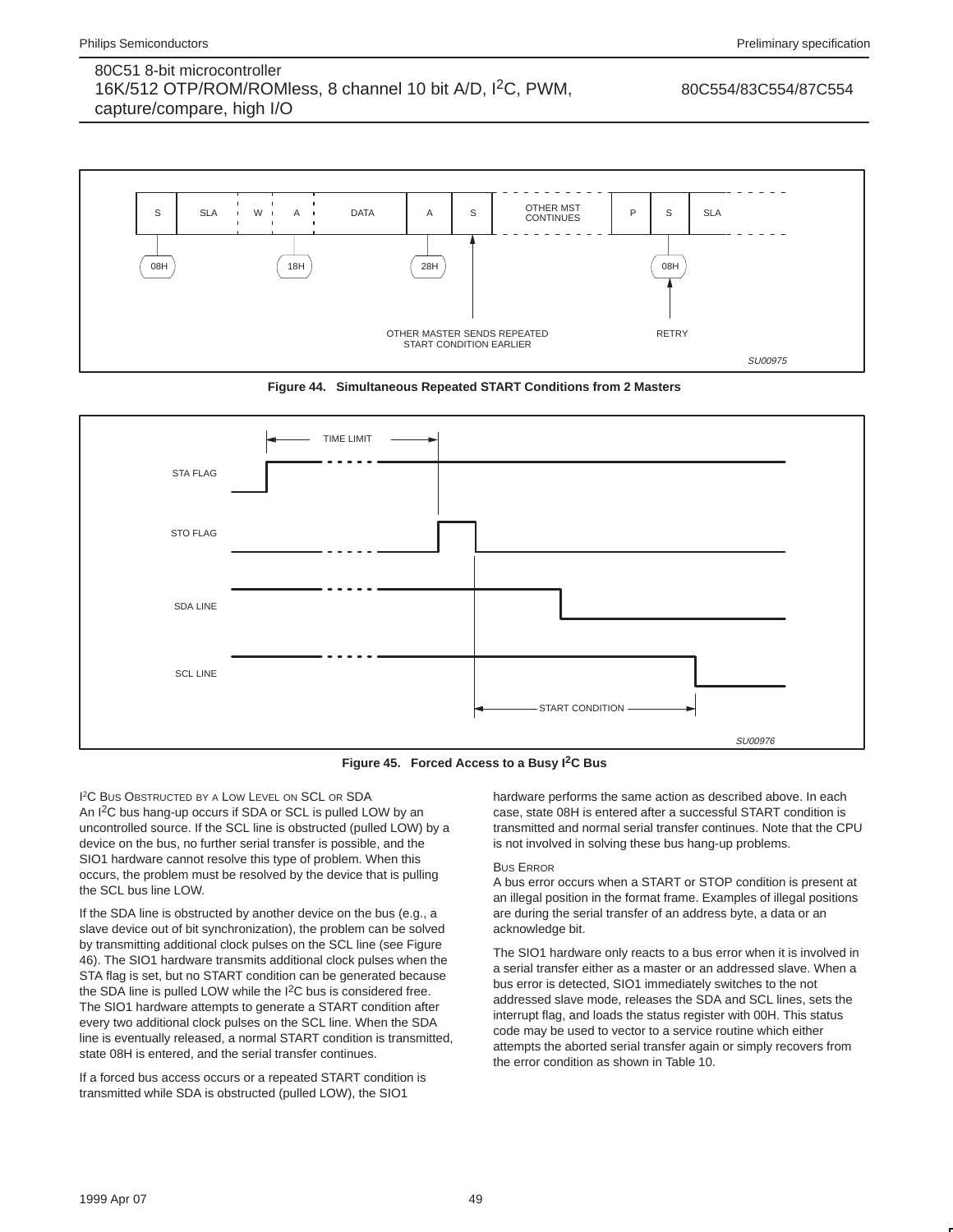#### 80C554/83C554/87C554



**Figure 46. Recovering from a Bus Obstruction Caused by a Low Level on SDA**

### **Software Examples of SIO1 Service Routines:** This section

- consists of a software example for:
- Initialization of SIO1 after a RESET
- Entering the SIO1 interrupt routine
- The 26 state service routines for the
	- Master transmitter mode
	- Master receiver mode
	- Slave receiver mode
	- Slave transmitter mode

#### INITIALIZATION

In the initialization routine, SIO1 is enabled for both master and slave modes. For each mode, a number of bytes of internal data RAM are allocated to the SIO to act as either a transmission or reception buffer. In this example, 8 bytes of internal data RAM are reserved for different purposes. The data memory map is shown in Figure 47. The initialization routine performs the following functions:

- S1ADR is loaded with the part's own slave address and the general call bit (GC)
- P1.6 and P1.7 bit latches are loaded with logic 1s
- RAM location HADD is loaded with the high-order address byte of the service routines
- The SIO1 interrupt enable and interrupt priority bits are set
- The slave mode is enabled by simultaneously setting the ENS1 and AA bits in S1CON and the serial clock frequency (for master modes) is defined by loading CR0 and CR1 in S1CON. The master routines must be started in the main program.

The SIO1 hardware now begins checking the I<sup>2</sup>C bus for its own slave address and general call. If the general call or the own slave address is detected, an interrupt is requested and S1STA is loaded with the appropriate state information. The following text describes a fast method of branching to the appropriate service routine.

SIO1 INTERRUPT ROUTINE

When the SIO1 interrupt is entered, the PSW is first pushed on the stack. Then S1STA and HADD (loaded with the high-order address byte of the 26 service routines by the initialization routine) are pushed on to the stack. S1STA contains a status code which is the lower byte of one of the 26 service routines. The next instruction is RET, which is the return from subroutine instruction. When this instruction is executed, the high and low order address bytes are popped from stack and loaded into the program counter.

The next instruction to be executed is the first instruction of the state service routine. Seven bytes of program code (which execute in eight machine cycles) are required to branch to one of the 26 state service routines.

| SI | PUSH PSW   | Save PSW                      |
|----|------------|-------------------------------|
|    | PUSH S1STA | Push status code              |
|    |            | (low order address byte)      |
|    | PUSH HADD  | Push high order address byte  |
|    | RFT        | Jump to state service routine |

The state service routines are located in a 256-byte page of program memory. The location of this page is defined in the initialization routine. The page can be located anywhere in program memory by loading data RAM register HADD with the page number. Page 01 is chosen in this example, and the service routines are located between addresses 0100H and 01FFH.

#### THE STATE SERVICE ROUTINES

The state service routines are located 8 bytes from each other. Eight bytes of code are sufficient for most of the service routines. A few of the routines require more than 8 bytes and have to jump to other locations to obtain more bytes of code. Each state routine is part of the SIO1 interrupt routine and handles one of the 26 states. It ends with a RETI instruction which causes a return to the main program.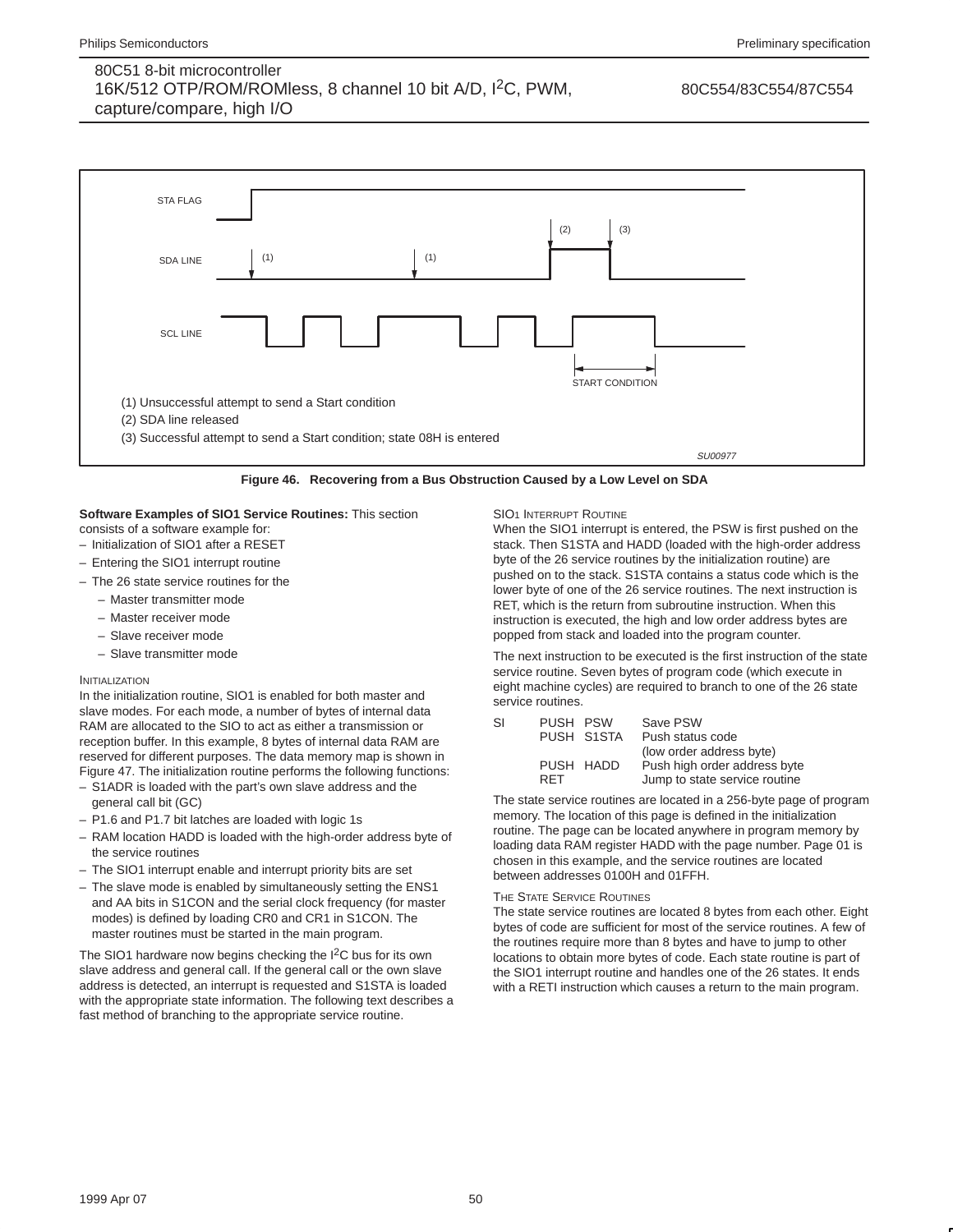

**Figure 47. SIO1 Data Memory Map**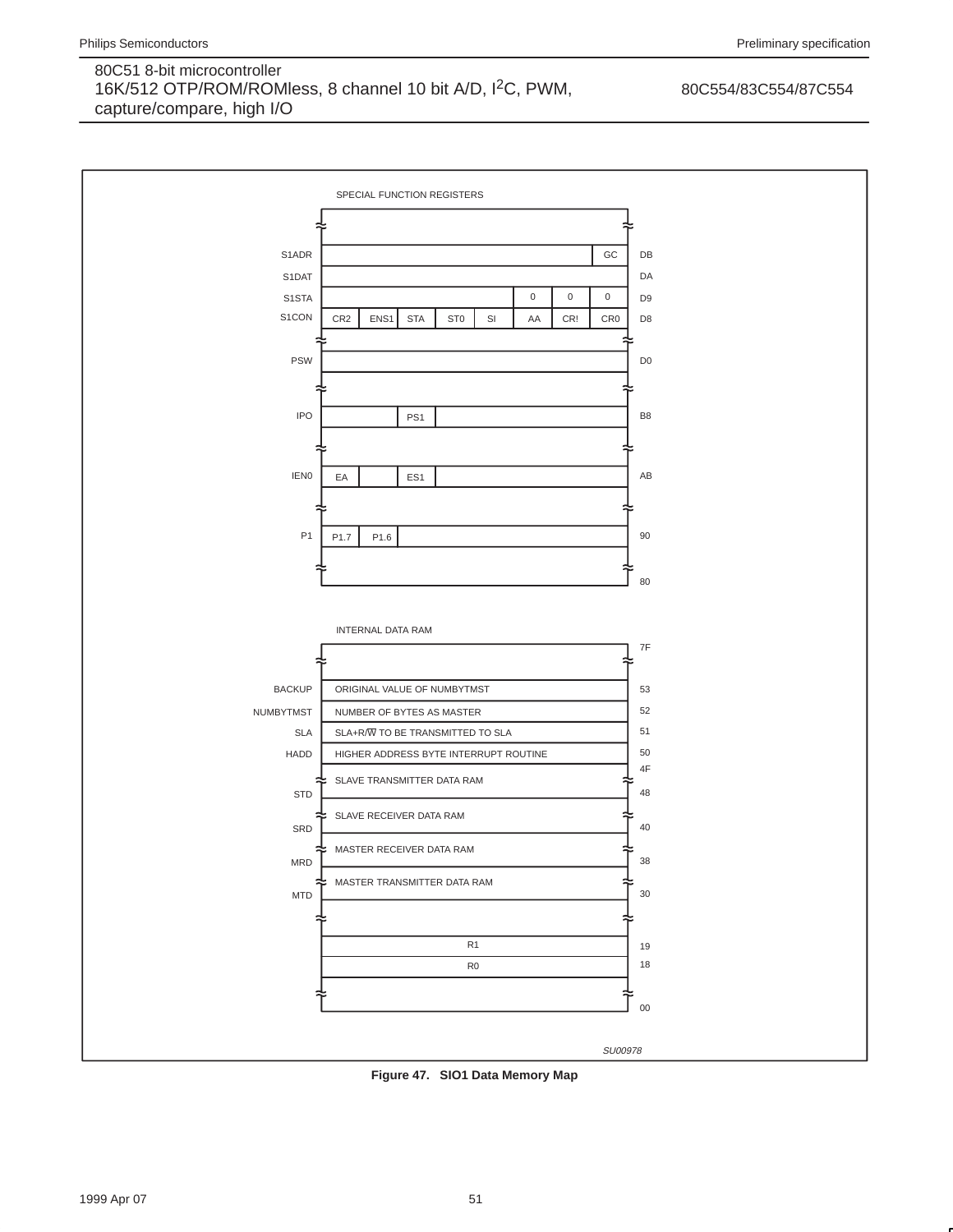80C554/83C554/87C554

MASTER TRANSMITTER AND MASTER RECEIVER MODES The master mode is entered in the main program. To enter the master transmitter mode, the main program must first load the internal data RAM with the slave address, data bytes, and the number of data bytes to be transmitted. To enter the master receiver mode, the main program must first load the internal data RAM with the slave address and the number of data bytes to be received. The R/W bit determines whether SIO1 operates in the master transmitter or master receiver mode.

Master mode operation commences when the STA bit in S1CION is set by the SETB instruction and data transfer is controlled by the master state service routines in accordance with Table 6, Table 7, Figure 40, and Figure 41. In the example below, 4 bytes are transferred. There is no repeated START condition. In the event of lost arbitration, the transfer is restarted when the bus becomes free. If a bus error occurs, the I<sup>2</sup>C bus is released and SIO1 enters the not selected slave receiver mode. If a slave device returns a not acknowledge, a STOP condition is generated.

A repeated START condition can be included in the serial transfer if the STA flag is set instead of the STO flag in the state service routines vectored to by status codes 28H and 58H. Additional software must be written to determine which data is transferred after a repeated START condition.

#### SLAVE TRANSMITTER AND SLAVE RECEIVER MODES

After initialization, SIO1 continually tests the I<sup>2</sup>C bus and branches to one of the slave state service routines if it detects its own slave address or the general call address (see Table 8, Table 9, Figure 42, and Figure 43). If arbitration was lost while in the master mode, the master mode is restarted after the current transfer. If a bus error occurs, the I2C bus is released and SIO1 enters the not selected slave receiver mode.

In the slave receiver mode, a maximum of 8 received data bytes can be stored in the internal data RAM. A maximum of 8 bytes ensures that other RAM locations are not overwritten if a master sends more bytes. If more than 8 bytes are transmitted, a not acknowledge is returned, and SIO1 enters the not addressed slave receiver mode. A maximum of one received data byte can be stored in the internal data RAM after a general call address is detected. If more than one byte is transmitted, a not acknowledge is returned and SIO1 enters the not addressed slave receiver mode.

In the slave transmitter mode, data to be transmitted is obtained from the same locations in the internal data RAM that were previously loaded by the main program. After a not acknowledge has been returned by a master receiver device, SIO1 enters the not addressed slave mode.

#### ADAPTING THE SOFTWARE FOR DIFFERENT APPLICATIONS

The following software example shows the typical structure of the interrupt routine including the 26 state service routines and may be used as a base for user applications. If one or more of the four modes are not used, the associated state service routines may be removed but, care should be taken that a deleted routine can never be invoked.

This example does not include any time-out routines. In the slave modes, time-out routines are not very useful since, in these modes, SIO1 behaves essentially as a passive device. In the master modes, an internal timer may be used to cause a time-out if a serial transfer is not complete after a defined period of time. This time period is defined by the system connected to the  $I<sup>2</sup>C$  bus.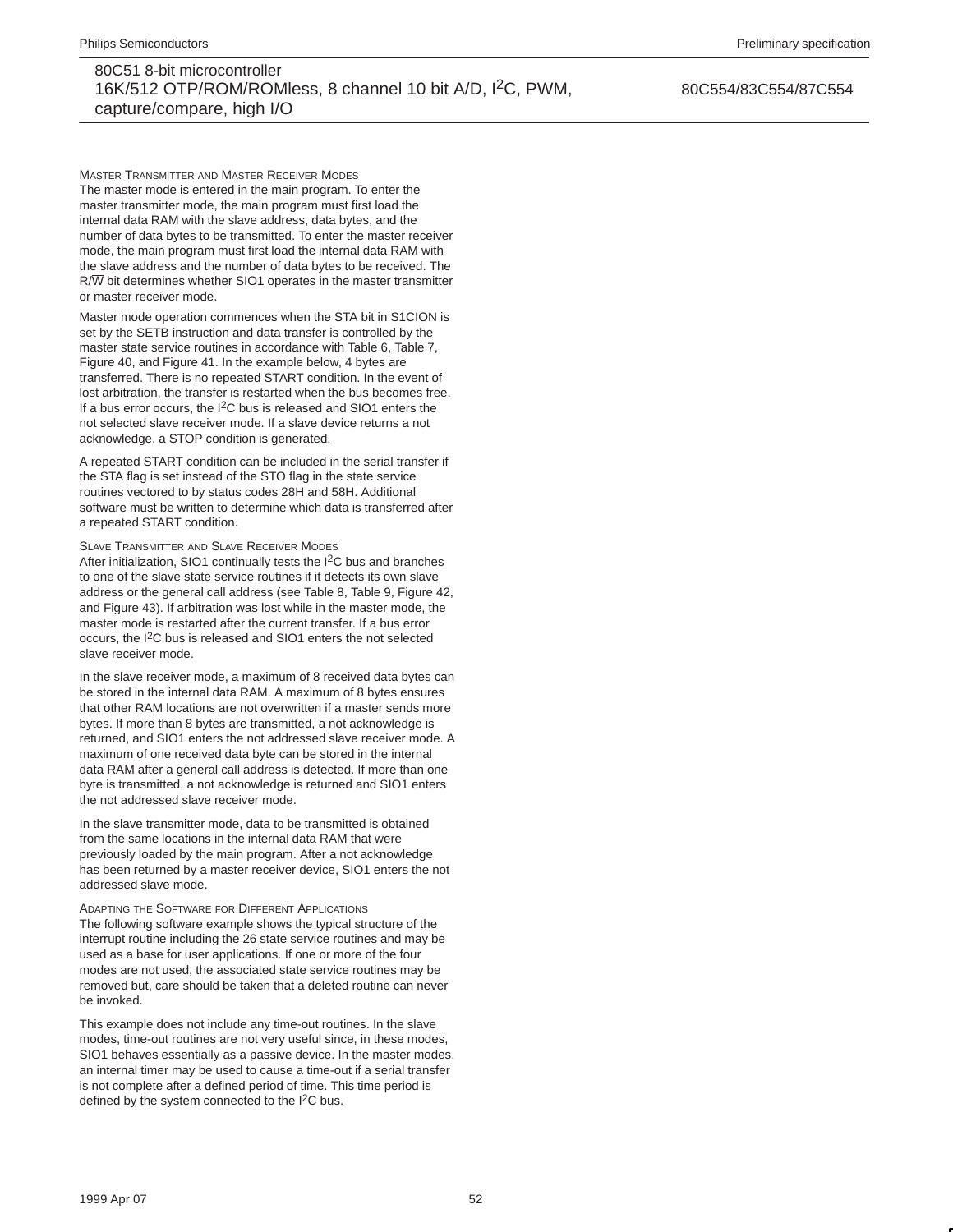|                                          | ! SI01 EQUATE LIST                            |                                                         |                                                |                                                                                        |
|------------------------------------------|-----------------------------------------------|---------------------------------------------------------|------------------------------------------------|----------------------------------------------------------------------------------------|
|                                          |                                               |                                                         |                                                |                                                                                        |
|                                          |                                               | ! LOCATIONS OF THE SI01 SPECIAL FUNCTION REGISTERS      |                                                |                                                                                        |
| 00D <sub>8</sub><br>00D9<br>00DA<br>00DB | S1CON<br>S1STA<br>S1DAT<br>S <sub>1</sub> ADR | $-0xd8$<br>$-0xd9$<br>$-0xda$<br>$-0xdb$                |                                                |                                                                                        |
| 00A8                                     | IEN <sub>0</sub>                              | $-0xa8$                                                 |                                                |                                                                                        |
| 00B8                                     | IP <sub>0</sub>                               | $-02b8$                                                 |                                                |                                                                                        |
|                                          | ! BIT LOCATIONS                               |                                                         |                                                |                                                                                        |
| 00DD<br>00BD                             | <b>STA</b><br>SI01HP                          | $-0x$ dd<br>$-0$ x $bd$                                 | ! STA bit in S1CON<br>! IP0, SI01 Priority bit |                                                                                        |
|                                          |                                               | ! IMMEDIATE DATA TO WRITE INTO REGISTER S1CON           |                                                |                                                                                        |
| 00D <sub>5</sub>                         |                                               | ENS1 NOTSTA STO NOTSI AA CR0                            | $-0xd5$                                        | ! Generates STOP                                                                       |
| 00C5                                     |                                               | ENS1_NOTSTA_NOTSTO_NOTSI_AA_CR0                         | $-0xc5$                                        | $CRO = 100kHz$<br>! Releases BUS and<br>! ACK                                          |
| 00C1                                     |                                               | ENS1_NOTSTA_NOTSTO_NOTSI_NOTAA_CR0                      | $-0xc1$                                        | ! Releases BUS and<br>! NOT ACK                                                        |
| 00E5                                     |                                               | ENS1_STA_NOTSTO_NOTSI_AA_CR0                            | $-0xe5$                                        | ! Releases BUS and<br>! set STA                                                        |
|                                          |                                               |                                                         |                                                |                                                                                        |
|                                          |                                               | ! GENERAL IMMEDIATE DATA                                |                                                |                                                                                        |
| 0031                                     | OWNSLA -0x31                                  |                                                         |                                                | ! Own SLA+General Call<br>! must be written into S1ADR                                 |
| 00A0                                     | ENSI01                                        | $-0xa0$                                                 |                                                | ! EA+ES1, enable SIO1 interrupt<br>! must be written into IEN0                         |
| 0001                                     | PAG1                                          | $-0x01$                                                 |                                                | ! select PAG1 as HADD                                                                  |
| 00C0                                     | <b>SLAW</b>                                   | $-0xc0$                                                 |                                                | ! SLA+W to be transmitted                                                              |
| 00C1<br>0018                             | <b>SLAR</b><br>SELRB3                         | $-0xc1$<br>$-0x18$                                      |                                                | ! SLA+R to be transmitted<br>! Select Register Bank 3                                  |
|                                          |                                               | ! LOCATIONS IN DATA RAM<br> *************************** |                                                |                                                                                        |
| 0030                                     | MTD                                           | $-0x30$                                                 |                                                | ! MST/TRX/DATA base address                                                            |
| 0038                                     | MRD                                           | $-0x38$                                                 |                                                | ! MST/REC/DATA base address                                                            |
| 0040<br>0048                             | <b>SRD</b><br><b>STD</b>                      | $-0x40$<br>$-0x48$                                      |                                                | ! SLV/REC/DATA base address<br>! SLV/TRX/DATA base address                             |
|                                          |                                               |                                                         |                                                |                                                                                        |
| 0053                                     | <b>BACKUP</b>                                 | $-0x53$                                                 |                                                | ! Backup from NUMBYTMST<br>! To restore NUMBYTMST in case<br>! of an Arbitration Loss. |
| 0052                                     | <b>NUMBYTMST</b>                              | $-0x52$                                                 | ! or receive as MST.                           | ! Number of bytes to transmit                                                          |
| 0051                                     | <b>SLA</b>                                    | $-0x51$                                                 | ! transmitted.                                 | ! Contains SLA+R/W to be                                                               |
| 0050                                     | <b>HADD</b>                                   | $-0x50$                                                 | ! till STATE 25.                               | ! High Address byte for STATE 0                                                        |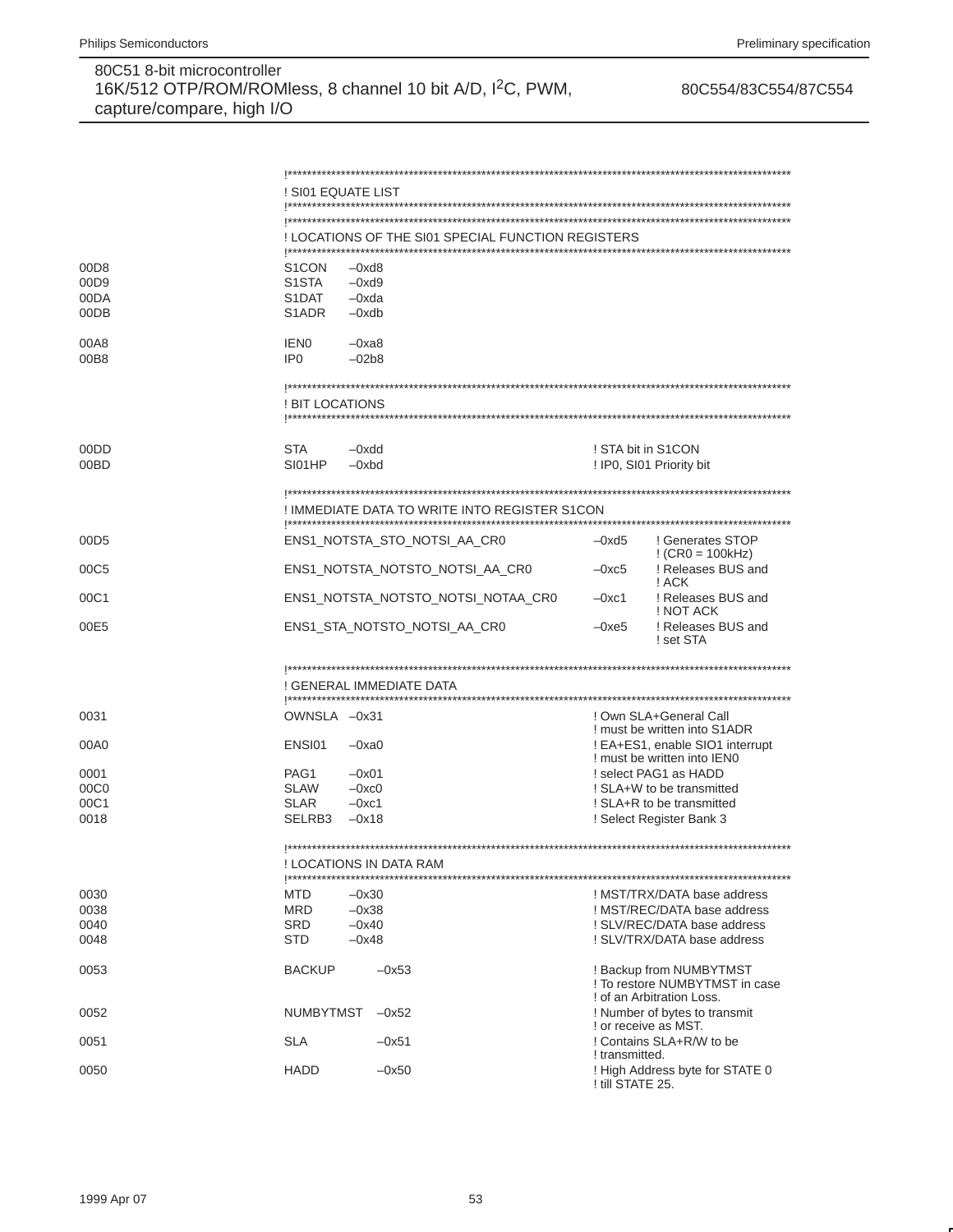#### 80C554/83C554/87C554

! INITIALIZATION ROUTINE ! Example to initialize IIC Interface as slave receiver or slave transmitter and ! start a MASTER TRANSMIT or a MASTER RECEIVE function. 4 bytes will be transmitted or received. .sect strt  $0x00$ .base 0000 4100 ajmp INIT ! RESET initial .sect 0x200 .base 0200 75DB31 INIT: S1ADR,#OWNSLA ! Load own SLA + enable mov ! general call recognition 0203 D296 setb  $P1(6)$ ! P1.6 High level. 0205 D<sub>297</sub> setb P1(7) ! P1.7 High level. 0207 755001 mov HADD,#PAG1 020A 43A8A0 IEN0,#ENSI01 ! Enable SI01 interrupt orl 020D C<sub>2</sub>B<sub>D</sub> clr SI01HP ! SI01 interrupt low priority mov S1CON, #ENS1\_NOTSTA\_NOTSTO\_NOTSI\_AA\_CR0 020F 75D8C5 ! Initialize SLV funct. ! START MASTER TRANSMIT FUNCTION 0212 755204 mov NUMBYTMST,#0x4 ! Transmit 4 bytes. 0215 7551C0 mov SLA,#SLAW ! SLA+W, Transmit funct. 0218 D<sub>2</sub>D<sub>D</sub> setb STA ! set STA in S1CON \_\_\_\_\_\_\_\_\_\_\_\_\_\_\_\_\_\_\_\_\_\_\_\_\_\_\_\_\_ ! START MASTER RECEIVE FUNCTION 021A 755204 mov NUMBYTMST,#0x4 ! Receive 4 bytes. 7551C1 ! SLA+R, Receive funct.  $021D$ mov SLA,#SLAR 0220 D<sub>2</sub>D<sub>D</sub> setb STA ! set STA in S1CON ! SI01 INTERRUPT ROUTINE intvec ! SI01 interrupt vector .sect .base  $0x00$ ! S1STA and HADD are pushed onto the stack. ! They serve as return address for the RET instruction. ! The RET instruction sets the Program Counter to address HADD, ! S1STA and jumps to the right subroutine. 002B C<sub>0</sub>D<sub>0</sub> push psw ! save psw 002D C<sub>0</sub>D<sub>9</sub> push S1STA 002F C050 push HADD 0031 22 ret ! JMP to address HADD, S1STA. ! STATE : 00, Bus error. ! ACTION : Enter not addressed SLV mode and release bus. STO reset.  $|- - - - - - - -$ .sect st<sub>0</sub> 0x100 .base 0100 75D8D5 S1CON,#ENS1\_NOTSTA\_STO\_NOTSI\_AA\_CR0 ! clr SI mov ! set STO, AA 0103 DODO pop **DSW** 0105 32 reti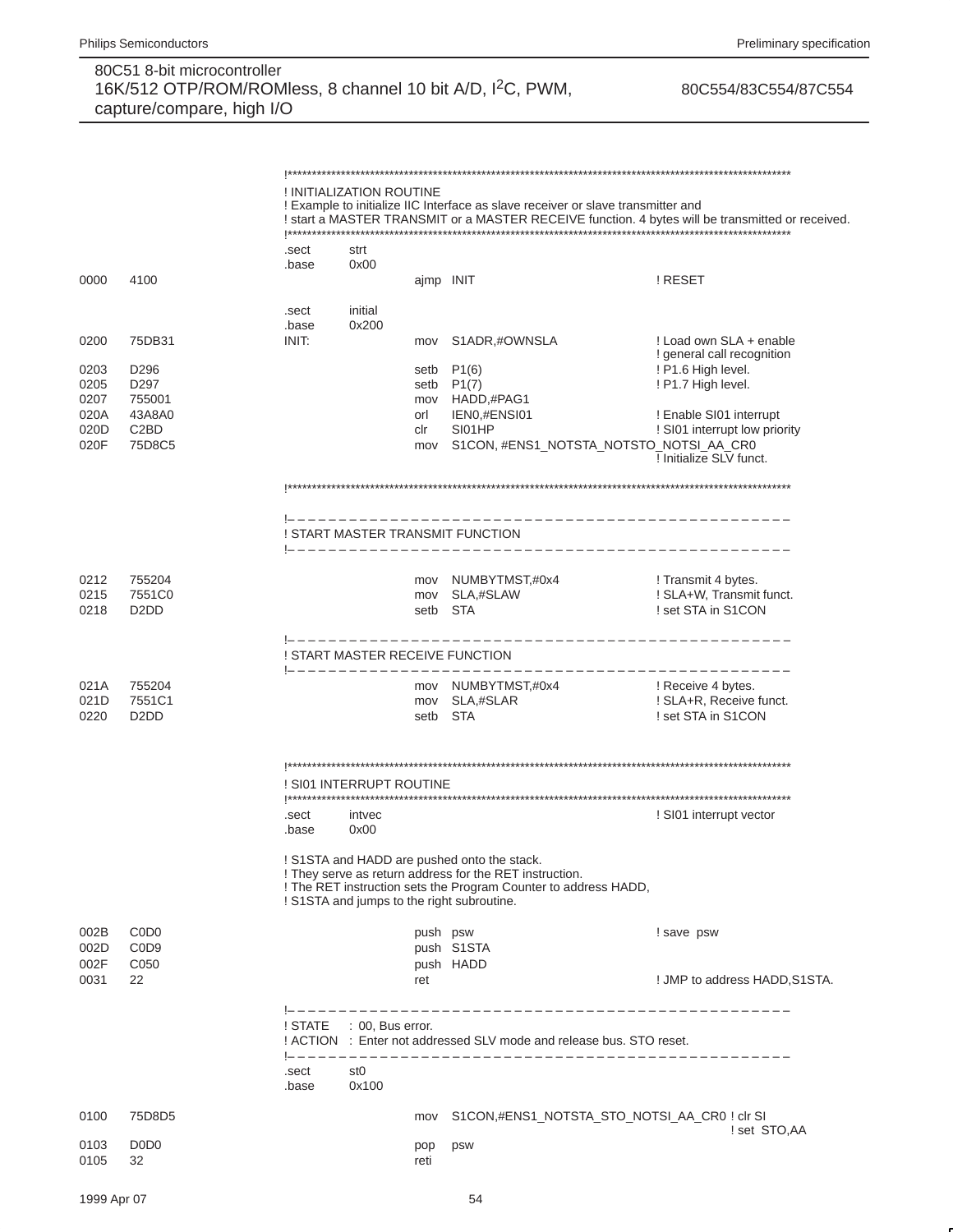|                                              |                                                                         |                              |                        |                                  | ! MASTER STATE SERVICE ROUTINES                                                                                                                                               |                            |
|----------------------------------------------|-------------------------------------------------------------------------|------------------------------|------------------------|----------------------------------|-------------------------------------------------------------------------------------------------------------------------------------------------------------------------------|----------------------------|
|                                              |                                                                         |                              |                        |                                  | ! State 08 and State 10 are both for MST/TRX and MST/REC.<br>! The R/W bit decides whether the next state is within<br>! MST/TRX mode or within MST/REC mode.                 |                            |
|                                              |                                                                         | ! STATE                      |                        |                                  | : 08, A, START condition has been transmitted.<br>! ACTION : SLA+R/W are transmitted, ACK bit is received.                                                                    |                            |
|                                              |                                                                         | .sect<br>.base               | mts8<br>0x108          |                                  | --------------------------                                                                                                                                                    |                            |
| 0108<br>010B                                 | 8551DA<br>75D8C5                                                        |                              |                        | mov                              | mov S1DAT, SLA<br>S1CON,#ENS1_NOTSTA_NOTSTO_NOTSI_AA_CR0                                                                                                                      | ! Load SLA+R/W<br>! clr SI |
| 010E                                         | 01A0                                                                    |                              |                        |                                  | ajmp INITBASE1                                                                                                                                                                |                            |
|                                              |                                                                         |                              | transmitted.           |                                  | ! STATE : 10, A repeated START condition has been<br>! ACTION : SLA+R/W are transmitted, ACK bit is received.                                                                 |                            |
|                                              |                                                                         | .sect<br>.base               | mts10<br>0x110         |                                  |                                                                                                                                                                               |                            |
| 0110<br>0113                                 | 8551DA<br>75D8C5                                                        |                              |                        |                                  | mov S1DAT, SLA<br>mov S1CON,#ENS1_NOTSTA_NOTSTO_NOTSI_AA_CR0                                                                                                                  | ! Load SLA+R/W<br>! clr SI |
| 010E                                         | 01A0                                                                    |                              |                        |                                  | ajmp INITBASE1                                                                                                                                                                |                            |
| 00A0<br>00A3<br>00A5<br>00A7<br>00AA<br>00AC | 75D018<br>7930<br>7838<br>855253<br>D <sub>0</sub> D <sub>0</sub><br>32 | .sect<br>.base<br>INITBASE1: | ibase1<br>0xa0         | mov<br>mov<br>mov<br>pop<br>reti | psw,#SELRB3<br>r1,#MTD<br>mov r0,#MRD<br>BACKUP,NUMBYTMST<br>psw                                                                                                              | ! Save initial value       |
|                                              |                                                                         |                              |                        |                                  | ! MASTER TRANSMITTER STATE SERVICE ROUTINES                                                                                                                                   |                            |
|                                              |                                                                         | ! STATE<br>J.                | ACK has been received. |                                  | : 18, Previous state was STATE 8 or STATE 10, SLA+W have been transmitted,<br>! ACTION : First DATA is transmitted, ACK bit is received.<br> -------------------------------- |                            |
|                                              |                                                                         | .sect<br>.base               | mts18<br>0x118         |                                  |                                                                                                                                                                               |                            |
| 0118<br>011B<br>011D                         | 75D018<br>87DA<br>01B5                                                  |                              |                        | ajmp CON                         | mov psw,#SELRB3<br>mov S1DAT, @r1                                                                                                                                             |                            |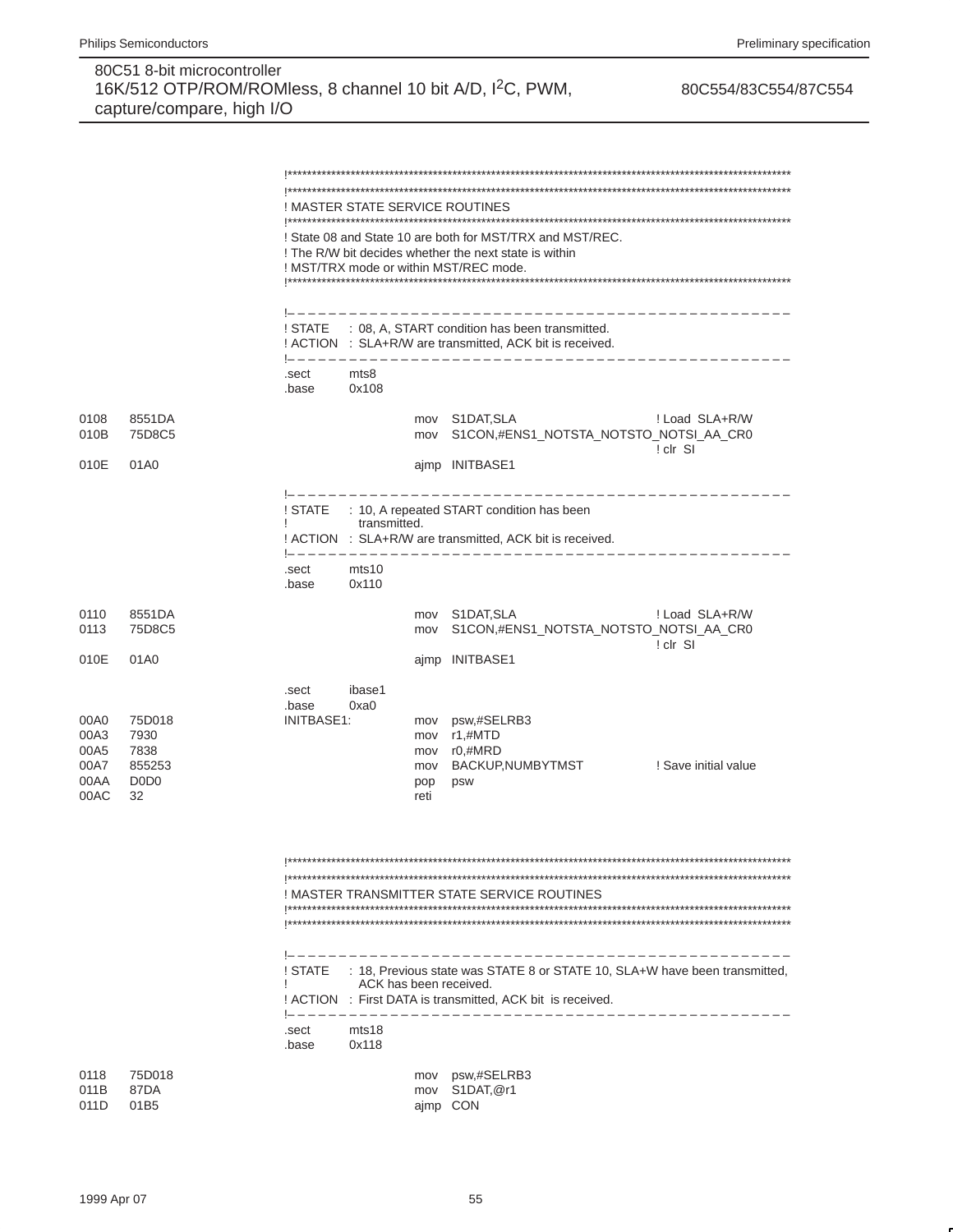|                      |                                     |                                                             |                          |                    | --------------------------------------                                                                                                                                             |  |
|----------------------|-------------------------------------|-------------------------------------------------------------|--------------------------|--------------------|------------------------------------------------------------------------------------------------------------------------------------------------------------------------------------|--|
|                      |                                     | ! ACTION : Transmit STOP condition.<br> ------------------- |                          |                    | ! STATE : 20, SLA+W have been transmitted, NOT ACK has been received<br>_______________________________                                                                            |  |
|                      |                                     | .sect<br>.base                                              | mts20<br>0x120           |                    |                                                                                                                                                                                    |  |
| 0120                 | 75D8D5                              |                                                             |                          | mov                | S1CON,#ENS1_NOTSTA_STO_NOTSI_AA_CR0<br>! set STO, clr SI                                                                                                                           |  |
| 0123<br>0125         | D <sub>0</sub> D <sub>0</sub><br>32 |                                                             |                          | psw<br>pop<br>reti |                                                                                                                                                                                    |  |
|                      |                                     |                                                             | else transmit next DATA. |                    | ! STATE : 28, DATA of S1DAT have been transmitted, ACK received.<br>! ACTION : If Transmitted DATA is last DATA then transmit a STOP condition,                                    |  |
|                      |                                     | .sect<br>.base                                              | mts28<br>0x128           |                    |                                                                                                                                                                                    |  |
| 0128<br>012B         | D55285<br>75D8D5                    |                                                             |                          |                    | dinz NUMBYTMST, NOTLDAT1<br>! JMP if NOT last DATA<br>mov S1CON,#ENS1_NOTSTA_STO_NOTSI_AA_CR0<br>! clr SI, set AA                                                                  |  |
| 012E                 | 01B9                                |                                                             |                          |                    | ajmp RETmt                                                                                                                                                                         |  |
|                      |                                     | .sect<br>.base                                              | mts28sb<br>0x0b0         |                    |                                                                                                                                                                                    |  |
| 00B0<br>00B3         | 75D018<br>87DA                      | NOTLDAT1:                                                   |                          | mov<br>mov         | psw,#SELRB3<br>S1DAT, @r1                                                                                                                                                          |  |
| 00B5                 | 75D8C5                              | CON:                                                        |                          | mov                | S1CON,#ENS1_NOTSTA_NOTSTO_NOTSI_AA_CR0<br>! clr SI, set AA                                                                                                                         |  |
| 00B8<br>00B9         | 09<br>D <sub>0</sub> D <sub>0</sub> | RETmt                                                       | $\sim 100$               | inc<br>pop         | r1<br>psw                                                                                                                                                                          |  |
| 00BB                 | 32                                  |                                                             |                          | reti               |                                                                                                                                                                                    |  |
|                      |                                     |                                                             |                          |                    | ! STATE : 30, DATA of S1DAT have been transmitted, NOT ACK received.<br>! ACTION : Transmit a STOP condition.                                                                      |  |
|                      |                                     | .sect<br>.base                                              | mts30<br>0x130           |                    |                                                                                                                                                                                    |  |
| 0130                 | 75D8D5                              |                                                             |                          | mov                | S1CON,#ENS1_NOTSTA_STO_NOTSI_AA_CR0<br>! set STO, clr SI                                                                                                                           |  |
| 0133<br>0135         | D <sub>0</sub> D <sub>0</sub><br>32 |                                                             |                          | pop<br>reti        | psw                                                                                                                                                                                |  |
|                      |                                     | ! STATE                                                     |                          |                    | : 38, Arbitration lost in SLA+W or DATA.<br>! ACTION : Bus is released, not addressed SLV mode is entered.<br>A new START condition is transmitted when the IIC bus is free again. |  |
|                      |                                     | .sect<br>.base                                              | mts38<br>0x138           |                    |                                                                                                                                                                                    |  |
| 0138<br>013B<br>013E | 75D8E5<br>855352<br>01B9            |                                                             |                          | mov<br>mov         | S1CON,#ENS1_STA_NOTSTO_NOTSI_AA_CR0<br>NUMBYTMST, BACKUP<br>ajmp RETmt                                                                                                             |  |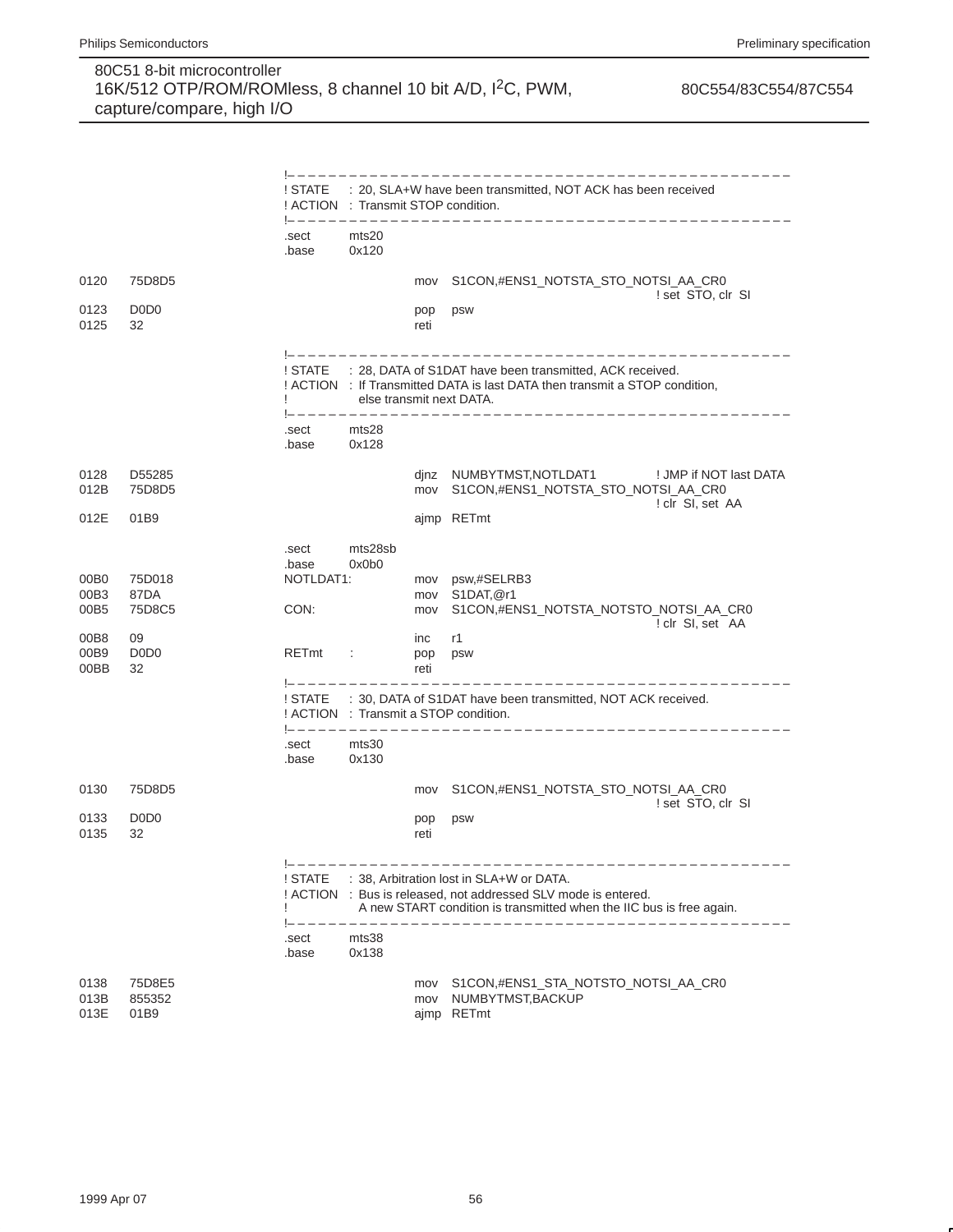|                      |                                           | ! MASTER RECEIVER STATE SERVICE ROUTINES |                                |                    |                                                                                                                                                               |                           |  |  |  |
|----------------------|-------------------------------------------|------------------------------------------|--------------------------------|--------------------|---------------------------------------------------------------------------------------------------------------------------------------------------------------|---------------------------|--|--|--|
|                      |                                           | ! STATE<br>T                             |                                |                    | : 40, Previous state was STATE 08 or STATE 10,<br>SLA+R have been transmitted, ACK received.<br>! ACTION : DATA will be received, ACK returned.               |                           |  |  |  |
|                      |                                           | .sect<br>.base                           | mts40<br>0x140                 |                    |                                                                                                                                                               |                           |  |  |  |
| 0140                 | 75D8C5                                    |                                          |                                | mov                | S1CON,#ENS1_NOTSTA_NOTSTO_NOTSI_AA_CR0                                                                                                                        |                           |  |  |  |
| 0143                 | D <sub>0</sub> D <sub>0</sub><br>32       |                                          |                                | pop<br>reti        | psw                                                                                                                                                           | ! clr STA, STO, SI set AA |  |  |  |
|                      |                                           |                                          |                                |                    | ! STATE : 48, SLA+R have been transmitted, NOT ACK received.<br>! ACTION : STOP condition will be generated.                                                  |                           |  |  |  |
|                      |                                           | !--------<br>.sect<br>.base              | mts48<br>0x148                 |                    |                                                                                                                                                               |                           |  |  |  |
| 0148                 | 75D8D5                                    | STOP:                                    |                                | mov                | S1CON,#ENS1_NOTSTA_STO_NOTSI_AA_CR0                                                                                                                           | ! set STO, clr SI         |  |  |  |
| 014B<br>014D         | D <sub>0</sub> D <sub>0</sub><br>32       |                                          |                                | pop<br>reti        | psw                                                                                                                                                           |                           |  |  |  |
|                      |                                           |                                          | ! ACTION : Read DATA of S1DAT. |                    | ! STATE : 50, DATA have been received, ACK returned.<br>DATA will be received, if it is last DATA<br>then NOT ACK will be returned else ACK will be returned. |                           |  |  |  |
|                      |                                           | .sect<br>.base                           | mrs50<br>0x150                 |                    |                                                                                                                                                               |                           |  |  |  |
| 0150<br>0153<br>0155 | 75D018<br>A6DA<br>01C <sub>0</sub>        |                                          |                                |                    | mov psw,#SELRB3<br>mov @r0,S1DAT<br>ajmp REC1                                                                                                                 | ! Read received DATA      |  |  |  |
|                      |                                           | .sect<br>.base                           | mrs50s<br>0xc0                 |                    |                                                                                                                                                               |                           |  |  |  |
| 00C0<br>00C3         | D55205<br>75D8C1                          | REC1:                                    |                                | mov                | dinz NUMBYTMST, NOTLDAT2<br>S1CON,#ENS1 NOTSTA NOTSTO NOTSI NOTAA CR0                                                                                         | ! clr SI, AA              |  |  |  |
| 00C6<br>00C8         | 8003<br>75D8C5                            | NOTLDAT2:                                |                                | sjmp<br>mov        | RETmr<br>S1CON,#ENS1 NOTSTA NOTSTO NOTSI AA CR0                                                                                                               |                           |  |  |  |
| 00CB<br>00CC<br>00CE | 08<br>D <sub>0</sub> D <sub>0</sub><br>32 | RETmr:                                   |                                | inc<br>pop<br>reti | r <sub>0</sub><br>psw                                                                                                                                         | ! clr SI, set AA          |  |  |  |
|                      |                                           | $1 - - - - - - - -$<br>! STATE           |                                |                    | : 58, DATA have been received, NOT ACK returned.<br>! ACTION : Read DATA of S1DAT and generate a STOP condition.<br>________________________                  |                           |  |  |  |
|                      |                                           | $! - - - - - - - - -$<br>.sect<br>.base  | mrs58<br>0x158                 |                    |                                                                                                                                                               |                           |  |  |  |
| 0158<br>015B<br>015D | 75D018<br>A6DA<br>80E9                    |                                          |                                | mov<br>mov         | psw,#SELRB3<br>@R0,S1DAT<br>sjmp STOP                                                                                                                         |                           |  |  |  |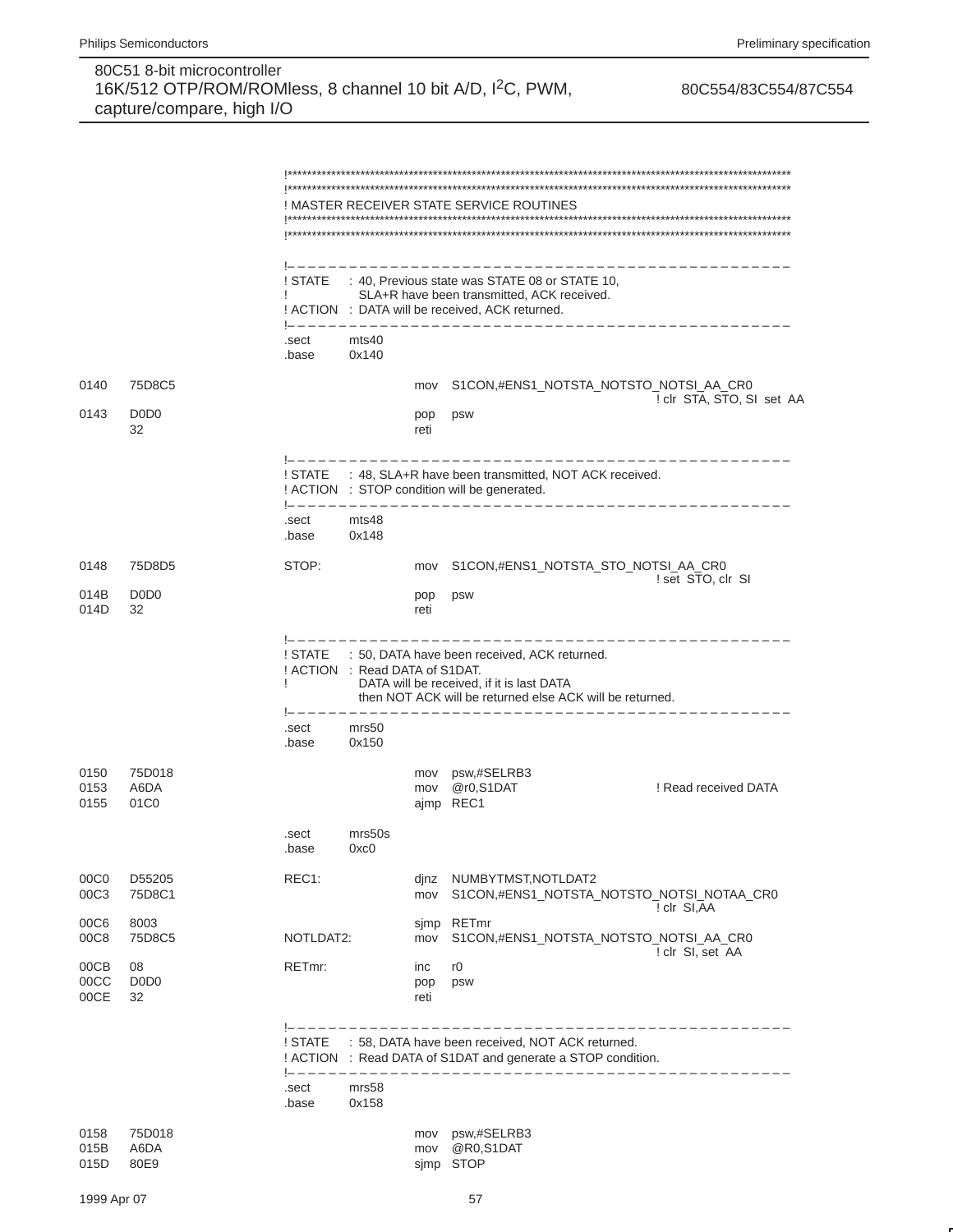|                  |                                     |                 |                                 |             | ! SLAVE RECEIVER STATE SERVICE ROUTINES                                                                                                          |
|------------------|-------------------------------------|-----------------|---------------------------------|-------------|--------------------------------------------------------------------------------------------------------------------------------------------------|
|                  |                                     |                 |                                 |             |                                                                                                                                                  |
|                  |                                     |                 |                                 |             | _____________________________<br>! STATE : 60, Own SLA+W have been received, ACK returned.<br>! ACTION : DATA will be received and ACK returned. |
|                  |                                     | .sect<br>.base  | 1------------<br>srs60<br>0x160 |             |                                                                                                                                                  |
| 0160             | 75D8C5                              |                 |                                 | mov         | S1CON,#ENS1_NOTSTA_NOTSTO_NOTSI_AA_CR0<br>! clr SI, set AA                                                                                       |
| 0163             | 75D018                              |                 |                                 | mov         | psw,#SELRB3                                                                                                                                      |
| 0166             | 01D <sub>0</sub>                    |                 |                                 |             | ajmp INITSRD                                                                                                                                     |
|                  |                                     | .sect<br>.base  | insrd<br>0xd0                   |             |                                                                                                                                                  |
| 00D <sub>0</sub> | 7840                                | <b>INITSRD:</b> |                                 | mov         | $r0,$ #SRD                                                                                                                                       |
| 00D <sub>2</sub> | 7908                                |                 |                                 |             | mov r1,#8                                                                                                                                        |
| 00D4<br>00D6     | D <sub>0</sub> D <sub>0</sub><br>32 |                 |                                 | pop<br>reti | psw                                                                                                                                              |
|                  |                                     |                 |                                 |             |                                                                                                                                                  |
|                  |                                     | ! STATE         |                                 |             | : 68, Arbitration lost in SLA and R/W as MST                                                                                                     |
|                  |                                     |                 |                                 |             | Own SLA+W have been received, ACK returned<br>! ACTION : DATA will be received and ACK returned.                                                 |
|                  |                                     |                 |                                 |             | STA is set to restart MST mode after the bus is free again.                                                                                      |
|                  |                                     | .sect<br>.base  | srs68<br>0x168                  |             |                                                                                                                                                  |
| 0168             | 75D8E5                              |                 |                                 | mov         | S1CON,#ENS1_STA_NOTSTO_NOTSI_AA_CR0                                                                                                              |
| 016B             | 75D018                              |                 |                                 |             | mov psw,#SELRB3                                                                                                                                  |
| 016E             | 01D <sub>0</sub>                    |                 |                                 |             | ajmp INITSRD                                                                                                                                     |
|                  |                                     | ! STATE         |                                 |             | : 70, General call has been received, ACK returned.                                                                                              |
|                  |                                     |                 |                                 |             | ! ACTION : DATA will be received and ACK returned.                                                                                               |
|                  |                                     | .sect           | srs70                           |             |                                                                                                                                                  |
| 0170             | 75D8C5                              | .base           | 0x170                           | mov         | S1CON,#ENS1_NOTSTA_NOTSTO_NOTSI_AA_CR0                                                                                                           |
|                  |                                     |                 |                                 |             | ! clr SI, set AA                                                                                                                                 |
| 0173<br>0176     | 75D018<br>01D <sub>0</sub>          |                 |                                 | mov         | ! Initialize SRD counter<br>psw,#SELRB3<br>ajmp initsrd                                                                                          |
|                  |                                     |                 |                                 |             |                                                                                                                                                  |
|                  |                                     | ! STATE         |                                 |             | --------<br>: 78, Arbitration lost in SLA+R/W as MST.                                                                                            |
|                  |                                     |                 |                                 |             | General call has been received, ACK returned.                                                                                                    |
|                  |                                     |                 |                                 |             | ! ACTION : DATA will be received and ACK returned.<br>STA is set to restart MST mode after the bus is free again.                                |
|                  |                                     |                 |                                 |             | __________________________________                                                                                                               |
|                  |                                     | .sect<br>.base  | srs78<br>0x178                  |             |                                                                                                                                                  |
| 0178             | 75D8E5                              |                 |                                 | mov         | S1CON,#ENS1 STA NOTSTO NOTSI AA CR0                                                                                                              |
| 017B<br>017E     | 75D018<br>01D <sub>0</sub>          |                 |                                 | mov         | psw,#SELRB3<br>! Initialize SRD counter<br>ajmp INITSRD                                                                                          |
|                  |                                     |                 |                                 |             |                                                                                                                                                  |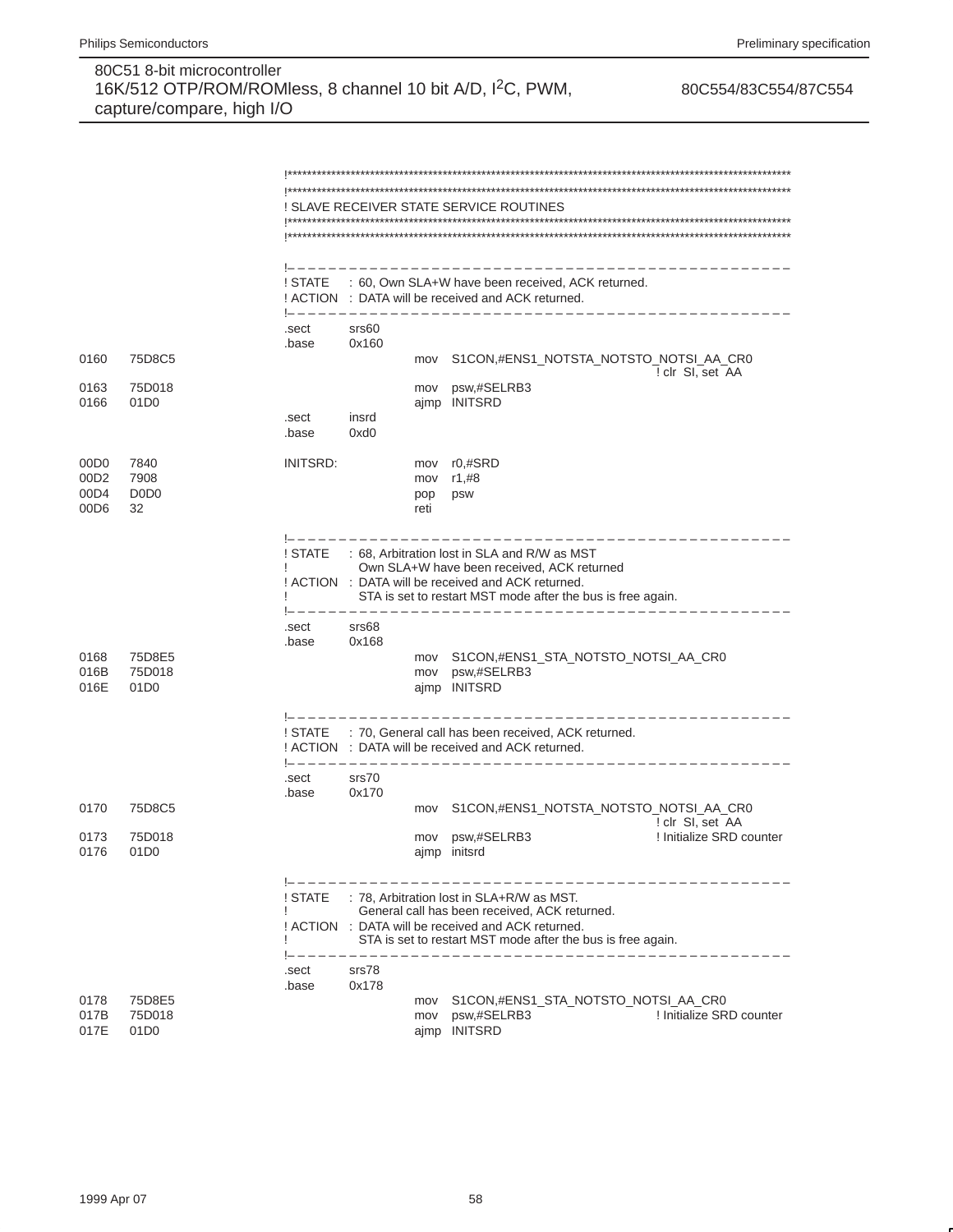|                          |                                               |                             |                       |                    | _________________________________                                                                                                                                                                                                                                                        |                      |
|--------------------------|-----------------------------------------------|-----------------------------|-----------------------|--------------------|------------------------------------------------------------------------------------------------------------------------------------------------------------------------------------------------------------------------------------------------------------------------------------------|----------------------|
|                          |                                               | ! STATE<br>Ţ                | ! ACTION : Read DATA. |                    | : 80, Previously addressed with own SLA. DATA received, ACK returned.<br>IF received DATA was the last<br>THEN superfluous DATA will be received and NOT ACK returned<br>ELSE next DATA will be received and ACK returned.<br>________________________________                           |                      |
|                          |                                               | .sect<br>.base              | srs80<br>0x180        |                    |                                                                                                                                                                                                                                                                                          |                      |
| 0180<br>0183<br>0185     | 75D018<br>A6DA<br>01D <sub>8</sub>            |                             |                       | mov<br>mov         | psw,#SELRB3<br>@r0,S1DAT<br>ajmp REC2                                                                                                                                                                                                                                                    | ! Read received DATA |
|                          |                                               | .sect<br>.base              | srs80s<br>0xd8        |                    |                                                                                                                                                                                                                                                                                          |                      |
| 00D <sub>8</sub><br>00DA | D906<br>75D8C1                                | REC <sub>2</sub> :<br>LDAT: |                       | mov                | dinz r1, NOTLDAT3<br>S1CON,#ENS1_NOTSTA_NOTSTO_NOTSI_NOTAA_CR0                                                                                                                                                                                                                           | ! clr SI, AA         |
| 00DD<br>00DF<br>00E0     | D <sub>0</sub> D <sub>0</sub><br>32<br>75D8C5 | NOTLDAT3:                   |                       | pop<br>reti<br>mov | psw<br>S1CON,#ENS1_NOTSTA_NOTSTO_NOTSI_AA_CR0                                                                                                                                                                                                                                            |                      |
| 00E3<br>00E4<br>00E6     | 08<br>D <sub>0</sub> D <sub>0</sub><br>32     | RETsr:                      |                       | inc<br>pop<br>reti | r0<br>psw                                                                                                                                                                                                                                                                                | ! clr SI, set AA     |
|                          |                                               |                             |                       |                    | ! STATE : 88, Previously addressed with own SLA. DATA received NOT ACK returned.<br>! ACTION : No save of DATA, Enter NOT addressed SLV mode.<br>Recognition of own SLA. General call recognized, if S1ADR. 0-1.                                                                         |                      |
|                          |                                               | .sect<br>.base              | srs88<br>0x188        |                    |                                                                                                                                                                                                                                                                                          |                      |
| 0188<br>018B             | 75D8C5<br>01E4                                |                             |                       | mov                | S1CON,#ENS1_NOTSTA_NOTSTO_NOTSI_AA_CR0<br>ajmp RETsr                                                                                                                                                                                                                                     | ! clr SI, set AA     |
|                          |                                               | ! STATE<br>J<br>ı           | ! ACTION : Read DATA. |                    | ----------------------<br>: 90, Previously addressed with general call.<br>DATA has been received, ACK has been returned.<br>After General call only one byte will be received with ACK<br>the second DATA will be received with NOT ACK.<br>DATA will be received and NOT ACK returned. |                      |
|                          |                                               | .sect<br>.base              | srs90<br>0x190        |                    |                                                                                                                                                                                                                                                                                          |                      |
| 0190<br>0193<br>0195     | 75D018<br>A6DA<br>01DA                        |                             |                       | mov<br>mov         | psw,#SELRB3<br>@r0,S1DAT<br>ajmp LDAT                                                                                                                                                                                                                                                    | ! Read received DATA |
|                          |                                               | ! STATE<br>J.               |                       |                    | : 98, Previously addressed with general call.<br>DATA has been received, NOT ACK has been returned.<br>! ACTION : No save of DATA, Enter NOT addressed SLV mode.<br>Recognition of own SLA. General call recognized, if S1ADR. 0-1.<br>___________________________________               |                      |
|                          |                                               | .sect<br>.base              | srs98<br>0x198        |                    |                                                                                                                                                                                                                                                                                          |                      |
| 0198                     | 75D8C5                                        |                             |                       | mov                | S1CON,#ENS1_NOTSTA_NOTSTO_NOTSI_AA_CR0                                                                                                                                                                                                                                                   | ! clr SI, set AA     |
| 019B<br>019D             | D <sub>0</sub> D <sub>0</sub><br>32           |                             |                       | pop<br>reti        | psw                                                                                                                                                                                                                                                                                      |                      |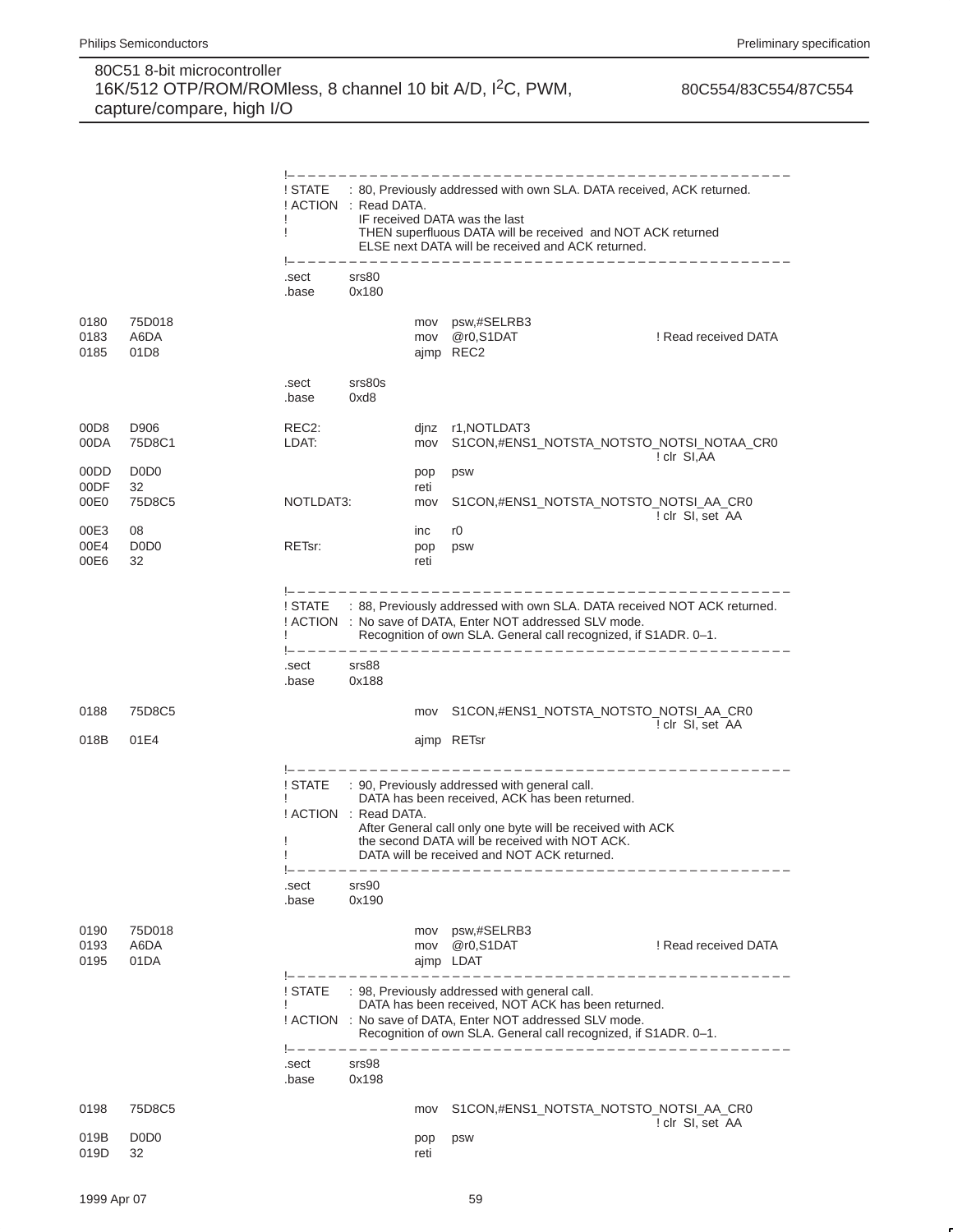|                                                  |                                                             |                              |                |                                  | -----------------                                                                                                                                                                                                                           |
|--------------------------------------------------|-------------------------------------------------------------|------------------------------|----------------|----------------------------------|---------------------------------------------------------------------------------------------------------------------------------------------------------------------------------------------------------------------------------------------|
|                                                  |                                                             | ! STATE<br>L                 |                |                                  | : A0, A STOP condition or repeated START has been received,<br>while still addressed as SLV/REC or SLV/TRX.<br>! ACTION : No save of DATA, Enter NOT addressed SLV mode.<br>Recognition of own SLA. General call recognized, if S1ADR. 0-1. |
|                                                  |                                                             | .sect<br>.base               | srsA0<br>0x1a0 |                                  |                                                                                                                                                                                                                                             |
| 01A0                                             | 75D8C5                                                      |                              |                | mov                              | S1CON,#ENS1_NOTSTA_NOTSTO_NOTSI_AA_CR0                                                                                                                                                                                                      |
| 01A3<br>01A5                                     | D <sub>0</sub> D <sub>0</sub><br>32                         |                              |                | pop<br>reti                      | ! clr SI, set AA<br>psw                                                                                                                                                                                                                     |
|                                                  |                                                             |                              |                |                                  | ! SLAVE TRANSMITTER STATE SERVICE ROUTINES                                                                                                                                                                                                  |
|                                                  |                                                             | ! STATE                      |                |                                  | ______________________________________<br>: A8, Own SLA+R received, ACK returned.<br>! ACTION : DATA will be transmitted, A bit received.                                                                                                   |
|                                                  |                                                             | .sect<br>.base               | stsa8<br>0x1a8 |                                  |                                                                                                                                                                                                                                             |
| 01A8<br>01AB                                     | 8548DA<br>75D8C5                                            |                              |                | mov<br>mov                       | S1DAT, STD<br>! load DATA in S1DAT<br>S1CON,#ENS1_NOTSTA_NOTSTO_NOTSI_AA_CR0<br>! clr SI, set AA                                                                                                                                            |
| 01AE                                             | 01E8                                                        |                              |                |                                  | ajmp INITBASE2                                                                                                                                                                                                                              |
| 00E8<br>00EB<br>00ED<br>00EE<br>00F <sub>0</sub> | 75D018<br>7948<br>09<br>D <sub>0</sub> D <sub>0</sub><br>32 | .sect<br>.base<br>INITBASE2: | ibase2<br>0xe8 | mov<br>mov<br>inc<br>pop<br>reti | psw,#SELRB3<br>r1, #STD<br>r1<br>psw                                                                                                                                                                                                        |
|                                                  |                                                             | ! STATE<br>ı<br>.sect        | stsb0          |                                  | : B0, Arbitration lost in SLA and R/W as MST. Own SLA+R received, ACK returned.<br>! ACTION : DATA will be transmitted, A bit received.<br>STA is set to restart MST mode after the bus is free again.                                      |
|                                                  |                                                             | .base                        | 0x1b0          |                                  |                                                                                                                                                                                                                                             |
| 01B0<br>01B3<br>01B6                             | 8548DA<br>75D8E5<br>01E8                                    |                              |                | mov                              | mov S1DAT, STD<br>! load DATA in S1DAT<br>S1CON,#ENS1_STA_NOTSTO_NOTSI_AA_CR0<br>ajmp INITBASE2                                                                                                                                             |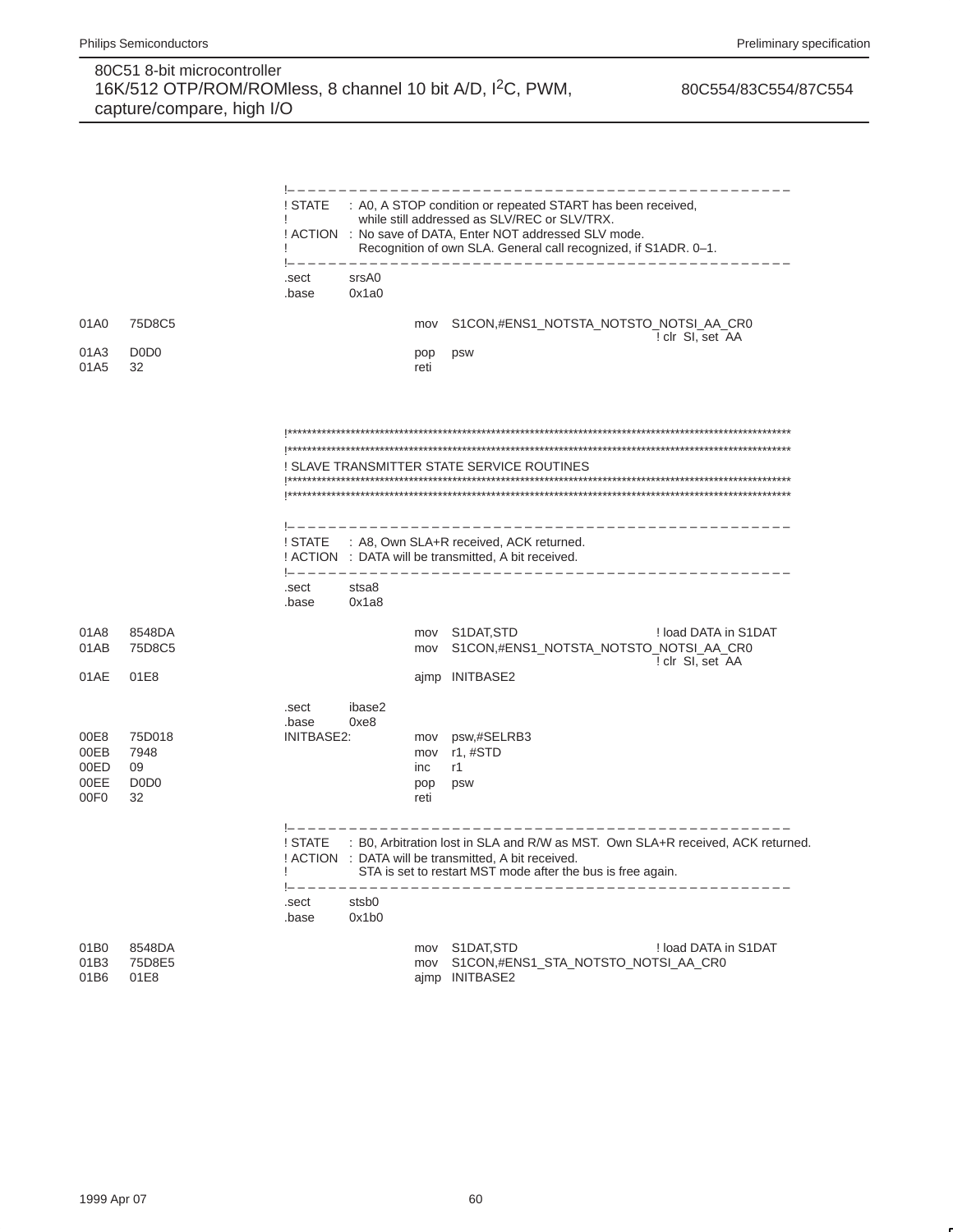|                          |                                         |                                                                                                                                              |                                 |             | ! STATE : B8, DATA has been transmitted, ACK received.<br>! ACTION : DATA will be transmitted, ACK bit is received.                       |  |  |  |  |
|--------------------------|-----------------------------------------|----------------------------------------------------------------------------------------------------------------------------------------------|---------------------------------|-------------|-------------------------------------------------------------------------------------------------------------------------------------------|--|--|--|--|
| 01B8<br>01BB<br>01BD     | 75D018<br>87DA<br>01F8                  | .sect<br>.base                                                                                                                               | stsb8<br>0x1b8                  |             | mov psw,#SELRB3<br>mov S1DAT, @r1<br>aimp SCON                                                                                            |  |  |  |  |
|                          |                                         | .sect<br>.base                                                                                                                               | scn<br>0xf8                     |             |                                                                                                                                           |  |  |  |  |
| 00F8<br>00FB             | 75D8C5<br>09                            | SCON:                                                                                                                                        |                                 | mov<br>inc  | S1CON,#ENS1_NOTSTA_NOTSTO_NOTSI_AA_CR0<br>! clr SI, set AA<br>r1                                                                          |  |  |  |  |
| 00FC<br>00FE             | D <sub>0</sub> D <sub>0</sub><br>32     |                                                                                                                                              |                                 | pop<br>reti | psw                                                                                                                                       |  |  |  |  |
|                          |                                         | : C0, DATA has been transmitted, NOT ACK received.<br>! STATE<br>! ACTION : Enter not addressed SLV mode.<br>1------------------------------ |                                 |             |                                                                                                                                           |  |  |  |  |
|                          |                                         | .sect<br>.base                                                                                                                               | stsc0<br>0x1c0                  |             |                                                                                                                                           |  |  |  |  |
| 01C <sub>0</sub><br>01C3 | 75D8C5<br>D <sub>0</sub> D <sub>0</sub> |                                                                                                                                              |                                 | mov         | S1CON,#ENS1_NOTSTA_NOTSTO_NOTSI_AA_CR0<br>! clr SI, set AA                                                                                |  |  |  |  |
| 01C <sub>5</sub>         | 32                                      |                                                                                                                                              |                                 | pop<br>reti | psw                                                                                                                                       |  |  |  |  |
|                          |                                         | ! STATE                                                                                                                                      |                                 |             | : C8, Last DATA has been transmitted (AA=0), ACK received.<br>! ACTION : Enter not addressed SLV mode.<br>1------------------------------ |  |  |  |  |
|                          |                                         | .sect<br>.base                                                                                                                               | stsc8<br>0x1c8                  |             |                                                                                                                                           |  |  |  |  |
| 01C8                     | 75D8C5                                  |                                                                                                                                              |                                 | mov         | S1CON,#ENS1_NOTSTA_NOTSTO_NOTSI_AA_CR0<br>! clr SI, set AA                                                                                |  |  |  |  |
| 01CB<br>01CD             | D <sub>0</sub> D <sub>0</sub><br>32     |                                                                                                                                              |                                 | pop<br>reti | psw                                                                                                                                       |  |  |  |  |
|                          |                                         |                                                                                                                                              |                                 |             |                                                                                                                                           |  |  |  |  |
|                          |                                         |                                                                                                                                              | ! END OF SI01 INTERRUPT ROUTINE |             |                                                                                                                                           |  |  |  |  |
|                          |                                         |                                                                                                                                              |                                 |             |                                                                                                                                           |  |  |  |  |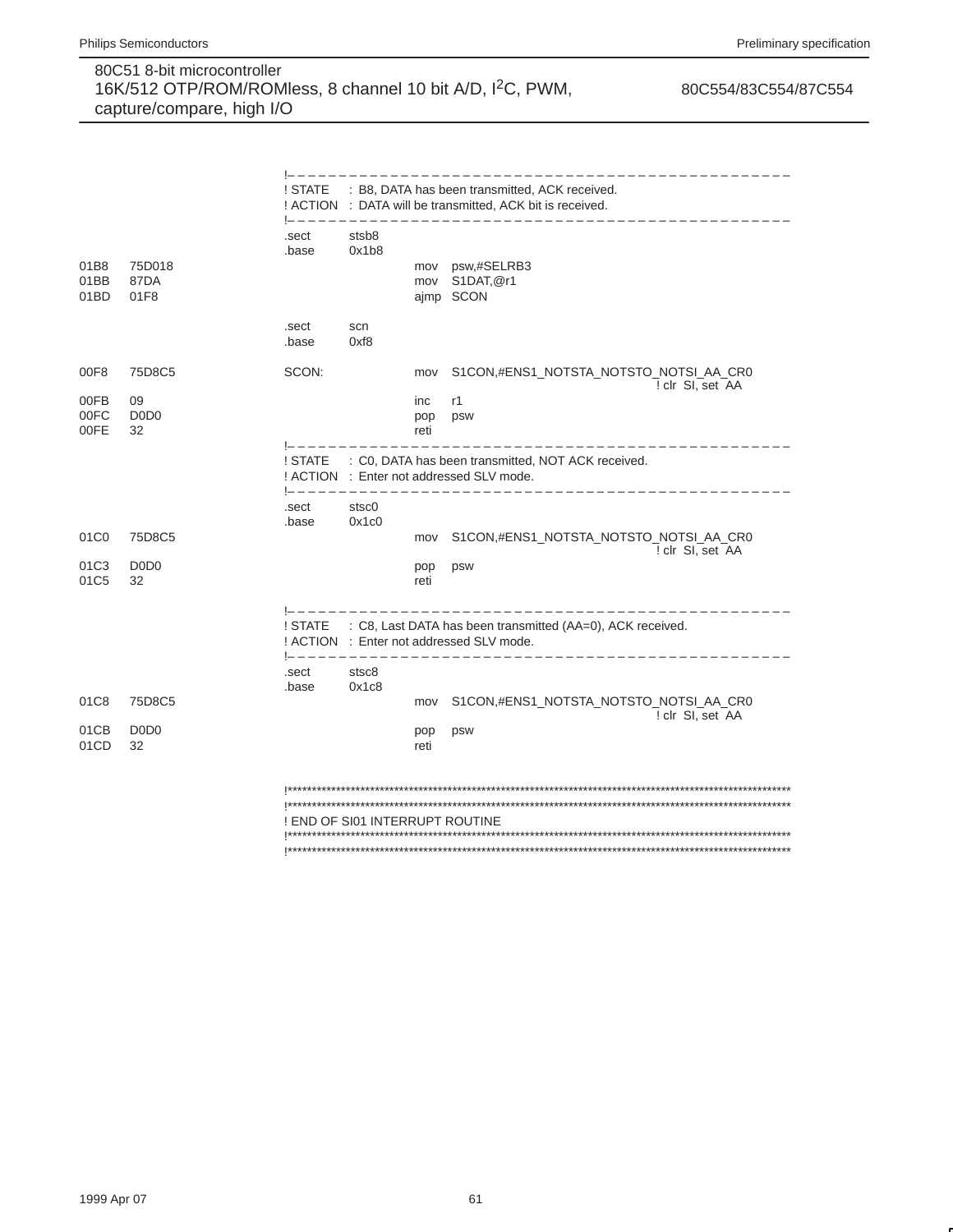80C554/83C554/87C554

### **ABSOLUTE MAXIMUM RATINGS**1, 2, <sup>3</sup>

| <b>PARAMETER</b>                                                                                | <b>RATING</b>    | <b>UNIT</b> |
|-------------------------------------------------------------------------------------------------|------------------|-------------|
| Storage temperature range                                                                       | $-65$ to $+150$  | °C          |
| Voltage on $EAV_{PP}$ to $V_{SS}$                                                               | $-0.5$ to $+13$  |             |
| Voltage on any other pin to $V_{SS}$                                                            | $-0.5$ to $+6.5$ |             |
| Input, output DC current on any single I/O pin                                                  | 5.0              | mA          |
| Power dissipation (based on package heat transfer limitations, not device power<br>consumption) | 1.0              | W           |

**NOTES:**

1. Stresses above those listed under Absolute Maximum Ratings may cause permanent damage to the device. This is a stress rating only and functional operation of the device at these or any conditions other than those described in the AC and DC Electrical Characteristics section of this specification is not implied.

2. This product includes circuitry specifically designed for the protection of its internal devices from the damaging effects of excessive static charge. Nonetheless, it is suggested that conventional precautions be taken to avoid applying greater than the rated maxima.

3. Parameters are valid over operating temperature range unless otherwise specified. All voltages are with respect to  $V_{SS}$  unless otherwise noted.

### **DEVICE SPECIFICATIONS**

| <b>TYPE</b>           | SUPPLY VOLTAGE (V) |            | <b>FREQUENCY (MHz)</b> |            | TEMPERATURE RANGE (°C) |  |
|-----------------------|--------------------|------------|------------------------|------------|------------------------|--|
|                       | <b>MIN</b>         | <b>MAX</b> | <b>MIN</b>             | <b>MAX</b> |                        |  |
| P87C554 SBxx versions | 2.7                | 5.5        |                        | 16         | 0 to $+70$             |  |
| P87C554 SFxx versions | 2.7                | 5.5        |                        | 16         | $-40$ to $+85$         |  |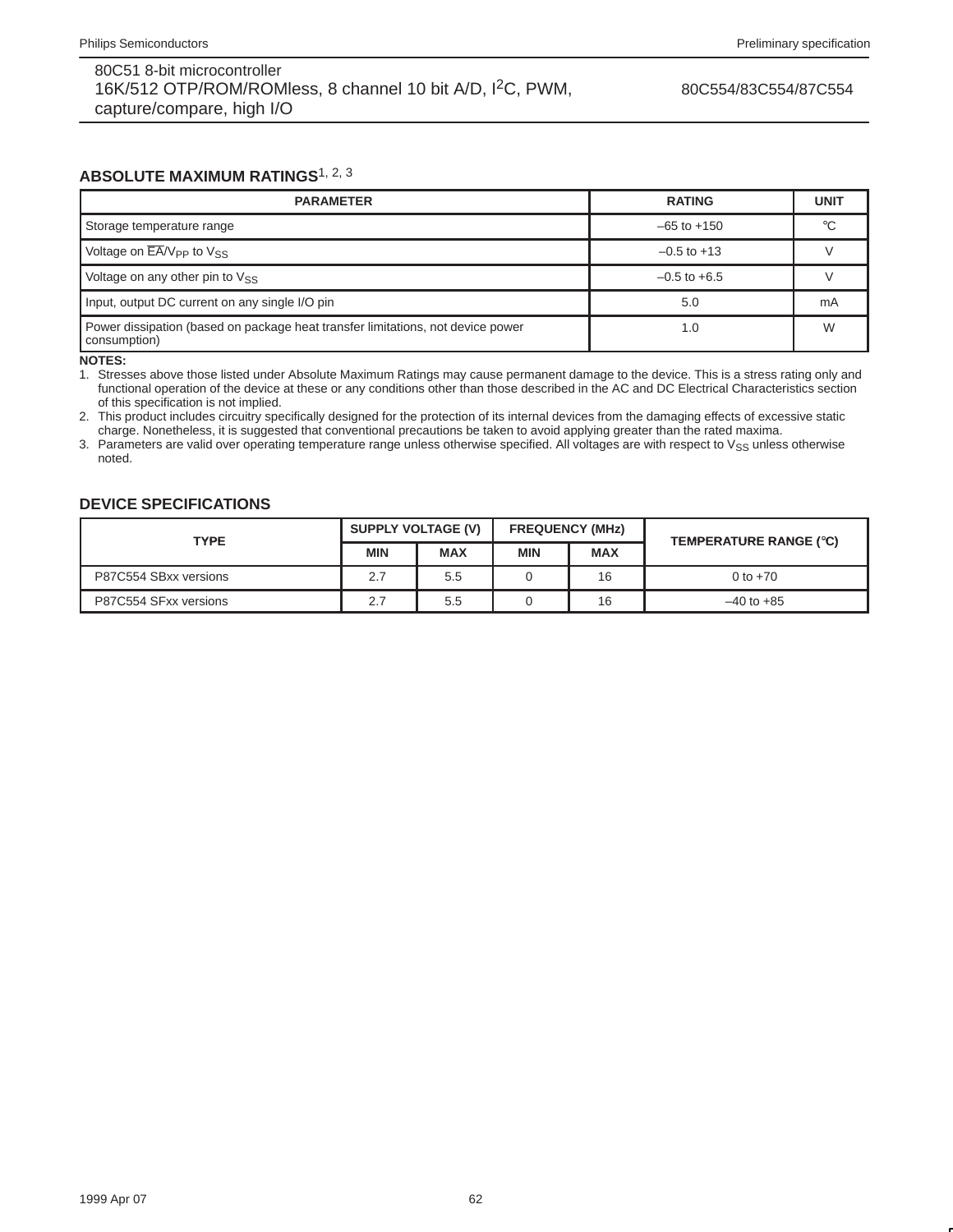80C554/83C554/87C554

# **DC ELECTRICAL CHARACTERISTICS**

 $V_{SS}$ ,  $AV_{SS} = 0V$ 

| <b>SYMBOL</b>               | <b>PARAMETER</b>                                                                         | <b>TEST CONDITIONS</b>                                | <b>MIN</b>            | <b>LIMITS</b><br><b>MAX</b><br>16<br>4 | <b>UNIT</b> |
|-----------------------------|------------------------------------------------------------------------------------------|-------------------------------------------------------|-----------------------|----------------------------------------|-------------|
| $I_{DD}$                    | Supply current operating                                                                 | See notes 1 and 2<br>$f_{\text{OSC}} = 16$ MHz        |                       |                                        | mA          |
| <b>I</b> ID                 | Idle mode                                                                                | See notes 1 and 3<br>$f_{\text{OSC}} = 16 \text{MHz}$ |                       |                                        | mA          |
| <b>IPD</b>                  | Power-down current                                                                       | See notes 1 and 4:<br>$2V < VPD < VDD$ max            |                       | 50                                     | μA          |
| Inputs                      |                                                                                          |                                                       |                       |                                        |             |
| $V_{IL}$                    | Input low voltage, except EA, P1.6, P1.7                                                 |                                                       | $-0.5$                | $0.2V_{DD} - 0.1$                      | V           |
| V <sub>IL1</sub>            | Input low voltage to EA                                                                  |                                                       | $-0.5$                | $0.2VDD-0.3$                           | V           |
| V <sub>IL2</sub>            | Input low voltage to P1.6/SCL, P1.7/SDA <sup>5</sup>                                     |                                                       | $-0.5$                | 0.3V <sub>DD</sub>                     | $\vee$      |
| V <sub>IH</sub>             | Input high voltage, except XTAL1, RST                                                    |                                                       | $0.2VDD+0.9$          | $VDD+0.5$                              | $\vee$      |
| V <sub>IH1</sub>            | Input high voltage, XTAL1, RST                                                           |                                                       | 0.7V <sub>DD</sub>    | $VDD+0.5$                              | V           |
| V <sub>IH2</sub>            | Input high voltage, P1.6/SCL, P1.7/SDA <sup>5</sup>                                      |                                                       | 0.7V <sub>DD</sub>    | 6.0                                    | $\vee$      |
| ΙL.                         | Logical 0 input current, ports 1, 2, 3, 4, except P1.6, P1.7                             | $V_{IN} = 0.45V$                                      |                       | $-50$                                  | μA          |
| $I_{TL}$                    | Logical 1-to-0 transition current, ports 1, 2, 3, 4, except P1.6, P1.7                   | See note 6                                            |                       | $-650$                                 | μA          |
| $\pm I_{\parallel L1}$      | Input leakage current, port 0, EA, STADC, EW                                             | $0.45V < V_1 < V_{DD}$                                |                       | 10                                     | μA          |
| $\pm I_{IL2}$               | Input leakage current, P1.6/SCL, P1.7/SDA                                                | $0V < V_1 < 6V$<br>$0V < V_{DD} < 5.5V$               |                       | 10                                     | μA          |
| $\pm I_{IL3}$               | Input leakage current, port 5                                                            | $0.45V < V1 < VDD$                                    |                       | $\mathbf{1}$                           | μA          |
| $\pm I_{\parallel L4}$      | Input leakage current, ports 1, 2, 3, 4 in high impedance mode                           | $0.45V < V_{in} < V_{DD}$                             |                       | 10                                     | μA          |
| <b>Outputs</b>              |                                                                                          |                                                       |                       |                                        |             |
| $\mathrm{V_{OL}}$           | Output low voltage, ports 1, 2, 3, 4, except P1.6, P1.7                                  | $I_{OL} = 1.6mA^7$                                    |                       | 0.4                                    | V           |
| V <sub>OL1</sub>            | Output low voltage, port 0, ALE, PSEN, PWM0, PWM1                                        | $I_{OL} = 3.2mA^7$                                    |                       | 0.4                                    | V           |
| V <sub>OL2</sub>            | Output low voltage, P1.6/SCL, P1.7/SDA                                                   | $I_{OL} = 3.0mA^{7}$                                  |                       | 0.4                                    | V           |
| V <sub>OH</sub>             | Output high voltage, ports 1, 2, 3, 4, except P1.6/SCL, P1.7/SDA                         | $V_{\rm CC}$ = 2.7V<br>$I_{OH} = -20 \mu A$           | $V_{\rm CC}$ – 0.7    |                                        | V           |
|                             |                                                                                          | $V_{CC} = 4.5$<br>$I_{OH} = -30 \mu A$                | $V_{\text{CC}}$ – 0.7 |                                        | V           |
| V <sub>OH1</sub>            | Output high voltage (port 0 in external bus mode, ALE, PSEN,<br>PWM0, PWM1) <sup>8</sup> | $V_{\text{CC}} = 2.7V$<br>$I_{OH} = -3.2mA$           | $V_{CC}$ – 0.7        |                                        | V           |
| V <sub>OH2</sub>            | Output high voltage (RST)                                                                | $-I_{OH} = 400 \mu A$                                 | 2.4                   |                                        | V           |
|                             |                                                                                          | $-I_{OH} = 120 \mu A$                                 | 0.8V <sub>DD</sub>    |                                        | V           |
| R <sub>RST</sub>            | Internal reset pull-down resistor                                                        |                                                       | 40                    | 225                                    | k $\Omega$  |
| $C_{IO}$                    | Pin capacitance                                                                          | Test freq = $1MHz$ ,<br>$T_{amb} = 25^{\circ}C$       |                       | 10                                     | pF          |
| <b>Analog Inputs</b>        |                                                                                          |                                                       |                       |                                        |             |
| AV <sub>DD</sub>            | Analog supply voltage: 87C5549                                                           | $AVDD = VDD \pm 0.2V$                                 | 2.7                   | 5.5                                    | V           |
| Alpp                        | Analog supply current: operating:                                                        | Port $5 = 0$ to $AV_{DD}$                             |                       | 1.2                                    | mA          |
| $\mathsf{Al}_{\mathsf{ID}}$ | Idle mode: 87C554                                                                        |                                                       |                       | 50                                     | μA          |
| Al <sub>PD</sub>            | Power-down mode: 87C554                                                                  | $2V < AVPD < AVDD$ max                                |                       | 50                                     | μA          |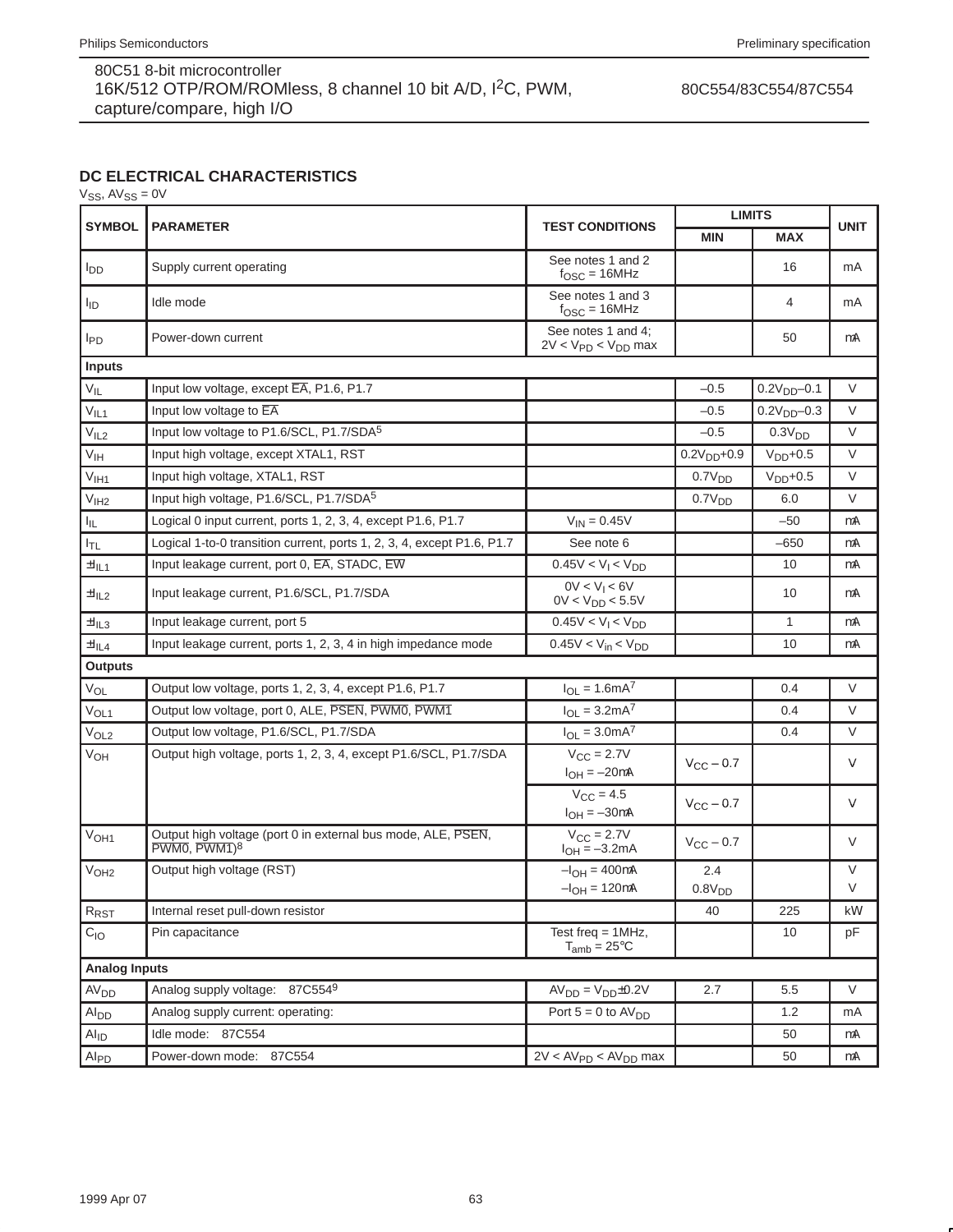80C554/83C554/87C554

## **DC ELECTRICAL CHARACTERISTICS** (Continued)

|                   |                                                              | <b>TEST</b>       |                | <b>LIMITS</b>     |             |
|-------------------|--------------------------------------------------------------|-------------------|----------------|-------------------|-------------|
| <b>SYMBOL</b>     | <b>PARAMETER</b>                                             | <b>CONDITIONS</b> | <b>MIN</b>     | <b>MAX</b>        | <b>UNIT</b> |
|                   | <b>Analog Inputs (Continued)</b>                             |                   |                |                   |             |
| $AV_{IN}$         | Analog input voltage                                         |                   | $AV_{SS}$ -0.2 | $AVDD+0.2$        | $\vee$      |
| AVREF             | Reference voltage:<br>$AV_{REF-}$                            |                   | $AV_{SS}$ -0.2 |                   | V           |
|                   | $AV_{REF+}$                                                  |                   |                | $AVDD+0.2$        | V           |
| $R_{REF}$         | Resistance between AV <sub>REF+</sub> and AV <sub>REF-</sub> |                   | 10             | 50                | $k\Omega$   |
| $C_{IA}$          | Analog input capacitance                                     |                   |                | 15                | pF          |
| t <sub>ADS</sub>  | Sampling time (10 bit mode)                                  |                   |                | $8t_{C}y$         | μs          |
| t <sub>ADS8</sub> | Sampling time (8 bit mode)                                   |                   |                | $5t_{CY}$         | μs          |
| $t_{ADC}$         | Conversion time (including sampling time, 10 bit mode)       |                   |                | $50t_{CY}$        | μs          |
| $t_{ADC8}$        | Conversion time (including sampling time, 8 bit mode)        |                   |                | 24t <sub>CY</sub> | μs          |
| DL <sub>e</sub>   | Differential non-linearity <sup>10, 11, 12</sup>             |                   |                | $+1$              | <b>LSB</b>  |
| $IL_e$            | Integral non-linearity <sup>10, 13</sup> (10 bit mode)       |                   |                | ±2                | <b>LSB</b>  |
| $IL_{e8}$         | Integral non-linearity (8 bit mode)                          |                   |                | $+1$              | <b>LSB</b>  |
| $OS_e$            | Offset error <sup>10, 14</sup> (10 bit mode)                 |                   |                | ±2                | <b>LSB</b>  |
| $OS_{e8}$         | Offset error (8 bit mode)                                    |                   |                | ±1                | <b>LSB</b>  |
| $G_{e}$           | Gain error <sup>10, 15</sup>                                 |                   |                | ±0.4              | %           |
| $A_{e}$           | Absolute voltage error <sup>10, 16</sup>                     |                   |                | $\pm 3$           | <b>LSB</b>  |
| M <sub>CTC</sub>  | Channel to channel matching                                  |                   |                | ±1                | <b>LSB</b>  |
| $\mathrm{C_{t}}$  | Crosstalk between inputs of port 517, 18                     | 0-100kHz          |                | $-60$             | dB          |

**NOTES FOR DC ELECTRICAL CHARACTERISTICS:**

1. See Figures 57 through 61 for I<sub>DD</sub> test conditions.

- 2. The operating supply current is measured with all output pins disconnected; XTAL1 driven with  $t_r = t_f = 10$ ns; V<sub>IL</sub> = V<sub>SS</sub> + 0.5V;  $V_{\text{IH}} = V_{\text{DD}} - 0.5V$ ; XTAL2 not connected;  $\overline{\text{EA}}$  = RST = Port 0 =  $\overline{\text{EW}}$  =  $V_{\text{DD}}$ ; STADC =  $V_{\text{SS}}$ .
- The idle mode supply current is measured with all output pins disconnected; XTAL1 driven with  $t_r = t_f = 10$ ns; V<sub>IL</sub> = V<sub>SS</sub> + 0.5V;

 $V_{IH} = V_{DD} - 0.5V$ ; XTAL2 not connected; Port  $0 = \overline{EW} = V_{DD}$ ;  $\overline{EA} = RST = STADC = V_{SS}$ .

4. The power-down current is measured with all output pins disconnected; XTAL2 not connected; Port  $0 = \overline{EW} = V_{DD}$ ;

 $\overline{EA}$  = RST = STADC = XTAL1 =  $V_{SS}$ . 5. The input threshold voltage of P1.6 and P1.7 (SIO1) meets the I2C specification, so an input voltage below 1.5V will be recognized as a logic 0 while an input voltage above 3.0V will be recognized as a logic 1.

6. Pins of ports 1 (except P1.6, P1.7), 2, 3, and 4 source a transition current when they are being externally driven from 1 to 0. The transition current reaches its maximum value when  $V_{IN}$  is approximately 2V.

- 7. Capacitive loading on ports 0 and 2 may cause spurious noise to be superimposed on the V<sub>OL</sub>s of ALE and ports 1 and 3. The noise is due to external bus capacitance discharging into the port 0 and port 2 pins when these pins make 1-to-0 transitions during bus operations. In the worst cases (capacitive loading > 100pF), the noise pulse on the ALE pin may exceed 0.8V. In such cases, it may be desirable to qualify ALE with a Schmitt Trigger, or use an address latch with a Schmitt Trigger STROBE input. I<sub>OL</sub> can exceed these conditions provided that no single output sinks more than 5mA and no more than two outputs exceed the test conditions.
- 8. Capacitive loading on ports 0 and 2 may cause the V<sub>OH</sub> on ALE and PSEN to momentarily fall below the 0.9V<sub>DD</sub> specification when the address bits are stabilizing.
- 9. The following condition must not be exceeded:  $V_{DD} 0.2V < AV_{DD} < V_{DD} + 0.2V$ .
- 10. Conditions:  $AV_{RFF-} = 0V$ ;  $AV_{DD} = 5.0V$ . Measurement by continuous conversion of  $AV_{IN} = -20mV$  to 5.12V in steps of 0.5mV, derivating parameters from collected conversion results of ADC. AV<sub>REF+</sub> (87C554) = 4.977V. ADC is monotonic with no missing codes.

11. The differential non-linearity (DL<sub>e</sub>) is the difference between the actual step width and the ideal step width. (See Figure 48.)

- 12.The ADC is monotonic; there are no missing codes.
- 13. The integral non-linearity  $(IL_e)$  is the peak difference between the center of the steps of the actual and the ideal transfer curve after appropriate adjustment of gain and offset error. (See Figure 48.)
- 14. The offset error (OS<sub>e</sub>) is the absolute difference between the straight line which fits the actual transfer curve (after removing gain error), and a straight line which fits the ideal transfer curve. (See Figure 48.)
- 15. The gain error  $(G<sub>e</sub>)$  is the relative difference in percent between the straight line fitting the actual transfer curve (after removing offset error), and the straight line which fits the ideal transfer curve. Gain error is constant at every point on the transfer curve. (See Figure 48.)
- 16. The absolute voltage error (A<sub>e</sub>) is the maximum difference between the center of the steps of the actual transfer curve of the non-calibrated ADC and the ideal transfer curve.
- 17.This should be considered when both analog and digital signals are simultaneously input to port 5.
- 18.This parameter is guaranteed by design and characterized, but is not production tested.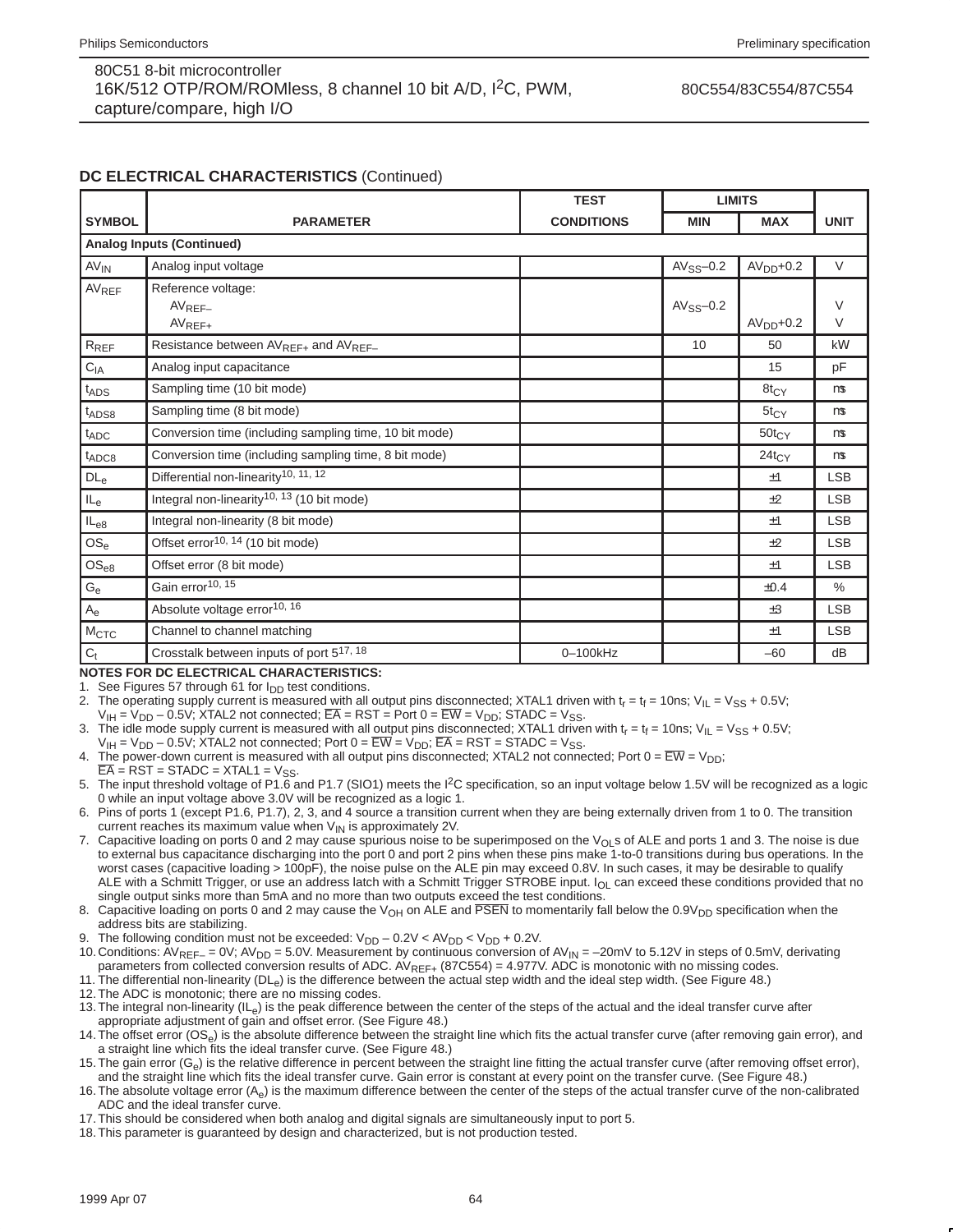

**Figure 48. ADC Conversion Characteristic**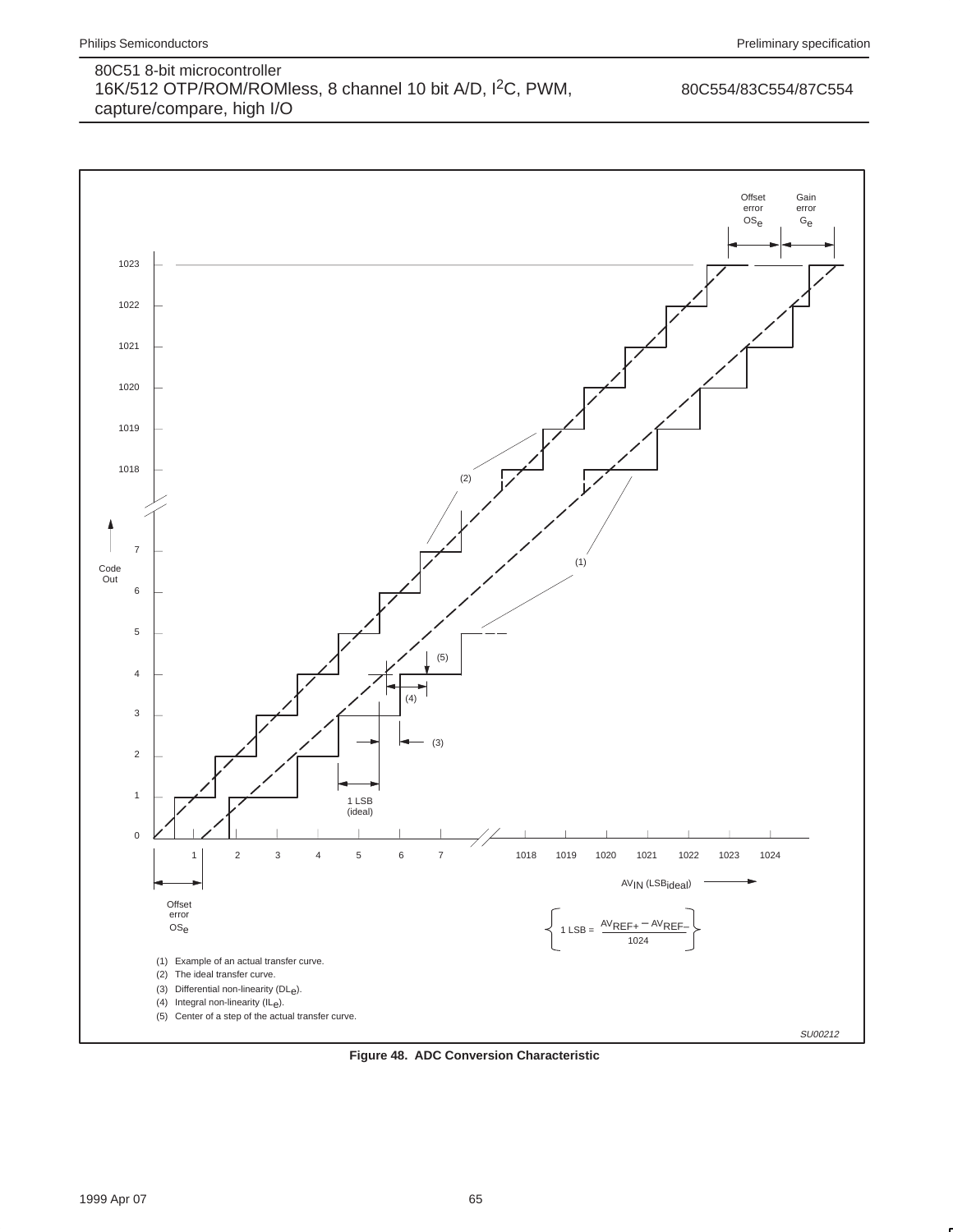80C554/83C554/87C554

# **AC ELECTRICAL CHARACTERISTICS**

|                       |               |                                                              |              | <b>16MHz CLOCK</b> |                    | <b>VARIABLE CLOCK</b>                |             |
|-----------------------|---------------|--------------------------------------------------------------|--------------|--------------------|--------------------|--------------------------------------|-------------|
| <b>SYMBOL</b>         | <b>FIGURE</b> | <b>PARAMETER</b>                                             | <b>MIN</b>   | <b>MAX</b>         | MIN                | <b>MAX</b>                           | <b>UNIT</b> |
| $1/t_{CLCL}$          | 49            | Oscillator frequency <sup>5</sup><br>Speed versions : 4; 5;S |              |                    | 3.5                | 16                                   | <b>MHz</b>  |
| t <sub>LHLL</sub>     | 49            | ALE pulse width                                              | 85           |                    | $2t_{CLCL} - 40$   |                                      | ns          |
| t <sub>AVLL</sub>     | 49            | Address valid to ALE low                                     | 22           |                    | $t_{CLCL}$ -40     |                                      | ns          |
| t <sub>LLAX</sub>     | 49            | Address hold after ALE low                                   | 32           |                    | $t_{CLCL}$ -30     |                                      | ns          |
| t <sub>LLIV</sub>     | 49            | ALE low to valid instruction in                              |              | 150                |                    | $4t_{CLCL} - 100$                    | ns          |
| <b>t</b> LLPL         | 49            | ALE low to PSEN low                                          | 32           |                    | $t_{CLCL}$ -30     |                                      | ns          |
| t <sub>PLPH</sub>     | 49            | <b>PSEN</b> pulse width                                      | 142          |                    | $3t_{CLCL} - 45$   |                                      | ns          |
| t <sub>PLIV</sub>     | 49            | PSEN low to valid instruction in                             |              | 82                 |                    | $3t_{CLCL} - 105$                    | ns          |
| $t_{PXIX}$            | 49            | Input instruction hold after PSEN                            | $\mathbf{0}$ |                    | $\mathbf 0$        |                                      | ns          |
| t <sub>PXIZ</sub>     | 49            | Input instruction float after PSEN                           |              | 37                 |                    | $t_{CLCL}$ -25                       | ns          |
| $t_{AVIV}5$           | 49            | Address to valid instruction in                              |              | 207                |                    | $5t_{CLCL} - 105$                    | ns          |
| t <sub>PLAZ</sub>     | 49            | <b>PSEN</b> low to address float                             |              | 10                 |                    | 10                                   | ns          |
| <b>Data Memory</b>    |               |                                                              |              |                    |                    |                                      |             |
| <sup>t</sup> RLRH     | 50, 51        | RD pulse width                                               | 275          |                    | $6t_{CLCL} - 100$  |                                      | ns          |
| t <sub>WLWH</sub>     | 50, 51        | WR pulse width                                               | 275          |                    | $6t_{CLCL} - 100$  |                                      | ns          |
| t <sub>RLDV</sub>     | 50, 51        | $\overline{RD}$ low to valid data in                         |              | 147                |                    | $5t_{CLCL} - 165$                    | ns          |
| t <sub>RHDX</sub>     | 50, 51        | Data hold after RD                                           | $\mathbf 0$  |                    | $\mathbf 0$        |                                      | ns          |
| t <sub>RHDZ</sub>     | 50, 51        | Data float after RD                                          |              | 65                 |                    | $2t_{CLCL} - 60$                     | ns          |
| t <sub>LLDV</sub>     | 50, 51        | ALE low to valid data in                                     |              | 350                |                    | $8t_{CLCL} - 150$                    | ns          |
| t <sub>AVDV</sub>     | 50, 51        | Address to valid data in                                     |              | 397                |                    | $9t_{CLCL} - 165$                    | ns          |
| t <sub>LLWL</sub>     | 50, 51        | ALE low to RD or WR low                                      | 137          | 239                | $3t_{CLCL} - 50$   | $3t_{CLCL} + 50$                     | ns          |
| t <sub>AVWL</sub>     | 50, 51        | Address valid to WR low or RD low                            | 122          |                    | $4t_{CLCL} - 130$  |                                      | ns          |
| t <sub>QVWX</sub>     | 50, 51        | Data valid to WR transition                                  | 13           |                    | $t_{CLCL}$ -50     |                                      | ns          |
| twhqx                 | 50, 51        | Data hold after WR                                           | 13           |                    | $t_{CLCL}$ -50     |                                      | ns          |
| t <sub>QVWH</sub>     | 51            | Data valid to WR high                                        | 287          |                    | $7t_{CLCL} - 150$  |                                      | ns          |
| t <sub>RLAZ</sub>     | 50, 51        | RD low to address float                                      |              | $\mathbf 0$        |                    | $\mathbf{0}$                         | ns          |
| t <sub>WHLH</sub>     | 50, 51        | RD or WR high to ALE high                                    | 23           | 103                | $t_{CLCL}$ -40     | $t_{CLCL} + 40$                      | ns          |
| <b>External Clock</b> |               |                                                              |              |                    |                    |                                      |             |
| t <sub>CHCX</sub>     | 52            | High time                                                    | 20           |                    | 20                 | t <sub>CLCL</sub> -t <sub>CLCX</sub> | ns          |
| $t_{CLCX}$            | 52            | Low time                                                     | 20           |                    | 20                 | t <sub>CLCL</sub> -t <sub>CHCX</sub> | ns          |
| t <sub>CLCH</sub>     | 52            | Rise time                                                    |              | 20                 |                    | 20                                   | ns          |
| <sup>t</sup> CHCL     | 52            | Fall time                                                    |              | 20                 |                    | 20                                   | ns          |
| <b>Shift Register</b> |               |                                                              |              |                    |                    |                                      |             |
| $t_{XLXL}$            | 53            | Serial port clock cycle time                                 | 750          |                    | $12t_{CLCL}$       |                                      | ns          |
| t <sub>QVXH</sub>     | 53            | Output data setup to clock rising edge                       | 492          |                    | $10t_{CLCL} - 133$ |                                      | ns          |
| t <sub>XHQX</sub>     | 53            | Output data hold after clock rising edge                     | 8            |                    | $2t_{CLCL} - 117$  |                                      | ns          |
| t <sub>XHDX</sub>     | 53            | Input data hold after clock rising edge                      | 0            |                    | 0                  |                                      | ns          |
| $t_{XHDV}$            | 53            | Clock rising edge to input data valid                        |              | 492                |                    | $10t_{CLCL} - 133$                   | ns          |

**NOTES:**

1. Parameters are valid over operating temperature range unless otherwise specified.

2. Load capacitance for port 0, ALE, and  $\overline{\text{PSEN}} = 100 \text{pF}$ , load capacitance for all other outputs = 80pF.

3. Interfacing the microcontroller to devices with float times up to 45ns is permitted. This limited bus contention will not cause damage to Port 0 drivers.

4. See application note AN457 for external memory interface.

5. Parts are guaranteed to operate down to 0Hz.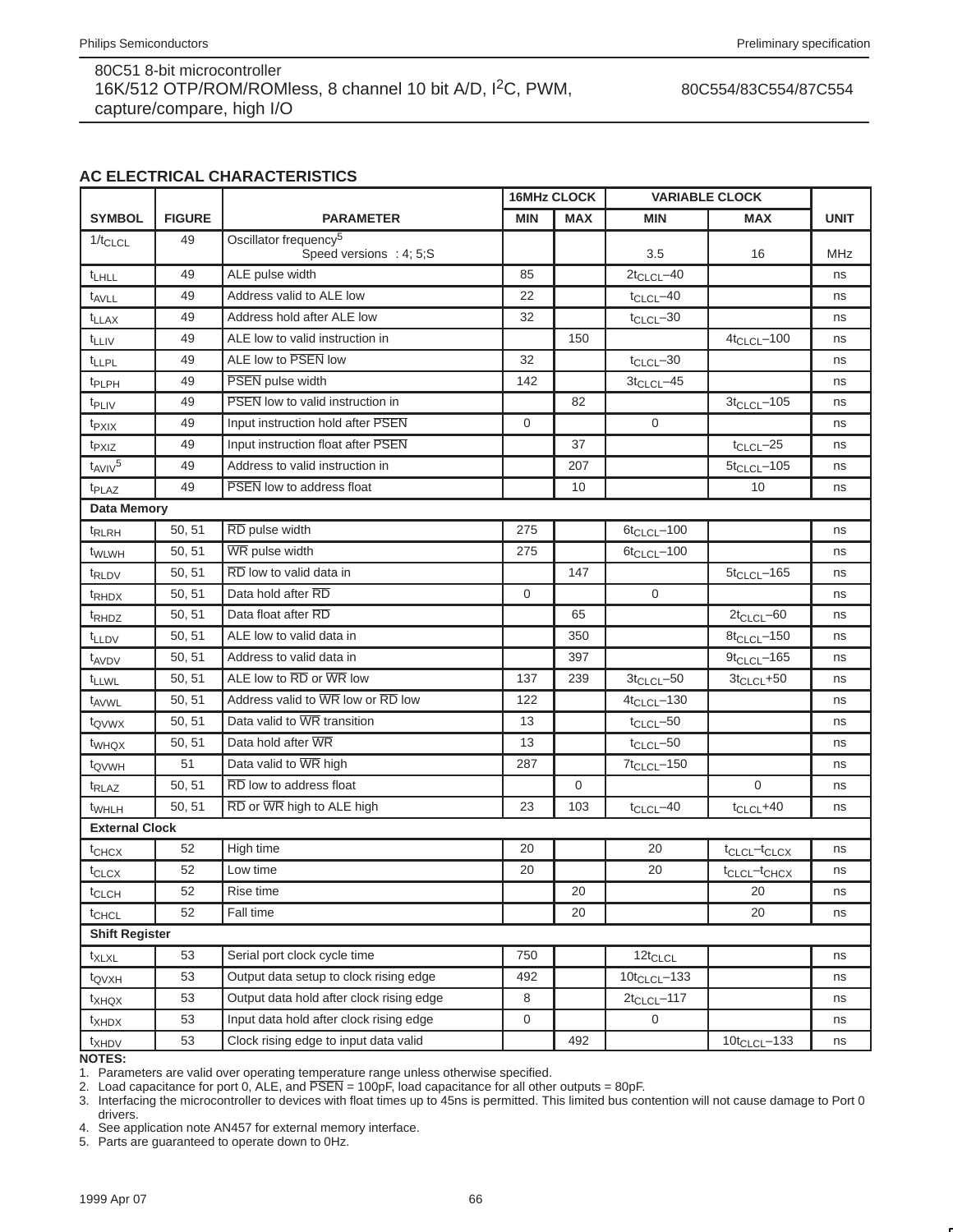#### 80C554/83C554/87C554

## **AC ELECTRICAL CHARACTERISTICS** (Continued)

| <b>SYMBOL</b>                                                | <b>PARAMETER</b>                          | <b>INPUT</b>                | <b>OUTPUT</b>                                |
|--------------------------------------------------------------|-------------------------------------------|-----------------------------|----------------------------------------------|
| 1 <sup>2</sup> C Interface (Refer to Figure 56) <sup>5</sup> |                                           |                             |                                              |
| t <sub>HD;STA</sub>                                          | START condition hold time                 | $\geq$ 14 t <sub>CLCL</sub> | $> 4.0 \mu s$ <sup>1</sup>                   |
| t <sub>LOW</sub>                                             | SCL low time                              | $\geq 16$ t <sub>CLCL</sub> | $> 4.7 \mu s$ <sup>1</sup>                   |
| <sup>t</sup> HIGH                                            | SCL high time                             | $\geq$ 14 t <sub>CLCL</sub> | $> 4.0 \mu s$ <sup>1</sup>                   |
| $t_{RC}$                                                     | SCL rise time                             | $\leq 1 \mu s$              | $-2$                                         |
| $t_{FC}$                                                     | SCL fall time                             | $\leq 0.3 \mu s$            | $< 0.3 \mu s^{3}$                            |
| $t_{\text{SU;DATA}}$                                         | Data set-up time                          | $\geq$ 250ns                | $> 20$ t <sub>CLCL</sub> $-$ t <sub>RD</sub> |
| $t_{\text{SU;DATA}}$                                         | SDA set-up time (before rep. START cond.) | $\geq$ 250ns                | $> 1 \mu s$ <sup>1</sup>                     |
| t <sub>SU;DAT3</sub>                                         | SDA set-up time (before STOP cond.)       | $\geq$ 250ns                | $> 8$ t <sub>CLCL</sub>                      |
| $t_{HD;DAT}$                                                 | Data hold time                            | $\geq$ 0ns                  | $> 8$ t <sub>CLCL</sub> – t <sub>FC</sub>    |
| t <sub>SU;STA</sub>                                          | Repeated START set-up time                | $\geq$ 14 t <sub>CLCL</sub> | $> 4.7 \mu s$ <sup>1</sup>                   |
| $t_{\text{SU;STO}}$                                          | STOP condition set-up time                | $\geq$ 14 t <sub>CLCL</sub> | $> 4.0 \mu s$ <sup>1</sup>                   |
| $t_{\text{BUF}}$                                             | Bus free time                             | $\geq$ 14 t <sub>CLCL</sub> | $> 4.7 \mu s$ <sup>1</sup>                   |
| $t_{RD}$                                                     | SDA rise time                             | $\leq 1 \mu s$              | $-2$                                         |
| $t_{FD}$                                                     | SDA fall time                             | $\leq 0.3$ us               | $< 0.3 \mu s^{3}$                            |

**NOTES:**

1. At 100 kbit/s. At other bit rates this value is inversely proportional to the bit-rate of 100 kbit/s.

2. Determined by the external bus-line capacitance and the external bus-line pull-resistor, this must be < 1µs.

3. Spikes on the SDA and SCL lines with a duration of less than  $3t_{CLCL}$  will be filtered out. Maximum capacitance on bus-lines SDA and  $SCL = 400pF$ .

4.  $t_{CLCL} = 1/f_{OSC} =$  one oscillator clock period at pin XTAL1. For 62ns (42s) <  $t_{CLCL}$  < 285ns (16MHz (24Hz) >  $f_{OSC}$  > 3.5MHz) the SI01 interface meets the I<sup>2</sup>C-bus specification for bit-rates up to 100 kbit/s.

5. These values are guaranteed but not 100% production tested.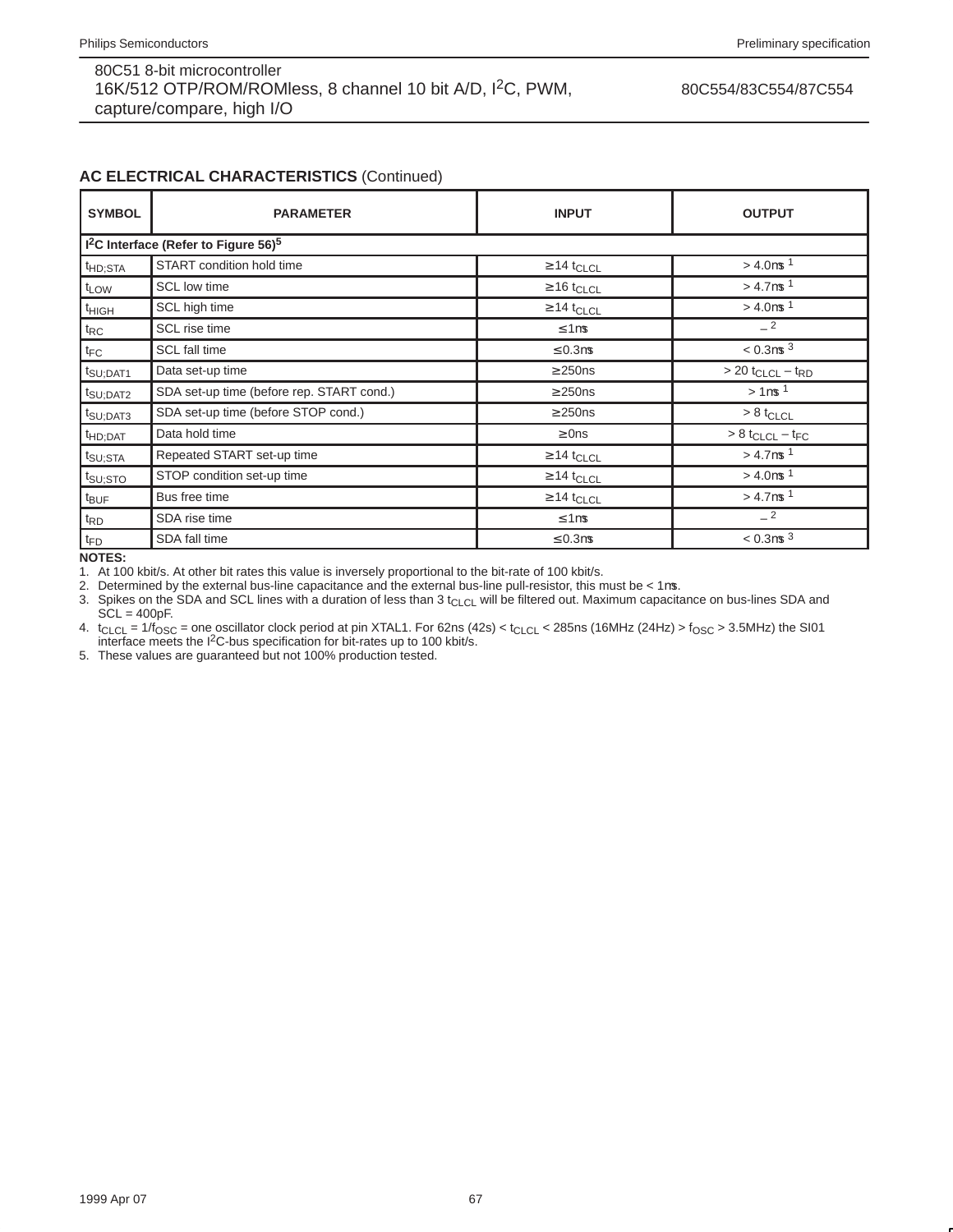### **EXPLANATION OF THE AC SYMBOLS**

Each timing symbol has five characters. The first character is always 't' (= time). The other characters, depending on their positions, indicate the name of a signal or the logical status of that signal. The designations are:

- A Address
- C Clock
- D Input data
- H Logic level high
- I Instruction (program memory contents)
- L Logic level low, or ALE
- P PSEN
- Q Output data
- $R \overline{RD}$  signal
- t Time
- V Valid
- $W \overline{WR}$  signal
- X No longer a valid logic level

Z – Float

**Examples:**  $t_{AVLL}$  = Time for address valid to ALE low.  $t_{LLPL}$  = Time for ALE low to  $\overline{PSEN}$  low.



**Figure 49. External Program Memory Read Cycle**



**Figure 50. External Data Memory Read Cycle**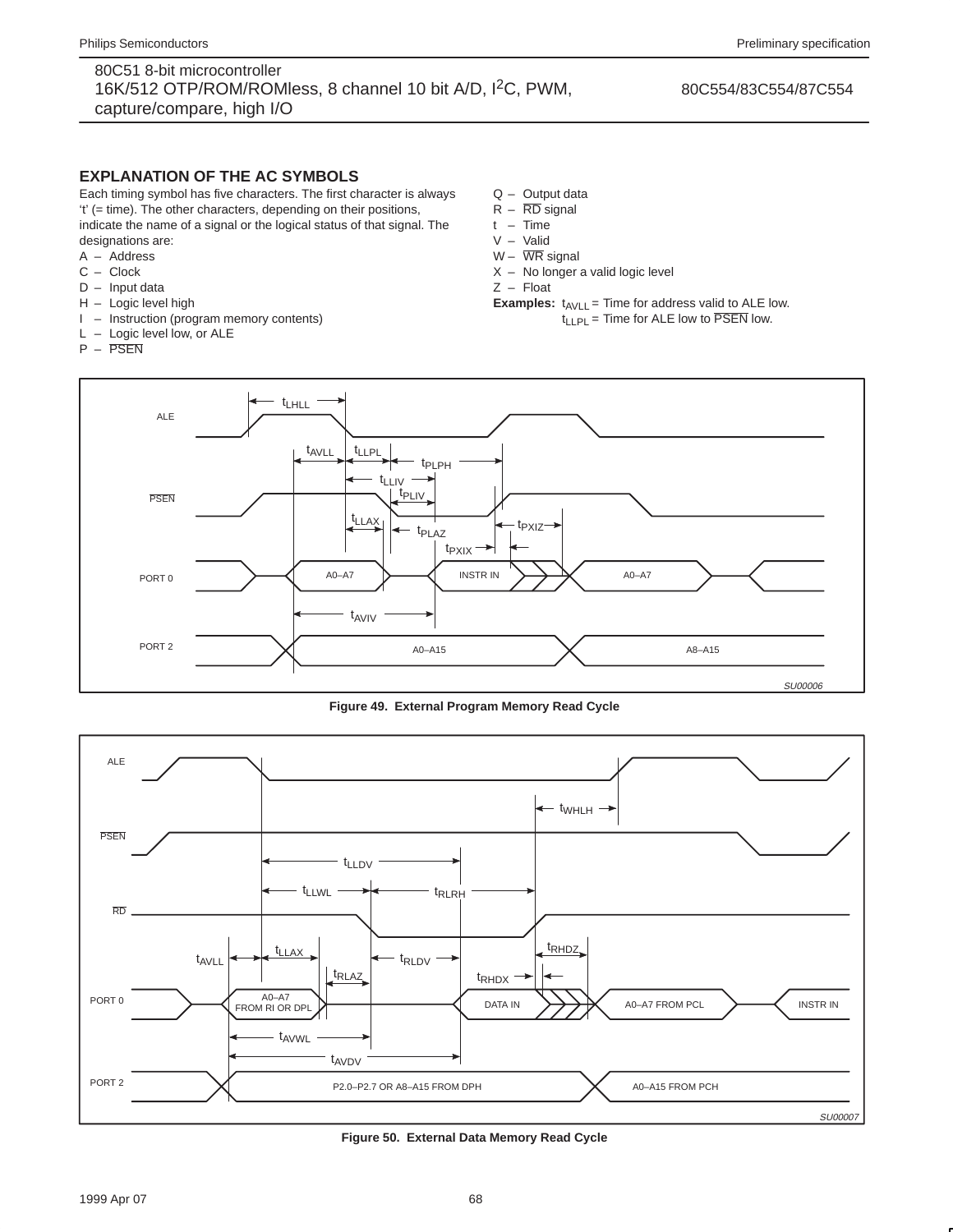

**Figure 51. External Data Memory Write Cycle**



**Figure 52. External Clock Drive XTAL1**



**Figure 53. Shift Register Mode Timing**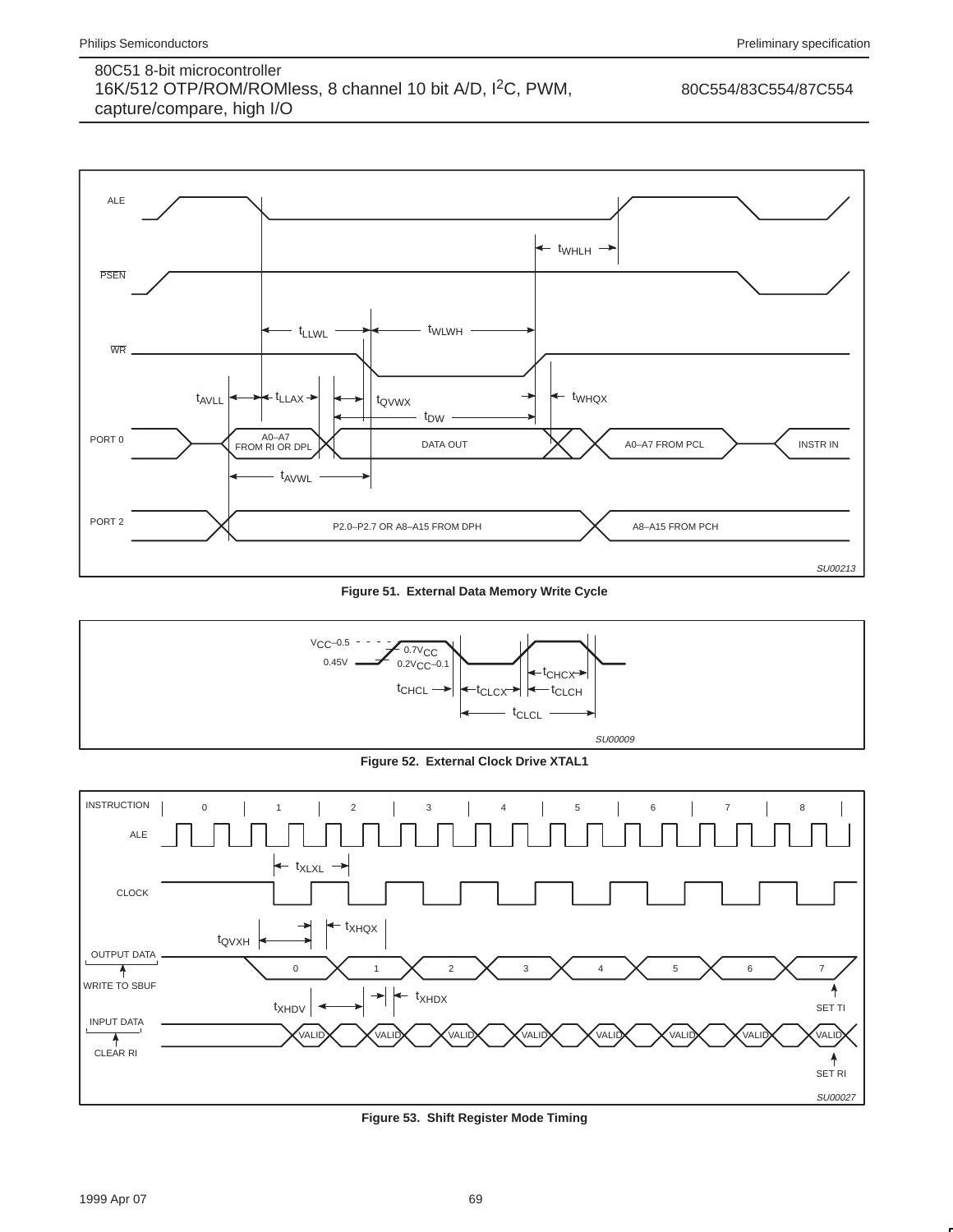





**Figure 55. AC Testing Input, Float Waveform**



**Figure 56. Timing SIO1 (I2C) Interface**

1999 Apr 07 70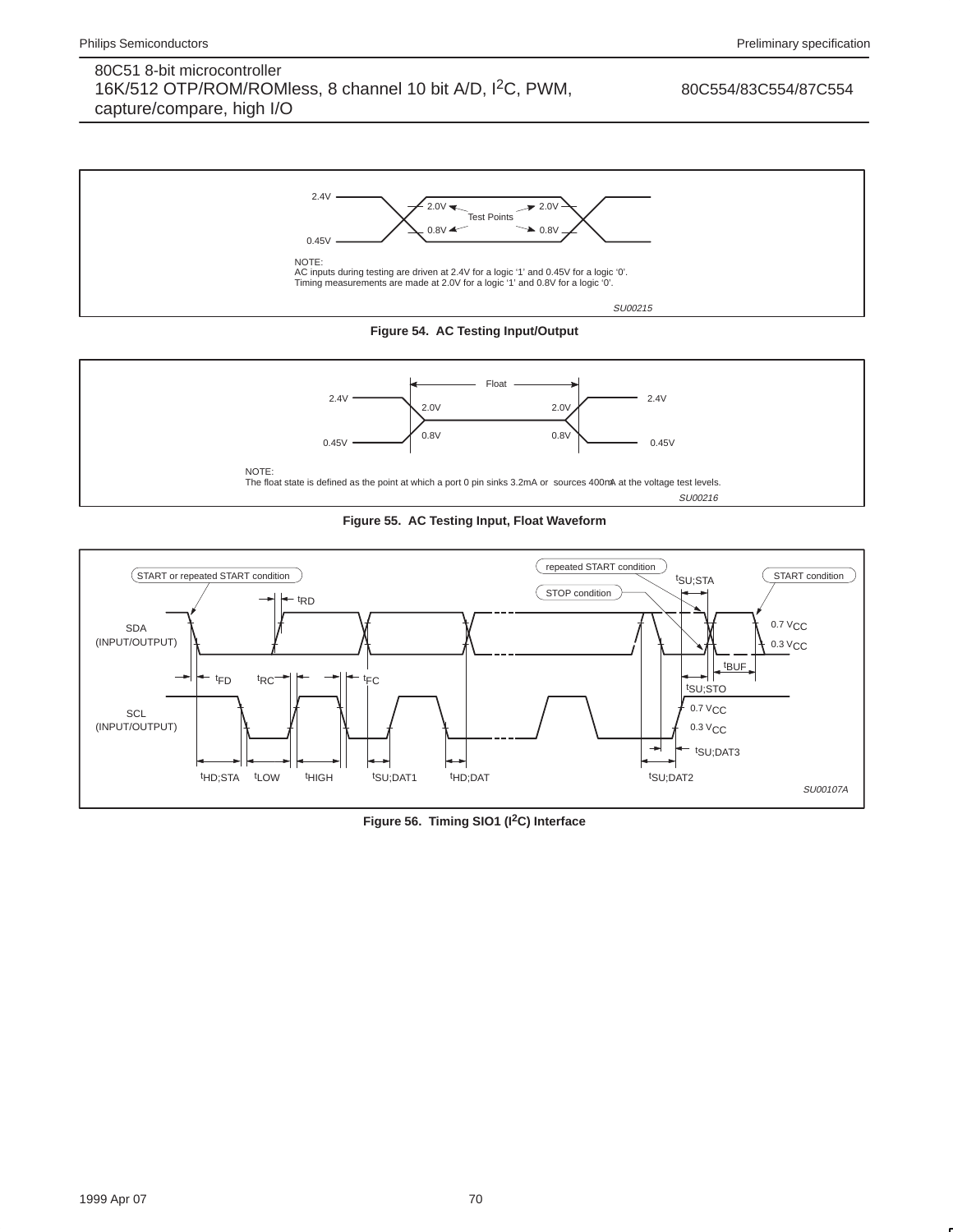

Figure 57. 16MHz Version Supply Current (I<sub>DD</sub>) as a Function of Frequency at XTAL1 (f<sub>OSC</sub>)



Figure 58. I<sub>DD</sub> Test Condition, Active Mode **All other pins are disconnected1**

- 1. Active Mode:
	- a. The following pins must be forced to  $V_{DD}$ :  $\overline{EA}$ , RST, Port 0, and  $\overline{EW}$ .
	- b. The following pins must be forced to  $\mathrm{V}_{\mathrm{SS}}$ : STADC, AV<sub>ss</sub>, and AV<sub>ref-</sub>.
	- c. Ports 1.6 and 1.7 should be connected to V<sub>DD</sub> through resistors of sufficiently high value such that the sink current into these pins cannot exceed the  $I<sub>OL1</sub>$  spec of these pins.
	- d. The following pins must be disconnected: XTAL2 and all pins not specified above.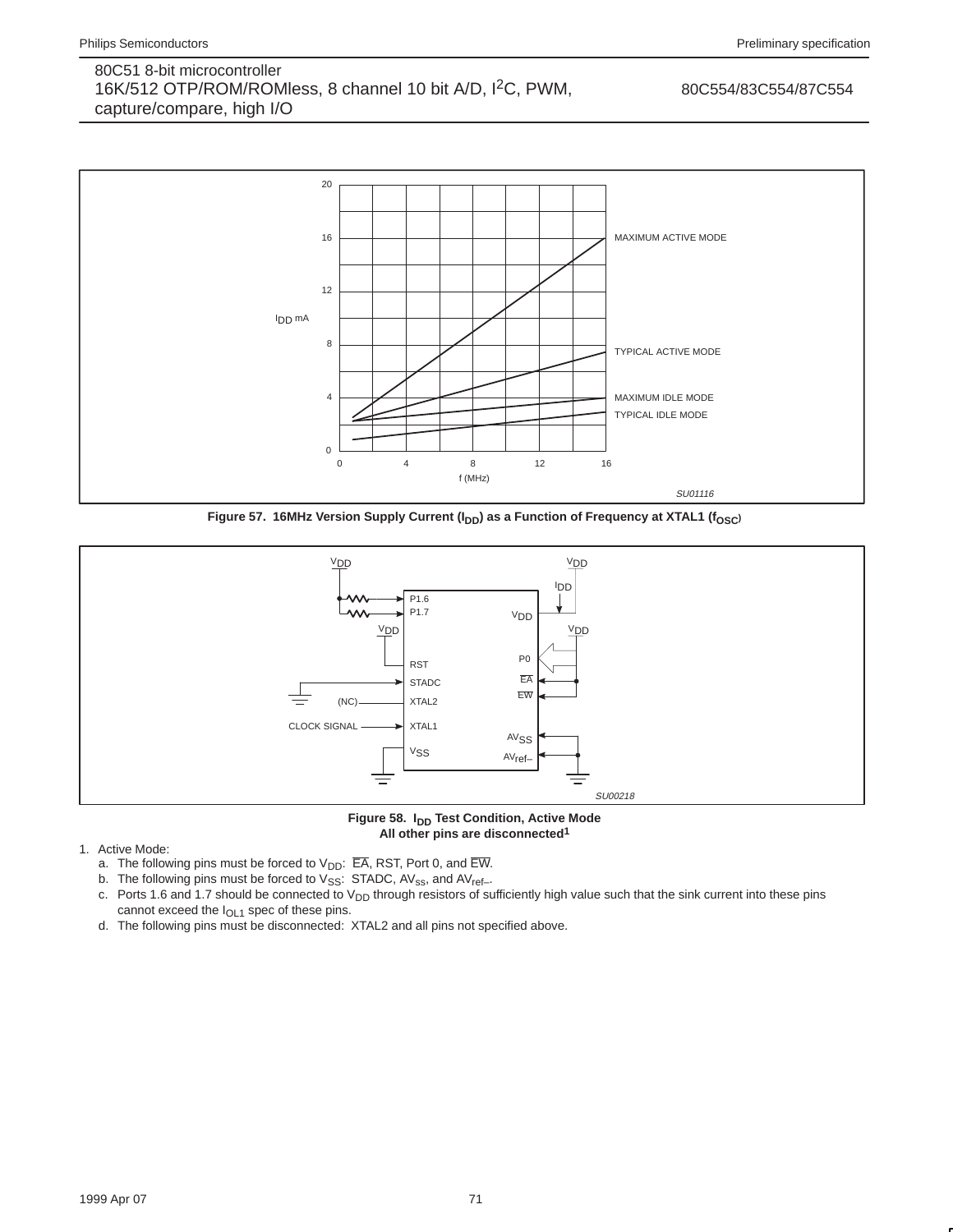

Figure 59. I<sub>DD</sub> Test Condition, Idle Mode **All other pins are disconnected2**

- 2. Idle Mode:
	- a. The following pins must be forced to  $V_{DD}$ : Port 0 and  $\overline{EW}$ .
	- b. The following pins must be forced to  $V_{SS}$ : RST, STADC, AV<sub>ss</sub>, AV<sub>ref-</sub>, and  $\overline{EA}$ .
	- c. Ports 1.6 and 1.7 should be connected to V<sub>DD</sub> through resistors of sufficiently high value such that the sink current into these pins cannot exceed the  $I<sub>OL1</sub>$  spec of these pins. These pins must not have logic 0 written to them prior to this measurement.
	- d. The following pins must be disconnected: XTAL2 and all pins not specified above.



Figure 60. Clock Signal Waveform for I<sub>DD</sub> Tests in Active and Idle Modes **tCLCH = tCHCL = 5ns**



Figure 61. I<sub>DD</sub> Test Condition, Power Down Mode All other pins are disconnected.  $V_{DD} = 2V$  to  $5.5V^3$ 

- 3. Power Down Mode:
	- a. The following pins must be forced to  $V_{DD}$ : Port 0 and  $\overline{\rm EW}$ .
	- b. The following pins must be forced to  $V_{SS}$ : RST, STADC, XTAL1, AV<sub>ss</sub>, AV<sub>ref-</sub>, and EA.
	- c. Ports 1.6 and 1.7 should be connected to V<sub>DD</sub> through resistors of sufficiently high value such that the sink current into these pins cannot exceed the I<sub>OL1</sub> spec of these pins. These pins must not have logic 0 written to them prior to this measurement.
	- d. The following pins must be disconnected: XTAL2 and all pins not specified above.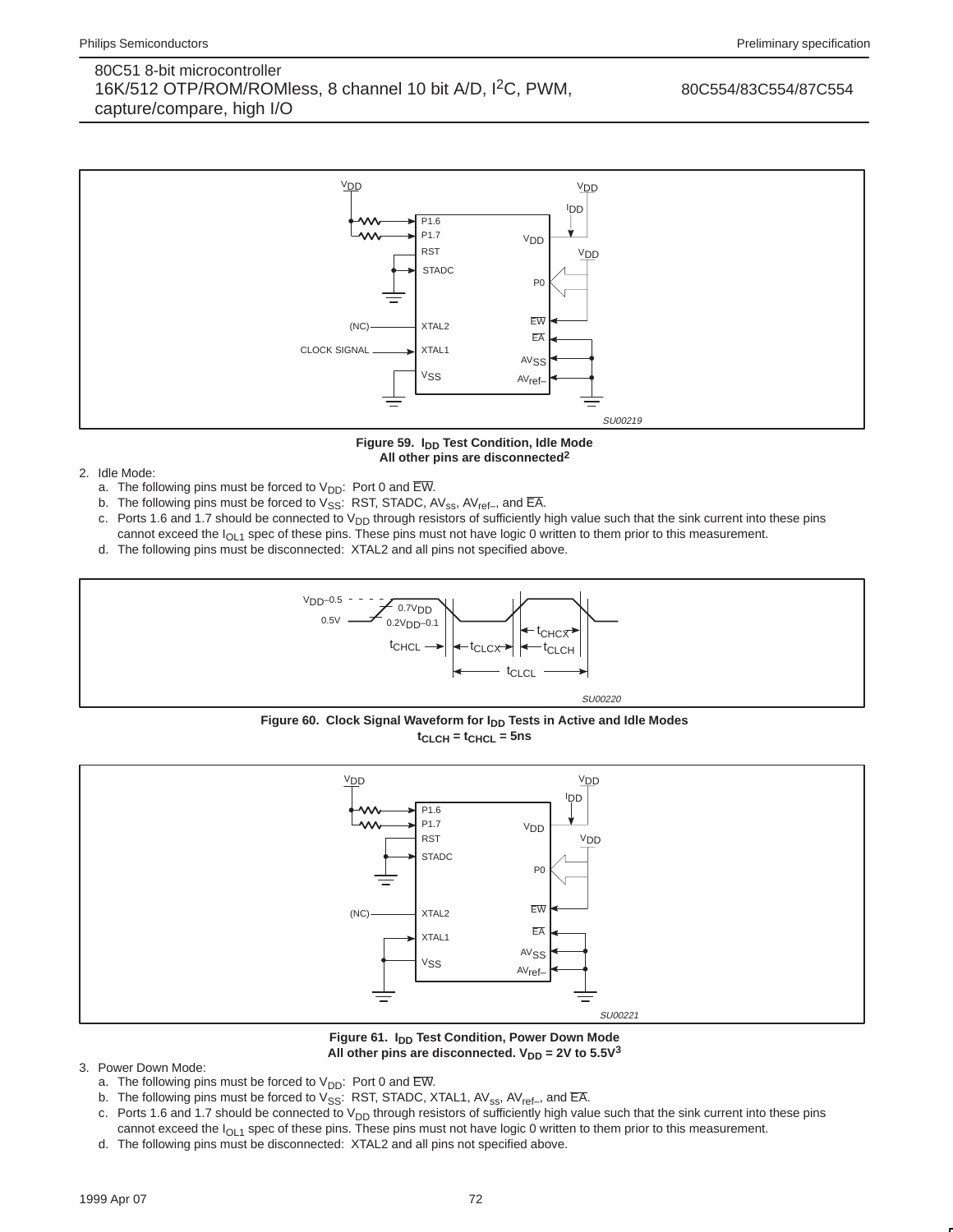#### 80C554/83C554/87C554

## **EPROM CHARACTERISTICS**

The 87C554 contains three signature bytes that can be read and used by an EPROM programming system to identify the device. The signature bytes identify the device as an 87C554 manufactured by Philips:

(030H) = 15H indicates manufactured by Philips Components (031H) = 93H indicates 87C554  $(60H) = 01H$ 

## **Program Verification**

If security bits 2 or 3 have not been programmed, the on-chip program memory can be read out for program verification.

If the encryption table has been programmed, the data presented at port 0 will be the exclusive NOR of the program byte with one of the encryption bytes. The user will have to know the encryption table contents in order to correctly decode the verification data. The encryption table itself cannot be read out.

**Table 11. Program Security Bits for EPROM Devices**

### **Security Bits**

With none of the security bits programmed the code in the program memory can be verified. If the encryption table is programmed, the code will be encrypted when verified. When only security bit 1 (see Table 11) is programmed, MOVC instructions executed from external program memory are disabled from fetching code bytes from the internal memory,  $\overline{EA}$  is latched on Reset and all further programming of the EPROM is disabled. When security bits 1 and 2 are programmed, in addition to the above, verify mode is disabled.

When all three security bits are programmed, all of the conditions above apply and all external program memory execution is disabled.

| <b>PROGRAM LOCK BITS1, 2</b> |                 |                 |                 |                                                                                                                                                                                                                           |
|------------------------------|-----------------|-----------------|-----------------|---------------------------------------------------------------------------------------------------------------------------------------------------------------------------------------------------------------------------|
|                              | SB <sub>1</sub> | SB <sub>2</sub> | SB <sub>3</sub> | <b>PROTECTION DESCRIPTION</b>                                                                                                                                                                                             |
|                              | U               | U               |                 | No Program Security features enabled. (Code verify will still be encrypted by the Encryption Array if<br>programmed.)                                                                                                     |
|                              | P               | U               |                 | MOVC instructions executed from external program memory are disabled from fetching code bytes from<br>internal memory, $\overline{EA}$ is sampled and latched on Reset, and further programming of the EPROM is disabled. |
| 3                            | P               | ח               |                 | Same as 2, also verify is disabled.                                                                                                                                                                                       |
|                              | P               | רו              |                 | Same as 3, external execution is disabled.                                                                                                                                                                                |
| $\cdots$                     |                 |                 |                 |                                                                                                                                                                                                                           |

#### **NOTES:**

1. P – programmed. U – unprogrammed.

2. Any other combination of the security bits is not defined.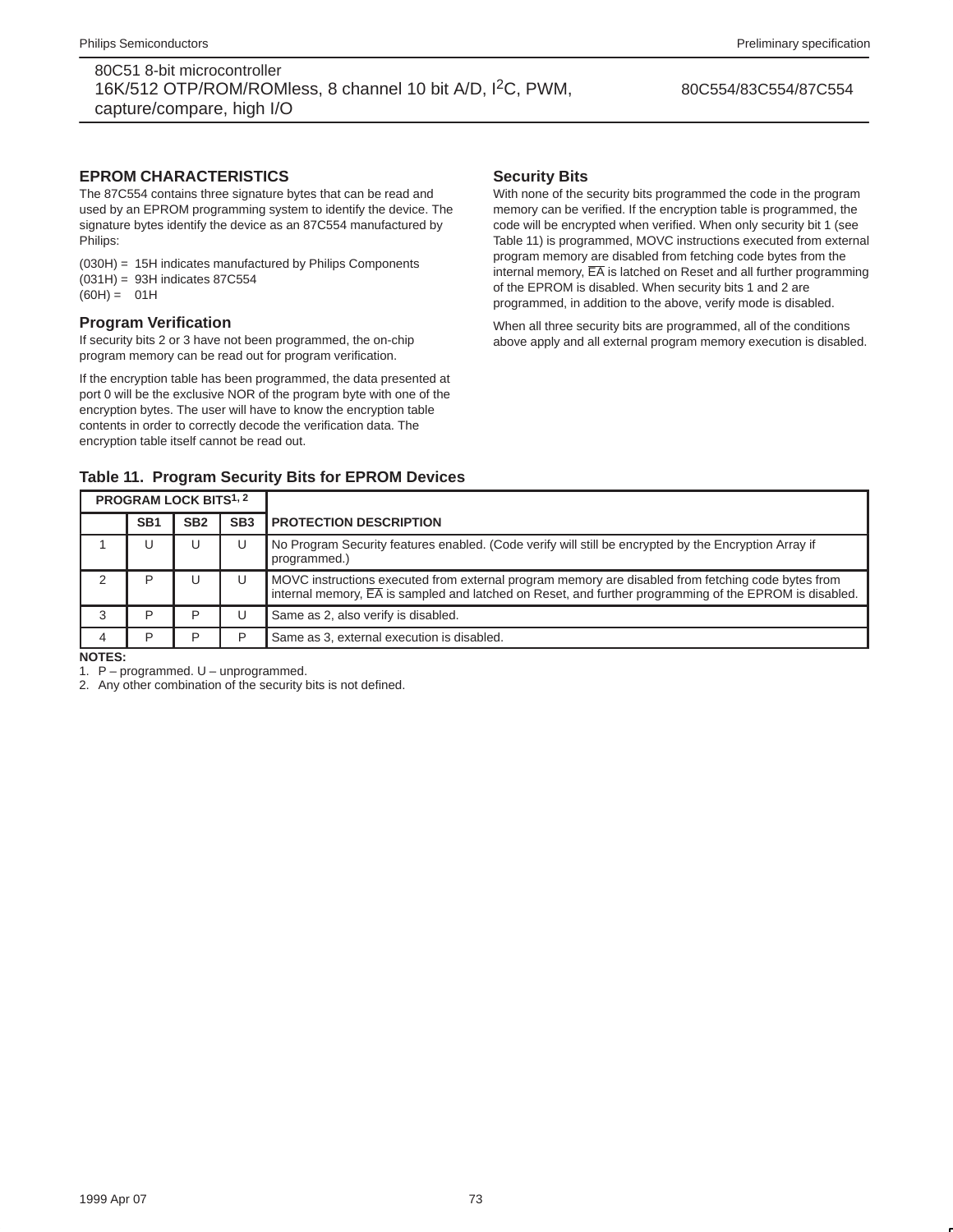## **ROM CODE SUBMISSION FOR 16K ROM DEVICES**

When submitting ROM code for the 16k ROM devices, the following must be specified:

- 1. 16k byte user ROM data
- 2. 64 byte ROM encryption key

3. ROM security bits.

| <b>ADDRESS</b> | <b>CONTENT</b> | BIT(S) | <b>COMMENT</b>                                                             |
|----------------|----------------|--------|----------------------------------------------------------------------------|
| 0000H to 3FFFH | <b>DATA</b>    | 7:0    | User ROM Data                                                              |
| 4000H to 403FH | <b>KEY</b>     | 7:0    | <b>ROM Encryption Key</b><br>$FFH = no encryption$                         |
| 4040H          | <b>SEC</b>     | 0      | ROM Security Bit 1<br>$0 =$ enable security<br>$1 =$ disable security      |
| 4040H          | <b>SEC</b>     |        | ROM Security Bit 2<br>$0 =$ enable security<br>$1 =$ disable security      |
| 4040H          | <b>SEC</b>     | 2      | <b>ROM Security Bit 3</b><br>$0 =$ enable security<br>$=$ disable security |

**Security Bit 1:** When programmed, this bit has two effects on masked ROM parts:

1. External MOVC is disabled, and

2. EA is latched on Reset.

**Security Bit 2:** When programmed, this bit inhibits Verify User ROM.

**NOTE:** Security Bit 2 cannot be enabled unless Security Bit 1 is enabled.

**Security Bit 3:** When programmed, inhibits external execution.

If the ROM Code file does not include the options, the following information must be included with the ROM code.

For each of the following, check the appropriate box, and send to Philips along with the code:<br>Security Bit  $\#1$ :  $\Box$  Enabled  $\Box$  Disabled

| Security Bit #1: | $\Box$ Enabled | <b>Disabled</b>                           |
|------------------|----------------|-------------------------------------------|
| Security Bit #2: | $\Box$ Enabled | <b>Disabled</b>                           |
| Security Bit #3: | $\Box$ Enabled | <b>Disabled</b>                           |
| Encryption:      | $\Box$ No      | If Yes, must send key file.<br>$\Box$ Yes |
|                  |                |                                           |



Purchase of Philips I2C components conveys a license under the Philips' I2C patent to use the components in the  $1^2C$  system provided the system conforms to the <sup>12</sup>C specifications defined by Philips. This specification can be ordered using the code 9398 393 40011.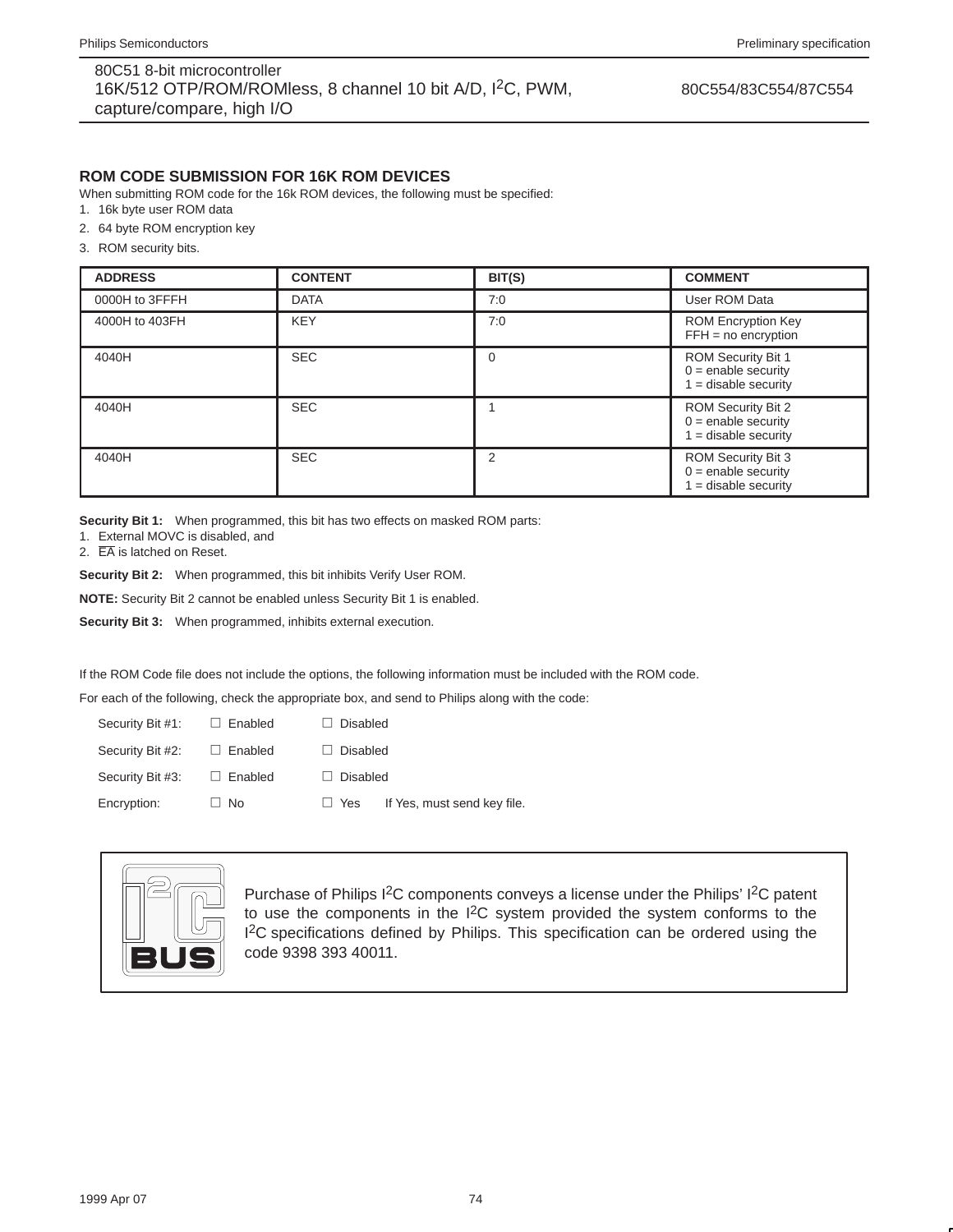## 80C554/83C554/87C554



## **Note**

1. Plastic or metal protrusions of 0.01 inches maximum per side are not included.

| <b>OUTLINE</b> | <b>REFERENCES</b> |                 |             |  | <b>EUROPEAN</b>   |                         |
|----------------|-------------------|-----------------|-------------|--|-------------------|-------------------------|
| <b>VERSION</b> | <b>IEC</b>        | <b>JEDEC</b>    | <b>EIAJ</b> |  | <b>PROJECTION</b> | <b>ISSUE DATE</b>       |
| SOT188-3       | 112E10            | <b>MO-047AE</b> |             |  | ⊕                 | $-95-02-25$<br>97-12-16 |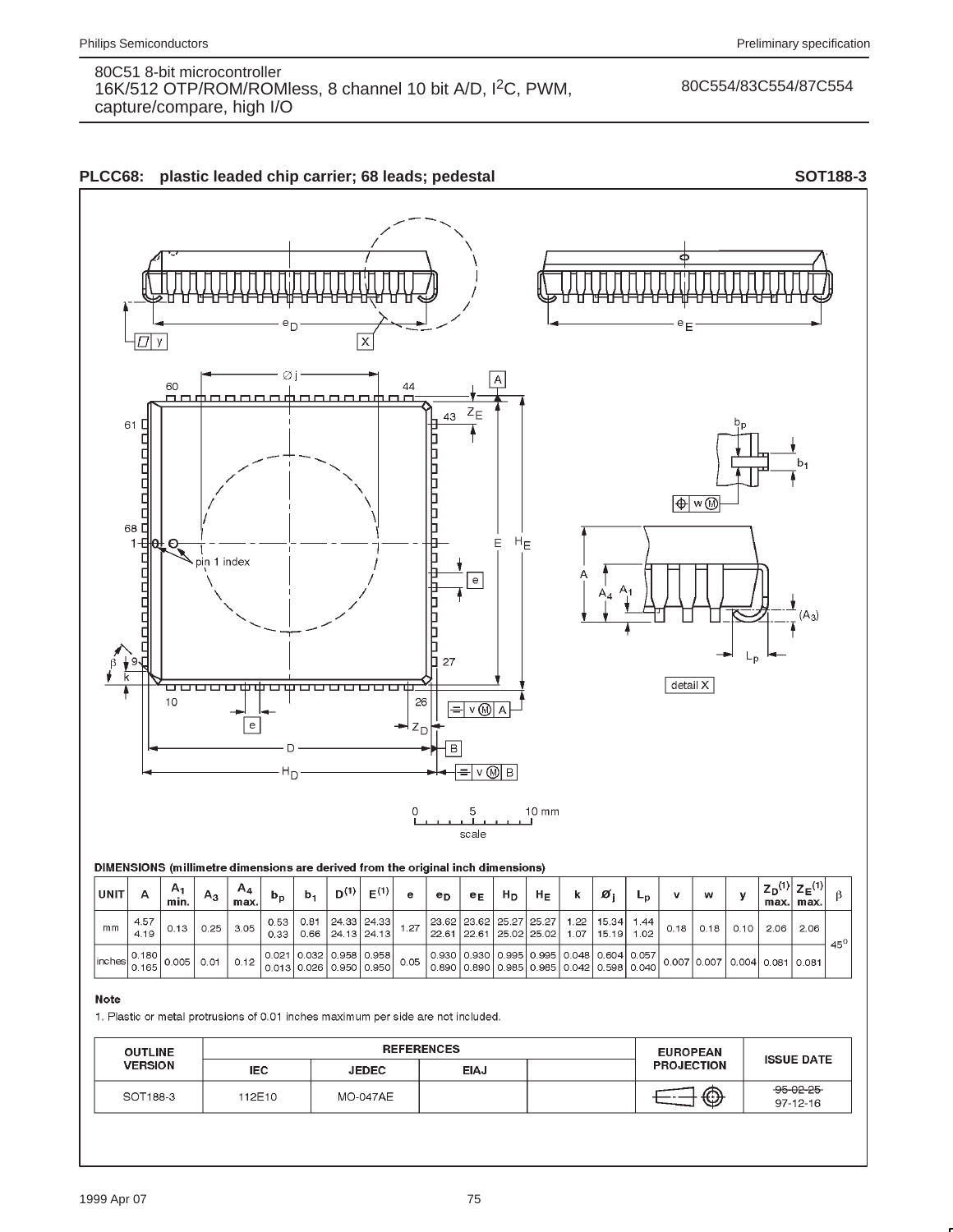#### 80C554/83C554/87C554

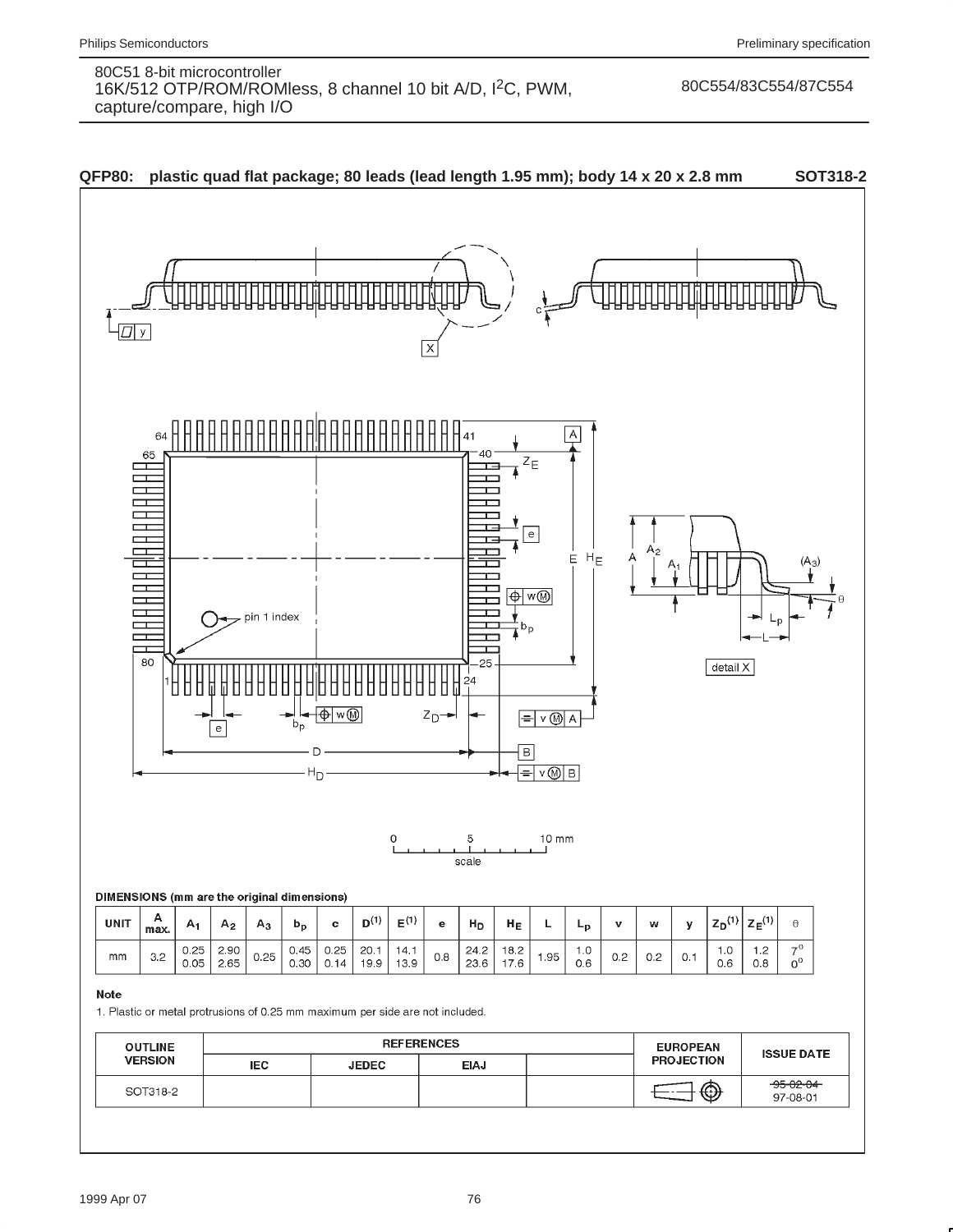80C554/83C554/87C554

**NOTES**